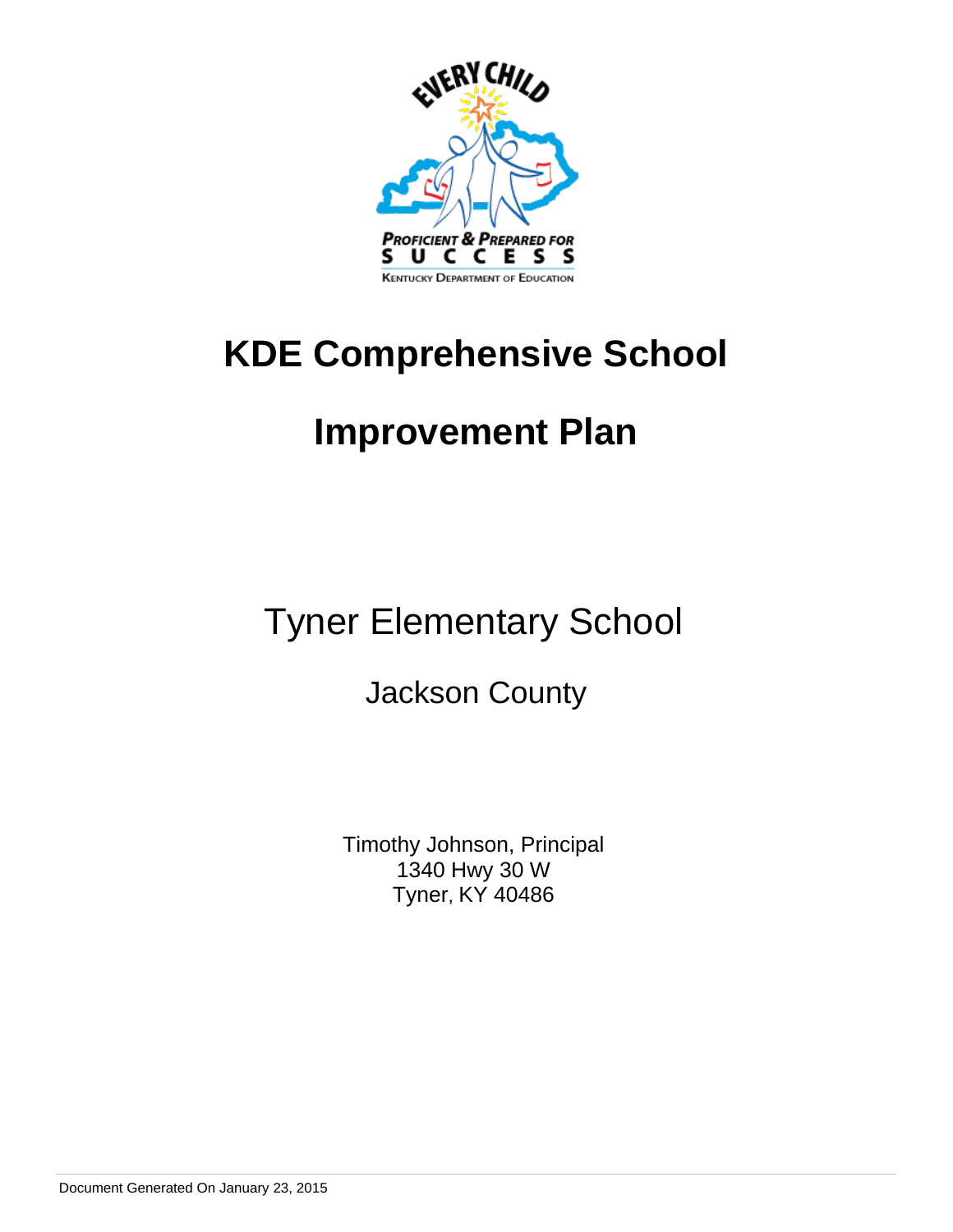# **TABLE OF CONTENTS**

### **Executive Summary**

## **Tyner Elementary CSIP 2014-15**

| Goal 1: KBE- K-Prep Proficiencies Goals in CSIP-Increase the averaged combined reading and math K-Prep scores |  |
|---------------------------------------------------------------------------------------------------------------|--|
|                                                                                                               |  |
| Goal 2: KBE K-PREP Proficiency Goal Gaps in CSIP -Increase the average combined reading and math proficiency  |  |
| ratings for all students in the non-duplicated gap group from 45.7% in 2014 to 66.5% in 2017. 21              |  |
|                                                                                                               |  |
|                                                                                                               |  |
| Goal 5: Increase the percent of students scoring Proficient/Distinguished in Writing to 70 by 2017. 28        |  |
|                                                                                                               |  |
|                                                                                                               |  |
|                                                                                                               |  |

### **KDE Needs Assessment**

|--|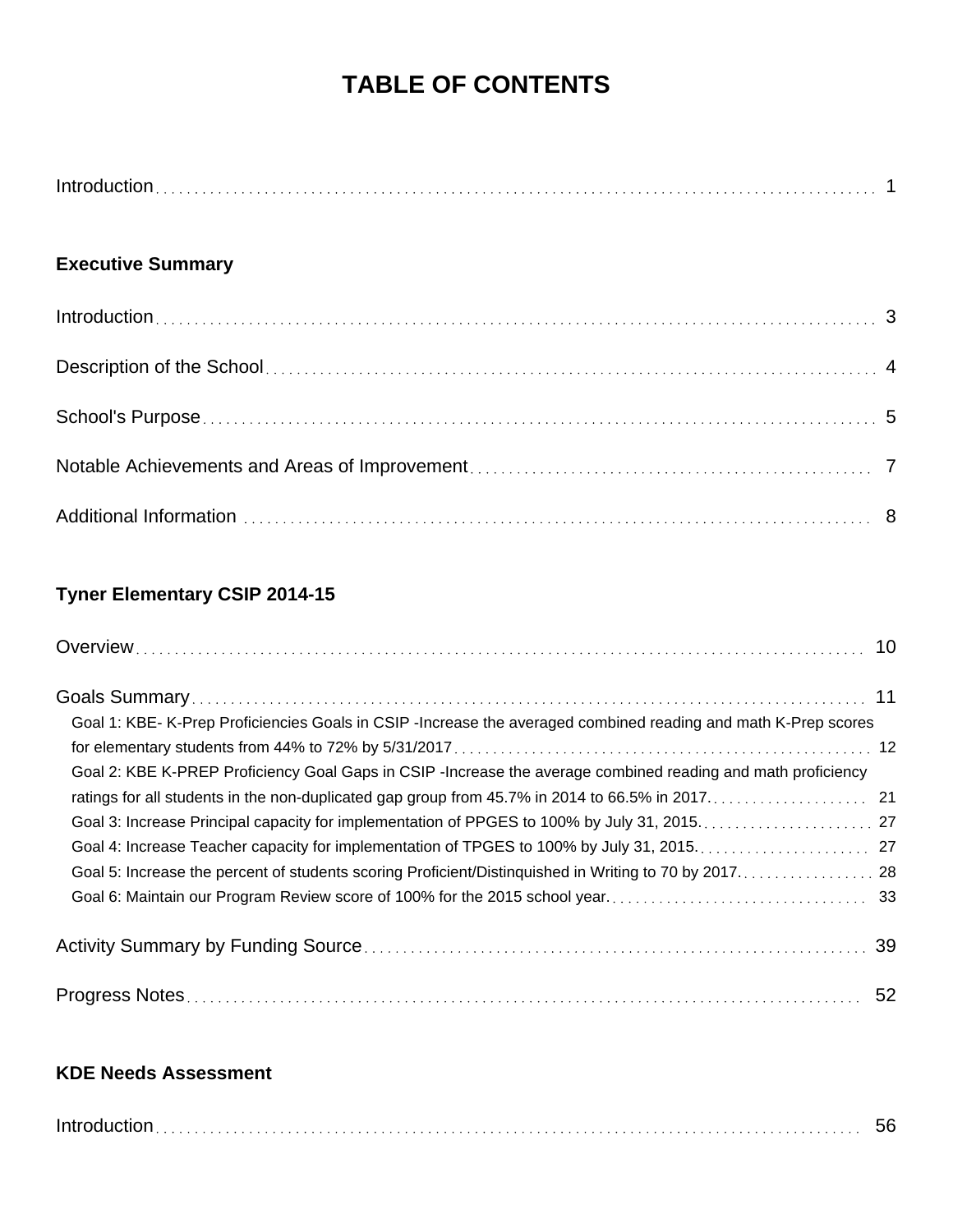## **The Missing Piece**

## **Improvement Plan Stakeholder Involvement**

## **KDE Assurances - School**

|--|--|--|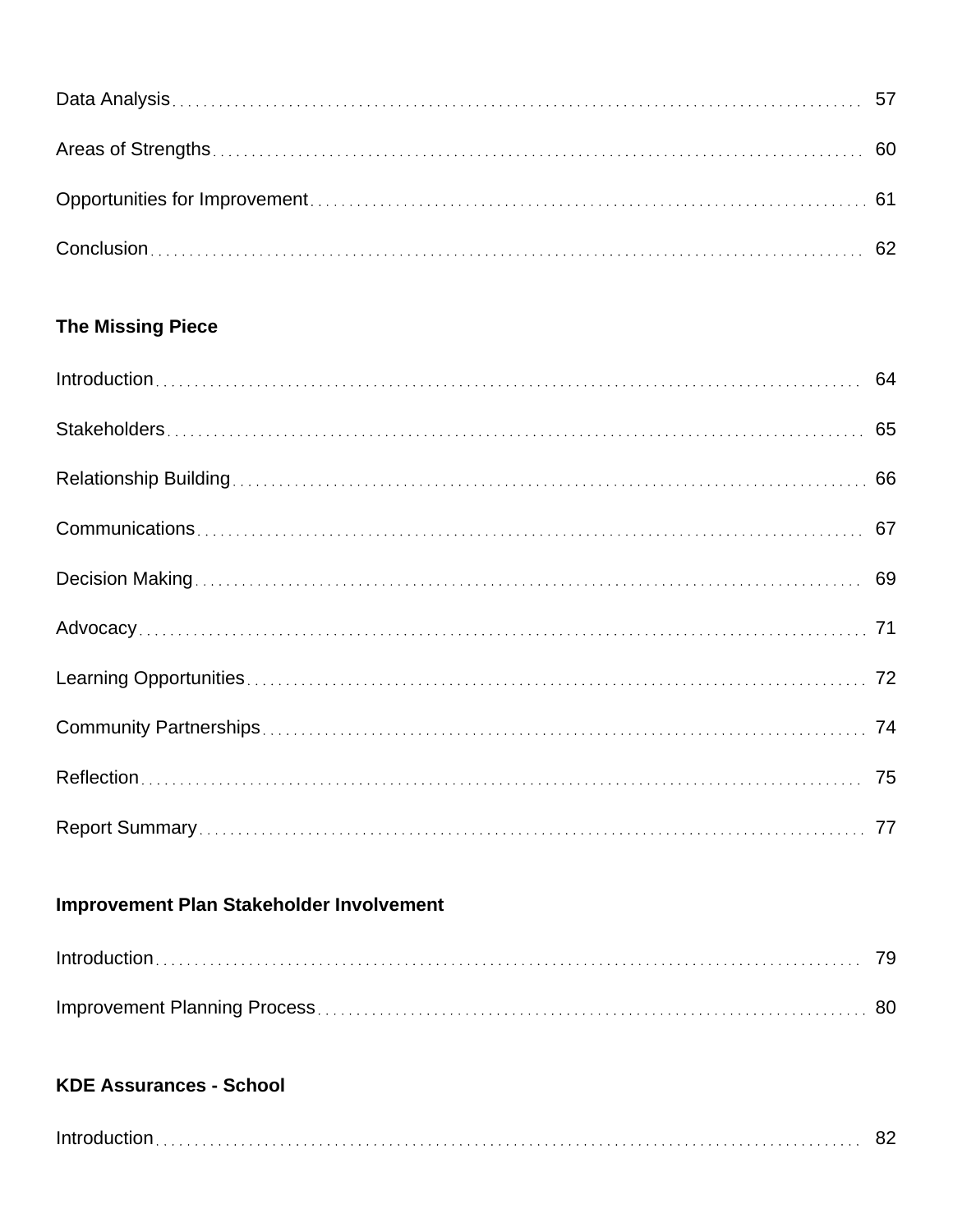| Assurances |  |  |  |
|------------|--|--|--|
|            |  |  |  |

## **Compliance and Accountability - Elementary Schools**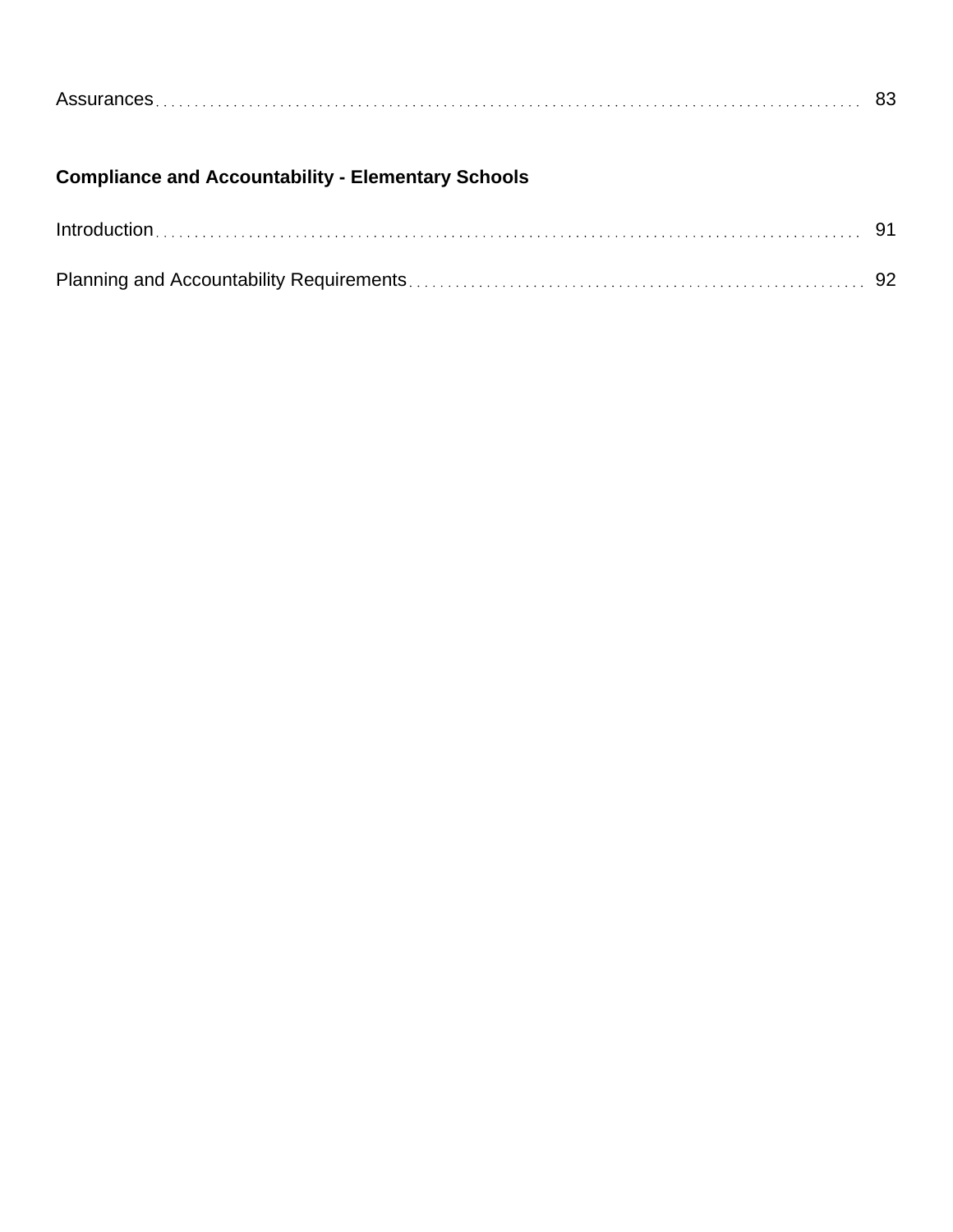## **Introduction**

The process of Improvement Planning in Kentucky is used as the means of determining how schools and districts will plan to ensure that students reach proficiency and beyond by 2015. The process focuses school and district improvement efforts on student needs by bringing together all stakeholders to plan for improvement, by focusing planning efforts on priority needs and closing achievement gaps between subgroups of students, by building upon school and district capacity for high quality planning, and by making connections between the funds that flow into the district and the priority needs in schools. Your school's plans for improvement must be based on careful and honest analysis of data, address all content areas, and clearly address gaps in student achievement.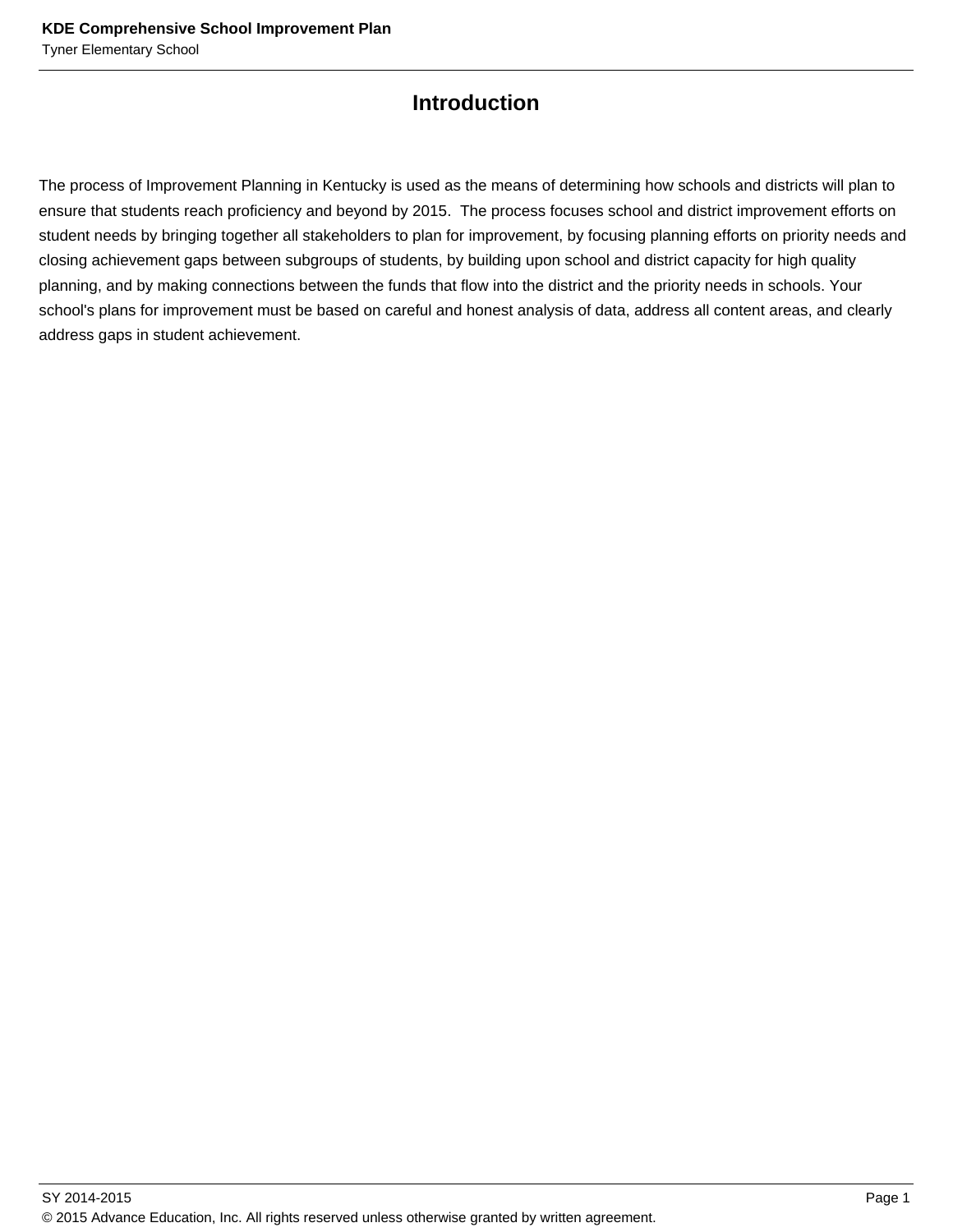# **Executive Summary**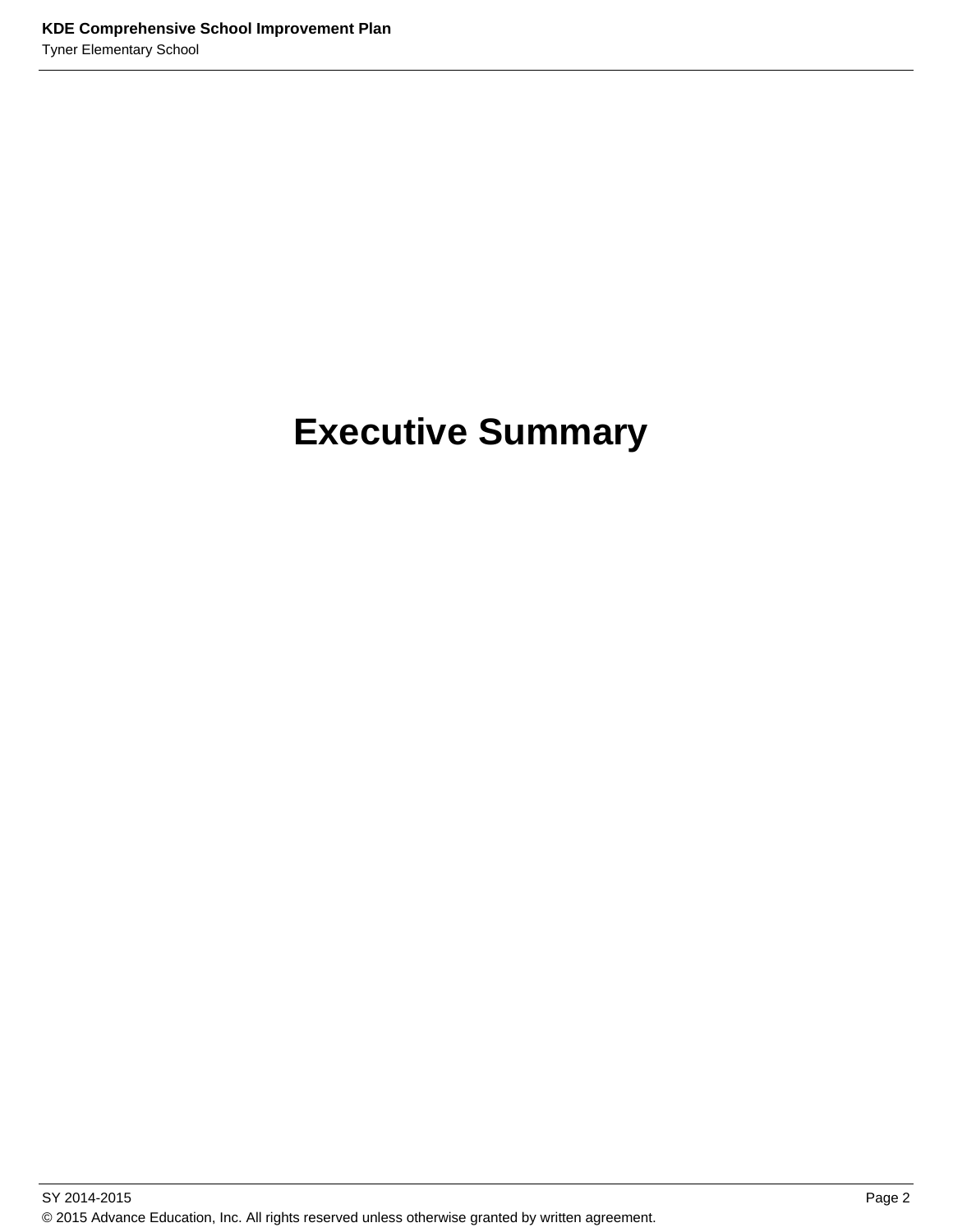#### **Introduction**

Every school has its own story to tell. The context in which teaching and learning takes place influences the processes and procedures by which the school makes decisions around curriculum, instruction, and assessment. The context also impacts the way a school stays faithful to its vision. Many factors contribute to the overall narrative such as an identification of stakeholders, a description of stakeholder engagement, the trends and issues affecting the school, and the kinds of programs and services that a school implements to support student learning.

The purpose of the Executive Summary (ES) is to provide a school with an opportunity to describe in narrative form the strengths and challenges it encounters. By doing so, the public and members of the school community will have a more complete picture of how the school perceives itself and the process of self-reflection for continuous improvement. This summary is structured for the school to reflect on how it provides teaching and learning on a day to day basis.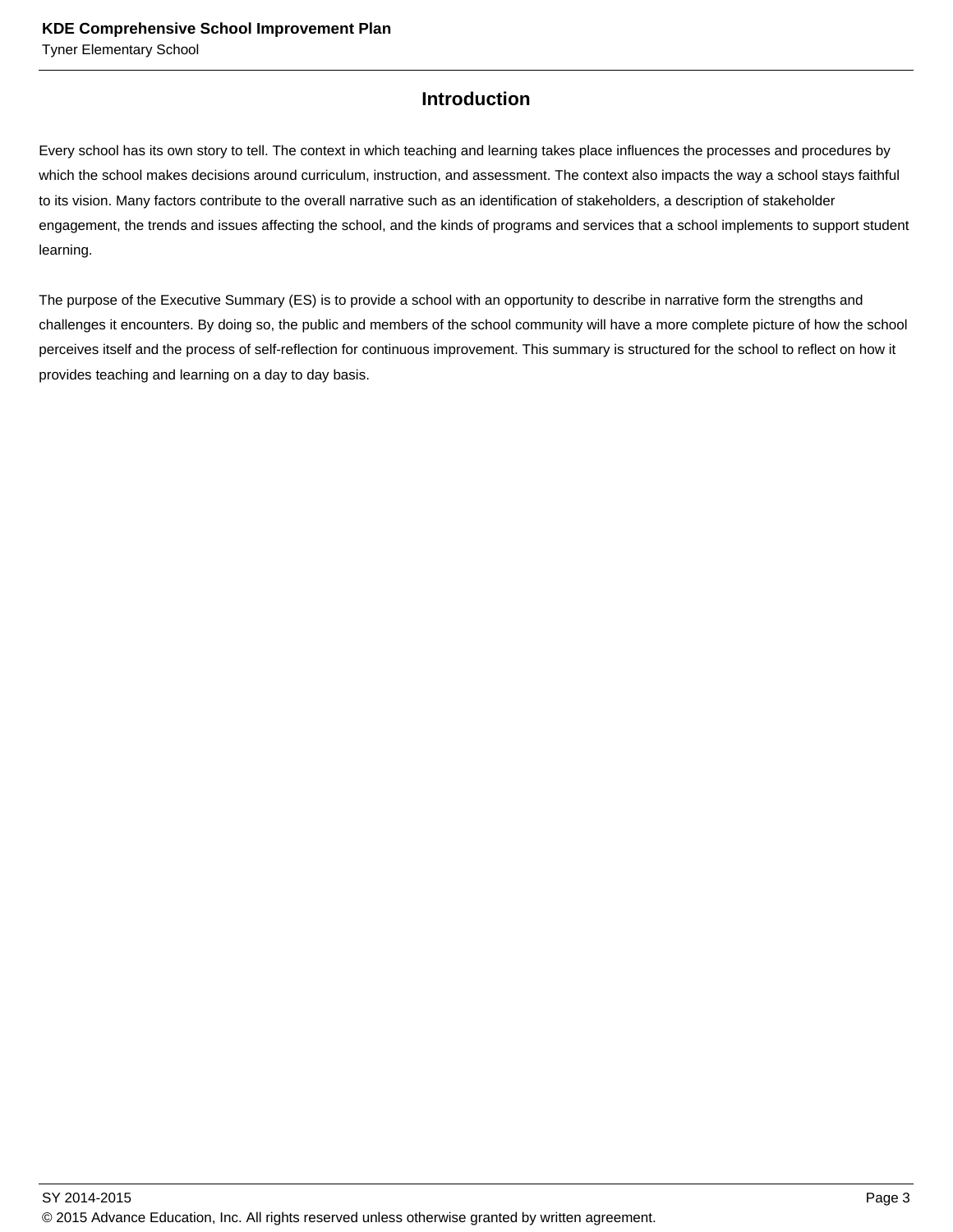### **Description of the School**

**Describe the school's size, community/communities, location, and changes it has experienced in the last three years. Include demographic information about the students, staff, and community at large. What unique features and challenges are associated with the community/communities the school serves?**

 Tyner Elementary is one of three elementary schools in Jackson County and is located in a rural setting in southeastern Kentucky. Our district serves approximately 2,300 students in grade K-12. Our district is located among natures' most beautiful scenery and surrounded by The Daniel Boone National Forest. In fact, over 60% of our county is forest land owned by the Federal Government creating many challenges for our school. Since our county is largely occupied by the federal government there is a lack of industry resulting in high unemployment rate in our community. In fact, our county has a population of approximately 13,400 and over 35% is living below the poverty line. Tyner Elementary serves a high population of "generational poverty" students. As a result, approximately 78% of students qualify for free/reduced lunch.

We educate students from preschool through fifth grade. Over the past three years our student population has grown approximately 25 students resulting in the need of additional staff. Currently, TES (Tyner Elementary School) has approximately 530 students enrolled being the largest elementary school in our district. TES serves 78 students with learning disabilities in reading, math, or language arts. Tyner has a total staff of 85 to serve all students. We have 38 certified teachers and 47 classified staff supporting both general education and special education teachers in the building. There are 2 administrators, 1 principal and 1 counselor to serve our school population. In addition, TES has one secretary, attendance clerk, Family Resources Center Director and secretary and one part time nurse. TES also has 6 classified staff working in various Family Resource grants positions and 3 certified staff working part time. Tyner Elementary does not have a diverse student body or staff. Tyner Elementary staff is 100% Caucasian and 96% female. TES student population is 97.5 Caucasian, 1 % African American, 1% Hispanic, and .5% Asian. Our faculty strives to guide each child to his or her highest level of achievement in order to be lifelong learners and successful citizens. Emphasis is placed on developing basic academic and higher order thinking skills to ensure meaningful application of learning in authentic settings. Through partnership with our parents and community members, we intend to provide a safe and welcoming environment where children can grow and develop to their fullest potential.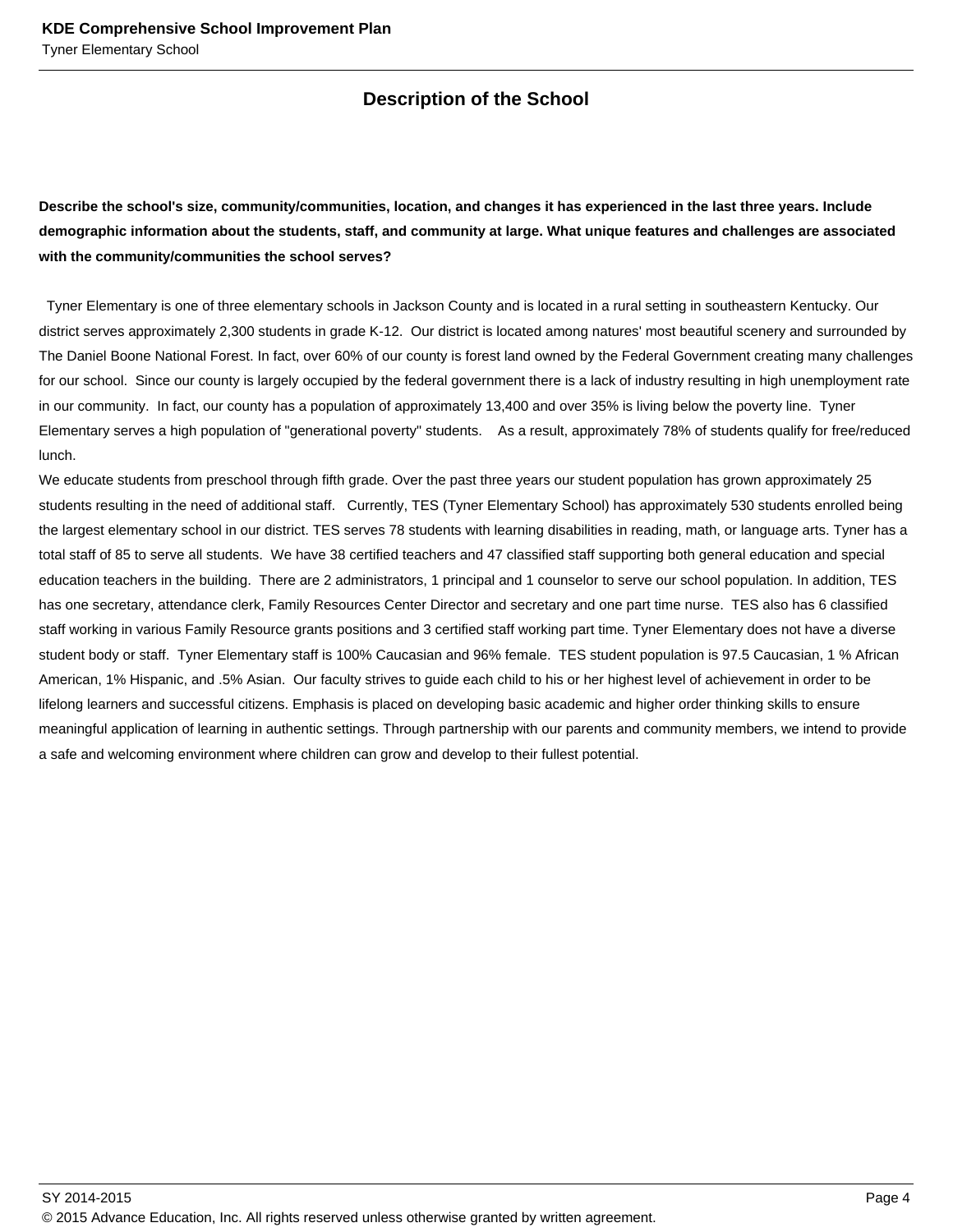#### **School's Purpose**

**Provide the school's purpose statement and ancillary content such as mission, vision, values, and/or beliefs. Describe how the school embodies its purpose through its program offerings and expectations for students.**

Tyner Elementary developed our mission/vision statements with the help of the stakeholders in our school which included: students, teacher, community leaders, school counselor, and principal. The team used various resources from the Kentucky Department of Education and websites as a tool to help write our mission/vision statements. The stakeholders wanted the mission statement to be a focal point for learning and guiding all school activities. As a result, the Mission/Vision Team developed the following statement. Mission Statement: We the stakeholders of Tyner Elementary School, accept the responsibility of educating all students to their fullest potential, while fostering growth in their social/emotional behaviors and attitudes.

Vision Statement: Tyner Elementary is a place where everybody is welcomed and you are not alone; we work, learn, achieve together; we respect and care for everyone and everything around us.

Our vision is that children leave school with:

A set of moral values -- honesty, integrity and good judgement.

A complement of basic skills -- linguistic, mathematical, scientific, artistic, physical and

social.

An enquiring and discriminating mind and a desire for knowledge.

Strong self-esteem and high personal expectation.

Tolerance and respect for others.

We value the partnership which exists between school, parents and community and the

part it plays in realizing this vision.

The stakeholders at Tyner Elementary believe that there is one purpose for an educational institution and that is to foster student learning.

As a result, TES (Tyner Elementary School) stakeholders believe:

- 1. We believe that each child is unique and deserves the attention of the entire school/district staff to foster his/her learning.
- 2. We believe that children need a safe, happy learning environment to learn.
- 3. We believe that children must be challenged to reach their highest potential.
- 4. We believe that children learn at different rates and by using a variety of teaching strategies.

In order to support these belief statements, TES uses the following programs:

1. IReady (enrichment and supplemental digital learning program)

2. RTI (Response to Intervention)

- 3. KCID (Kentucky Center Instruction Discipline)
- 4.Standards Based Units
- 5. Display of student work
- 6. PLC (Professional Learning Communities)
- 7. Parental/Community Involvement Activities 4 times a year such as Family Literacy Night, Open House,
- 8. Read to Achieve Grant
- 9. Community Resources: Promise Neighborhood & SAVE THE CHILDREN
- 10.Thinklink Assessments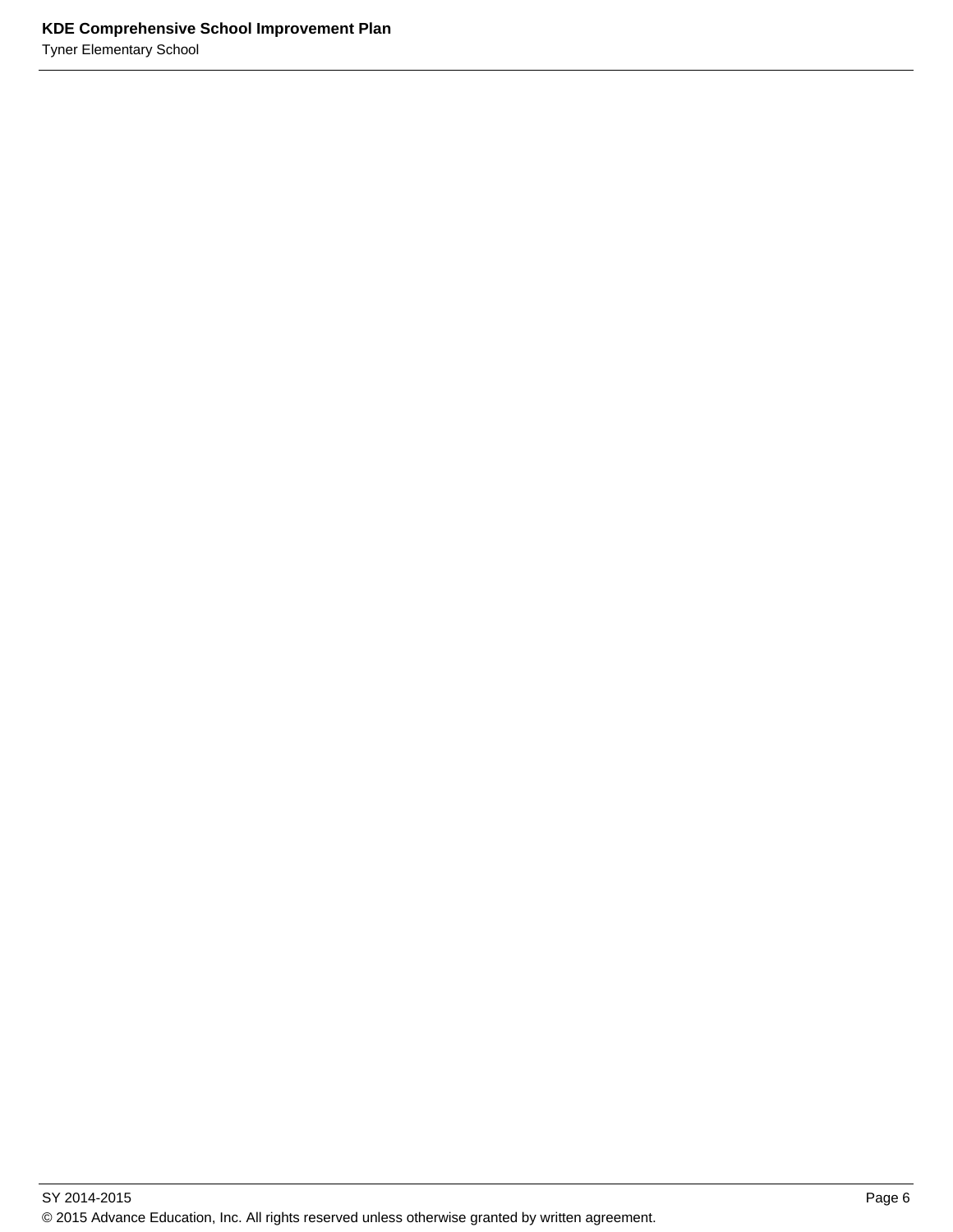#### **Notable Achievements and Areas of Improvement**

**Describe the school's notable achievements and areas of improvement in the last three years. Additionally, describe areas for improvement that the school is striving to achieve in the next three years.**

Our school's notable achievements and areas of improvement over the past three years include: Our Archery Team placed 3rd in the region and participated in state competition. Our Academic Team placed 1st in the District to advance in Regional Competition. We also had students win individual academic honors in these competitions.

In order to allow students to further develop their skills and interests, the following activities are offered: Boys' and Girls' Basketball Teams, Cheerleading, Dance Teams, Cardinal Craze, Student Technology Leadership Program (STLP), Girl Scouts, Academic Team, 4-H, and Archery. The Family Resource Center, Save the Children, and Promise Neighborhood also provide for after-school services and activities.

We strive to provide a safe learning environment for our students and staff at Tyner Elementary. We are happy to report 0 incidents on our safe schools report.

Our school and Family Resource Center is very fortunate to be awarded the following grants: \*Save the Children Early Steps to School Success Healthy Choices In-School Literacy Program After-School Literacy Program

Family Engagement - All Pro Dad Group VISTA- Volunteer and Service to America Parent Engagement Group

Big Smile Dental Program - Over 100 students served Day of Hope Celebration - 200 students and families were served a Thanksgiving meal and recieved \$100 in food and clothing.

TES was awarded Arts/Humanities grant through Teaching Art Together

#### Enrichment Activities

#### Improvement-

Our goals for improvement for the next three years are to: increase student's learning achievment in reading and math; English Language Arts: and maintain TES Program Review Score of 100%. Also, we plan to increase proficiency in all students in the area of writing as reported on our KPREP. To increase parental involvement in the area of parental decision making regarding their child's education.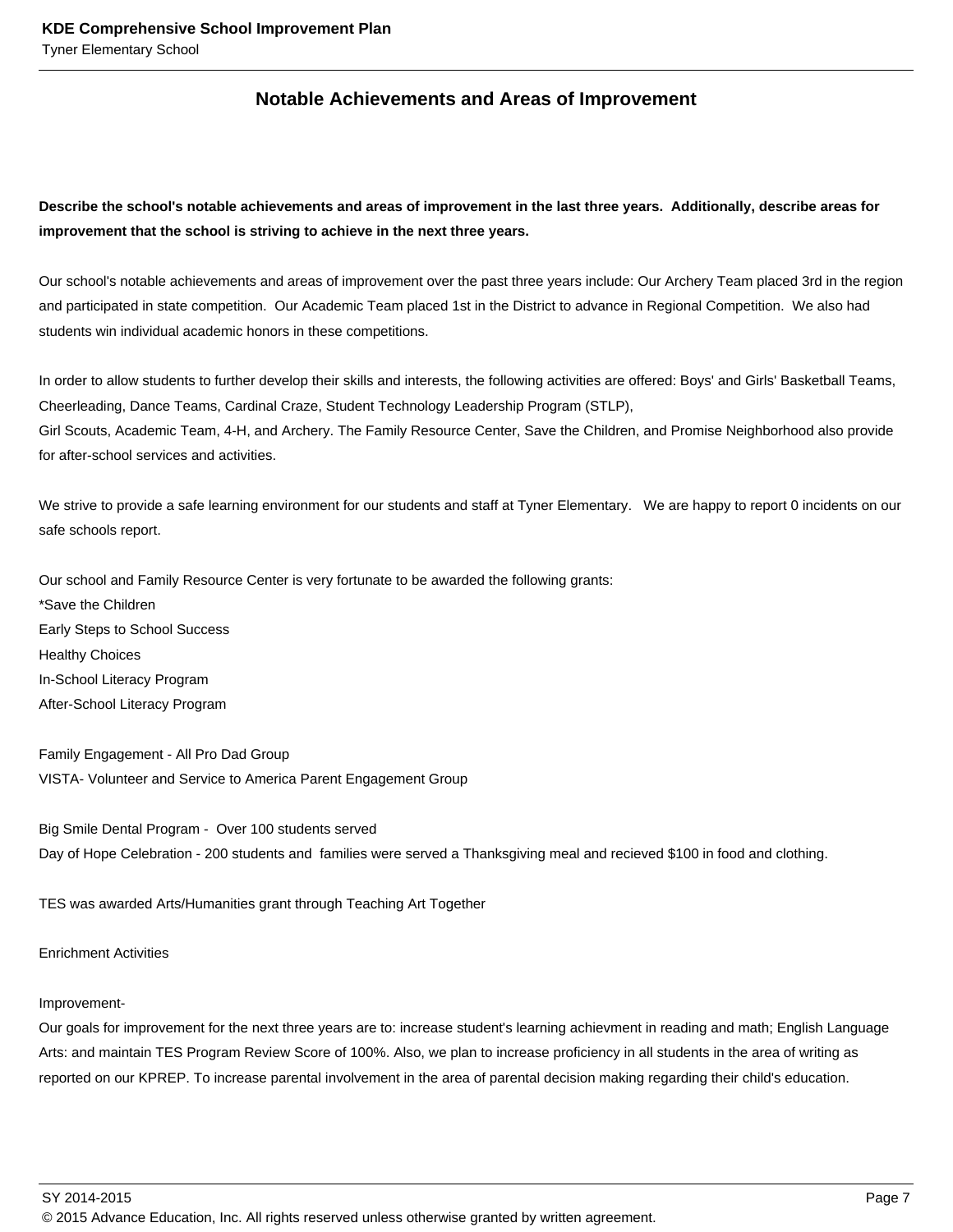### **Additional Information**

#### **Provide any additional information you would like to share with the public and community that were not prompted in the previous sections.**

 ALL students at Tyner Elementary receive a high quality education regardless of gender, race, socioeconomic status, or present academic level. Our goal is to remove all barriers to learning, enabling all children to have the same advantages. The Family Resource Center works with us to help reduce these barriers. Instructional materials are examined to ensure the addressing of diversity in gender, ethnicity, and culture before purchased. Teachers and staff are focused on making sure all students receive the tools necessary to learn, and to become proficient in all areas of education. Through our progress monitoring and using our universal screeners three times a year we are able to better track a students overall progress. We feel that we are better able to monitor and intervene as soon as possible and get the help or provide enrichments/differentiated instruction as needed for the individual student. We have a Response to Intervention Committee (RTI) that looks at any student who is lacking in an area that would prevent them from attaining their highest level of achievement. Professional development is planned and provided to make sure staff members understand and address equity issues within their instructional and support roles.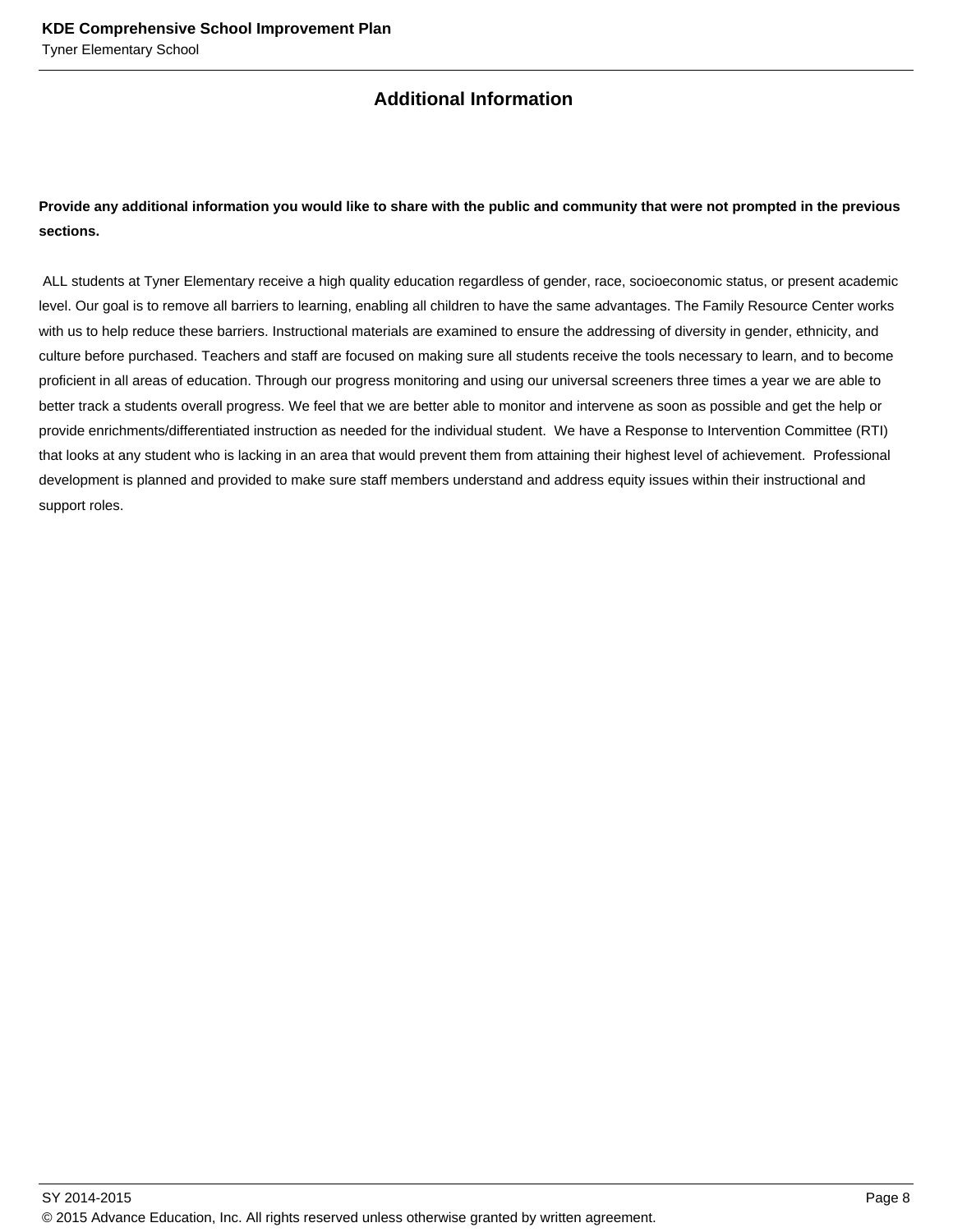# **Tyner Elementary CSIP 2014-15**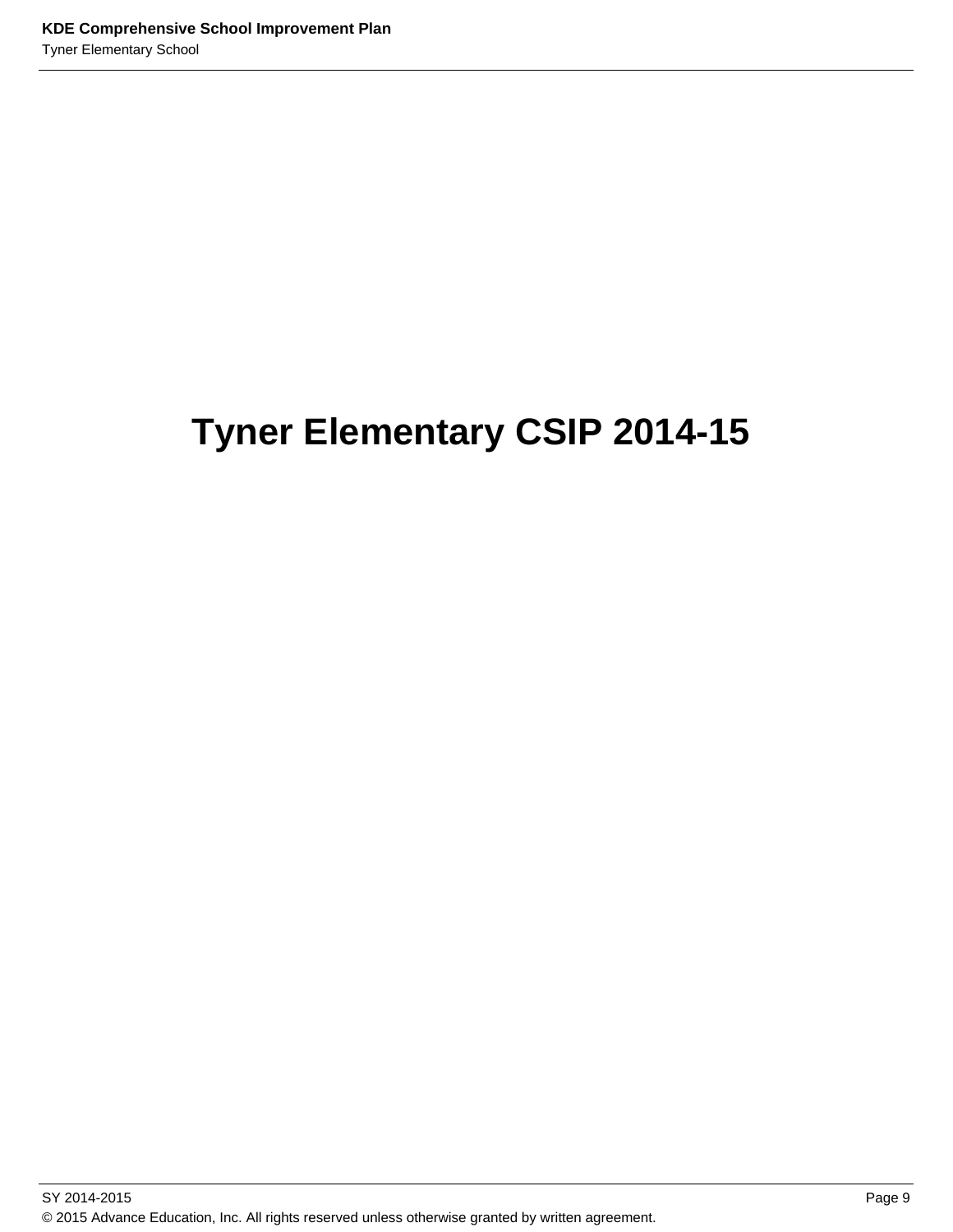Tyner Elementary School

## **Overview**

#### **Plan Name**

Tyner Elementary CSIP 2014-15

#### **Plan Description**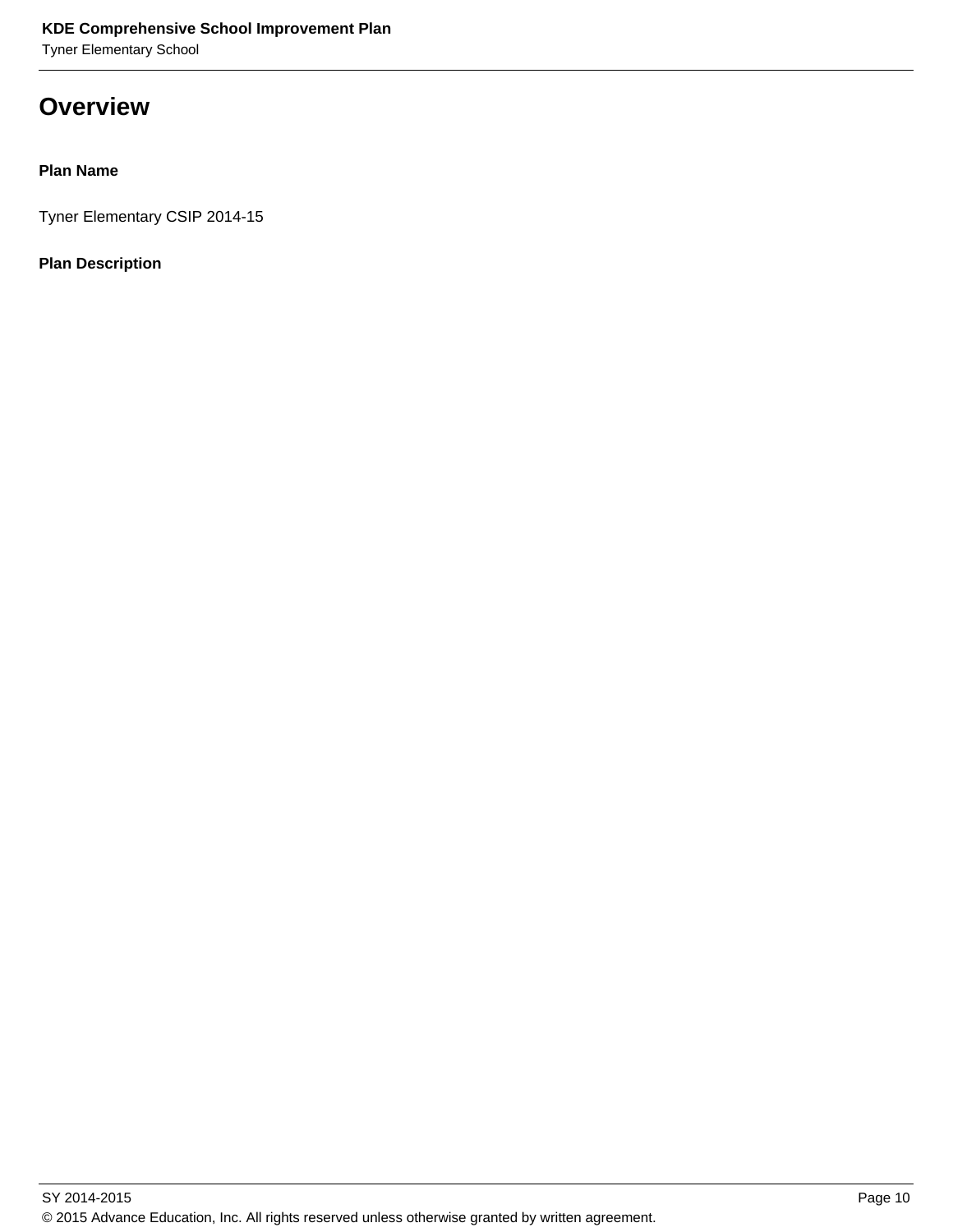## **Goals Summary**

**The following is a summary of the goals encompassed in this plan. The details for each goal are available in the next section.**

| $\#$           | Goal Name                                                                                                                                                                                                        | Goal Details                                           | <b>Goal Type</b> | Total Funding |
|----------------|------------------------------------------------------------------------------------------------------------------------------------------------------------------------------------------------------------------|--------------------------------------------------------|------------------|---------------|
|                | KBE- K-Prep Proficiencies Goals in CSIP -Increase<br>the averaged combined reading and math K-Prep<br>scores for elementary students from 44% to 72%<br>by 5/31/2017                                             | Objectives: 2<br>Strategies: 8<br>Activities: 22       | Organizational   | \$97100       |
| $ 2\rangle$    | KBE K-PREP Proficiency Goal Gaps in CSIP -<br>Increase the average combined reading and math<br>proficiency ratings for all students in the non-<br>duplicated gap group from 45.7% in 2014 to 66.5%<br>in 2017. | Objectives: 1<br>Strategies: 8<br>Activities: 23       | Organizational   | \$203800      |
| 3              | Increase Principal capacity for implementation of<br>PPGES to 100% by July 31, 2015.                                                                                                                             | Objectives: 1<br>Strategies: 1<br><b>Activities: 2</b> | Organizational   | \$0           |
| 4              | Increase Teacher capacity for implementation of<br>TPGES to 100% by July 31, 2015.                                                                                                                               | Objectives: 1<br>Strategies: 1<br><b>Activities: 2</b> | Organizational   | \$0           |
| $\overline{5}$ | Increase the percent of students scoring<br>Proficient/Distinguished in Writing to 70 by 2017.                                                                                                                   | Objectives: 2<br>Strategies: 6<br> Activities: 8       | Academic         | \$1000        |
| 16             | Maintain our Program Review score of 100% for<br>the 2015 school year.                                                                                                                                           | Objectives: 3<br>Strategies: 8<br>Activities: 14       | Academic         | \$4500        |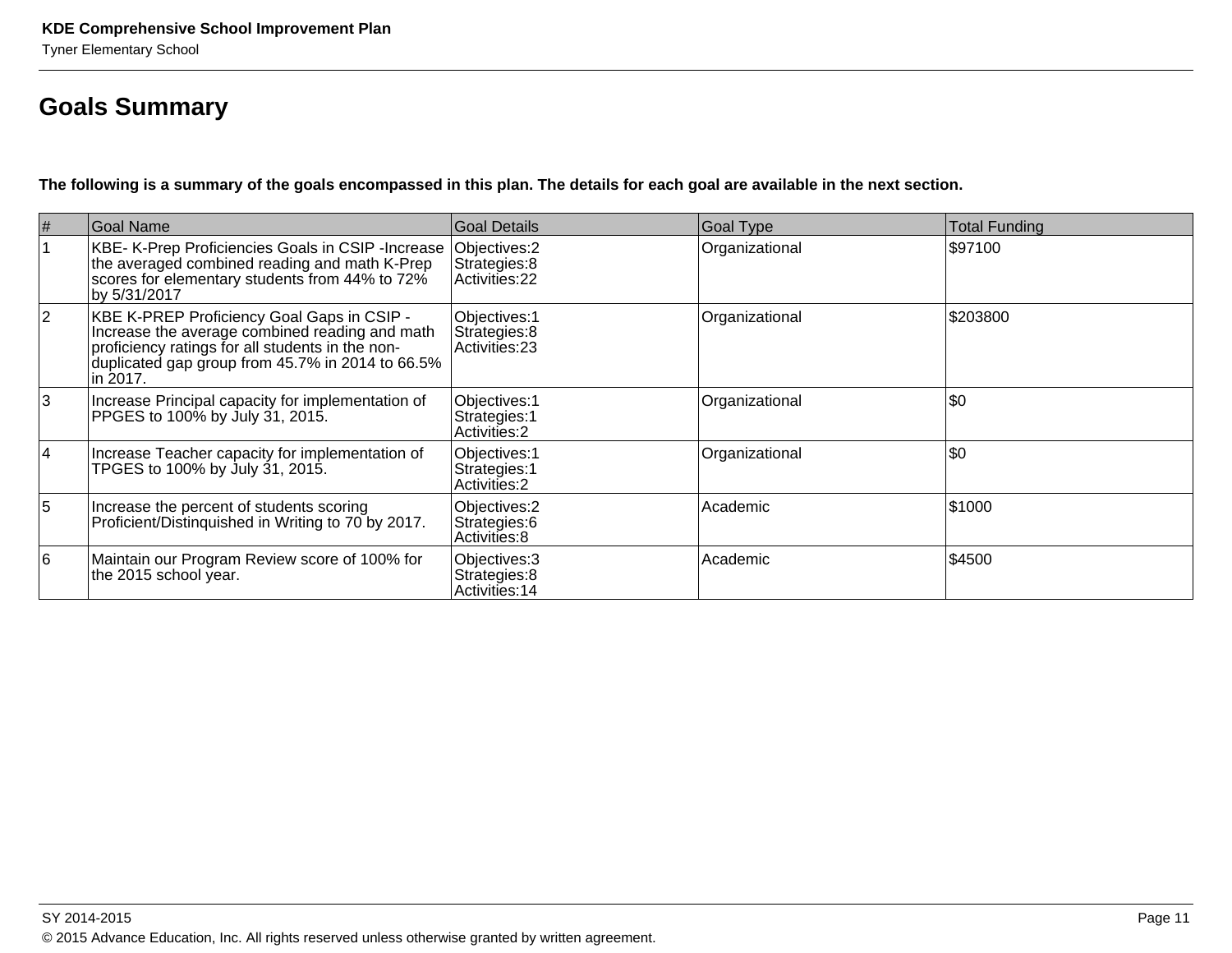# **Goal 1: KBE- K-Prep Proficiencies Goals in CSIP -Increase the averaged combined reading andmath K-Prep scores for elementary students from 44% to 72% by 5/31/2017**

This plan includes progress notes which are at the very end of this document

#### **Measurable Objective 1:**

collaborate to increase the averaged reading K-PREP scores for Tyner Elementary students from 47.5% to 52.5 % by 05/29/2015 as measured by K-PREP.

#### **(shared) Strategy 1:**

Assessment Data - Analyze various assessments to increase student learning.

Category: Integrated Methods for Learning

Research Cited: Stiggins

| Activity - Data Analysis Cut Point Scores                                                                                                                                                                                                                                                                                                                      | Activity Type Begin Date     |            | <b>End Date</b> | Resource<br><b>Assigned</b> | Source Of<br><b>Funding</b> | <b>Staff</b><br><b>Responsible</b>                            |
|----------------------------------------------------------------------------------------------------------------------------------------------------------------------------------------------------------------------------------------------------------------------------------------------------------------------------------------------------------------|------------------------------|------------|-----------------|-----------------------------|-----------------------------|---------------------------------------------------------------|
| Teachers and K-PREP Data Analysis Team will meet in the fall to analyze<br>student's test scores and create a cut point data sheet for each assessed<br>content area per grade level. The team will determine the amount of points Program<br>needed to move students from one performance level to another and<br>develop a plan to help move those students. | <b>IAcademic</b><br>lSupport | 11/10/2014 | 105/29/2015     | 1\$0                        | No Funding<br>Required      | Tim Johnson,<br>Principal<br>Melonv<br>Bingham,<br>lCounselor |

#### **(shared) Strategy 2:**

Curriculum & Instruction - Students will receive researched based instruction in the Kentucky Common Core Academic State Standards in mathmematics in grades K-

5.

Category: Professional Learning & Support

Research Cited: Marzano

| Activity - Review Curriculum Documents and CCST                                                                                                                                                                                                                                                                                                                                                                                                                                                                                                                                                                                                                          | Activity Type                   | Begin Date | <b>End Date</b> | <b>Resource</b><br>Assigned | Source Of<br> Funding  | Staff<br>Responsible                                                                            |
|--------------------------------------------------------------------------------------------------------------------------------------------------------------------------------------------------------------------------------------------------------------------------------------------------------------------------------------------------------------------------------------------------------------------------------------------------------------------------------------------------------------------------------------------------------------------------------------------------------------------------------------------------------------------------|---------------------------------|------------|-----------------|-----------------------------|------------------------|-------------------------------------------------------------------------------------------------|
| Reading teachers in grades K-5 will meet to review curriculum documents<br>and make necessary changes based on student assessment data.<br>Instructional staff will follow the Jackson County Public School curriculum<br>map to pace and monitor the implementation of the Kentucky Common<br>Core Standards for reading. Teachers will use maps to guide instruction<br>based on research based best practices for language arts (reading). In<br>addition to other resources such as: CIITS, Smart technologies, IReady<br>and Pearson. Students will be engaged in hands-on, best practice activities<br>and instruction to ensure mastery of common core standards. | Academic<br> Support<br>Program | 07/01/2014 | 12/31/2015      | ISO                         | No Funding<br>Required | Tim Johnson,<br>Principal<br>Melonv<br>lVickers.<br><b>Counselor</b><br>Reading<br>Teachers K-5 |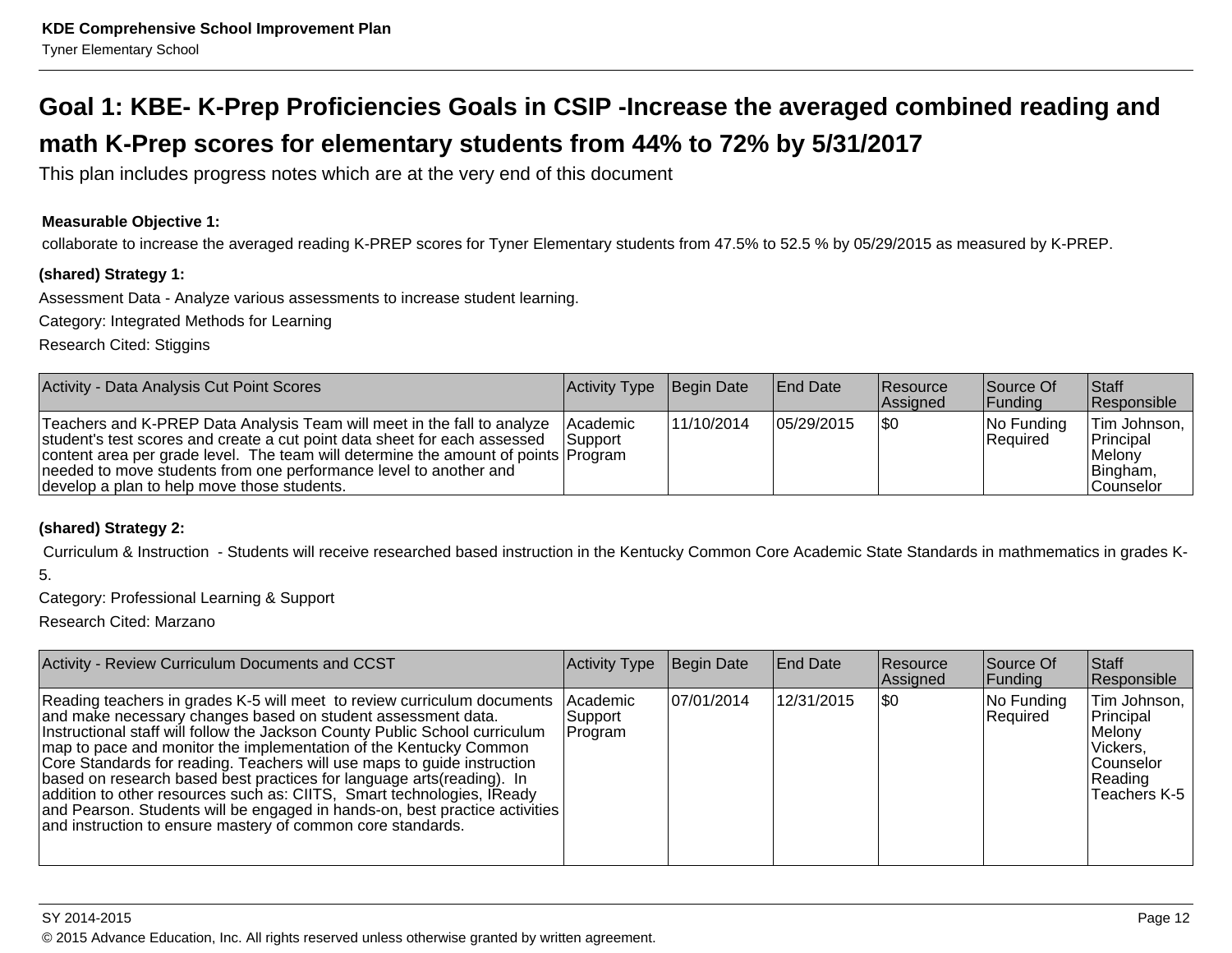Tyner Elementary School

| Activity - Instruction - Setting Goals/ Self-evaluation                                                                                                                                                                                                                                                                                                                                                                                                                                                          | Activity Type      | Begin Date | <b>End Date</b> | <b>Resource</b><br>Assigned | Source Of<br> Funding  | <b>Staff</b><br>Responsible                                                                                                                     |
|------------------------------------------------------------------------------------------------------------------------------------------------------------------------------------------------------------------------------------------------------------------------------------------------------------------------------------------------------------------------------------------------------------------------------------------------------------------------------------------------------------------|--------------------|------------|-----------------|-----------------------------|------------------------|-------------------------------------------------------------------------------------------------------------------------------------------------|
| Teachers will provide students with specific and timely feedback about their Academic<br>learning. Students will articulate the targeted goals and know what is<br>required to be proficient ("I CAN" statements, rubrics, and exit slips, self-<br>reflection, and self-evaluation).<br>Teachers will teach students how to analyze and improve their work based<br>on analysis and specific, effective feedback. Learning celebrations will be<br>held and students will set goals for progress in reading/LA. | Support<br>Program | 08/10/2015 | 12/31/2015      | 1\$0                        | No Funding<br>Required | Principal, Tim<br>Johnson<br>Melony<br>Vickers,<br><b>Counselor</b><br>All Classroom<br><b>Teachers</b><br> Family<br><b>Resouce</b><br>∣Center |

| Activity - Instruction - Rigor                                                                                                                                                                                                       | Activity Type          | Begin Date | <b>IEnd Date</b> | <b>Resource</b><br><b>Assigned</b> | Source Of<br><b>IFundina</b> | <b>Staff</b><br>Responsible                  |
|--------------------------------------------------------------------------------------------------------------------------------------------------------------------------------------------------------------------------------------|------------------------|------------|------------------|------------------------------------|------------------------------|----------------------------------------------|
| Tyner Elementary's focus will be on differentiated instructional strategies<br>regarding content, product, and/or process, including a focus on academic Support<br>rigor, high expectations and equitable support for all students. | l Academic<br> Program | 08/04/2014 | 12/31/2015       | 1\$0                               | INo Fundina<br>Required      | Tim Johnson,<br>Principal<br>TES<br>Teachers |

| Activity - Celebrations/Recognition -Students                                                                                                                                                                                                                                                                                                                              | Activity Type              | Begin Date  | <b>End Date</b> | Resource<br>Assigned | Source Of<br>Funding | <b>Staff</b><br>Responsible                                                                                  |
|----------------------------------------------------------------------------------------------------------------------------------------------------------------------------------------------------------------------------------------------------------------------------------------------------------------------------------------------------------------------------|----------------------------|-------------|-----------------|----------------------|----------------------|--------------------------------------------------------------------------------------------------------------|
| P/D student work will be displayed on bulletin boards throughout the school Academic<br>and will provide models for proficient student work with specific feedback.<br>Student achievement will be celebrated at the end of each grading period<br>to promote academic ownership and a positive, caring environment.<br>Parents will be notified of their child's success. | Support_<br><b>Program</b> | 108/04/2014 | 12/31/2015      | \$500                | <b>Other</b>         | Tim Johnson,  <br>Principal<br><b>IMelony</b><br>Vickers,<br><b>Counselor</b><br>IAII TES<br><b>Teachers</b> |

#### **(shared) Strategy 3:**

Professional Development - Professional development will be offered to certified staff based on identified areas of need.

Category:

| <b>Activity - Teacher PD Survey</b>                                                                | <b>Activity Type</b>     | Begin Date | <b>End Date</b> | <b>Resource</b><br>Assigned | Source Of<br> Funding         | <b>Staff</b><br>Responsible                                                     |
|----------------------------------------------------------------------------------------------------|--------------------------|------------|-----------------|-----------------------------|-------------------------------|---------------------------------------------------------------------------------|
| Teachers will take a Professional development survey. PD will be planned<br>based on survey needs. | Professional<br>Learning | 11/03/2014 | 12/31/2015      | \$0                         | No Funding<br><b>Required</b> | Professional<br><i><b>IDevelopment</b></i><br>Coordinator,<br> Shanta<br>Madden |
|                                                                                                    |                          |            |                 |                             |                               |                                                                                 |
| Activity - PD 360                                                                                  | <b>Activity Type</b>     | Begin Date | <b>End Date</b> | <b>Resource</b><br>Assigned | Source Of<br> Funding         | <b>Staff</b><br>Responsible                                                     |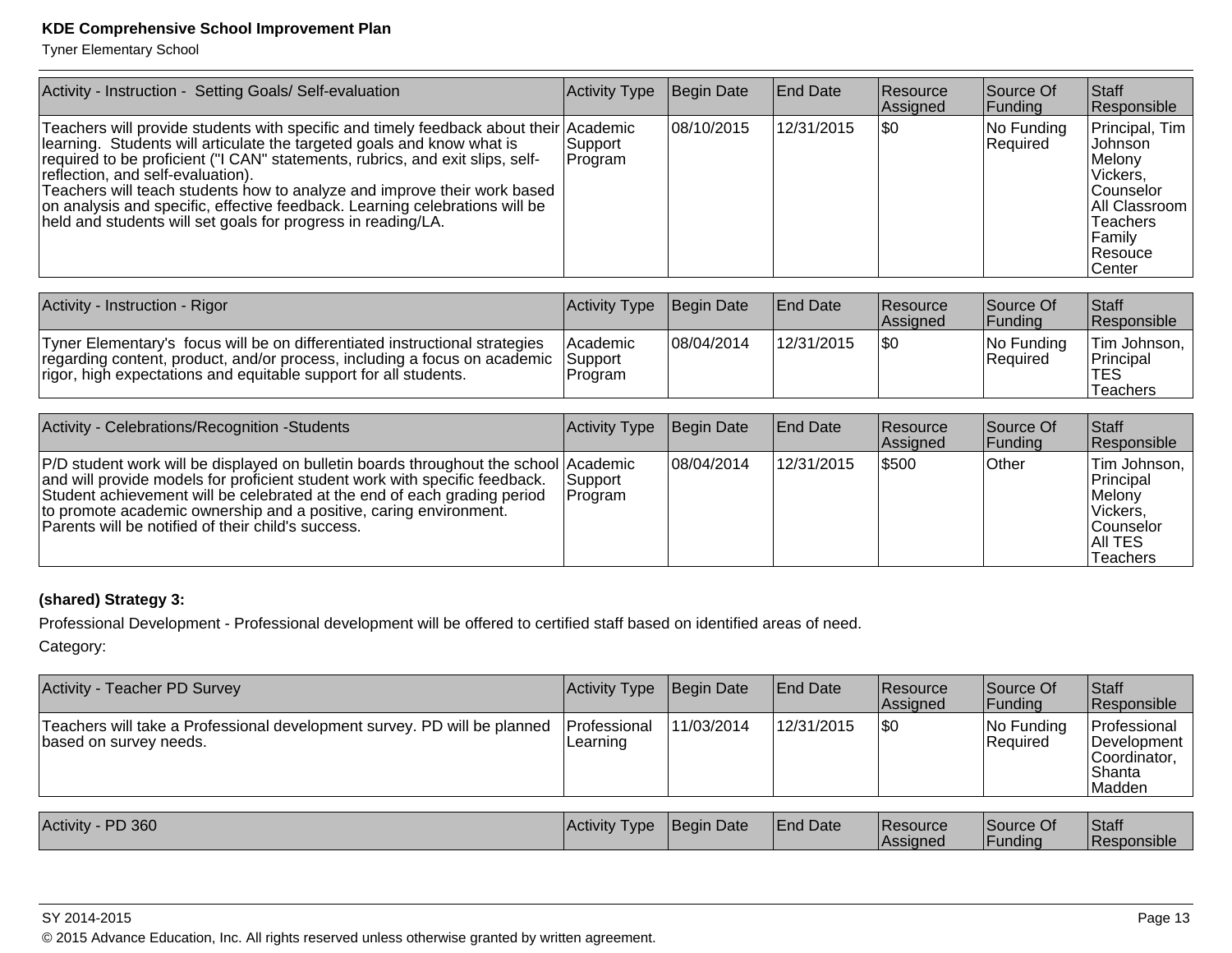Tyner Elementary School

| PD 360 will be used to provide Professional development of the areas of<br>curriculum, assessment, and instruction. | Professional<br>Learning | 07/01/2014 | 12/31/2015 | \$0 | No Funding<br><b>Required</b> | <b>Professional</b><br>Development<br>lCoordinator<br>l Shanta<br><sup>I</sup> Madden |
|---------------------------------------------------------------------------------------------------------------------|--------------------------|------------|------------|-----|-------------------------------|---------------------------------------------------------------------------------------|
|                                                                                                                     |                          |            |            |     |                               |                                                                                       |

| Activity - Professional Learning - Reading                                                                                                                                                                                                                                                                                                                                                                                                                                                                                                                                                                                                                                                                           | Activity Type | Begin Date  | <b>End Date</b> | <b>Resource</b><br>Assigned | Source Of<br> Funding     | <b>Staff</b><br>Responsible                                                           |
|----------------------------------------------------------------------------------------------------------------------------------------------------------------------------------------------------------------------------------------------------------------------------------------------------------------------------------------------------------------------------------------------------------------------------------------------------------------------------------------------------------------------------------------------------------------------------------------------------------------------------------------------------------------------------------------------------------------------|---------------|-------------|-----------------|-----------------------------|---------------------------|---------------------------------------------------------------------------------------|
| Teachers will recieve PD in IReady, Pearson Reading Street, Read to<br>Achieve and various reading professional development to increase student Learning<br>Iearning. Teachers participate in program-specific job-embedded<br>professional development to enhance their ability to delivery effective,<br>appropriate instruction that improves student learning, student growth<br>goals, and supports teachers' individual growth plan. Teachers will<br>participate in program-specific job-embedded professional learning to<br>enhance their ability to delever effective, appropriate inistruction that<br>improves student learning, student growth goals, and supports teachers'<br>individual growth plan. | Professional  | 108/04/2014 | 12/31/2015      | \$1000                      | ∣Title I<br>lSchoolwide l | Tim Johnson,<br>Principal<br>lShanta<br>Madden,<br><b>Building PD</b><br>lCoordinator |

#### **(shared) Strategy 4:**

Interventions - Various interventions will be used to increase student achievement.

Category: Continuous Improvement

Research Cited: Marzano, Stiggins

| <b>Activity - RTI Placement</b>                                                                                                                                                                                                                                                                                                                                                                                                                                                               | <b>Activity Type</b>            | Begin Date  | <b>End Date</b> | Resource<br>Assigned        | Source Of<br> Funding  | Staff<br>Responsible                                                                                                |
|-----------------------------------------------------------------------------------------------------------------------------------------------------------------------------------------------------------------------------------------------------------------------------------------------------------------------------------------------------------------------------------------------------------------------------------------------------------------------------------------------|---------------------------------|-------------|-----------------|-----------------------------|------------------------|---------------------------------------------------------------------------------------------------------------------|
| Identify and place students in appropriate RTI tiers and revise Tiers 3 times Academic<br>a year. Teachers will use district and classroom assessments (IREADY.<br>Thinklink, STAR, and various screeners) to determine Tier II and Tier III<br>students in Reading. Small skillsgroups will be used as interventions (using<br>various curricular tools such as Pearson Resources, COACH). Students<br>may be referred to Special Education for further support and evaluation if<br>needed. | Support<br>Program              | 08/11/2014  | 12/31/2015      | \$0                         | No Funding<br>Required | Tim Johnson,<br>Principal;<br>Melony<br>Vickers,<br>Guidance<br> Counselor;<br>Classroom<br>Reading<br>Teachers K-5 |
| Activity - RTI & Professional Learning Communities                                                                                                                                                                                                                                                                                                                                                                                                                                            | <b>Activity Type</b>            | Begin Date  | <b>End Date</b> | <b>Resource</b><br>Assigned | Source Of<br>Funding   | <b>S</b> taff<br>Responsible                                                                                        |
| PLC's will develop plans to address gaps in instruction or learner needs<br>based on CCST and Thinklink Scores, IReady, and other summative and<br>formative assessments.                                                                                                                                                                                                                                                                                                                     | Academic<br>Support<br> Program | 108/11/2014 | 12/31/2015      | 1\$0                        | No Funding<br>Required | Tim Johnson,<br>Principal;<br>Certified Staff                                                                       |
| <b>Activity - RTI Resources</b>                                                                                                                                                                                                                                                                                                                                                                                                                                                               | <b>Activity Type</b>            | Begin Date  | <b>End Date</b> | <b>Resource</b><br>Assigned | Source Of<br> Funding  | <b>Staff</b><br>Responsible                                                                                         |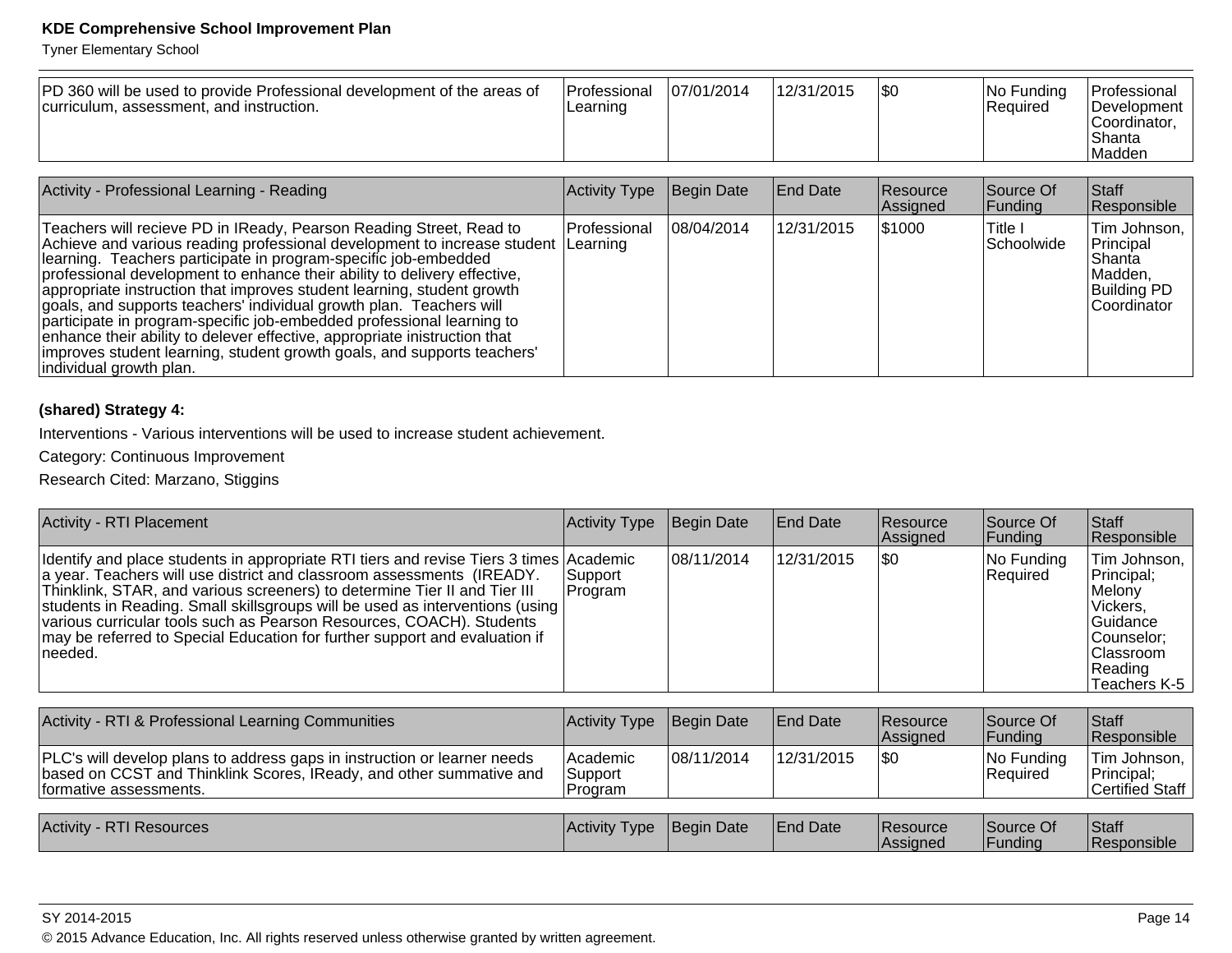Tyner Elementary School

| Resources at school level will be used to place and schedule students for<br>RTI services. Example: Tier 1/classroom, Tier 2/ IReady Computer Lab.<br>Tier 3/ Small group Classroom Teacher. | <b>Academic</b><br>Support<br>Program | 08/11/2014 | 12/31/2015 | \$40000 | ∣Other | Tim Johnson,  <br>Principal;<br><b>Classroom</b><br>Teachers<br>Tammv<br>Webb-RTI<br>∣Lab |
|----------------------------------------------------------------------------------------------------------------------------------------------------------------------------------------------|---------------------------------------|------------|------------|---------|--------|-------------------------------------------------------------------------------------------|
|----------------------------------------------------------------------------------------------------------------------------------------------------------------------------------------------|---------------------------------------|------------|------------|---------|--------|-------------------------------------------------------------------------------------------|

| Activity - RTI Monitoring                                                                                                                                                                                                                                                                                                                                                                                                                                                                                                                                                           | Activity Type                    | Begin Date | <b>End Date</b> | <b>Resource</b><br>Assigned | Source Of<br> Funding  | <b>Staff</b><br>Responsible                                   |
|-------------------------------------------------------------------------------------------------------------------------------------------------------------------------------------------------------------------------------------------------------------------------------------------------------------------------------------------------------------------------------------------------------------------------------------------------------------------------------------------------------------------------------------------------------------------------------------|----------------------------------|------------|-----------------|-----------------------------|------------------------|---------------------------------------------------------------|
| District Reading Diagnostic (ThinkLink and IReady) and Reading<br>Proficiency Assessments as well as classroom assessments will be used<br>to monitor results of children in the Gap group and results analyzed to<br>modify instruction. The RtI team will meet in PLC every 9 weeks to monitor<br>performance data and determine individual student progress. The<br>administrator and teachers will also analyze data for<br>gap students in each subgroup 3 times a year through IReady Reading<br>Assessments to identify changes needed to reduce achievement<br>differences. | Academic<br> Support<br> Program | 08/11/2014 | 12/31/2015      | I\$0                        | No Funding<br>Required | Melony<br> Vickers,<br>lConselor<br>∣All Math<br>Teachers K-5 |

| Activity - RTI - Parent Communication                                                                                                                                                                                                                                                                                                                                                                                                                        | Activity Type | Begin Date  | End Date   | <b>Resource</b><br>Assigned | Source Of<br><b>Funding</b> | <b>Staff</b><br>Responsible |
|--------------------------------------------------------------------------------------------------------------------------------------------------------------------------------------------------------------------------------------------------------------------------------------------------------------------------------------------------------------------------------------------------------------------------------------------------------------|---------------|-------------|------------|-----------------------------|-----------------------------|-----------------------------|
| <b>Parents will be systematically notified when students qualify for Tier II or III Academic</b><br>instruction and will be provided with the data used to make decisions about Support<br>their child's instructional needs. Parents will be encouraged to help make   Program<br>decisions and be a part of their child's education. Notification will occur<br>every 9 weeks or before if needed via written documentation, phone, email,<br>$ $ or text. |               | 108/04/2014 | 12/31/2015 | 1\$0                        | $ No$ Funding<br>Required   | All Certified<br>'Teachers  |

#### **Strategy 5:**

Early Childhood - Use various resources to provide services for early transitions for students ages 3-6.

Category:

| Activity - Identify Early Childhood Providers                                                                                                                                           | Activity Type                                         | Begin Date  | <b>IEnd Date</b>               | <b>Resource</b><br>Assigned | Source Of<br> Funding | Staff<br>Responsible                                                                                             |
|-----------------------------------------------------------------------------------------------------------------------------------------------------------------------------------------|-------------------------------------------------------|-------------|--------------------------------|-----------------------------|-----------------------|------------------------------------------------------------------------------------------------------------------|
| Use Pre-School, Head Start, First Step, Hands, Early Steps to School<br>Success, Tyner FRC and other community resources will be used to<br>provide services for children ages birth-6. | l Academic<br>Support<br>Program                      | 107/01/2014 | 12/31/2015                     | \$50000                     | Other                 | Family<br>∣Resource<br>∣Center<br>lKaren Smith<br>Early Steps<br> Paulette<br>Vaughn<br>lCoreen<br><b>Brewer</b> |
| LA SAN MONTES SAN SAN DISTURBANCE                                                                                                                                                       | $\mathbf{A}$ . $\mathbf{B}$ . The set of $\mathbf{B}$ |             | $\Gamma$ . The set of $\Gamma$ | 10. <b>.</b>                | $\sim$ $\sim$         | $\sqrt{2}$                                                                                                       |

| Activity<br>Transition Data | Activity Type | ⊦Date<br><b>I</b> Beain | <sup>1</sup> Date | <b>Resource</b> | Source Of | Staff              |
|-----------------------------|---------------|-------------------------|-------------------|-----------------|-----------|--------------------|
|                             |               |                         |                   | lAssianec       | IFundina  | <b>Responsible</b> |

#### SY 2014-2015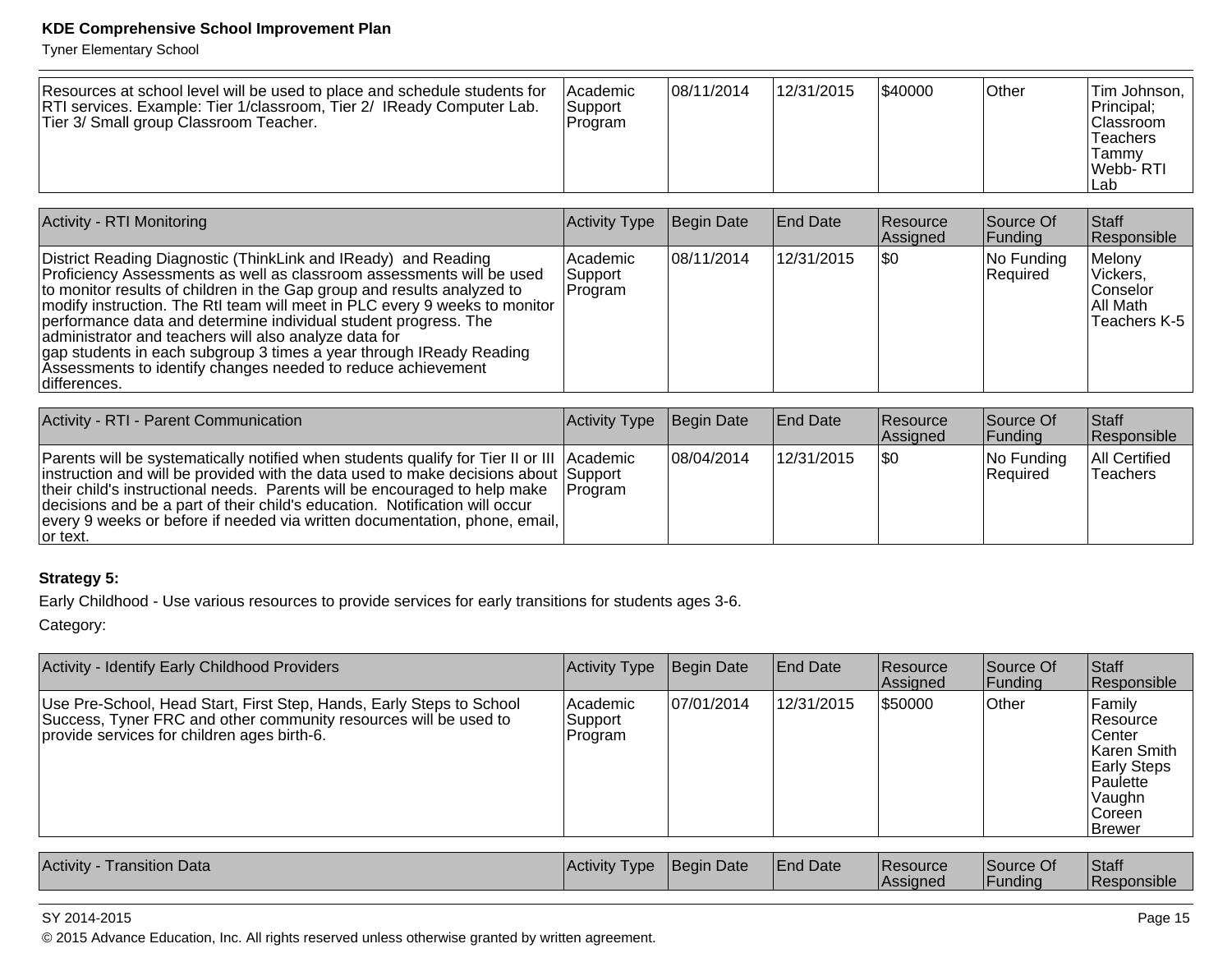Tyner Elementary School

| <b>TES Family Resource Center will gather any transition data from Early</b><br>Childcare providers to get to know incoming Pre-School-Kindergarten<br>students. | Academic<br>Support<br>'Program | 08/05/2013 | 12/31/2015 | \$0 | No Funding<br><b>Required</b> | Family<br>Resource<br>lCenter:<br>Paulette<br> Vaughn<br>Karen Smith<br><b>Preschool</b><br>Teachers |
|------------------------------------------------------------------------------------------------------------------------------------------------------------------|---------------------------------|------------|------------|-----|-------------------------------|------------------------------------------------------------------------------------------------------|
|------------------------------------------------------------------------------------------------------------------------------------------------------------------|---------------------------------|------------|------------|-----|-------------------------------|------------------------------------------------------------------------------------------------------|

| Activity - Kindergarten Assessment                                                                      | Activity Type                  | Begin Date | <b>End Date</b> | Resource<br><b>Assigned</b> | Source Of<br> Fundina | <b>Staff</b><br><b>Responsible</b>                                |
|---------------------------------------------------------------------------------------------------------|--------------------------------|------------|-----------------|-----------------------------|-----------------------|-------------------------------------------------------------------|
| Assess all Kindergarteners at school entry with (BRIGANCE) screener to<br>establish entry level skills. | Academic<br>Support<br>Program | 08/05/2013 | 12/31/2015      | \$5000                      | Other                 | Certified Staff:<br>Melonv<br>Vickers,<br> Guidance<br>lCounselor |

#### **Strategy 6:**

Literacy Initiative - Disseminate new common core resources to support 21st century literacy planning.

Category: Learning Systems

| Activity - Develop literacy team                                                                                                                                                                                                                                                                                                                                                                                                     | <b>Activity Type</b>           | Begin Date  | <b>End Date</b> | Resource<br>Assigned | Source Of<br> Funding       | Staff<br>Responsible                                                      |
|--------------------------------------------------------------------------------------------------------------------------------------------------------------------------------------------------------------------------------------------------------------------------------------------------------------------------------------------------------------------------------------------------------------------------------------|--------------------------------|-------------|-----------------|----------------------|-----------------------------|---------------------------------------------------------------------------|
| The literacy team will analyze, and implement writing policies, writing for<br>program reviews, and literacy plans.                                                                                                                                                                                                                                                                                                                  | Academic<br>Support<br>Program | 08/04/2014  | 12/31/2015      | \$0                  | No Funding<br>Required      | Tim Johnson.<br>Principal<br>Writing Team                                 |
|                                                                                                                                                                                                                                                                                                                                                                                                                                      |                                |             |                 |                      |                             |                                                                           |
| <b>Activity - Literacy Gaps</b>                                                                                                                                                                                                                                                                                                                                                                                                      | Activity Type                  | Begin Date  | <b>End Date</b> | Resource<br>Assigned | Source Of<br><b>Funding</b> | Staff<br>Responsible                                                      |
| Literacy Team will analyze and identify performance gaps in K-PREP to<br>determine professional development needed for instructional<br>improvements.                                                                                                                                                                                                                                                                                | Academic<br>Support<br>Program | 08/04/2014  | 12/31/2014      | \$0                  | No Funding<br>Required      | Tim Johnson,<br>Principal<br>Literacy Team                                |
|                                                                                                                                                                                                                                                                                                                                                                                                                                      |                                |             |                 |                      |                             |                                                                           |
| Activity - Literacy Enrichment/Parental Involvement                                                                                                                                                                                                                                                                                                                                                                                  | Activity Type                  | Begin Date  | <b>End Date</b> | Resource<br>Assigned | Source Of<br> Funding       | Staff<br> Responsible                                                     |
| School-wide enrichment literacy experiences will be promoted with Family<br>Literacy Nights, Scholastic News, National Geographic for Kids, Time for<br>Kids, BrainPop, BrainPop Jr., Tumblebooks and/or Starfall. Literacy<br>recommendations and strategies will be made through TES Family<br>Resource Center and Save the Children Grant, Read to Achieve Grant,<br>parent-teacher conferences, school website, and newsletters. | Parent<br>Involvement          | 108/04/2014 | 12/31/2015      | \$600                | <b>FRYSC</b>                | Tim Johnson,<br>Principal<br>∣Ruthie<br> Sizemore,<br><b>FRC Director</b> |

#### **(shared) Strategy 7:**

Assessments - Teachers will use a variety of assessments to determine student performance and growth in reading/LA.

Category: Continuous Improvement

#### SY 2014-2015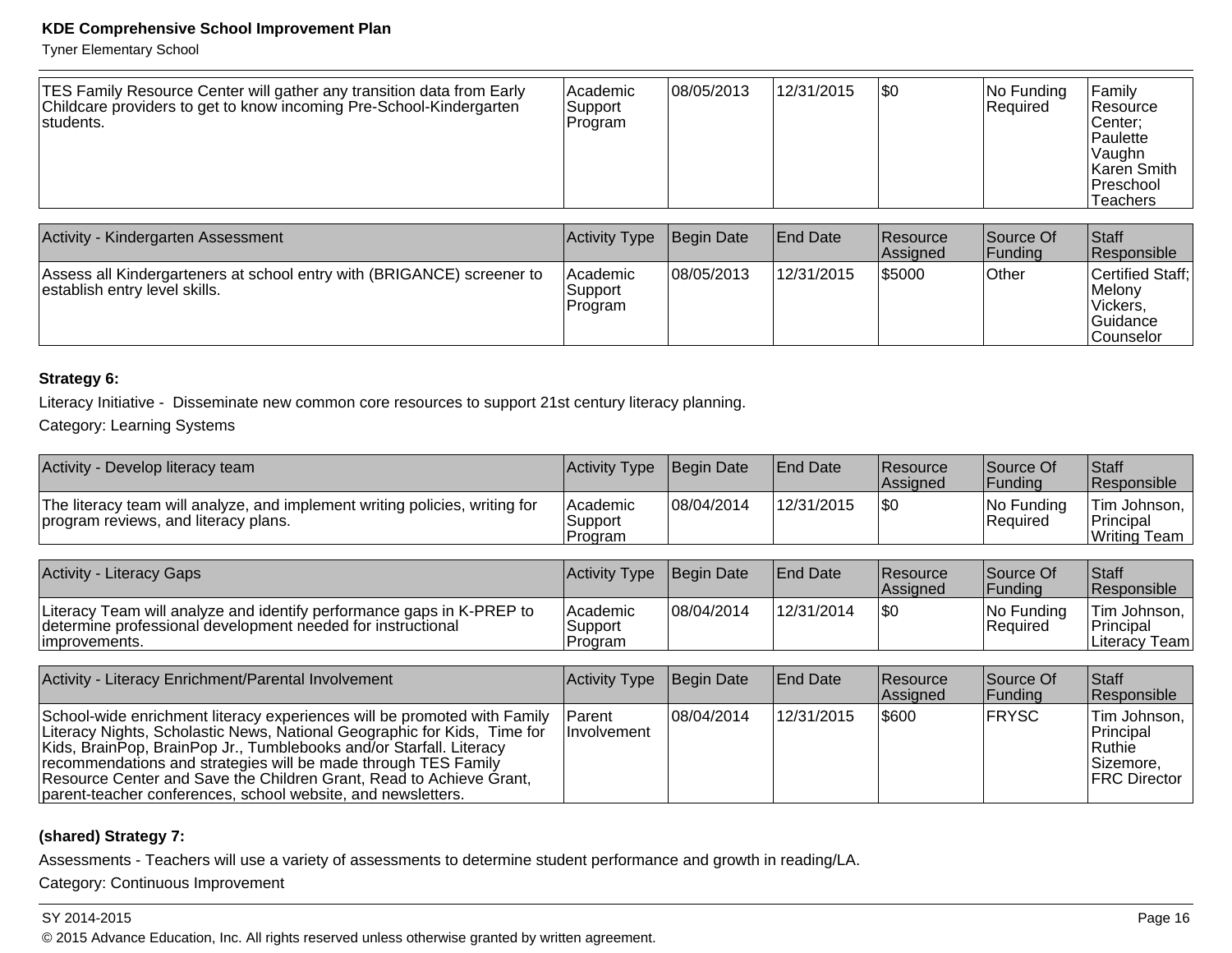Tyner Elementary School

Research Cited: Rick Stiggins

| <b>Activity - Develop Assessments</b>                                                                        | Activity Type | Begin Date         | <b>End Date</b> | <b>Resource</b><br>Assigned | Source Of<br> Funding           | <b>Staff</b><br>Responsible                                 |
|--------------------------------------------------------------------------------------------------------------|---------------|--------------------|-----------------|-----------------------------|---------------------------------|-------------------------------------------------------------|
| Teachers will develop different types of assessments to use before, during, Direct<br>and after instruction. | IInstruction  | 08/04/2014         | 12/31/2015      | <b>SO</b>                   | No Funding<br><b>Required</b>   | lTim Johnson<br>Melony<br><b>Vickers</b><br>Certified Staff |
| Activity - Assessment - Constructed Response                                                                 | Activity Type | Begin Date         | <b>End Date</b> | <b>Resource</b><br>Assigned | Source Of<br> Funding           | <b>Staff</b><br>Responsible                                 |
| $\Delta$ ll togchers will include Constructed Pesponses that are directly tied to                            | Academic      | $A \cap R / A / A$ | 112/31/2015     | ۱¢∩                         | $\overline{\text{N}}$ n Eunding | <b>Tim Inhneon</b>                                          |

| All teachers will include Constructed Responses that are directly tied to | l Academic | 108/04/2014 | 12/31/2015 | 1\$0 | $ No$ Funding | Tim Johnson, |
|---------------------------------------------------------------------------|------------|-------------|------------|------|---------------|--------------|
| KCCAS with classroom assessments. Response questions will be tied to      | Support    |             |            |      | Required      | Principal    |
| the core knowledge of vocabulary, skills and strategies. Using various    | Program    |             |            |      |               | ltes ela     |
| graphic organizers as needed, all students will be taught how to answer   |            |             |            |      |               | Teachers     |
| short answer and extended response questions, to build confidence and     |            |             |            |      |               |              |
| skills. A writing/constructed response will be completed by students on a |            |             |            |      |               |              |
| weekly basis (Writing Wednesday), scored, and turned into the principal.  |            |             |            |      |               |              |

#### **Strategy 8:**

Program Review - ELA - Throughout the school year, PR Teams will collaborate to review demonstrators and indicators for each Program Review. As evidence is collected and programming reviewed, teachers will receive PD to address areas of weakness identified on the reviews. This will be evidenced on the school monthlycalendars and in meeting minutes.

Category: Continuous Improvement

| Activity - ELA Lessons & Program Reviews                                                                                                                                                                                                                                                                                          | Activity Type       | Begin Date  | <b>IEnd Date</b> | <b>Resource</b><br>Assigned | Source Of<br> Funding  | <b>Staff</b><br>Responsible                                                          |
|-----------------------------------------------------------------------------------------------------------------------------------------------------------------------------------------------------------------------------------------------------------------------------------------------------------------------------------|---------------------|-------------|------------------|-----------------------------|------------------------|--------------------------------------------------------------------------------------|
| Teachers will develop ELA lessons that incorporate quality, purposeful<br>activities/lessons which meet Program Review demonstrators. Lessons<br>will include PR demonstrators for A/H; VPL/Career Studies; Writing: & K-3. Program<br>Lessons will include various kinds of assessements/rubrics and self & peer<br>reflections. | Academic<br>Support | 108/04/2014 | 12/31/2015       | \$0                         | No Funding<br>Required | Tim Johnson,<br>Principal<br>Program<br> Review<br>Teams<br>IAII TES<br>Teachers K-5 |

#### **Measurable Objective 2:**

demonstrate a proficiency in Third, Fourth, and Fifith grade students on the Common Core State Standards in Math from 42.2 percent to 47.5 percent by 05/29/2015 as measured by K-PREP.

#### **(shared) Strategy 1:**

Assessment Data - Analyze various assessments to increase student learning.

Category: Integrated Methods for Learning

Research Cited: Stiggins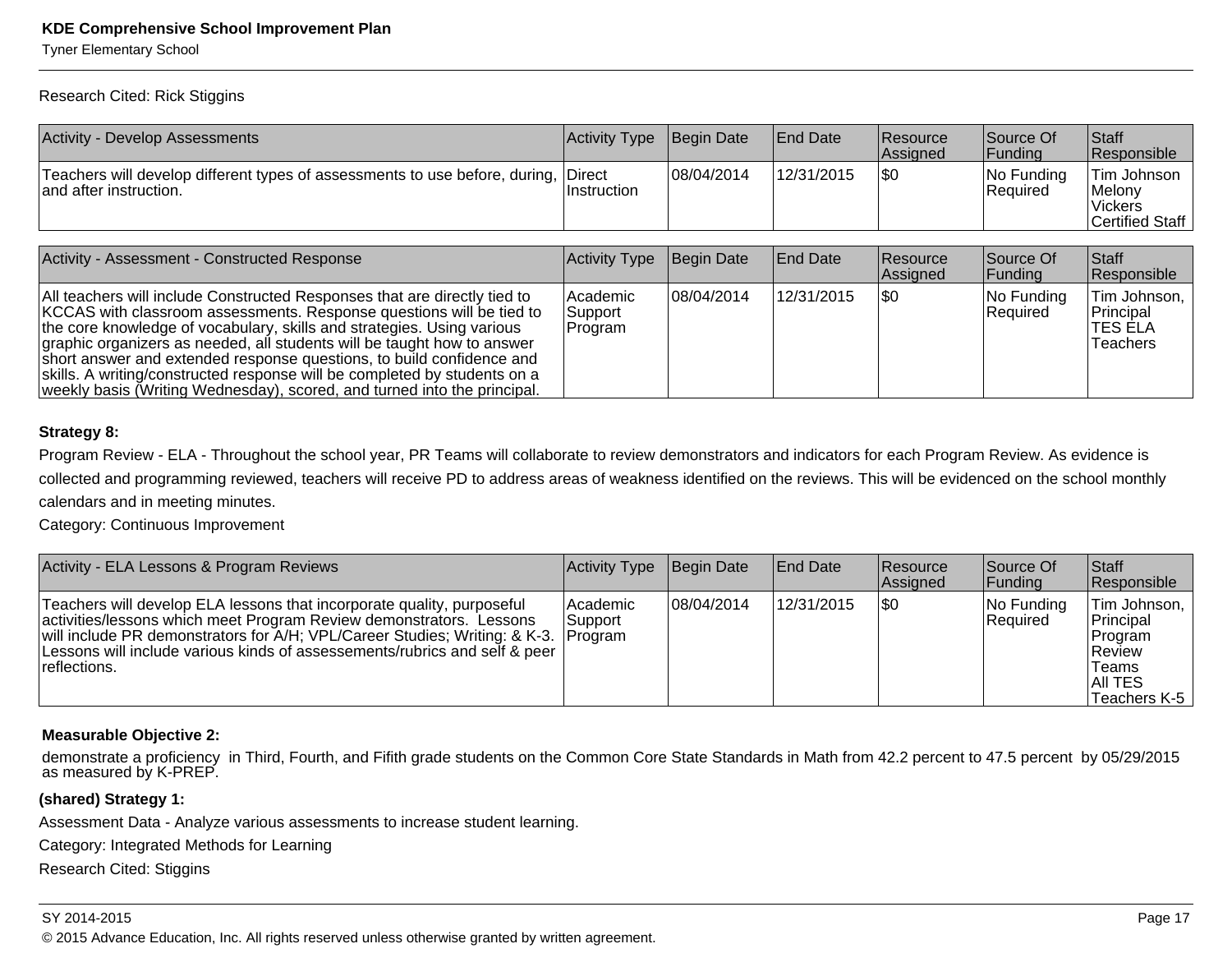Tyner Elementary School

| <b>Activity - Data Analysis Cut Point Scores</b>                                                                                                                                                                                                                                                                                                               | Activity Type                | Begin Date | <b>End Date</b> | <b>IResource</b><br>Assigned | Source Of<br><b>Funding</b> | <b>Staff</b><br>Responsible                                           |
|----------------------------------------------------------------------------------------------------------------------------------------------------------------------------------------------------------------------------------------------------------------------------------------------------------------------------------------------------------------|------------------------------|------------|-----------------|------------------------------|-----------------------------|-----------------------------------------------------------------------|
| Teachers and K-PREP Data Analysis Team will meet in the fall to analyze<br>student's test scores and create a cut point data sheet for each assessed<br>content area per grade level. The team will determine the amount of points Program<br>needed to move students from one performance level to another and<br>develop a plan to help move those students. | <b>IAcademic</b><br>lSupport | 11/10/2014 | 05/29/2015      | 1\$0                         | $ No$ Funding<br>Required   | Tim Johnson,<br>Principal<br>l Melonv<br>Bingham,<br><b>Counselor</b> |

#### **(shared) Strategy 2:**

Curriculum & Instruction - Students will receive researched based instruction in the Kentucky Common Core Academic State Standards in mathmematics in grades K-

5.

Category: Professional Learning & Support

Research Cited: Marzano

| Activity - Review Curriculum Documents and CCST                                                                                                                                                                                                                                                                                                                                                                                                                                                                                                                                                                                                                            | Activity Type                           | Begin Date  | <b>End Date</b> | <b>Resource</b><br>Assigned | Source Of<br> Funding  | <b>Staff</b><br>Responsible                                                               |
|----------------------------------------------------------------------------------------------------------------------------------------------------------------------------------------------------------------------------------------------------------------------------------------------------------------------------------------------------------------------------------------------------------------------------------------------------------------------------------------------------------------------------------------------------------------------------------------------------------------------------------------------------------------------------|-----------------------------------------|-------------|-----------------|-----------------------------|------------------------|-------------------------------------------------------------------------------------------|
| Reading teachers in grades K-5 will meet to review curriculum documents  <br>and make necessary changes based on student assessment data.<br>Instructional staff will follow the Jackson County Public School curriculum<br>map to pace and monitor the implementation of the Kentucky Common<br>Core Standards for reading. Teachers will use maps to guide instruction<br>based on research based best practices for language arts (reading). In<br>addition to other resources such as: CIITS, Smart technologies, IReady<br>and Pearson. Students will be engaged in hands-on, best practice activities<br>and instruction to ensure mastery of common core standards. | <b>Academic</b><br> Support_<br>Program | 107/01/2014 | 12/31/2015      | 1\$0                        | No Funding<br>Required | Tim Johnson,<br>Principal<br>⊺Melonv<br>Vickers,<br>lCounselor<br>Reading<br>Teachers K-5 |

| Activity - Instruction - Setting Goals/ Self-evaluation                                                                                                                                                                                                                                                                                                                                                                                                                                                          | Activity Type       | Begin Date  | <b>End Date</b> | <b>Resource</b><br>Assigned | Source Of<br>Funding   | <b>Staff</b><br>Responsible                                                                                                                     |
|------------------------------------------------------------------------------------------------------------------------------------------------------------------------------------------------------------------------------------------------------------------------------------------------------------------------------------------------------------------------------------------------------------------------------------------------------------------------------------------------------------------|---------------------|-------------|-----------------|-----------------------------|------------------------|-------------------------------------------------------------------------------------------------------------------------------------------------|
| Teachers will provide students with specific and timely feedback about their Academic<br>learning. Students will articulate the targeted goals and know what is<br>required to be proficient ("I CAN" statements, rubrics, and exit slips, self-<br>reflection, and self-evaluation).<br>Teachers will teach students how to analyze and improve their work based<br>on analysis and specific, effective feedback. Learning celebrations will be<br>held and students will set goals for progress in reading/LA. | Support<br> Program | 108/10/2015 | 12/31/2015      | 1\$0                        | No Funding<br>Required | Principal, Tim<br><b>Johnson</b><br>Melony<br>Vickers,<br> Counselor<br>All Classroom<br><b>Teachers</b><br> Family<br>Resouce<br><b>Center</b> |

| Activity - Instruction - Rigor                                                                                                                                                                                                       | Activity Type Begin Date   |             | <b>End Date</b> | Resource<br><b>Assigned</b> | Source Of<br><b>IFundina</b> | Staff<br>Responsible                                                  |
|--------------------------------------------------------------------------------------------------------------------------------------------------------------------------------------------------------------------------------------|----------------------------|-------------|-----------------|-----------------------------|------------------------------|-----------------------------------------------------------------------|
| Tyner Elementary's focus will be on differentiated instructional strategies<br>regarding content, product, and/or process, including a focus on academic Support<br>rigor, high expectations and equitable support for all students. | <b>Academic</b><br>Program | 108/04/2014 | 12/31/2015      | 1\$0                        | No Funding<br>Required       | $T$ im Johnson, $\overline{R}$<br>Principal<br>TES<br><b>Teachers</b> |

#### SY 2014-2015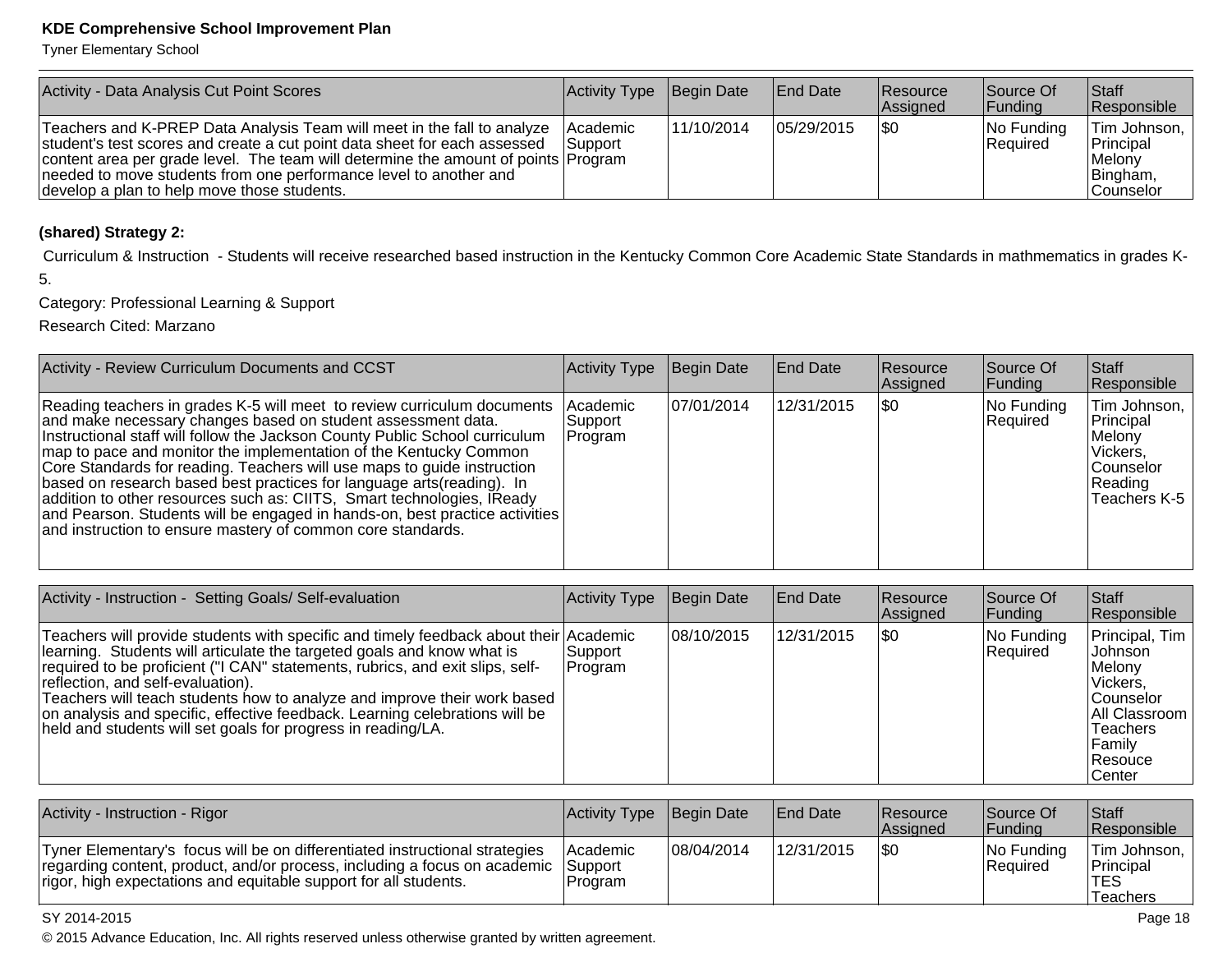Tyner Elementary School

| Activity - Celebrations/Recognition -Students                                                                                                                                                                                                                                                                                                                              | Activity Type       | Begin Date  | <b>End Date</b> | <b>Resource</b><br>Assigned | Source Of<br> Funding | <b>Staff</b><br>Responsible                                                                 |
|----------------------------------------------------------------------------------------------------------------------------------------------------------------------------------------------------------------------------------------------------------------------------------------------------------------------------------------------------------------------------|---------------------|-------------|-----------------|-----------------------------|-----------------------|---------------------------------------------------------------------------------------------|
| P/D student work will be displayed on bulletin boards throughout the school Academic<br>and will provide models for proficient student work with specific feedback.<br>Student achievement will be celebrated at the end of each grading period<br>to promote academic ownership and a positive, caring environment.<br>Parents will be notified of their child's success. | 'Support<br>Program | 108/04/2014 | 12/31/2015      | 5500                        | <b>Other</b>          | Tim Johnson,<br>Principal<br>Melony<br>Vickers,<br><b>Counselor</b><br>IAII TES<br>Teachers |

#### **(shared) Strategy 3:**

Professional Development - Professional development will be offered to certified staff based on identified areas of need.

Category:

| Activity - Teacher PD Survey                                                                       | Activity Type            | Begin Date | <b>End Date</b> | Resource<br>Assigned | Source Of<br> Funding   | <b>Staff</b><br><b>Responsible</b>                               |
|----------------------------------------------------------------------------------------------------|--------------------------|------------|-----------------|----------------------|-------------------------|------------------------------------------------------------------|
| Teachers will take a Professional development survey. PD will be planned<br>based on survey needs. | Professional<br>Learning | 11/03/2014 | 12/31/2015      | \$0                  | INo Fundina<br>Required | Professional<br>Development<br>Coordinator,<br>Shanta<br>lMadden |

| Activity - PD 360                                                                                                          | <b>Activity Type</b>     | Begin Date | <b>End Date</b> | <b>Resource</b><br><b>Assigned</b> | <b>Source Of</b><br><b>Funding</b> | <b>Staff</b><br><b>Responsible</b>                                       |
|----------------------------------------------------------------------------------------------------------------------------|--------------------------|------------|-----------------|------------------------------------|------------------------------------|--------------------------------------------------------------------------|
| <b>PD</b> 360 will be used to provide Professional development of the areas of<br>curriculum, assessment, and instruction. | Professional<br>Learning | 07/01/2014 | 12/31/2015      | \$0                                | No Funding<br><b>Required</b>      | Professional<br><b>IDevelopment</b><br>Coordinator.<br> Shanta<br>Madden |

| Activity - Professional Learning - Reading                                                                                                                                                                                                                                                                                                                                                                                                                                                                                                                                                                                                                                                                           | Activity Type | Begin Date  | <b>End Date</b> | <b>Resource</b><br>Assigned | Source Of<br> Funding  | <b>Staff</b><br>Responsible                                                            |
|----------------------------------------------------------------------------------------------------------------------------------------------------------------------------------------------------------------------------------------------------------------------------------------------------------------------------------------------------------------------------------------------------------------------------------------------------------------------------------------------------------------------------------------------------------------------------------------------------------------------------------------------------------------------------------------------------------------------|---------------|-------------|-----------------|-----------------------------|------------------------|----------------------------------------------------------------------------------------|
| Teachers will recieve PD in IReady, Pearson Reading Street, Read to<br>Achieve and various reading professional development to increase student Learning<br>learning. Teachers participate in program-specific job-embedded<br>professional development to enhance their ability to delivery effective,<br>appropriate instruction that improves student learning, student growth<br>goals, and supports teachers' individual growth plan. Teachers will<br>participate in program-specific job-embedded professional learning to<br>enhance their ability to delever effective, appropriate inistruction that<br>improves student learning, student growth goals, and supports teachers'<br>individual growth plan. | lProfessional | 108/04/2014 | 12/31/2015      | \$1000                      | ∣Title I<br>Schoolwide | Tim Johnson,  <br>Principal<br>lShanta<br>Madden,<br><b>Building PD</b><br>Coordinator |

#### **(shared) Strategy 4:**

Interventions - Various interventions will be used to increase student achievement.

Category: Continuous Improvement

#### SY 2014-2015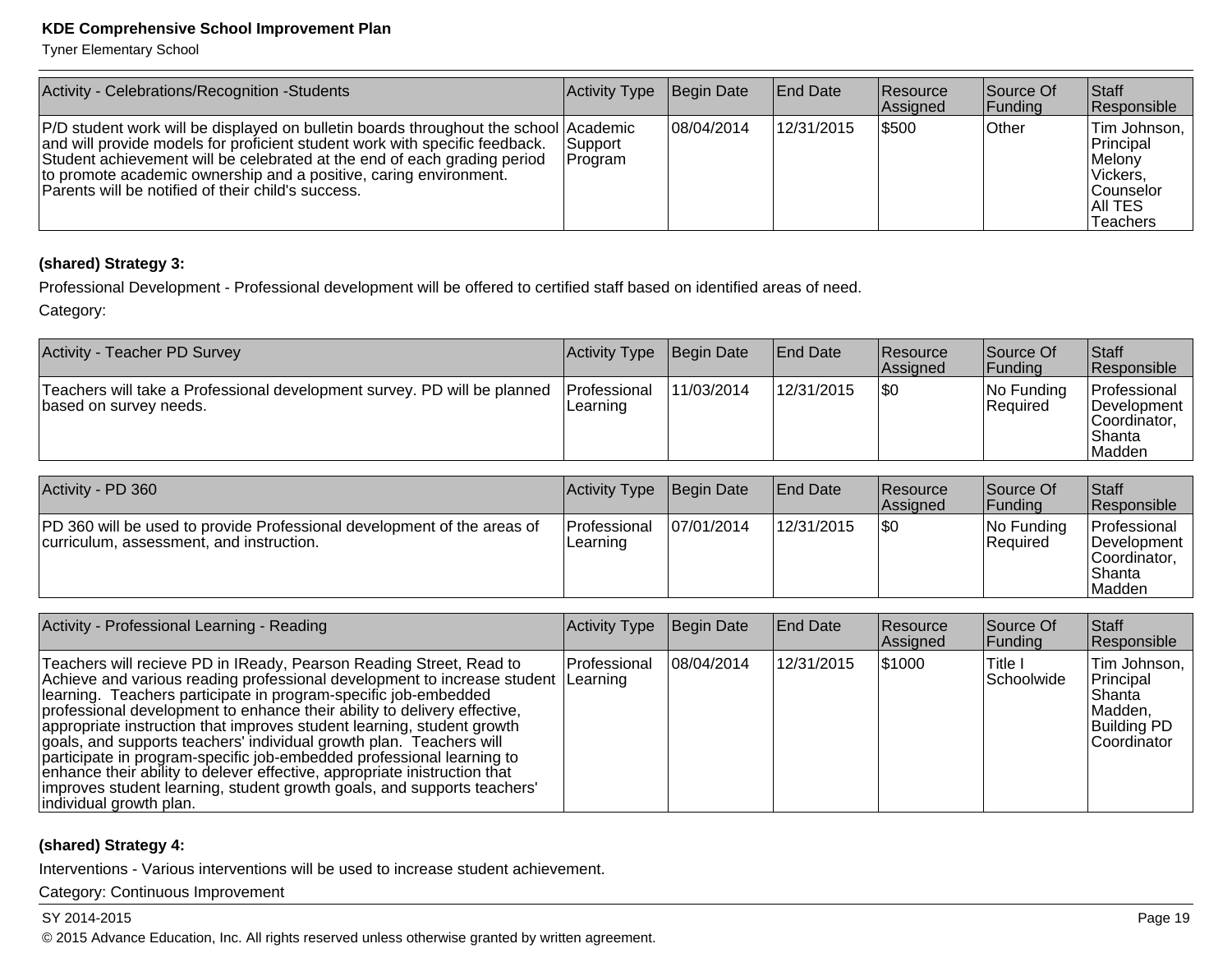Tyner Elementary School

Research Cited: Marzano, Stiggins

| <b>Activity - RTI Placement</b>                                                                                                                                                                                                                                                                                                                                                                                                                                                                                                                                                     | <b>Activity Type</b>           | Begin Date        | <b>End Date</b> | Resource<br>Assigned | Source Of<br>Funding   | Staff<br>Responsible                                                                                               |
|-------------------------------------------------------------------------------------------------------------------------------------------------------------------------------------------------------------------------------------------------------------------------------------------------------------------------------------------------------------------------------------------------------------------------------------------------------------------------------------------------------------------------------------------------------------------------------------|--------------------------------|-------------------|-----------------|----------------------|------------------------|--------------------------------------------------------------------------------------------------------------------|
| Identify and place students in appropriate RTI tiers and revise Tiers 3 times Academic<br>a year. Teachers will use district and classroom assessments (IREADY.<br>Thinklink, STAR, and various screeners) to determine Tier II and Tier III<br>students in Reading. Small skillsgroups will be used as interventions (using<br>various curricular tools such as Pearson Resources, COACH). Students<br>may be referred to Special Education for further support and evaluation if<br>needed.                                                                                       | Support<br>Program             | 08/11/2014        | 12/31/2015      | $\overline{30}$      | No Funding<br>Required | Tim Johnson,<br>Principal;<br>Melony<br>Vickers,<br>Guidance<br>Counselor:<br>Classroom<br>Reading<br>Teachers K-5 |
| Activity - RTI & Professional Learning Communities                                                                                                                                                                                                                                                                                                                                                                                                                                                                                                                                  | <b>Activity Type</b>           | Begin Date        | <b>End Date</b> | Resource<br>Assigned | Source Of<br>Funding   | Staff<br>Responsible                                                                                               |
| PLC's will develop plans to address gaps in instruction or learner needs<br>based on CCST and Thinklink Scores, IReady, and other summative and<br>formative assessments.                                                                                                                                                                                                                                                                                                                                                                                                           | Academic<br>Support<br>Program | 08/11/2014        | 12/31/2015      | $ $ \$0              | No Funding<br>Required | Tim Johnson,<br>Principal;<br><b>Certified Staff</b>                                                               |
| <b>Activity - RTI Resources</b>                                                                                                                                                                                                                                                                                                                                                                                                                                                                                                                                                     | <b>Activity Type</b>           | Begin Date        | <b>End Date</b> | Resource<br>Assigned | Source Of<br>Funding   | Staff<br>Responsible                                                                                               |
| Resources at school level will be used to place and schedule students for<br>RTI services. Example: Tier 1/classroom, Tier 2/ IReady Computer Lab.<br>Tier 3/ Small group Classroom Teacher.                                                                                                                                                                                                                                                                                                                                                                                        | Academic<br>Support<br>Program | 08/11/2014        | 12/31/2015      | \$40000              | Other                  | Tim Johnson,<br>Principal;<br>Classroom<br><b>Teachers</b><br>Tammy<br>Webb- RTI<br>Lab                            |
| Activity - RTI Monitoring                                                                                                                                                                                                                                                                                                                                                                                                                                                                                                                                                           | <b>Activity Type</b>           | <b>Begin Date</b> | <b>End Date</b> | Resource<br>Assigned | Source Of<br>Funding   | Staff<br>Responsible                                                                                               |
| District Reading Diagnostic (ThinkLink and IReady) and Reading<br>Proficiency Assessments as well as classroom assessments will be used<br>to monitor results of children in the Gap group and results analyzed to<br>modify instruction. The RtI team will meet in PLC every 9 weeks to monitor<br>performance data and determine individual student progress. The<br>administrator and teachers will also analyze data for<br>gap students in each subgroup 3 times a year through IReady Reading<br>Assessments to identify changes needed to reduce achievement<br>differences. | Academic<br>Support<br>Program | 08/11/2014        | 12/31/2015      | $ $ \$0              | No Funding<br>Required | Melony<br>Vickers.<br>Conselor<br>All Math<br>Teachers K-5                                                         |
| Activity - RTI - Parent Communication                                                                                                                                                                                                                                                                                                                                                                                                                                                                                                                                               | <b>Activity Type</b>           | <b>Begin Date</b> | <b>End Date</b> | Resource<br>Assigned | Source Of<br>Funding   | Staff<br>Responsible                                                                                               |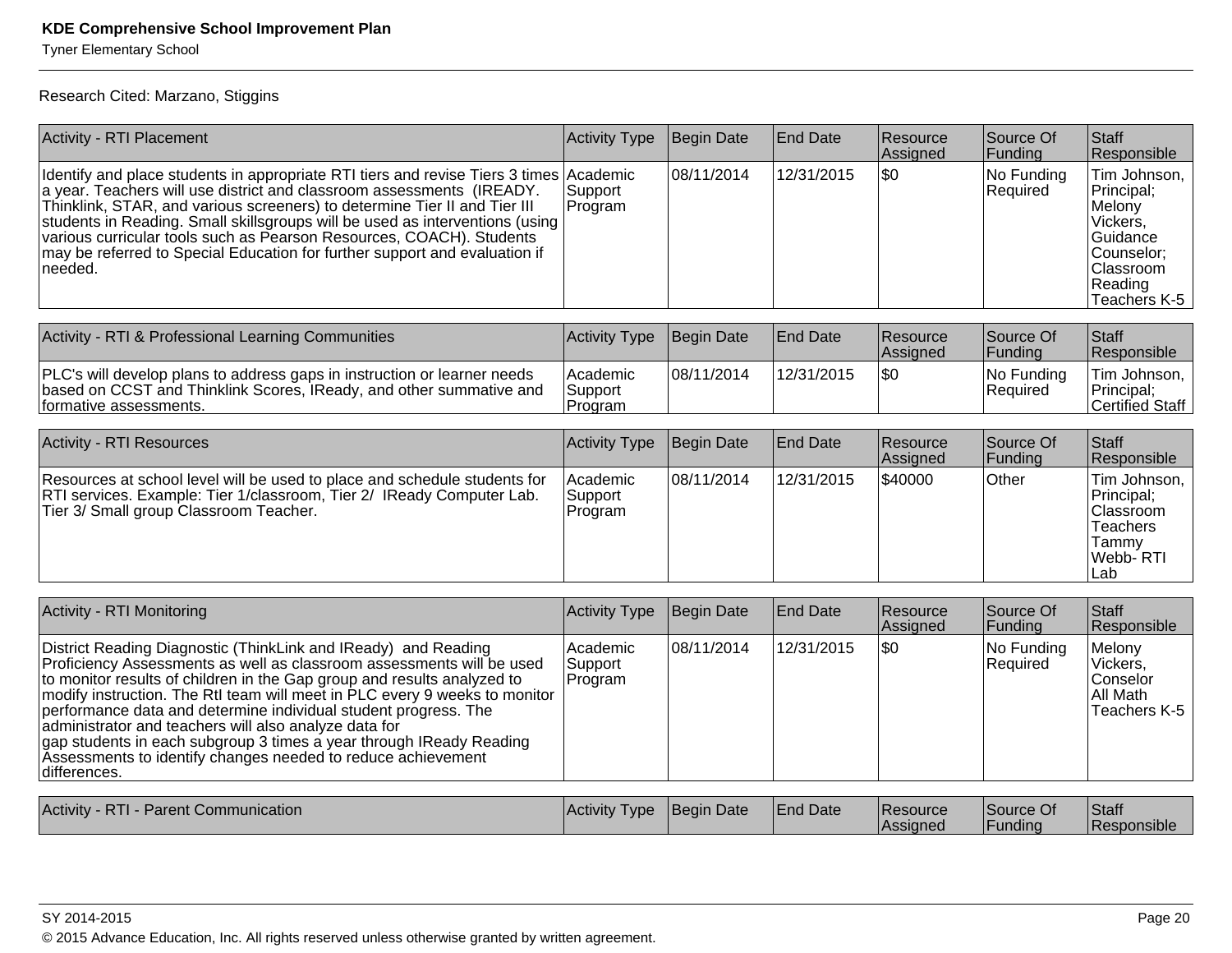Tyner Elementary School

| Parents will be systematically notified when students qualify for Tier II or III Academic<br>instruction and will be provided with the data used to make decisions about Support<br>their child's instructional needs. Parents will be encouraged to help make   Program<br>decisions and be a part of their child's education. Notification will occur<br>every 9 weeks or before if needed via written documentation, phone, email,<br>Tor text. |  | 08/04/2014 | 12/31/2015 | 1\$0 | $ No$ Funding<br>Required | <b>All Certified</b><br><b>Teachers</b> |
|----------------------------------------------------------------------------------------------------------------------------------------------------------------------------------------------------------------------------------------------------------------------------------------------------------------------------------------------------------------------------------------------------------------------------------------------------|--|------------|------------|------|---------------------------|-----------------------------------------|
|----------------------------------------------------------------------------------------------------------------------------------------------------------------------------------------------------------------------------------------------------------------------------------------------------------------------------------------------------------------------------------------------------------------------------------------------------|--|------------|------------|------|---------------------------|-----------------------------------------|

#### **(shared) Strategy 5:**

Assessments - Teachers will use a variety of assessments to determine student performance and growth in reading/LA.

Category: Continuous Improvement

Research Cited: Rick Stiggins

| <b>Activity - Develop Assessments</b>                                                                        | Activity Type      | Begin Date | <b>End Date</b> | <b>Resource</b><br><b>Assigned</b> | Source Of<br><b>Funding</b> | <b>Staff</b><br><b>Responsible</b>                          |
|--------------------------------------------------------------------------------------------------------------|--------------------|------------|-----------------|------------------------------------|-----------------------------|-------------------------------------------------------------|
| Teachers will develop different types of assessments to use before, during, Direct<br>and after instruction. | <b>Instruction</b> | 08/04/2014 | 12/31/2015      | \$0                                | No Funding<br>Required      | Tim Johnson<br><i>Melony</i><br>Vickers<br> Certified Staff |

| Activity - Assessment - Constructed Response                                                                                                                                                                                                                                                                                                                                                                                                                                                                                             | Activity Type                     | Begin Date  | <b>End Date</b> | <b>Resource</b><br><b>Assigned</b> | Source Of<br> Funding  | Staff<br>Responsible                               |
|------------------------------------------------------------------------------------------------------------------------------------------------------------------------------------------------------------------------------------------------------------------------------------------------------------------------------------------------------------------------------------------------------------------------------------------------------------------------------------------------------------------------------------------|-----------------------------------|-------------|-----------------|------------------------------------|------------------------|----------------------------------------------------|
| All teachers will include Constructed Responses that are directly tied to<br>KCCAS with classroom assessments. Response questions will be tied to<br>the core knowledge of vocabulary, skills and strategies. Using various<br>graphic organizers as needed, all students will be taught how to answer<br>short answer and extended response questions, to build confidence and<br>skills. A writing/constructed response will be completed by students on a<br>weekly basis (Writing Wednesday), scored, and turned into the principal. | l Academic<br>Support<br> Program | 108/04/2014 | 12/31/2015      | 1\$0                               | No Funding<br>Required | Tim Johnson,<br> Principal<br>ITES ELA<br>Teachers |

**Goal 2: KBE K-PREP Proficiency Goal Gaps in CSIP -Increase the average combined reading andmath proficiency ratings for all students in the non-duplicated gap group from 45.7% in 2014 to66.5% in 2017.**

This plan includes progress notes which are at the very end of this document

#### **Measurable Objective 1:**

collaborate to increase the average combined reading and math proficiency ratings for all students in the non-duplicated gap from 39.2% to 46.9% by 05/29/2015 asmeasured by K-PREP..

#### **Strategy 1:**

Parental Involvement - Activities will be planned to increase parental involvement.

Category: Continuous Improvement

#### SY 2014-2015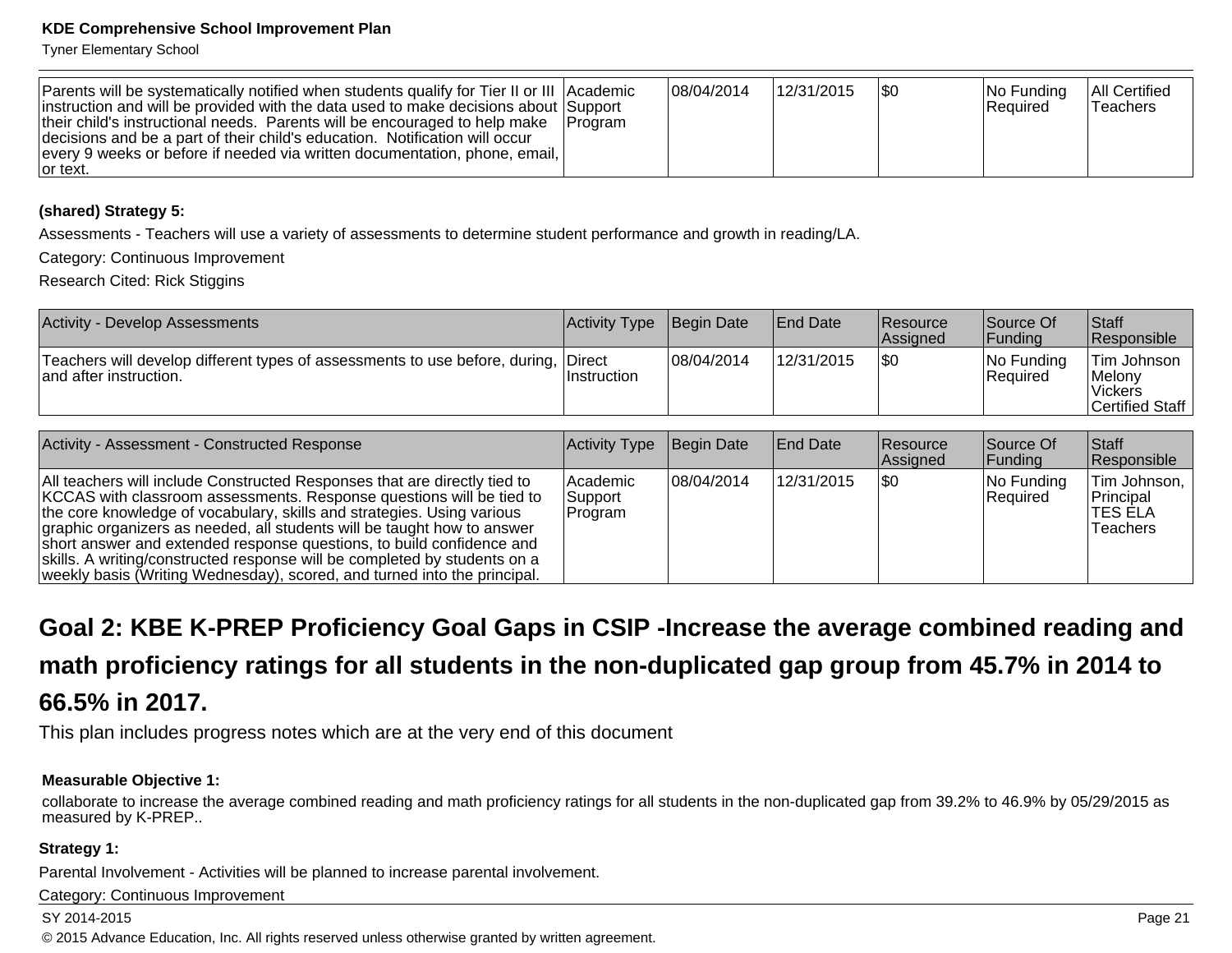Tyner Elementary School

| Activity - Parental Involvement Activities                                                                                                                                                                                                                                                                                                                                                                                                                                      | Activity Type  | Begin Date | End Date        | <b>Resource</b><br> Assigned | Source Of<br> Funding              | Staff<br>Responsible                                                                                                 |
|---------------------------------------------------------------------------------------------------------------------------------------------------------------------------------------------------------------------------------------------------------------------------------------------------------------------------------------------------------------------------------------------------------------------------------------------------------------------------------|----------------|------------|-----------------|------------------------------|------------------------------------|----------------------------------------------------------------------------------------------------------------------|
| Open House, School-wide functions such as Christmas Programs. service<br>learning projects, Early Steps monthly Parent meetings, Save the children Involvement<br>activities (Reading Rocks), Home visits through Early Steps to School<br>Success, Part -time Parent Engagement Specialist, Family Reading Night<br>(4 per year), FAST (families and schools together), Raising a Reader<br>Program (Parents are encouraged to read to children at home) and All Pro<br>lDads. | <b>IParent</b> | 08/04/2014 | 12/31/2015      | \$1000                       | lTitle I<br> Schoolwide,<br>∣Other | Tim Johnson,  <br>Principal<br>Family<br>Resource<br>Center/Ruthie<br>Sizemore<br>Karen Smith<br>Preschool<br>∣Staff |
|                                                                                                                                                                                                                                                                                                                                                                                                                                                                                 |                |            |                 |                              |                                    |                                                                                                                      |
| Activity - Early Steps - Literacy/Transition                                                                                                                                                                                                                                                                                                                                                                                                                                    | Activity Type  | Begin Date | <b>End Date</b> | Resource                     | Source Of                          | Staff                                                                                                                |

| Activity - Early Steps - Literacy/Transition                                                        | Activity Type                 | <b>Begin Date</b> | <b>IEnd Date</b> | <b>Resource</b><br> Assigned | Source Of<br> Funding | <b>IStaff</b><br><b>Responsible</b>                                                                                  |
|-----------------------------------------------------------------------------------------------------|-------------------------------|-------------------|------------------|------------------------------|-----------------------|----------------------------------------------------------------------------------------------------------------------|
| Home visits for ages birth to 3 to promote early literacy and to ensure a<br>Itransition to school. | Parent<br><b>Ilnvolvement</b> | 108/04/2014       | 12/31/2015       | \$40000                      | <b>FRYSC</b>          | Ruthie<br>Sizemore/<br>Familv<br><b>Resource</b><br>Center<br>l Karen<br>Smtih/Early<br><b>Steps</b><br>lCoordinator |

| <b>Activity - Family Reading Nights</b>                                                                                                | Activity Type | Begin Date  | <b>End Date</b> | <b>Resource</b><br>Assigned | Source Of<br> Fundina   | <b>Staff</b><br>Responsible                                                |
|----------------------------------------------------------------------------------------------------------------------------------------|---------------|-------------|-----------------|-----------------------------|-------------------------|----------------------------------------------------------------------------|
| Family Resource Center and Title I provided Family Reading Night 4 Times Parent<br>a year to promote literacy to students and parents. | Ilnvolvement  | 108/04/2014 | 12/31/2015      | \$1000                      | ا Title⊓<br> Schoolwide | Ruthie<br>Sizemore/<br>Family<br>∣Resource<br>Tim Johnson, I<br>'Principal |

| Activity - FAST (Families and Schools together)                                                                                                                | <b>Activity Type</b>          | Begin Date  | <b>IEnd Date</b> | <b>Resource</b><br>Assigned | Source Of<br>Funding  | Staff<br>Responsible                                                            |
|----------------------------------------------------------------------------------------------------------------------------------------------------------------|-------------------------------|-------------|------------------|-----------------------------|-----------------------|---------------------------------------------------------------------------------|
| An eight week comprehenive family involvement program which targets<br>students individually and subsequently support the parents to build the<br>family unit. | Parent<br><b>Ilnvolvement</b> | 108/04/2014 | 12/31/2015       | 510000                      | Other                 | lPromise<br>Neighborhood<br> Ruthie<br> Sizemore/Fa<br>mily Resource<br>∣Center |
| <b>Activity - Parent Communication</b>                                                                                                                         | <b>Activity Type</b>          | Begin Date  | <b>End Date</b>  | <b>Resource</b><br>Assigned | Source Of<br> Funding | Staff<br>Responsible                                                            |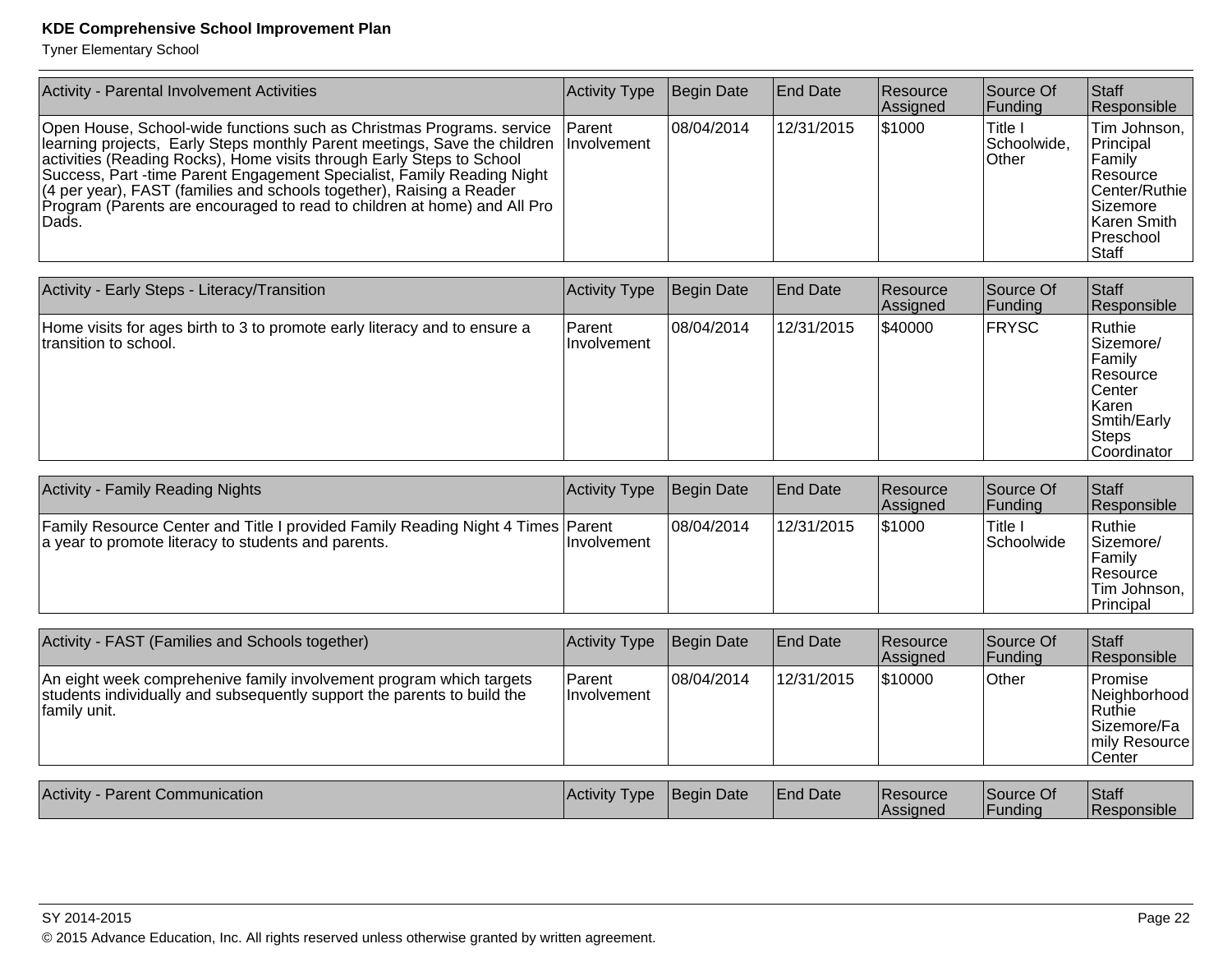Tyner Elementary School

| Homework and attendance in all classrooms will be monitored, frequent,<br>extending student learning, and involving parents/family. Parents will<br>receive attendance reports, homework monitoring reports, behavior<br>reports, assessment reports and report cards on a regular basis. Parents<br>  will also receive weekly classroom/grade newsletters in addition to positive<br>Inotes. | Parent<br><b>Involvement</b> | 108/04/2014 | 12/31/2015      | \$300                         | General Fund   All Teachers  |                   |
|------------------------------------------------------------------------------------------------------------------------------------------------------------------------------------------------------------------------------------------------------------------------------------------------------------------------------------------------------------------------------------------------|------------------------------|-------------|-----------------|-------------------------------|------------------------------|-------------------|
|                                                                                                                                                                                                                                                                                                                                                                                                |                              |             |                 |                               |                              |                   |
| Activity - Parent Communication - Technology                                                                                                                                                                                                                                                                                                                                                   | <b>Activity Type</b>         | Begin Date  | <b>End Date</b> | Resource<br>$\Lambda$ ooianod | Source Of<br>$\Gamma$ unding | <b>Staff</b><br>D |

|                                                                                                                                                                                                                                                                                                    |                                |             |            | <b>Assigned</b> | Funding                        | <b>Responsible</b> |
|----------------------------------------------------------------------------------------------------------------------------------------------------------------------------------------------------------------------------------------------------------------------------------------------------|--------------------------------|-------------|------------|-----------------|--------------------------------|--------------------|
| Teachers, students, and parents can access different types of information<br>about classroom/grade activities, curriculum resources, school<br>$ $ activities/functions, student progress, and various additional information via $ $<br>school website, district text alerts, and phone messages. | <b>IParent</b><br>Ilnvolvement | 108/04/2014 | 12/31/2015 |                 | INo Fundina<br><b>Required</b> | Teachers K-5       |

#### **Strategy 2:**

Staff Survey - The surveys will be used to analyze data to identify school needs.

Category:

| <b>Activity - TELL Survey</b>                                                                                                                                        | <b>Activity Type</b> | Begin Date  | <b>End Date</b> | <b>Resource</b><br><b>Assianed</b> | Source Of<br> Funding     | <b>Staff</b><br>Responsible                                           |
|----------------------------------------------------------------------------------------------------------------------------------------------------------------------|----------------------|-------------|-----------------|------------------------------------|---------------------------|-----------------------------------------------------------------------|
| 100% of certified staff will complete the TELL Survey and will review the<br>data. Staff will analyze the TELL Survey data to identify strengths and<br>weaknessess. | Other                | 108/05/2013 | 12/31/2015      | \$0                                | $ No$ Funding<br>Required | Tim Johnson, I<br>Principal<br>Melony<br>Vickers,<br><b>Counselor</b> |

| Activity - Survey - CISP Teachers                                                                                                             | <b>Activity Type</b> | Begin Date | <b>End Date</b> | <b>Resource</b><br><b>Assigned</b> | Source Of<br>Funding    | <b>Staff</b><br><b>Responsible</b>                       |
|-----------------------------------------------------------------------------------------------------------------------------------------------|----------------------|------------|-----------------|------------------------------------|-------------------------|----------------------------------------------------------|
| Teachers will take the Survey on ADVANCED-ED-ASSIST. The data will<br>be reviewed by the CSIP to determine areas of strenghts and weaknesses. | <b>Other</b>         | 10/03/2014 | 12/31/2015      | 1\$0                               | No Funding<br> Reauired | Robbie<br>Tincher, CISP<br> Tim Johnson,  <br>'Principal |

#### **Strategy 3:**

Digital Learning Staff - Teachers will incorportate technology in lessons and units to enhance student learning.Category:

| Activity - Technology PD                                                                                                                                | Activity Type Begin Date |            | <b>End Date</b> | <b>Resource</b><br><b>Assianed</b> | Source Of<br> Fundina  | <b>Staff</b><br>Responsible                           |
|---------------------------------------------------------------------------------------------------------------------------------------------------------|--------------------------|------------|-----------------|------------------------------------|------------------------|-------------------------------------------------------|
| Teachers will receive training in using and integrating digital resources that Technology<br>align with KCCAS standards to improve student achievement. |                          | 08/04/2014 | 12/31/2015      | \$0                                | No Funding<br>Required | Tim Johnson;<br>IRhonda<br>lThompson<br>All TES Staff |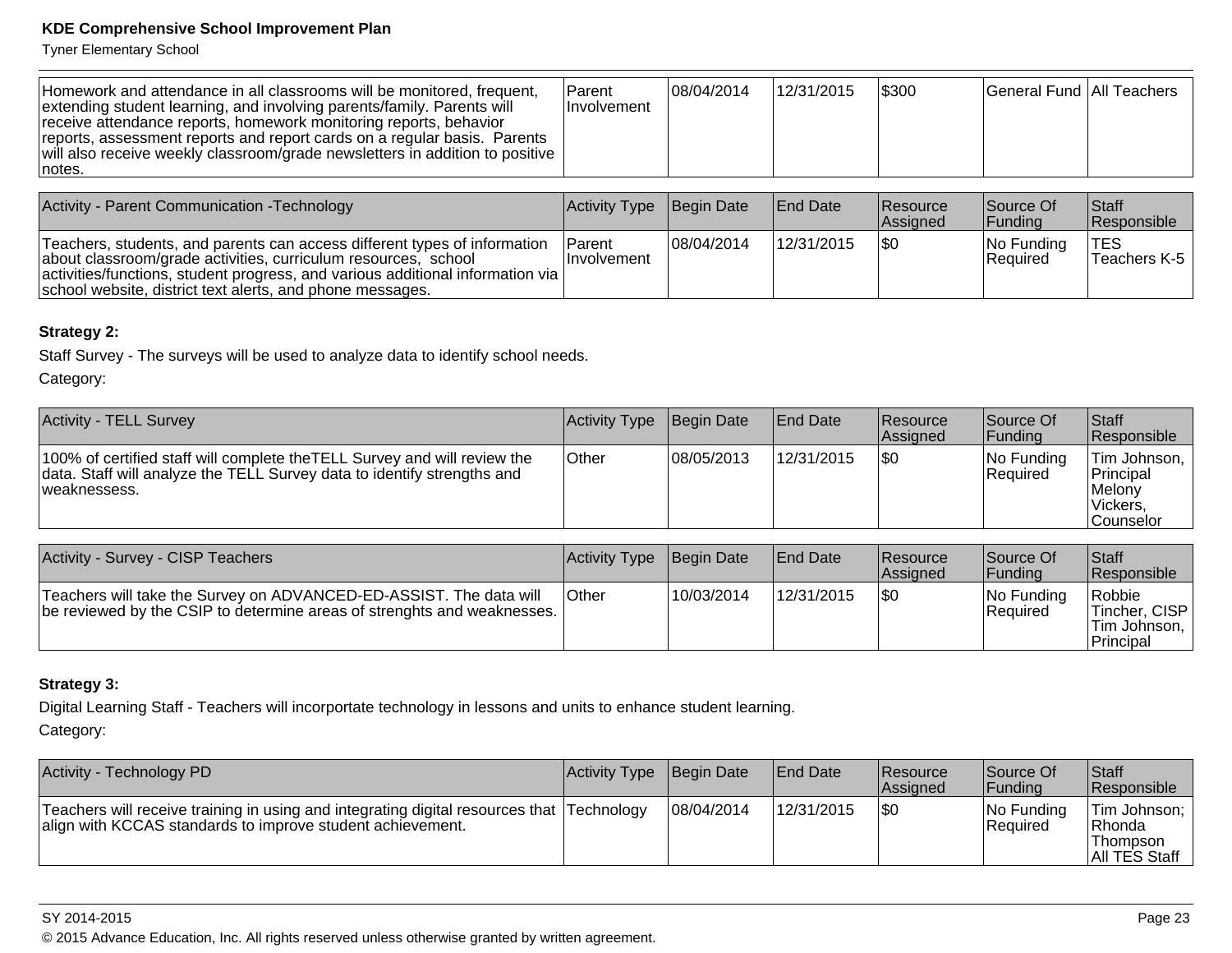Tyner Elementary School

| Activity - Technology Equity                                                                                                                     | Activity Type | Begin Date | <b>End Date</b> | <b>Resource</b><br>Assigned | Source Of<br> Funding   | Staff<br>Responsible                                             |
|--------------------------------------------------------------------------------------------------------------------------------------------------|---------------|------------|-----------------|-----------------------------|-------------------------|------------------------------------------------------------------|
| Ensure that technology needs at TES are met such as: internet access,<br>Success Maker, Reading Eggs, and Study Island, IReady for all students. | Technology    | 08/04/2014 | 12/31/2015      | \$0                         | No Funding<br> Reauired | Tim Johnson,  <br>Principal<br>Rhonda<br>Thompson.<br><b>DTC</b> |
|                                                                                                                                                  |               |            |                 |                             |                         |                                                                  |

| Activity - Digital Citizenship                                        | Activity Type | Begin Date | <b>End Date</b> | Resource<br><b>Assigned</b> | Source Of<br><b>Funding</b>   | <b>Staff</b><br>Responsible                            |
|-----------------------------------------------------------------------|---------------|------------|-----------------|-----------------------------|-------------------------------|--------------------------------------------------------|
| Students will receive instruction on digital citizenship via Brainpop | Technology    | 08/05/2013 | 12/31/2015      | \$0                         | No Funding<br><b>Required</b> | Tim Johnson  <br>Rhonda<br>Thompson<br>Certified Staff |

| Activity - 21st Century Learning                                                                         | Activity Type Begin Date |            | <b>IEnd Date</b> | <b>Resource</b><br><b>Assigned</b> | Source Of<br><b> Fundina</b> | Staff<br><b>Responsible</b>                    |
|----------------------------------------------------------------------------------------------------------|--------------------------|------------|------------------|------------------------------------|------------------------------|------------------------------------------------|
| Teachers will provide students with lessons/activities that incoportate 21st<br>century learning skills. | <b>Technology</b>        | 08/05/2013 | 12/31/2015       | \$0                                | No Funding<br>Required       | Certified staff<br>l Rhonda<br><b>Thompson</b> |

#### **Strategy 4:**

Safe Schools - All discipline referrals will be entered in CIITS.

Category: Continuous Improvement

| <b>Activity - KCID</b>                                        | <b>Activity Type</b>              | Begin Date | <b>End Date</b> | <b>Resource</b><br>Assigned | Source Of<br> Funding  | <b>Staff</b><br>Responsible                                           |
|---------------------------------------------------------------|-----------------------------------|------------|-----------------|-----------------------------|------------------------|-----------------------------------------------------------------------|
| Use KCID program to promote and reinforce postitive behavior. | Behavioral<br>Support<br> Program | 12/31/2013 | 12/31/2015      | \$0                         | No Funding<br>Reauired | Tim Johnson;  <br> Melony<br>Vickers:<br><b>Certified</b><br>Teachers |

| Activity - Safe Crisis Management Team                      | <b>Activity Type</b>              | Begin Date | <b>End Date</b> | Resource<br>Assigned | Source Of<br> Funding | Staff<br>Responsible                                                                |
|-------------------------------------------------------------|-----------------------------------|------------|-----------------|----------------------|-----------------------|-------------------------------------------------------------------------------------|
| TES staff has been trained on positive behavior techniques. | Behavioral<br> Support<br>Program | 08/05/2013 | 12/31/2015      | 1\$0                 | Safe Schools          | <b>Tim Johnson</b><br>Clay Dalton<br>Betty Moore<br> John Johnson  <br>Sandra Smith |
| Activity - Sharing Safe School Information                  | Activity Type                     | Begin Date | <b>End Date</b> | Resource<br>Assigned | Source Of<br> Funding | Staff<br>Responsible                                                                |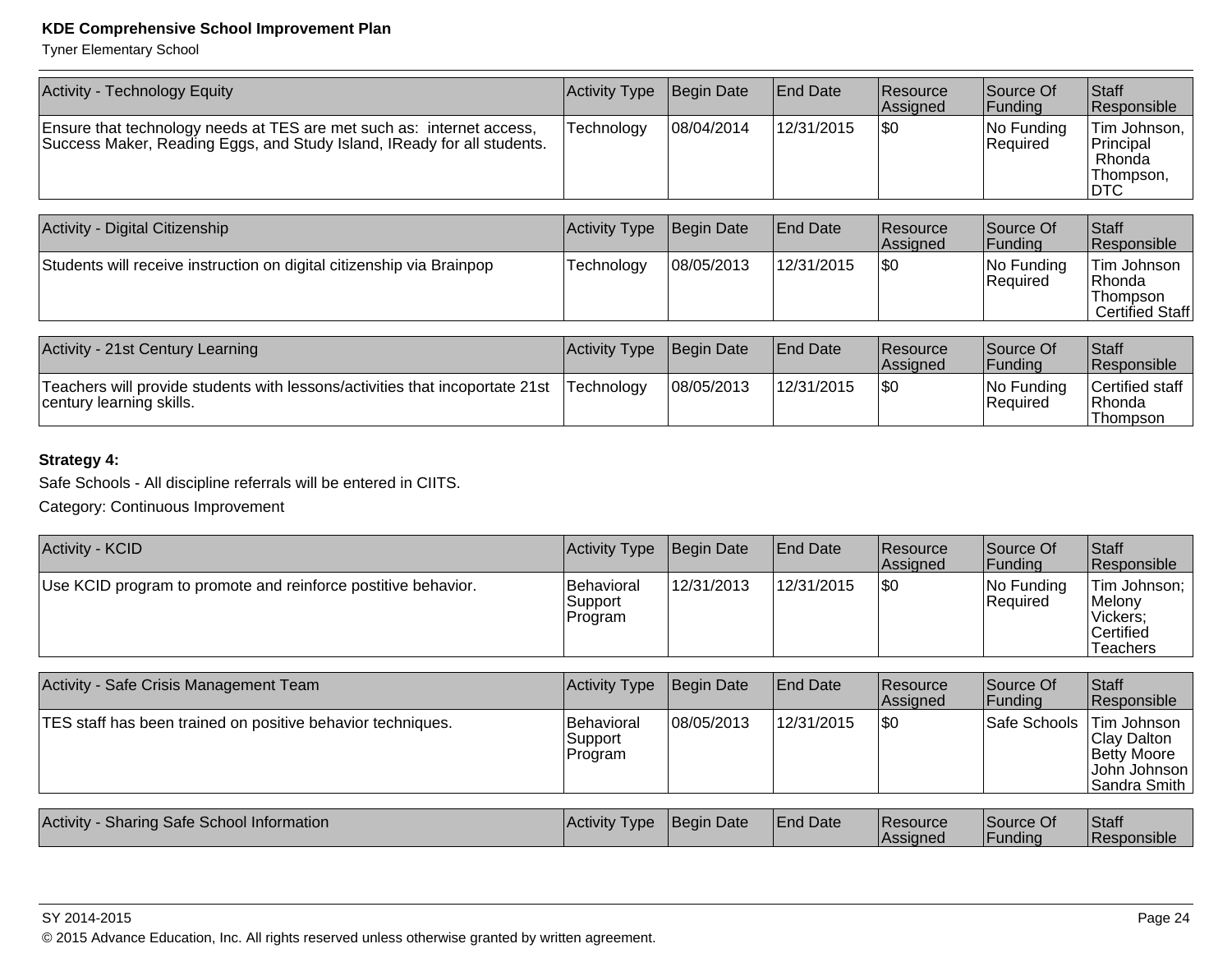Tyner Elementary School

| Parents will receive Safe Schools Report Data during open house. | <b>Behavioral</b><br>Support<br>Program | 10/01/2014 | 12/31/2015 | \$0 | No Funding<br>Required | Tim Johnson.<br>'Principal<br>Safe Schools<br><b>Coordinator</b> |
|------------------------------------------------------------------|-----------------------------------------|------------|------------|-----|------------------------|------------------------------------------------------------------|
|------------------------------------------------------------------|-----------------------------------------|------------|------------|-----|------------------------|------------------------------------------------------------------|

#### **Strategy 5:**

Class Size Reduction - Class size will be reduced through Teacher Quality and Title I funds.

Category: Continuous Improvement

Research Cited: Use of Title II Funds for Class Size Reduction

The Class Size Reduction program came into being during the last term of President Clinton. With the passage of No Child Left Behind the Class Size Reduction(CSR). The new program is Title II, Part A, Improving Teacher Quality State Grants.

The research indicates that if a child has a lower class size for EACH grade K through three the child learns more and scores higher on assessments. In fact, the higher achievement continues past the third grade (one study says to the 8th grade) even when class size goes back to larger classes after the 3rd grade.

The research indicates that if a child has a lower class size for EACH grade K through three the child learns more and scores higher on assessments. In fact, the higher achievement continues past the third grade (one study says to the 8th grade) even when class size goes back to larger classes after the 3rd grade.

| <b>Activity - Class Size Reduction</b>                                   | Activity Type                    | Begin Date | <b>IEnd Date</b> | <b>Resource</b><br><b>Assigned</b> | Source Of<br> Fundina | Staff<br>Responsible        |
|--------------------------------------------------------------------------|----------------------------------|------------|------------------|------------------------------------|-----------------------|-----------------------------|
| Teachers will be hired to reduce class size based on student enrollment. | lAcademic<br>Support<br>'Program | 08/05/2013 | 12/31/2015       | \$150000                           | Title.<br>Schoolwide  | Tim Johnson, I<br>Principal |

#### **Strategy 6:**

Health and Wellness - The school has a health and wellness committee that analayzes the school data through the school health index recommended by the Center forDisease Control.

Category: Continuous Improvement

| <b>Activity - Develop Health and Wellness Policy</b>                                                    | Activity Type                 | Begin Date | <b>End Date</b> | <b>Resource</b><br>Assigned | Source Of<br> Funding | <b>Staff</b><br>Responsible                                               |
|---------------------------------------------------------------------------------------------------------|-------------------------------|------------|-----------------|-----------------------------|-----------------------|---------------------------------------------------------------------------|
| TES Wellness Committee will review current wellness policy and update<br>the wellness policy as needed. | lPolicv and<br><b>Process</b> | 08/05/2013 | 12/31/2015      | 1\$1000                     | <b>FRYSC</b>          | 'Tim<br> Johnson/Princ <br>lipal<br>Ruthie<br>Sizemore/FR<br>John Johsnon |

SY 2014-2015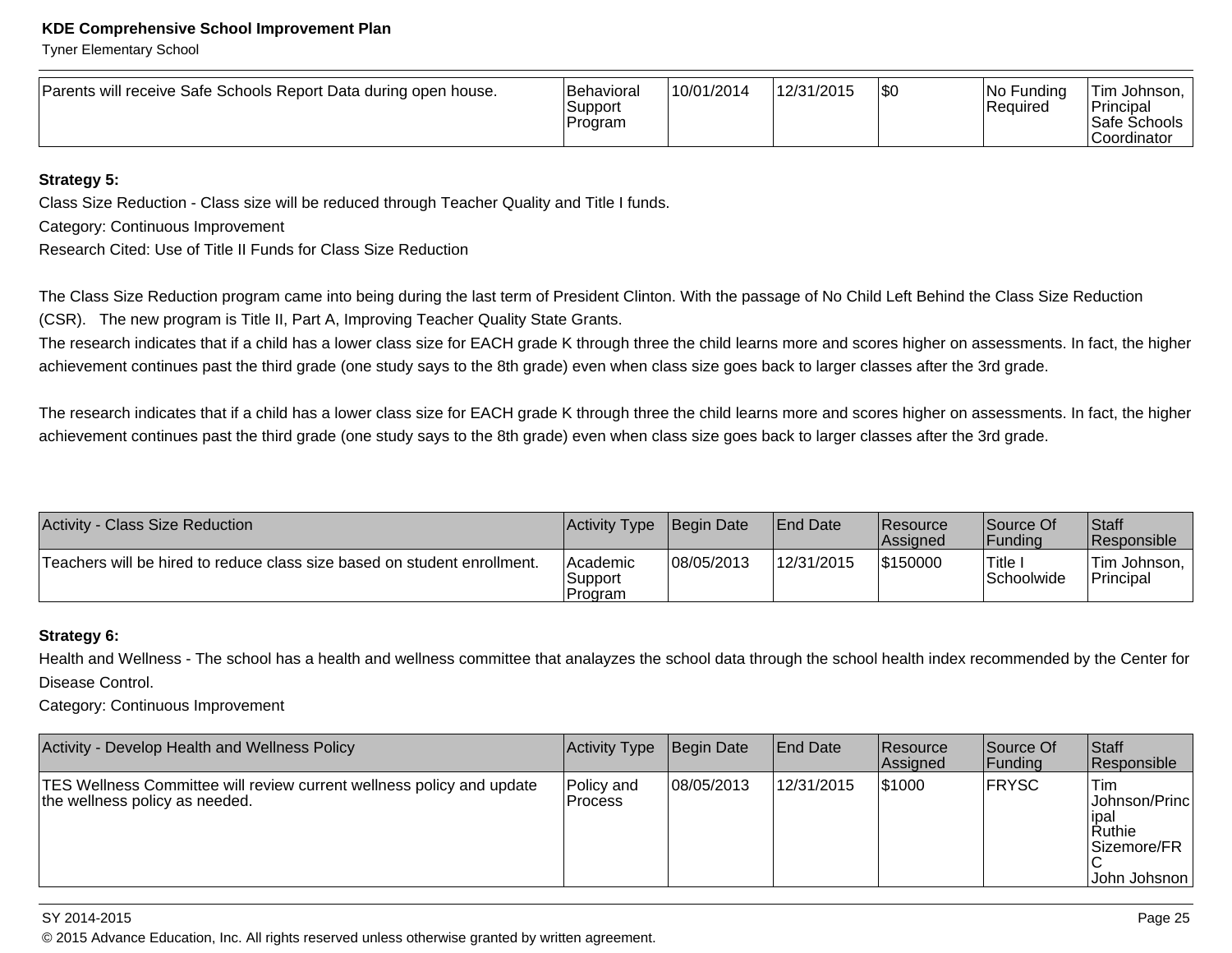Tyner Elementary School

| <b>Activity - Wellness Wednesday</b>                                                                                                             | <b>Activity Type</b>             | Begin Date | <b>End Date</b> | <b>Resource</b><br>Assigned | Source Of<br><b>Funding</b> | <b>Staff</b><br>Responsible |
|--------------------------------------------------------------------------------------------------------------------------------------------------|----------------------------------|------------|-----------------|-----------------------------|-----------------------------|-----------------------------|
| TES students will participate in a school-wide health and wellness activity<br>on Wellness Wednesday.                                            | l Academic<br>Support<br>Program | 12/18/2013 | 12/31/2015      | \$500                       | Other                       | Tina Huff                   |
| Activity - Brain Breaks - HOPSports                                                                                                              | Activity Type                    | Begin Date | <b>End Date</b> | <b>Resource</b>             | Source Of                   | <b>Staff</b>                |
|                                                                                                                                                  |                                  |            |                 | Assigned                    | <b>Funding</b>              | Responsible                 |
| Each student (school-wide) will participate in research based activities<br>from the HOPSports Curriculum (Brain Breaks) in the classroom daily. | Academic<br>Support<br>Program   | 12/18/2013 | 12/31/2015      | <b>SO</b>                   | lOther                      | All TES Staff               |

#### **Strategy 7:**

Curriculum and Instruction - Teachers will use differentiated instruction and researched based instructional strategies to deliver instruction to ALL students.Category:

| Activity - Differentiation                                                                             | <b>Activity Type</b>         | Begin Date | <b>End Date</b> | Resource<br>Assigned | Source Of<br> Funding   | <b>Staff</b><br>Responsible    |
|--------------------------------------------------------------------------------------------------------|------------------------------|------------|-----------------|----------------------|-------------------------|--------------------------------|
| Teachers will use differentiation to deliver instruction to ALL students.                              | Direct<br><b>Instruction</b> | 08/05/2013 | 12/31/2015      | 1\$0                 | No Funding<br>Required  | Tim Johnson<br>Certifed Staff  |
| Activity - Researched Based Instructional Strategies                                                   | Activity Type                | Begin Date | <b>End Date</b> | Resource<br>Assigned | Source Of<br> Funding   | <b>Staff</b><br>Responsible    |
| Teachers will use researched based instructional strategies to deliver<br>instruction to ALL students. | <b>Direct</b><br>Instruction | 08/01/2013 | 12/31/2015      | \$0                  | No Funding<br> Reauired | Tim Johnson<br>Certified Staff |

#### **Strategy 8:**

Behavior Interventions - Teachers will provide students with a behavior intervention plan when needed.Category:

| Activity - Behavior Intervention Plan                                                                     | Activity Type Begin Date          |            | <b>End Date</b> | Resource<br>Assigned        | Source Of<br> Funding  | Staff<br>Responsible           |
|-----------------------------------------------------------------------------------------------------------|-----------------------------------|------------|-----------------|-----------------------------|------------------------|--------------------------------|
| Teachers will follow KYCID guidelines for behavior management and<br>create intervention plans as needed. | Behavioral<br>Support<br> Program | 08/05/2013 | 12/31/2015      | 1\$0                        | No Funding<br>Required | Tim Johnson<br>Certified Staff |
| Activity - DoJo - Technology- Parental Involvement                                                        | Activity Type                     | Begin Date | <b>End Date</b> | <b>Resource</b><br>Assigned | Source Of<br> Funding  | <b>Staff</b><br>Responsible    |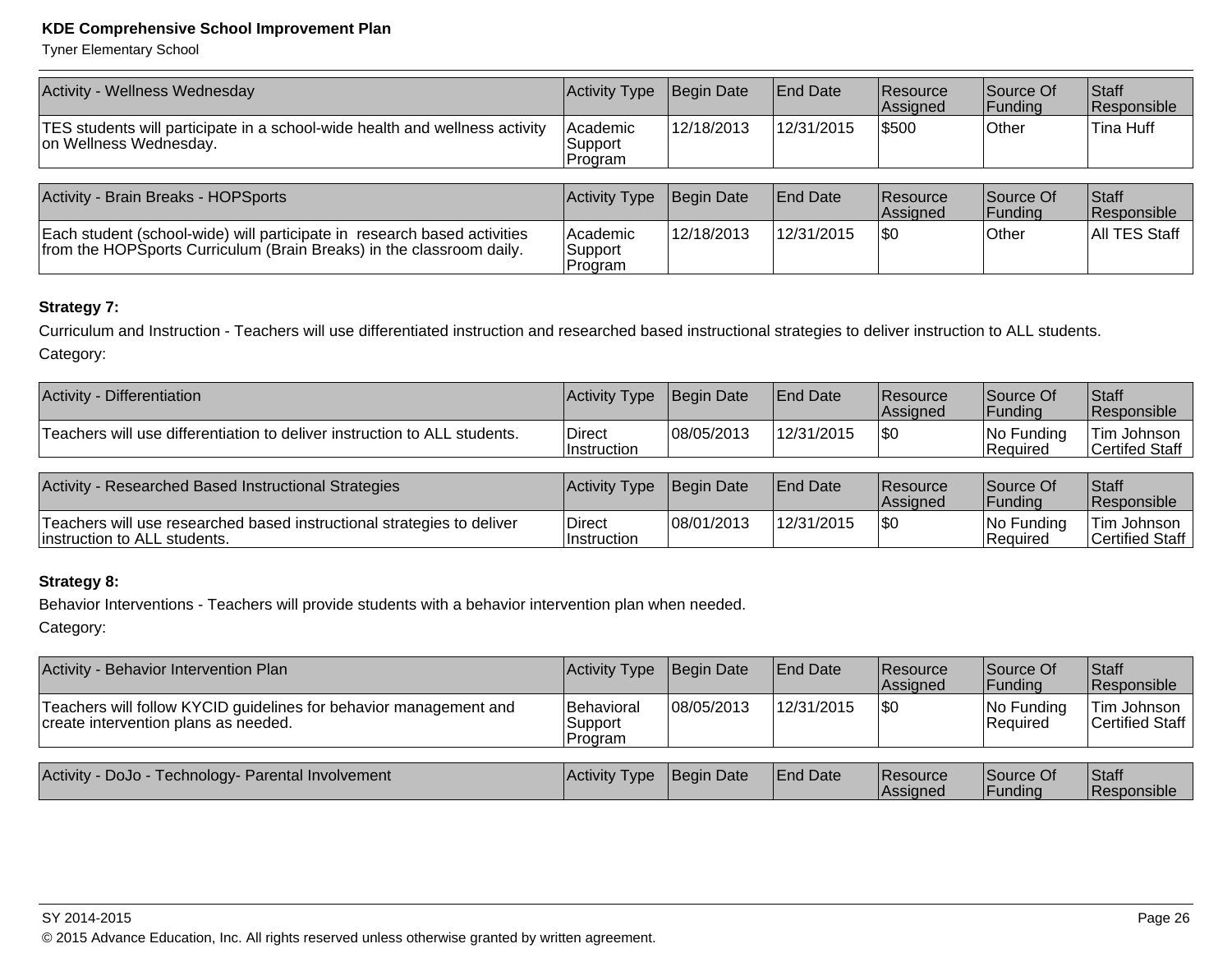Tyner Elementary School

| Teachers will implement ClassDojo, to help build positive behavior in<br>students. Class DoJo helps manage student behavior and build positive<br>learning habits by providing real-time feedback loops that recognize and<br>reinforce students' specific behaviors, values, and accomplishments.<br>Teachers will use ClassDojo to update behavior instantaneously using a<br>laptop, tablet, or smartphone.<br>Teachers will send home to parents or share with students. Parents can<br>access DoJo via internet to view their child's behavior report. | <b>IBehavioral</b><br><b>Support</b><br>Program | 108/15/2014 | 12/31/2015 | 1\$0 | $ No$ Funding<br>Required | Amanda Ball,<br> School<br><b>Coordinator</b><br><b>AII TES Staff</b> |
|-------------------------------------------------------------------------------------------------------------------------------------------------------------------------------------------------------------------------------------------------------------------------------------------------------------------------------------------------------------------------------------------------------------------------------------------------------------------------------------------------------------------------------------------------------------|-------------------------------------------------|-------------|------------|------|---------------------------|-----------------------------------------------------------------------|
|-------------------------------------------------------------------------------------------------------------------------------------------------------------------------------------------------------------------------------------------------------------------------------------------------------------------------------------------------------------------------------------------------------------------------------------------------------------------------------------------------------------------------------------------------------------|-------------------------------------------------|-------------|------------|------|---------------------------|-----------------------------------------------------------------------|

## **Goal 3: Increase Principal capacity for implementation of PPGES to 100% by July 31, 2015.**

This plan includes progress notes which are at the very end of this document

#### **Measurable Objective 1:**

collaborate to provide professioanl learning opportunites to all principal regarding the multiple measure of PPGES by 07/31/2015 as measured by the number of principals who have engaged in PPGES professional learning opportunites and demonstrated successful completion of the Teachscape proficiency system during the2014-15 school year..

#### **Strategy 1:**

Teachscape Modules - Principals recalubrated by watching, analyzing, and scoring two teachscape modules to to learn about PPGES.

Category: Professional Learning & Support

| Activity - Distrtict Principal Professional Learning Community                                                          | <b>Activity Type</b>     | Begin Date  | <b>End Date</b> | <b>Resource</b><br>Assigned | Source Of<br><b>Funding</b> | <b>Staff</b><br>Responsible                             |
|-------------------------------------------------------------------------------------------------------------------------|--------------------------|-------------|-----------------|-----------------------------|-----------------------------|---------------------------------------------------------|
| The principal will participate in PLC administration training on the PPGES<br>system and will apply strategies learned. | Professional<br>Learning | 107/01/2014 | 12/31/2015      | \$0                         | District<br> Funding        | Elizabeth<br><i><b>Norris</b></i><br>Tim Johnson        |
|                                                                                                                         |                          |             |                 |                             |                             |                                                         |
| <b>Activity - KLA</b>                                                                                                   | Activity Type            | Begin Date  | <b>End Date</b> | <b>Resource</b><br>Assigned | Source Of<br> Funding       | <b>Staff</b><br>Responsible                             |
| Principal Participates in KLA activities focusing on PPGES.                                                             | Professional<br>Learning | 07/01/2014  | 12/31/2015      | <b>\\$0</b>                 | District<br> Funding        | Elizabeth<br><i><b>Norris</b></i><br><b>Tim Johnson</b> |

## **Goal 4: Increase Teacher capacity for implementation of TPGES to 100% by July 31, 2015.**

This plan includes progress notes which are at the very end of this document

#### **Measurable Objective 1:**

collaborate to provide professional learning opportunites to all teachers regarding the multiple measures of TPGES by 12/31/2015 as measured by the number ofteachers who have engaged in TPGES professional learning opportunities during the 2014-2015 school year.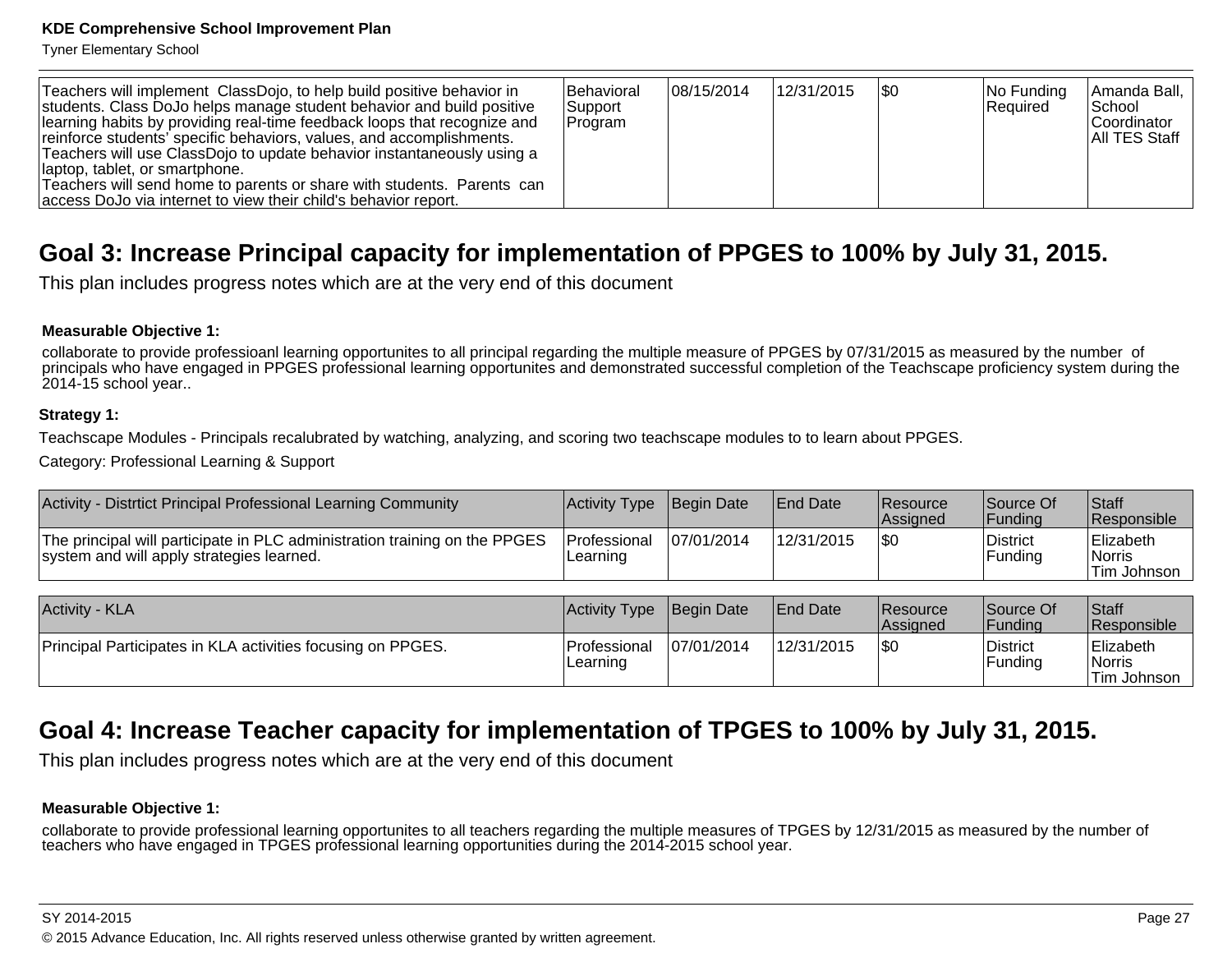Tyner Elementary School

#### **Strategy 1:**

PGES School Team - The team will be trained on the PGES and will help train other teachers. The Team will conduct peer obeservations as indicated on the PGES.

Category: Professional Learning & Support

| Activity - PGES Training | Activity Type                   | Begin Date | <b>End Date</b> | <b>Resource</b><br><b>Assigned</b> | Source Of<br> Fundina  | Staff<br>Responsible                                                    |
|--------------------------|---------------------------------|------------|-----------------|------------------------------------|------------------------|-------------------------------------------------------------------------|
| <b>PD on the PGES</b>    | <b>Professional</b><br>Learning | 08/04/2014 | 08/28/2015      | \$0                                | 'Title I<br>Schoolwide | Tim Johnson,<br>Principal<br>Shanta<br>Madden, PD<br><b>Coordiantor</b> |

| Activity - TPGES Guide Implementation                                                     | Activity Type Begin Date |             | <b>IEnd Date</b> | <b>Resource</b><br><b>Assigned</b> | Source Of<br> Fundina      | <b>Staff</b><br><b>Responsible</b>     |
|-------------------------------------------------------------------------------------------|--------------------------|-------------|------------------|------------------------------------|----------------------------|----------------------------------------|
| Princiapl will follow the TPGES timeline for orientation and implementation. Professional | Learning                 | 101/01/2014 | 12/31/2015       | 1\$0                               | District<br><b>Fundina</b> | 'Tim<br> Johnson/Princ <br><b>IDal</b> |

## **Goal 5: Increase the percent of students scoring Proficient/Distinquished in Writing to 70 by2017.**

This plan includes progress notes which are at the very end of this document

#### **Measurable Objective 1:**

 A 45% increase of Fifth grade students will demonstrate a proficiency on the Common Core Standards in English Language Arts in Writing by 05/29/2015 asmeasured by K-PREP..

#### **(shared) Strategy 1:**

K-PREP Data Analysis - Analyze results of K PREP writing scores to identify the percent of proficiency.

Category: Integrated Methods for Learning

| Activity - Data Analysis Cut Points                                                                                             | Activity Type                          | Begin Date | <b>End Date</b> | <b>Resource</b><br>Assigned | Source Of<br> Funding         | Staff<br>Responsible                                                        |
|---------------------------------------------------------------------------------------------------------------------------------|----------------------------------------|------------|-----------------|-----------------------------|-------------------------------|-----------------------------------------------------------------------------|
| Analyze results of K PREP scores in language mechanics to identify<br>students in each performance level based upon cut points. | lAcademic<br>Support<br><b>Program</b> | 12/01/2014 | 12/31/2015      | \$0                         | No Funding<br><b>Required</b> | Tim Johnson,<br><b>Principal</b><br>∣Melonv<br>Vickers,<br><b>Counselor</b> |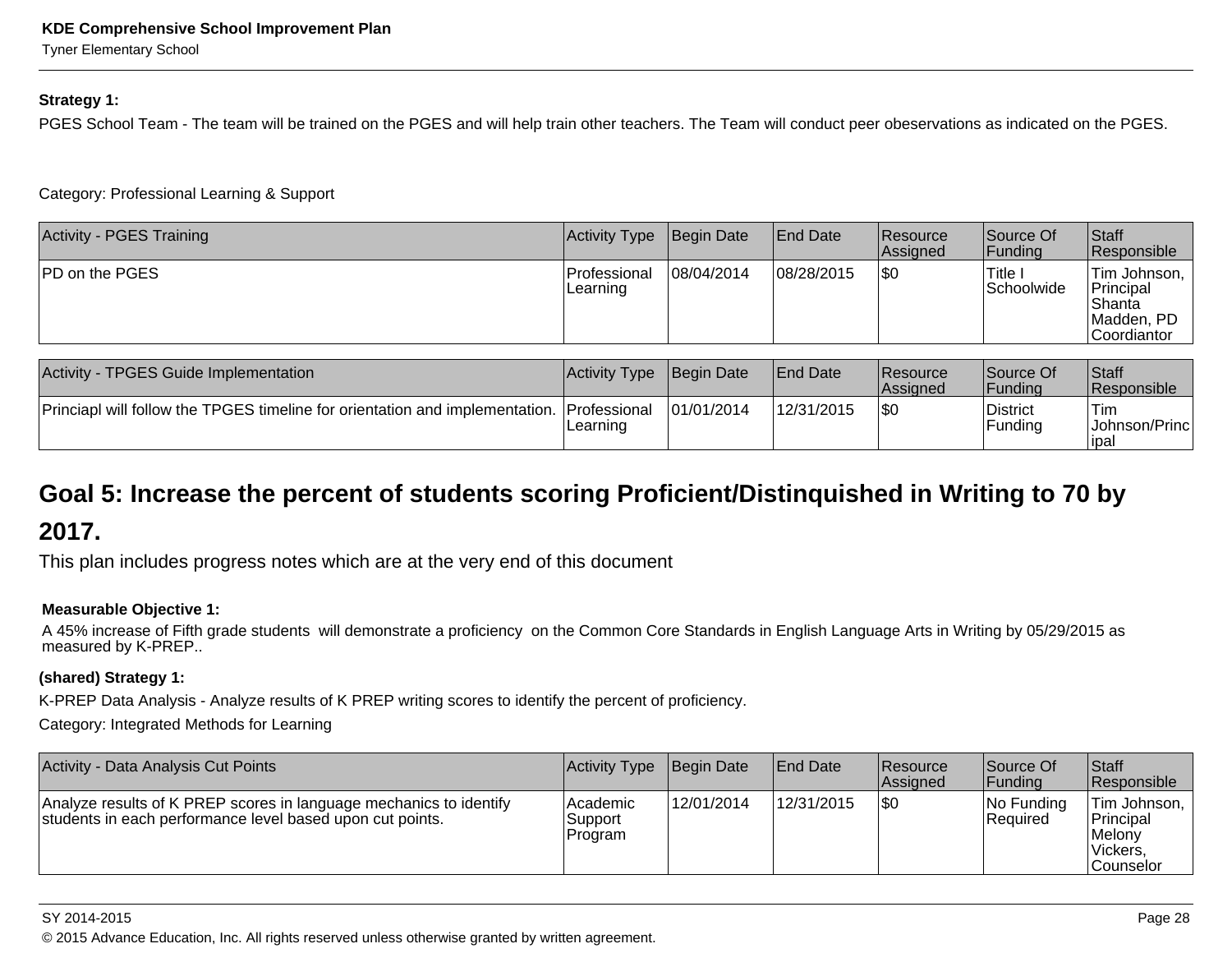Tyner Elementary School

#### **(shared) Strategy 2:**

Curriculum and Instruction - Students will receive instruction in the Kentucky English/Language Arts Common Core standards and a plan for implementing a writing

program across grade levels.

Category: Continuous Improvement

Research Cited: Jacobs, Marzano

| Activity - School-wide Writing Plan                                                                                                                                                                                                                                                                                                                                                                                                                                                                                                                                                                                               | Activity Type                     | Begin Date  | <b>End Date</b> | <b>Resource</b><br><b>Assigned</b> | Source Of<br> Funding  | <b>Staff</b><br>Responsible                                                                         |
|-----------------------------------------------------------------------------------------------------------------------------------------------------------------------------------------------------------------------------------------------------------------------------------------------------------------------------------------------------------------------------------------------------------------------------------------------------------------------------------------------------------------------------------------------------------------------------------------------------------------------------------|-----------------------------------|-------------|-----------------|------------------------------------|------------------------|-----------------------------------------------------------------------------------------------------|
| A school-wide writing plan will be reviewed and revised to provide a<br>structure for the implementation and monitoring of the writing program.<br>Students will be instructed in the three areas of writing: writing to learn,<br>writing to demonstrate learning and authentic, published writing. Teachers<br>will integrate all types of genres into the ELA instruction to increase<br> independent student writing. Teachers will implement instruction specific to   <br>on-demand writing and students will participate in writing on-demand in<br>content areas, following the KPrep requirements for on-demand writing. | lAcademic<br> Support<br> Program | 108/04/2014 | 12/31/2015      | 1\$0                               | No Funding<br>Required | Tim Johnson,<br>Principal<br>Robbie<br>∣Tincher. LA<br>∣Teacher<br>∣Missv<br>Madden, LA<br>∣Teacher |

| <b>Activity - Best Practices</b>                                                                                                                                                                                                                                                                                                                                                                                                                                                                                     | Activity Type        | Begin Date  | <b>End Date</b> | <b>Resource</b><br><b>Assigned</b> | Source Of<br><b>Funding</b> | <b>Staff</b><br>Responsible                                       |
|----------------------------------------------------------------------------------------------------------------------------------------------------------------------------------------------------------------------------------------------------------------------------------------------------------------------------------------------------------------------------------------------------------------------------------------------------------------------------------------------------------------------|----------------------|-------------|-----------------|------------------------------------|-----------------------------|-------------------------------------------------------------------|
| Teachers will use various graphic organizers and rubrics (such as the Four   Academic<br>Column Method) to teach all students how to answer short answer and<br>extended response questions, to build confidence and skills. Through<br>analysis, all students will be able to write a proficient/distinguished<br>response. Instruction using the writing process will give students a<br>structure for building writing pieces. Peer and teacher conferencing will<br>support the development of published pieces. | 'Support<br> Program | 108/11/2014 | 12/31/2015      | \$0                                | No Funding<br>Required      | Tim Johnson,<br>Principal<br>∣TES Writing<br>Team<br>Teachers K-5 |

#### **(shared) Strategy 3:**

Writing - Program Review - The Program Review for Writing will be used to guide the implementation and monitoring of the writing program for all teachers andstudents in grades K-5

Category: Continuous Improvement

| <b>Activity - Program Review</b>                                                                                                                                                                                                                                                                                                                                                                                                                                              | Activity Type        | Begin Date | <b>End Date</b> | Resource<br><b>Assigned</b> | Source Of<br><b>Funding</b> | <b>Staff</b><br>Responsible                                                                                        |
|-------------------------------------------------------------------------------------------------------------------------------------------------------------------------------------------------------------------------------------------------------------------------------------------------------------------------------------------------------------------------------------------------------------------------------------------------------------------------------|----------------------|------------|-----------------|-----------------------------|-----------------------------|--------------------------------------------------------------------------------------------------------------------|
| The Program Review for Writing will provide a rubric for the implementation Academic<br>and monitoring of the school-wide writing program. Teachers will meet in<br>horizontal and vertical teams for planning instruction, analyzing writing<br>pieces and determining instructional next steps. The Program Review<br><b>Writing Team will guide</b><br>the program review process and lead staff in implementing appropriate<br>strategies for areas of needs improvement. | Support <br> Program | 09/01/2014 | 12/31/2015      | 1\$0                        | No Funding<br>Required      | Tim Johnson,  <br>Principal<br>Program<br><b>Review</b><br>Writing Team:<br>Missy <br>Madden,<br>Robbie<br>Tincher |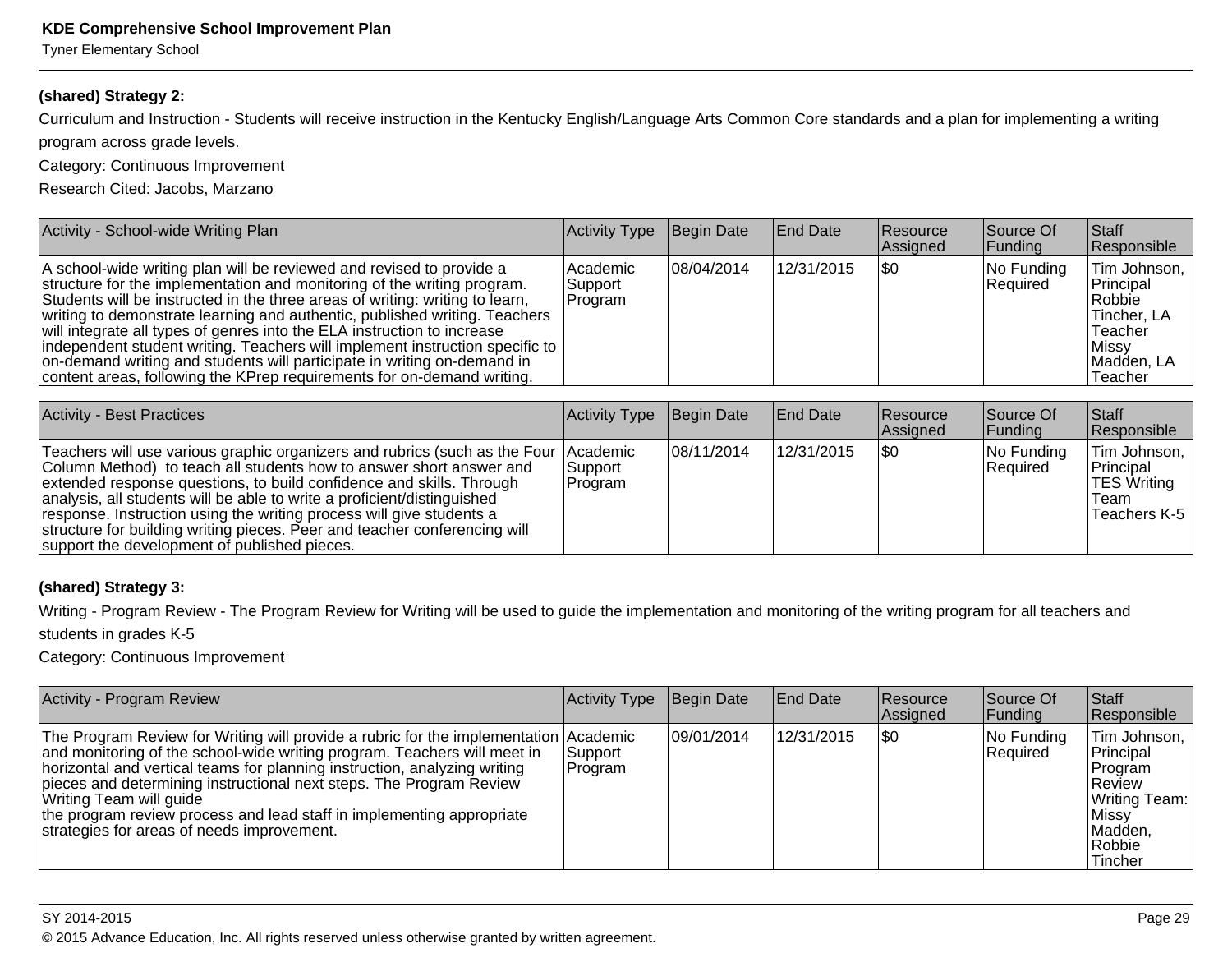Tyner Elementary School

#### **(shared) Strategy 4:**

Professional Development -Writing - The Writing Team and PLC (Professional Learning Communities) will work to plan, analyze, and modify writing instruction.Category: Continuous Improvement

| <b>Activity - PLC</b>                                                                                                                                                                                                                                                                                                                                                                                        | <b>Activity Type</b>           | Begin Date  | <b>End Date</b> | <b>Resource</b><br>Assigned | Source Of<br><b>Funding</b> | Staff<br>Responsible                                                       |
|--------------------------------------------------------------------------------------------------------------------------------------------------------------------------------------------------------------------------------------------------------------------------------------------------------------------------------------------------------------------------------------------------------------|--------------------------------|-------------|-----------------|-----------------------------|-----------------------------|----------------------------------------------------------------------------|
| Teachers will participate in Professional Learning Communities to plan,<br>implement and assess writing instruction. They will analyze student writing<br>to identify areas of weaknesses and strenghths. Teacher will determine<br>next instructional steps. Teachers will also meet in vertical and horizontal<br>teams to analyze student writing and identify gaps in learning during staff<br>meetings. | Academic<br>Support<br>Program | 108/04/2014 | 12/31/2015      | \$0                         | No Funding<br>Required      | Tim Johnson,<br>Principal<br>Writing Team<br>All teachers in<br>grades K-5 |
|                                                                                                                                                                                                                                                                                                                                                                                                              |                                |             |                 |                             |                             |                                                                            |
| <b>Activity - PD Writing Mechanics</b>                                                                                                                                                                                                                                                                                                                                                                       | <b>Activity Type</b>           | Begin Date  | <b>End Date</b> | Resource<br>Assigned        | Source Of<br> Funding       | <b>Staff</b><br>Responsible                                                |
| TES staff will recieve Professional Development in the area of writing<br>mechanics by Angela Hilterbrand from KVIC. The PD focused on writiing<br>on demand and language mechanics.                                                                                                                                                                                                                         | Academic<br>Support<br>Program | 108/04/2014 | 10/31/2014      | 1\$1000                     | Title I<br> Schoolwide      | Tim Johnson,<br>Principal<br>Missy<br>Madden,<br>Writing<br>lTeacher       |

#### **(shared) Strategy 5:**

Assessments - Students will maintain a working folder with samples of the three types of writing as well as other communication samples in writing,

speaking/listening. Teachers will engage students in peer and self assessment inwriting as well as providing specific teacher feedback for students in a timely manner. Category: Continuous Improvement

| <b>Activity - Writing Wednesday</b>                                                                                                                                                                                                                                                                                                                                                   | Activity Type                    | Begin Date | <b>End Date</b> | <b>Resource</b><br>Assigned | Source Of<br> Funding     | Staff<br>Responsible                                         |
|---------------------------------------------------------------------------------------------------------------------------------------------------------------------------------------------------------------------------------------------------------------------------------------------------------------------------------------------------------------------------------------|----------------------------------|------------|-----------------|-----------------------------|---------------------------|--------------------------------------------------------------|
| Students will complete a writing assignment in various content areas to<br>turn into the Principal. The students use the Four Column Method to<br>organize their writing. They use ARMS for editing purposes. The teacher<br>conferences with each student. The Principal reviews various writing<br>samples and makes comments to teachers and students related to their<br>writing. | lAcademic<br>Support<br> Program | 08/13/2014 | 12/31/2015      | 1\$0                        | $ No$ Funding<br>Required | Tim Johnson,  <br>Principal<br>All students<br>IAII Teachers |

#### **Strategy 6:**

Interventions- Writing - Students will receive interventions in writing.

Category: Continuous Improvement

#### SY 2014-2015

© 2015 Advance Education, Inc. All rights reserved unless otherwise granted by written agreement.

 Shanta Madden,Building PD Coordinator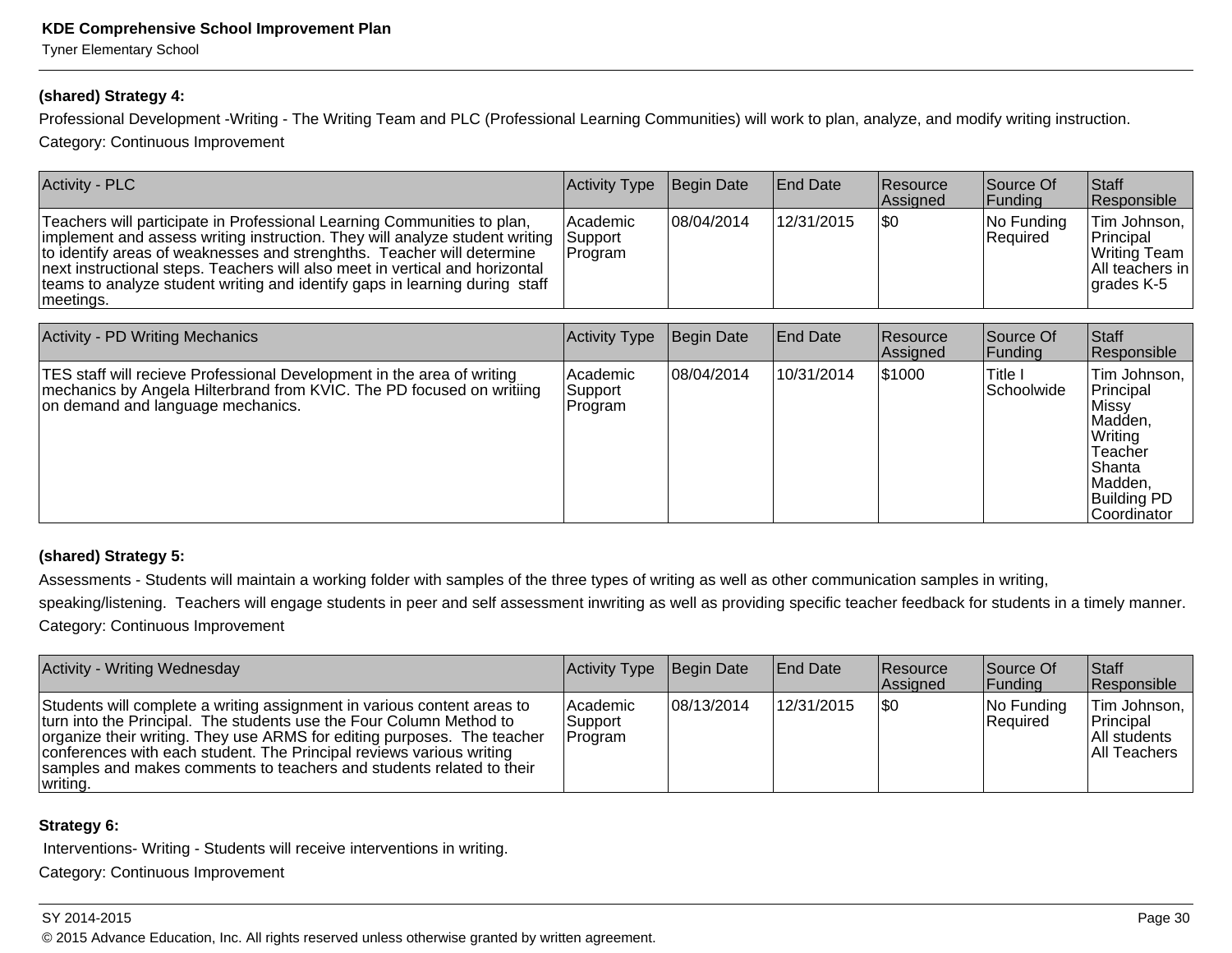Tyner Elementary School

| Activity - Writing Interventions                                                                                                                                                                                                         | Activity Type                     | Begin Date | <b>IEnd Date</b> | <b>Resource</b><br>Assigned | Source Of<br>Funding      | Staff<br>Responsible                                                           |
|------------------------------------------------------------------------------------------------------------------------------------------------------------------------------------------------------------------------------------------|-----------------------------------|------------|------------------|-----------------------------|---------------------------|--------------------------------------------------------------------------------|
| Identified students will receive writing interventions such as one on one<br>instruction, peer tutors, or RTI strategies for writing.<br>Students will be progressed monitored and instruction will be adjusted to<br>Imeet thier needs. | l Academic<br>Support<br> Program | 08/11/2014 | 12/31/2015       | 1\$0                        | $ No$ Funding<br>Required | Tim Johnson,<br><b>Principal</b><br><b>TES Writing</b><br>Team<br>Teachers K-5 |

#### **Measurable Objective 2:**

A 45% increase of Fourth and Fifth grade students will demonstrate a proficiency on the Common core Standards in language mechanics in English Language Arts by 05/29/2015 as measured by K-PREP.

#### **(shared) Strategy 1:**

K-PREP Data Analysis - Analyze results of K PREP writing scores to identify the percent of proficiency.

Category: Integrated Methods for Learning

| Activity - Data Analysis Cut Points                                                                                             | Activity Type                   | Begin Date | <b>IEnd Date</b> | Resource<br><b>Assigned</b> | Source Of<br>IFundina     | <b>Staff</b><br><b>Responsible</b>                                    |
|---------------------------------------------------------------------------------------------------------------------------------|---------------------------------|------------|------------------|-----------------------------|---------------------------|-----------------------------------------------------------------------|
| Analyze results of K PREP scores in language mechanics to identify<br>students in each performance level based upon cut points. | lAcademic<br>Support<br>Program | 12/01/2014 | 12/31/2015       | \$0                         | $ No$ Funding<br>Required | Tim Johnson, I<br>Principal<br>Melony<br>Vickers,<br><b>Counselor</b> |

#### **(shared) Strategy 2:**

Curriculum and Instruction - Students will receive instruction in the Kentucky English/Language Arts Common Core standards and a plan for implementing a writingprogram across grade levels.

Category: Continuous Improvement

Research Cited: Jacobs, Marzano

| Activity - School-wide Writing Plan                                                                                                                                                                                                                                                                                                                                                                                                                                                                                                                                                                                              | Activity Type                  | Begin Date  | <b>End Date</b> | <b>Resource</b><br>Assigned | Source Of<br><b>Funding</b> | Staff<br>Responsible                                                                             |
|----------------------------------------------------------------------------------------------------------------------------------------------------------------------------------------------------------------------------------------------------------------------------------------------------------------------------------------------------------------------------------------------------------------------------------------------------------------------------------------------------------------------------------------------------------------------------------------------------------------------------------|--------------------------------|-------------|-----------------|-----------------------------|-----------------------------|--------------------------------------------------------------------------------------------------|
| A school-wide writing plan will be reviewed and revised to provide a<br>structure for the implementation and monitoring of the writing program.<br>Students will be instructed in the three areas of writing: writing to learn,<br>writing to demonstrate learning and authentic, published writing. Teachers<br>will integrate all types of genres into the ELA instruction to increase<br> independent student writing. Teachers will implement instruction specific to  <br>on-demand writing and students will participate in writing on-demand in<br>content areas, following the KPrep requirements for on-demand writing. | Academic<br>Support<br>Program | 108/04/2014 | 12/31/2015      | \$0                         | No Funding<br>Required      | Tim Johnson,<br>Principal<br>Robbie<br>Tincher, LA<br>Teacher<br>Missy <br>Madden, LA<br>Teacher |
| <b>Activity - Best Practices</b>                                                                                                                                                                                                                                                                                                                                                                                                                                                                                                                                                                                                 | Activity Type                  | Begin Date  | <b>End Date</b> | Resource<br>Assigned        | Source Of<br> Funding       | Staff<br>Responsible                                                                             |

| SY 2014-2015 |  |  |  |  |
|--------------|--|--|--|--|
|--------------|--|--|--|--|

© 2015 Advance Education, Inc. All rights reserved unless otherwise granted by written agreement.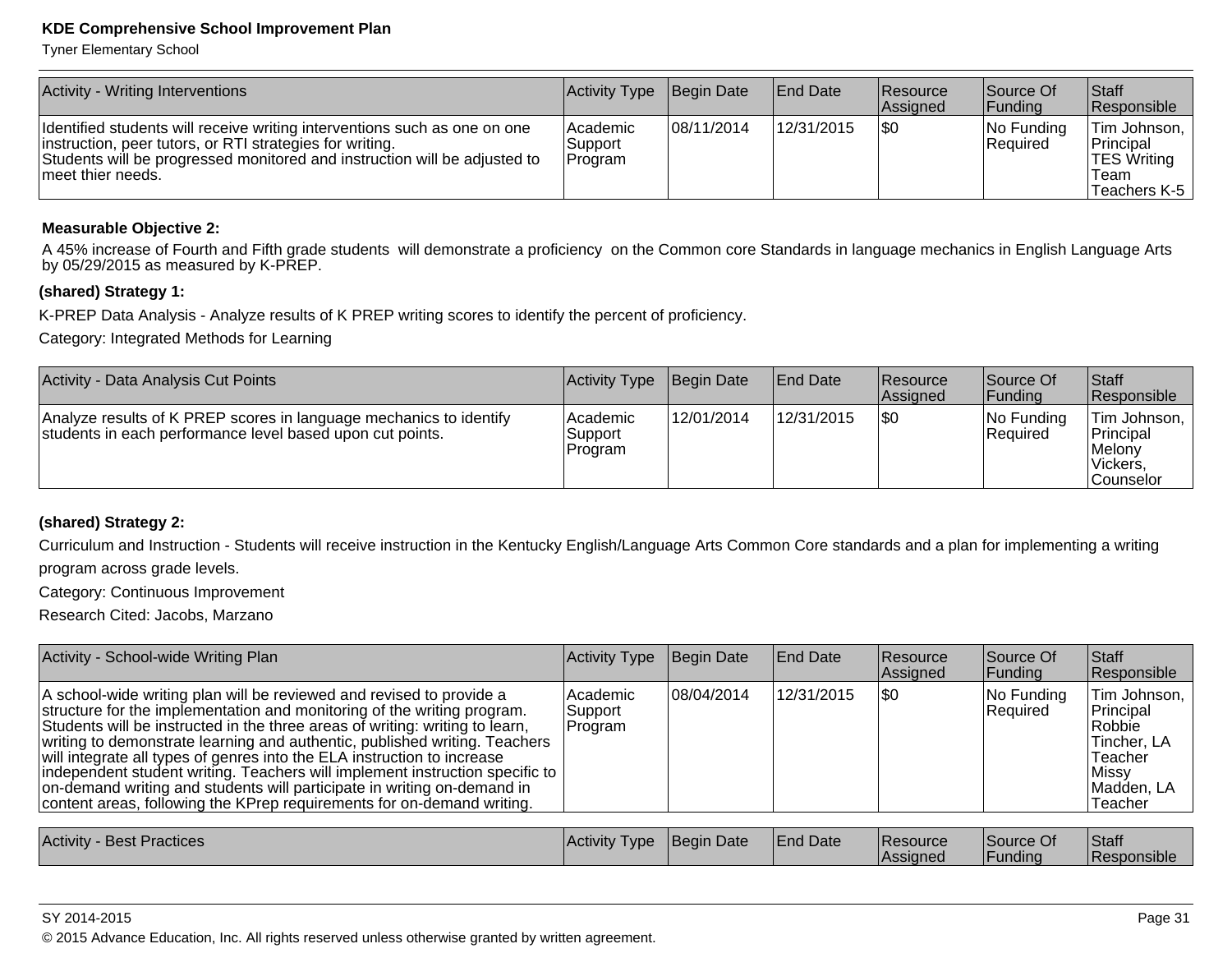Tyner Elementary School

| Teachers will use various graphic organizers and rubrics (such as the Four   Academic<br>Column Method) to teach all students how to answer short answer and<br>extended response questions, to build confidence and skills. Through<br>analysis, all students will be able to write a proficient/distinguished<br>response. Instruction using the writing process will give students a<br>structure for building writing pieces. Peer and teacher conferencing will<br>support the development of published pieces. | <b>Support</b><br>Program | 108/11/2014 | 12/31/2015 | 1\$0 | $ No$ Funding<br>Required | Tim Johnson,<br>Principal<br><b>TES Writing</b><br>Team<br>Teachers K-5 |
|----------------------------------------------------------------------------------------------------------------------------------------------------------------------------------------------------------------------------------------------------------------------------------------------------------------------------------------------------------------------------------------------------------------------------------------------------------------------------------------------------------------------|---------------------------|-------------|------------|------|---------------------------|-------------------------------------------------------------------------|
|----------------------------------------------------------------------------------------------------------------------------------------------------------------------------------------------------------------------------------------------------------------------------------------------------------------------------------------------------------------------------------------------------------------------------------------------------------------------------------------------------------------------|---------------------------|-------------|------------|------|---------------------------|-------------------------------------------------------------------------|

#### **(shared) Strategy 3:**

Writing - Program Review - The Program Review for Writing will be used to guide the implementation and monitoring of the writing program for all teachers andstudents in grades K-5

Category: Continuous Improvement

| <b>Activity - Program Review</b>                                                                                                                                                                                                                                                                                                                                                                                                                                       | <b>Activity Type</b> | Begin Date  | <b>End Date</b> | <b>Resource</b><br>Assigned | Source Of<br><b>Funding</b> | <b>Staff</b><br>Responsible                                                                                |
|------------------------------------------------------------------------------------------------------------------------------------------------------------------------------------------------------------------------------------------------------------------------------------------------------------------------------------------------------------------------------------------------------------------------------------------------------------------------|----------------------|-------------|-----------------|-----------------------------|-----------------------------|------------------------------------------------------------------------------------------------------------|
| The Program Review for Writing will provide a rubric for the implementation Academic<br>and monitoring of the school-wide writing program. Teachers will meet in<br>horizontal and vertical teams for planning instruction, analyzing writing<br>pieces and determining instructional next steps. The Program Review<br>Writing Team will guide<br>the program review process and lead staff in implementing appropriate<br>strategies for areas of needs improvement. | Support<br>Program   | 109/01/2014 | 12/31/2015      | \$0                         | No Funding<br>Required      | Tim Johnson,<br>Principal<br>Program<br>∣Review<br>Writing Team:<br>Missy <br>Madden,<br>Robbie<br>Tincher |

#### **(shared) Strategy 4:**

Professional Development -Writing - The Writing Team and PLC (Professional Learning Communities) will work to plan, analyze, and modify writing instruction.Category: Continuous Improvement

| Activity - PLC                                                                                                                                                                                                                                                                                                                                                                                               | Activity Type                         | Begin Date  | <b>End Date</b>  | <b>Resource</b><br>Assigned | Source Of<br> Funding  | Staff<br>Responsible                                                        |
|--------------------------------------------------------------------------------------------------------------------------------------------------------------------------------------------------------------------------------------------------------------------------------------------------------------------------------------------------------------------------------------------------------------|---------------------------------------|-------------|------------------|-----------------------------|------------------------|-----------------------------------------------------------------------------|
| Teachers will participate in Professional Learning Communities to plan,<br>implement and assess writing instruction. They will analyze student writing<br>to identify areas of weaknesses and strenghths. Teacher will determine<br>next instructional steps. Teachers will also meet in vertical and horizontal<br>teams to analyze student writing and identify gaps in learning during staff<br>meetings. | Academic<br><b>Support</b><br>Program | 108/04/2014 | 12/31/2015       | 1\$0                        | No Funding<br>Required | Tim Johnson.<br>Principal<br>Writing Team<br>All teachers in<br>∣grades K-5 |
| Activity - PD Writing Mechanics                                                                                                                                                                                                                                                                                                                                                                              | Activity Tyne HRegin Date             |             | <b>IFnd Date</b> | RASOUTCA                    | ISource Of             | $\mathsf{R}$                                                                |

| <b>Activity - PD Writing Mechanics</b> | Activity Type Begin Date |  | <b>End Date</b> | Resource<br><b>Assigned</b> | Source Of<br>Funding | Staff<br>Responsible |
|----------------------------------------|--------------------------|--|-----------------|-----------------------------|----------------------|----------------------|
|----------------------------------------|--------------------------|--|-----------------|-----------------------------|----------------------|----------------------|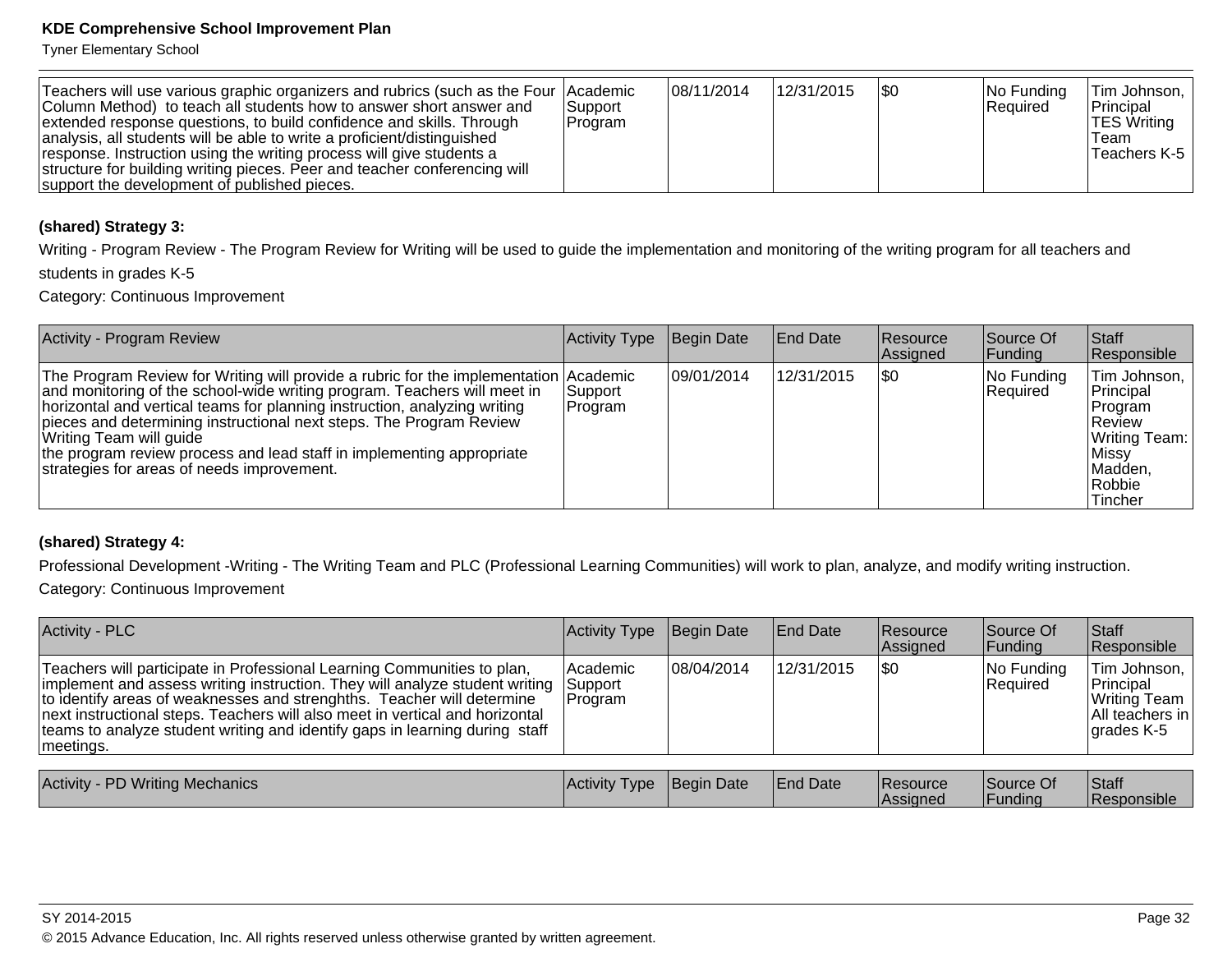Tyner Elementary School

| TES staff will recieve Professional Development in the area of writing<br>mechanics by Angela Hilterbrand from KVIC. The PD focused on writiing<br>on demand and language mechanics. | <b>Academic</b><br>Support<br>Program | 08/04/2014 | 10/31/2014 | 1\$1000 | Title I<br>Schoolwide | Tim Johnson,<br>Principal<br>Missy <br> Madden,<br>Writing<br>Teacher<br>lShanta<br>Madden,<br><b>Building PD</b><br> Coordinator |
|--------------------------------------------------------------------------------------------------------------------------------------------------------------------------------------|---------------------------------------|------------|------------|---------|-----------------------|-----------------------------------------------------------------------------------------------------------------------------------|
|--------------------------------------------------------------------------------------------------------------------------------------------------------------------------------------|---------------------------------------|------------|------------|---------|-----------------------|-----------------------------------------------------------------------------------------------------------------------------------|

#### **(shared) Strategy 5:**

Assessments - Students will maintain a working folder with samples of the three types of writing as well as other communication samples in writing,

speaking/listening. Teachers will engage students in peer and self assessment inwriting as well as providing specific teacher feedback for students in a timely manner.Category: Continuous Improvement

| Activity - Writing Wednesday                                                                                                                                                                                                                                                                                                                                                          | Activity Type                          | Begin Date | <b>End Date</b> | <b>Resource</b><br><b>Assigned</b> | Source Of<br><b>IFunding</b> | <b>Staff</b><br><b>Responsible</b>                        |
|---------------------------------------------------------------------------------------------------------------------------------------------------------------------------------------------------------------------------------------------------------------------------------------------------------------------------------------------------------------------------------------|----------------------------------------|------------|-----------------|------------------------------------|------------------------------|-----------------------------------------------------------|
| Students will complete a writing assignment in various content areas to<br>turn into the Principal. The students use the Four Column Method to<br>organize their writing. They use ARMS for editing purposes. The teacher<br>conferences with each student. The Principal reviews various writing<br>samples and makes comments to teachers and students related to their<br>writing. | <b>Academic</b><br>Support<br> Program | 08/13/2014 | 12/31/2015      | \$0                                | $ No$ Funding<br>Required    | Tim Johnson,<br>Principal<br>All students<br>All Teachers |

# **Goal 6: Maintain our Program Review score of 100% for the 2015 school year.**

This plan includes progress notes which are at the very end of this document

#### **Measurable Objective 1:**

100% of All Students will demonstrate a proficiency in Program Reviews in Art & Humanities by 05/29/2015 as measured by K-PREP.

#### **Strategy 1:**

A/H Curriculumn/Instruction - TES students will receive researched based A/H lessons.

Category: Continuous Improvement

| <b>Activity</b><br>Curriculum Documents A/H | <b>IActivity</b><br><b>I</b> vpe | Begin Date | <b>End Date</b> | Resource        | Source Of | Staff            |
|---------------------------------------------|----------------------------------|------------|-----------------|-----------------|-----------|------------------|
|                                             |                                  |            |                 | <b>Assigned</b> | Funding   | .<br>Responsible |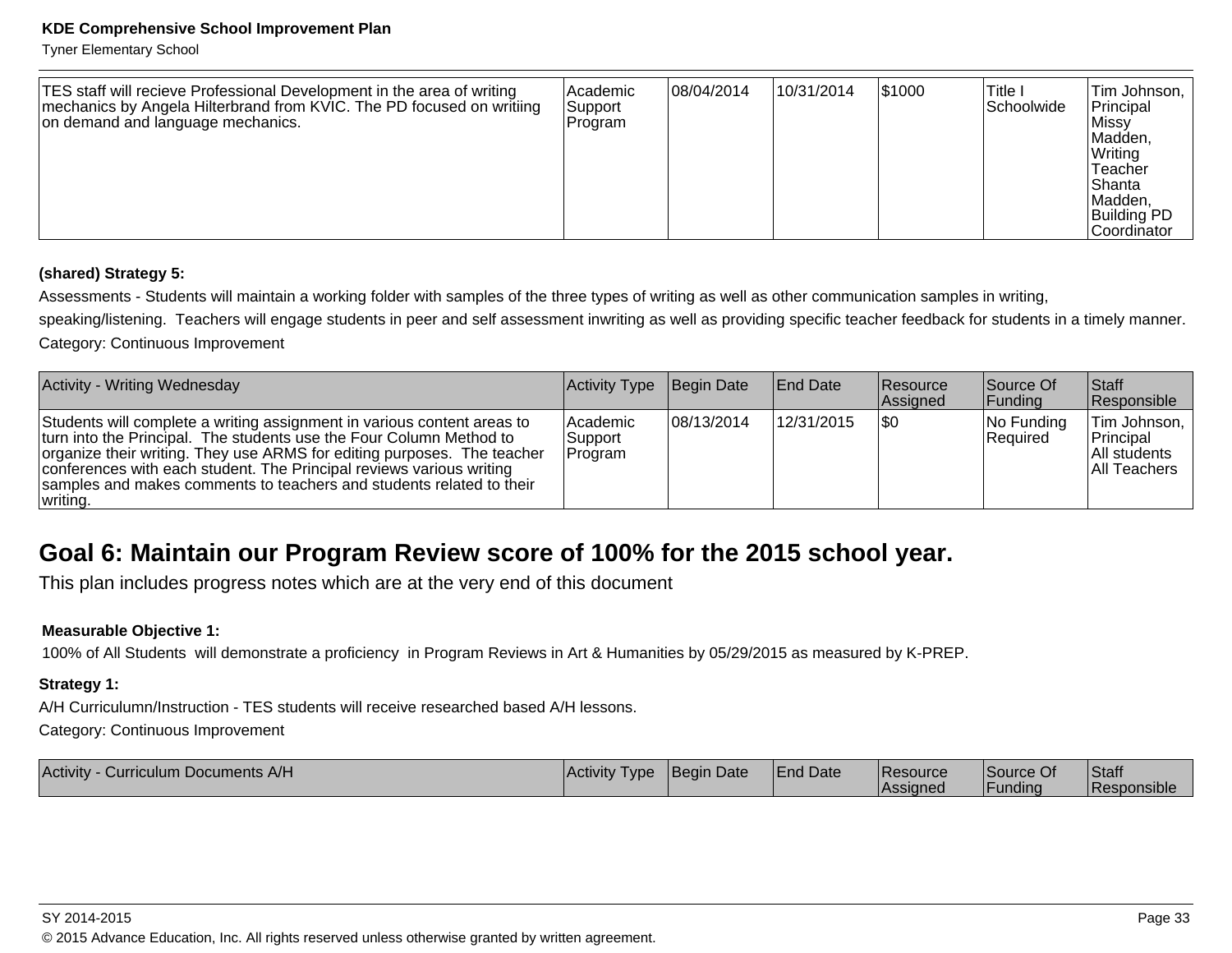Tyner Elementary School

| A) The curriculum at Tyner Elementary is strategically aligned with the<br>Kentucky Core Academic Standards. Teachers will revelw curriculum<br>documents and make necessary changes as needed. Teachers use their<br>Reading<br>Street curriculum/pacing guides, as well as, the Kentucky Core Academic<br>Standards to determine what content is covered in each classroom. We<br>work as a district to assure that the curriculum is covered by creating<br>curriculum maps that plan our instruction for the year.       | Academic<br>Support<br>Program | 07/01/2014 | 12/31/2015      | l\$0                 | No Funding<br>Required | A/H PR<br>Team: Londa<br>Freeman,<br>Tina Huff<br><b>TES</b><br><b>Teachers</b>                                                       |
|------------------------------------------------------------------------------------------------------------------------------------------------------------------------------------------------------------------------------------------------------------------------------------------------------------------------------------------------------------------------------------------------------------------------------------------------------------------------------------------------------------------------------|--------------------------------|------------|-----------------|----------------------|------------------------|---------------------------------------------------------------------------------------------------------------------------------------|
|                                                                                                                                                                                                                                                                                                                                                                                                                                                                                                                              |                                |            |                 |                      |                        |                                                                                                                                       |
| Activity - A/H Cross-curricular lessons                                                                                                                                                                                                                                                                                                                                                                                                                                                                                      | <b>Activity Type</b>           | Begin Date | <b>End Date</b> | Resource<br>Assigned | Source Of<br>Funding   | Staff<br>Responsible                                                                                                                  |
| The curriculum at Tyner Elementary provides intentional and natural cross-<br>curricular connections made between A/H and other content areas.<br>Teachers/staff regularly collaborate during PLCs to discuss ways by which<br>the arts can be incorporated as part of our natural school environment. All<br>Tyner teachers integrate A/H into their overall daily instruction. A/H<br>integration connections occur within daily classroom lessons.                                                                        | Academic<br>Support<br>Program | 08/04/2014 | 12/31/2015      | \$0                  | No Funding<br>Required | A/H PR<br>Team: Londa<br>Freeman,<br><b>Tina Huff</b><br>AII TES<br><b>Teachers</b>                                                   |
| Activity - A/H & Writing Wednesday                                                                                                                                                                                                                                                                                                                                                                                                                                                                                           | <b>Activity Type</b>           | Begin Date | <b>End Date</b> | Resource             | Source Of              | Staff                                                                                                                                 |
|                                                                                                                                                                                                                                                                                                                                                                                                                                                                                                                              |                                |            |                 | Assigned             | Funding                | Responsible                                                                                                                           |
| A/H & Writing Wednesdays, TES has set aside times for writing.<br>Students will work through the writing process using A/H prompts when<br>appropriate, teachers and students work together to conference about<br>writing. Teachers and students will use rubrics and checklists with written<br>feedback to inform about the writing process. Students will share their work<br>with oral presentations, think-pair-share, displays in the hallways, some<br>teachers will publish student writing in the local newspaper. | Academic<br>Support<br>Program | 08/04/2014 | 12/31/2015      | \$0                  | No Funding<br>Required | A/H PR<br>Teams:<br>Londa<br>Freeman,<br>Tina Huff -<br>WritingTeam:<br>Robbie<br>Tincher,<br>Missey<br>Maddén<br>AII TES<br>Teachers |
|                                                                                                                                                                                                                                                                                                                                                                                                                                                                                                                              |                                |            |                 |                      |                        |                                                                                                                                       |
| Activity - PR Evidence Collection                                                                                                                                                                                                                                                                                                                                                                                                                                                                                            | Activity Type                  | Begin Date | <b>End Date</b> | Resource<br>Assigned | Source Of<br>Funding   | <b>Staff</b><br>Responsible                                                                                                           |
| All grade levels will provide evidence of all program review content<br>connections in specific lessons and activities. The evidence will be<br>collected and saved on a common drive. The evidence will be collected<br>and monitored three times per year using a checklist. Checklists will<br>besubmitted by grade level.                                                                                                                                                                                                | Other                          | 08/04/2014 | 12/31/2015      | \$500                | Other                  | Tim Johnson,<br>Principal<br>Program<br>Review<br>Teams                                                                               |

## **Strategy 2:**

A/H Assessments - Students will take a variety of different types of assessments.

Category: Continuous Improvement

| Activity - A/H Assessments | <b>Activity Type</b> | <b>Begin Date</b> | <b>End Date</b> | <b>Resource</b><br>Assigned | Source Of<br>Funding | Staff<br><b>Responsible</b> |
|----------------------------|----------------------|-------------------|-----------------|-----------------------------|----------------------|-----------------------------|
|----------------------------|----------------------|-------------------|-----------------|-----------------------------|----------------------|-----------------------------|

#### SY 2014-2015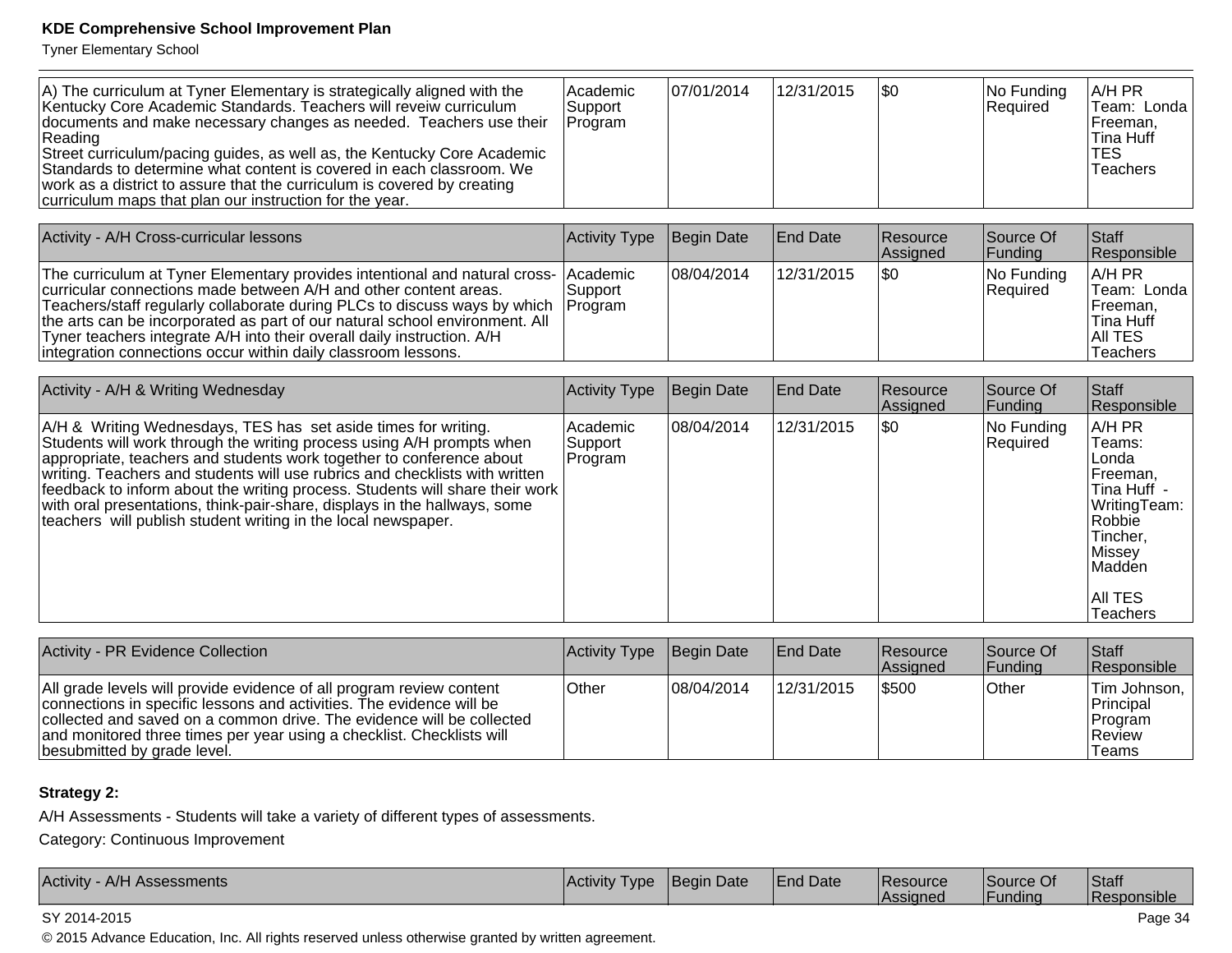Tyner Elementary School

| All formative and summative arts assessments for individual students of<br>Tyner Elementary and performing groups are clearly aligned with the<br>components of the Program of Studies, and thereby the Kentucky Core<br>Academic Standards; authentically measure a specific concept,<br>understanding and/or skill, and lead to student growth. Examples of<br>formative and summative assessments include teacher feedback, student<br> performances/products, written/verbal reflections, rubrics, report cards, and | lAcademic<br>Support<br>Program | 108/04/2014 | 12/31/2015 | 1\$0 | $ No$ Funding<br>Required | $ A/H$ PR Team $ $<br><b>ITES</b><br>Teachers |
|--------------------------------------------------------------------------------------------------------------------------------------------------------------------------------------------------------------------------------------------------------------------------------------------------------------------------------------------------------------------------------------------------------------------------------------------------------------------------------------------------------------------------|---------------------------------|-------------|------------|------|---------------------------|-----------------------------------------------|
| critiques. These assessments are used to evaluate activities.                                                                                                                                                                                                                                                                                                                                                                                                                                                            |                                 |             |            |      |                           |                                               |

#### **Strategy 3:**

A/H PD - Teachers will receive Professiona Development based on students needs in PR demonstrators.

Category: Professional Learning & Support

| Activity - A/H PD                                                                                                                                                                                                                                                                                                                                                                                  | Activity Type                            | Begin Date  | <b>End Date</b> | <b>Resource</b><br><b>Assigned</b> | Source Of<br> Funding  | <b>Staff</b><br>Responsible        |
|----------------------------------------------------------------------------------------------------------------------------------------------------------------------------------------------------------------------------------------------------------------------------------------------------------------------------------------------------------------------------------------------------|------------------------------------------|-------------|-----------------|------------------------------------|------------------------|------------------------------------|
| Job embedded professional development plays a significant role in the<br>opportunities provided to teachers in the area of A/H. The job embedded<br>professional learning promotes consistent and on-going growth among<br>Iteachers. The use of professional<br>articles, internet sites and resources, and shared learning through PLCs<br>affords teachers opportunities for continuous growth. | <b>Academic</b><br> Support_<br> Program | 108/04/2014 | 12/31/2015      | \$0                                | No Funding<br>Required | A/H Team<br><b>TES</b><br>Teachers |

#### **Measurable Objective 2:**

100% of All Students will demonstrate a proficiency in Program Reviews in Practical Living by 05/29/2015 as measured by K-PREP.

#### **Strategy 1:**

PL/VO Studies Curriculum/Instruction - Students will recieve PL/VO Studies lessons based on the KY POS and standards and indicators for the PR document.

Category: Continuous Improvement

| Activity - PL/VO Studies Curriculum                                                                                                                                                                                                                                                                                                                                                                                                                                                                                                                                                                                                                                                                       | <b>Activity Type</b> | Begin Date  | <b>End Date</b> | Resource<br>Assigned        | Source Of<br>Funding   | <b>Staff</b><br>Responsible                                                                 |
|-----------------------------------------------------------------------------------------------------------------------------------------------------------------------------------------------------------------------------------------------------------------------------------------------------------------------------------------------------------------------------------------------------------------------------------------------------------------------------------------------------------------------------------------------------------------------------------------------------------------------------------------------------------------------------------------------------------|----------------------|-------------|-----------------|-----------------------------|------------------------|---------------------------------------------------------------------------------------------|
| TES teachers in K-5 will review PL/VO curriculum documents to ensure the Academic<br>consumerism curriculum is rigorous, aligned to state and national<br>standards, and meets the needs of diverse learners and includes the<br>integration of 21st century skills and knowledge. Specifically, consumerism<br>lesson plans document<br>academic expectations that are aligned to state and national standards<br>outlined in the Kentucky Academic Standards document. The Curriculum<br>Committee created a school-wide curriculum map that explicitly meets the<br>needs of diverse learners, integrates 21st century skills, and ensures that<br>teacher-implemented activities are aligned to KCAS. | Support<br> Program  | 108/04/2014 | 12/31/2015      | 1\$0                        | No Funding<br>Required | PL/VO PR<br>Team:<br>Lindsev<br> Spurlock,<br>Millissa Baker<br>IAII TES<br><b>Teachers</b> |
| Activity - PL/VO - Promise Neighborhood                                                                                                                                                                                                                                                                                                                                                                                                                                                                                                                                                                                                                                                                   | <b>Activity Type</b> | Begin Date  | <b>End Date</b> | <b>Resource</b><br>Assigned | Source Of<br>Funding   | <b>Staff</b><br>Responsible                                                                 |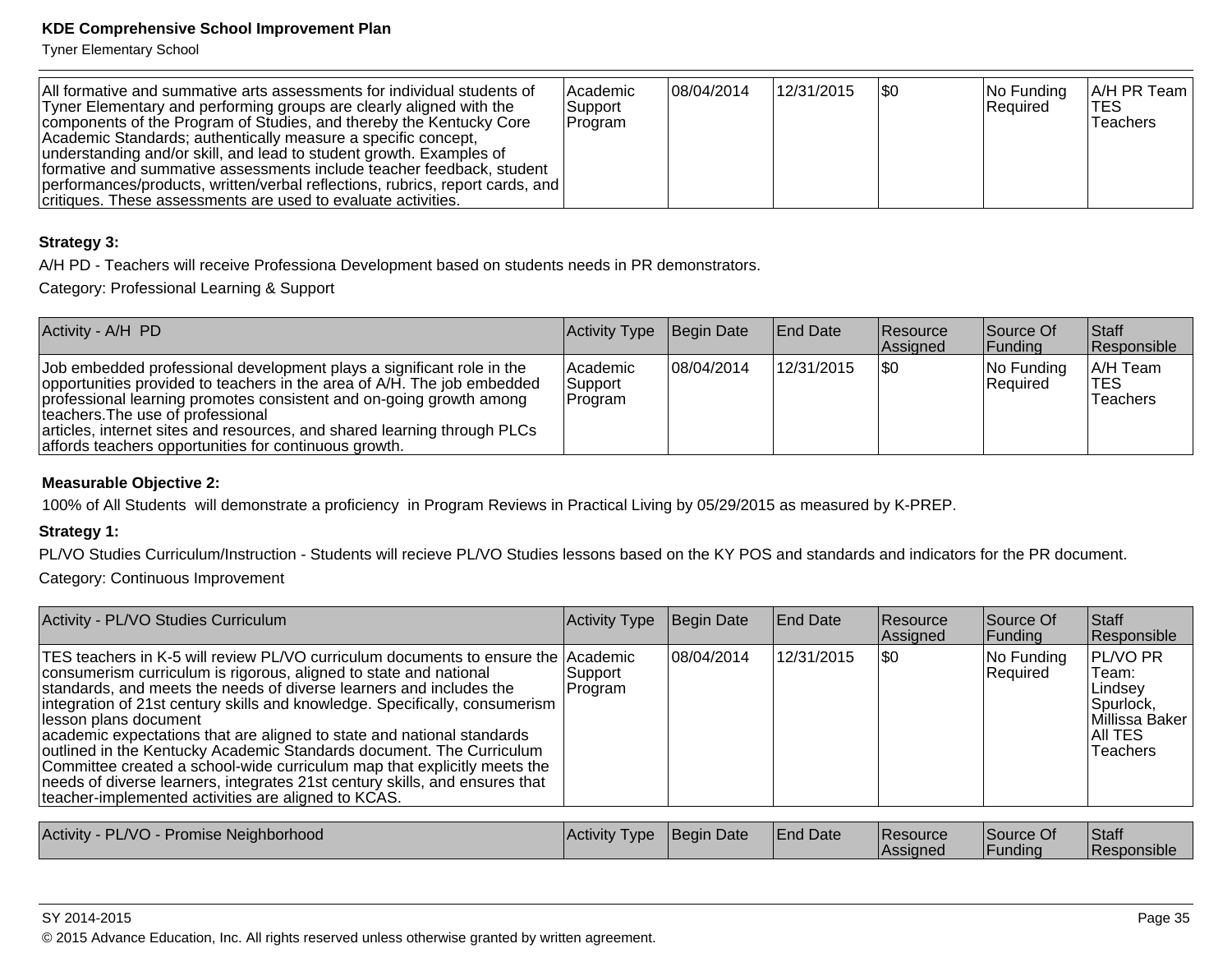Tyner Elementary School

| K-5 Partnering with Promise Neighborhoods:<br>During the course of the school year, Tyner Elementary collaborated with<br>Promise Neighborhoods to bring in professionals from various careers<br>such as a blacksmith (Bob Montgomery), a dancer (Yolantha Pace) and a<br>musician. Before each visitor came to our school, the teachers utilized a<br>Power Point that discussed each particular career, as well as, the<br>education involved for the career. To ensure that the curriculum during this<br>unit linked to KCAS teachers integrated writing pieces, as well as, speaking<br>and listening opportunities for students. | Academic<br>Support<br>Program | 08/04/2014 | 12/31/2015 | 1\$4000 | ∣Other | <b>PL/VO PR</b><br>Team:<br>lMelissa<br> Baker,<br>∣Lindsev<br> Spurlock <br> Tonya Huff,<br>∣Promise i<br>Neighborhood |
|-----------------------------------------------------------------------------------------------------------------------------------------------------------------------------------------------------------------------------------------------------------------------------------------------------------------------------------------------------------------------------------------------------------------------------------------------------------------------------------------------------------------------------------------------------------------------------------------------------------------------------------------|--------------------------------|------------|------------|---------|--------|-------------------------------------------------------------------------------------------------------------------------|
|                                                                                                                                                                                                                                                                                                                                                                                                                                                                                                                                                                                                                                         |                                |            |            |         |        | lCoordinator                                                                                                            |

## **Strategy 2:**

PL/VO Assessments - Students will be given a variety of assessments to determine instructional needs.

Category: Continuous Improvement

| Activity - PL/VO Assessments                                                                                                                                                                                                                                                                                                                                                                                                                                                                                                                                                                 | Activity Type                   | Begin Date  | <b>End Date</b> | Resource<br>Assigned | Source Of<br> Funding  | Staff<br>Responsible      |
|----------------------------------------------------------------------------------------------------------------------------------------------------------------------------------------------------------------------------------------------------------------------------------------------------------------------------------------------------------------------------------------------------------------------------------------------------------------------------------------------------------------------------------------------------------------------------------------------|---------------------------------|-------------|-----------------|----------------------|------------------------|---------------------------|
| Traditional PLCS assessment measures are responsive to a variety of<br>learning styles and abilities including visual, aural, verbal,<br>kinesthetic, logical, social, and solitary. These learning styles are<br>addressed through the usage of pictures/images, music, writing,<br>movement, critical thinking, cooperative learning groups, and independent<br>assessments. PLCS assessments support individual growth of all PLCS<br>students. The data collected from pre and post assessment are used to<br>guide<br>instruction and set individual and attainable goals for students. | lAcademic<br>Support<br>Program | 108/04/2014 | 12/31/2015      | \$0                  | No Funding<br>Required | <b>PL/VO PR</b><br>lTeam. |

#### **Measurable Objective 3:**

100% of All Students will demonstrate a proficiency in Program Reviews in Writing by 12/31/2015 as measured by K-PREP.

#### **Strategy 1:**

Writing Curriculum/Instruction - TES students will receive researched based writing lessons and PR standards and indicators.

Category: Continuous Improvement

| <b>Activity - Curriculum Documents Writing</b>                                                                                                                                                                                                                                                                                                                                                                                                                                                                      | Activity Type                    | Begin Date | <b>End Date</b> | <b>Resource</b><br>Assigned | Source Of<br> Funding  | <b>Staff</b><br>Responsible                                                              |
|---------------------------------------------------------------------------------------------------------------------------------------------------------------------------------------------------------------------------------------------------------------------------------------------------------------------------------------------------------------------------------------------------------------------------------------------------------------------------------------------------------------------|----------------------------------|------------|-----------------|-----------------------------|------------------------|------------------------------------------------------------------------------------------|
| The curriculum at Tyner Elementary is strategically aligned with the<br>Kentucky Core Academic Standards. Teachers will reveiw curriculum<br>documents and make necessary changes as needed. Teachers use their<br>Reading<br>Street curriculum/pacing guides, as well as, the Kentucky Core Academic<br>Standards to determine what content is covered in each classroom. We<br>work as a district to assure that the curriculum is covered by creating<br>curriculum maps that plan our instruction for the year. | l Academic<br>Support<br>Program | 08/04/2014 | 12/31/2015      | 1\$0                        | No Funding<br>Required | <b>PR Writing</b><br>Team:<br>Robbie<br>Tincher,<br>Missey<br>Madden<br>TES.<br>Teachers |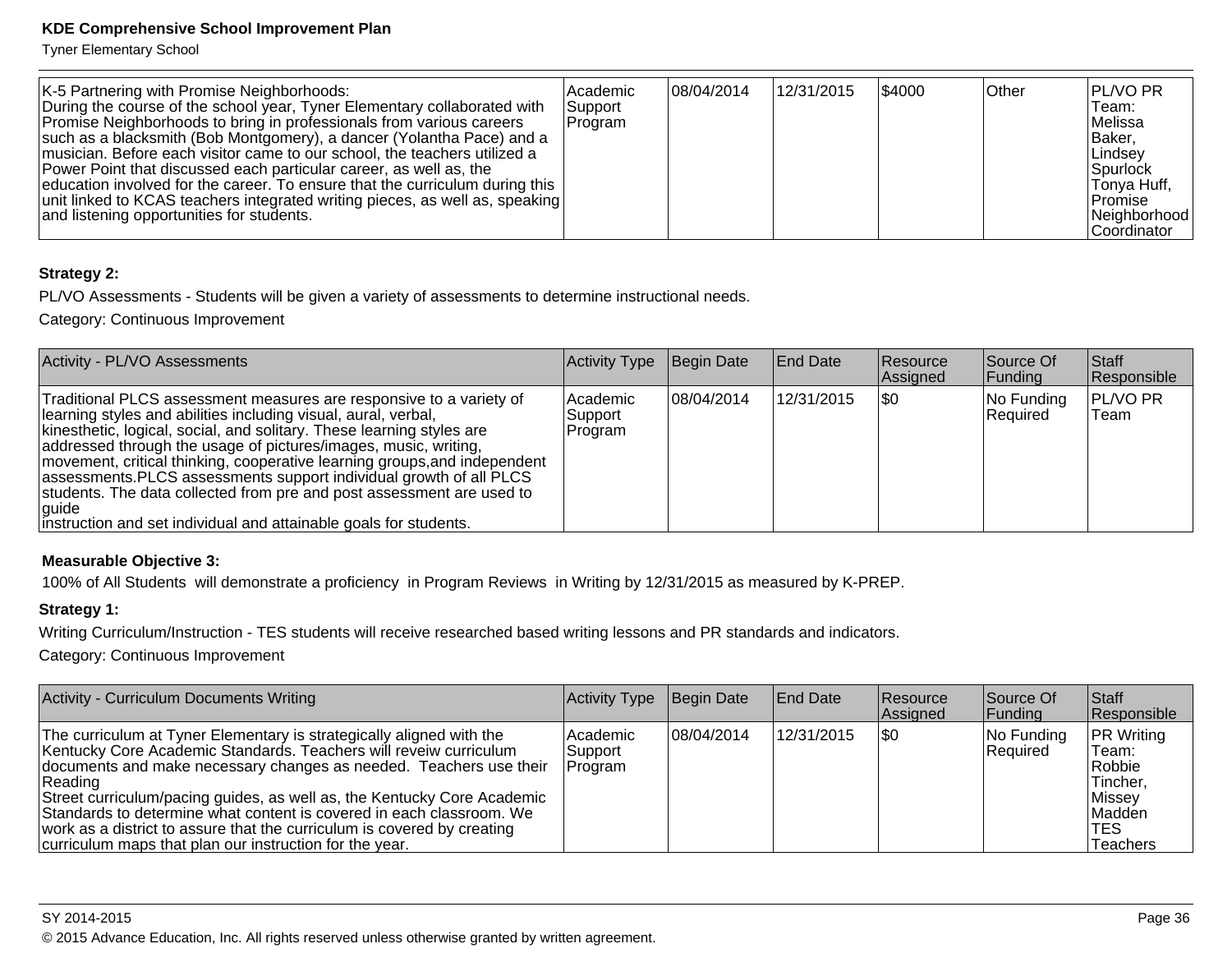Tyner Elementary School

| <b>Activity - Writing Wednesday</b>                                                                                                                                                                                                                                                                                                                                                                                                                                                                                                                                                                                                                                                  | Activity Type                  | Begin Date  | <b>End Date</b> | Resource<br>Assigned | Source Of<br> Funding  | Staff<br>Responsible                                                                                        |
|--------------------------------------------------------------------------------------------------------------------------------------------------------------------------------------------------------------------------------------------------------------------------------------------------------------------------------------------------------------------------------------------------------------------------------------------------------------------------------------------------------------------------------------------------------------------------------------------------------------------------------------------------------------------------------------|--------------------------------|-------------|-----------------|----------------------|------------------------|-------------------------------------------------------------------------------------------------------------|
| Teachers will integrate and provide availability to literacy opportunites and<br>experiences through school-wide Writing<br>Wednesday which is where students write at varying points during the<br>school week, Teachers turn in examples of exemplar writing every<br>Wednesday with feedback given to students incorporating rubrics. These<br>examples are given to the principal, who in turn, evaluates the types of<br>writing and feedback given. He then conferences with the teachers during<br>PLCs, on an individual basis, or through email to provide next steps, ways<br>to improve classroom writing instruction, or just a pat on the back for a job<br> well done. | Academic<br>Support<br>Program | 108/04/2014 | 12/31/2015      | ISO                  | No Funding<br>Required | <b>PR Writing</b><br>Team:<br>Robbie<br>Tincher,<br>Missey <br><b>IMadden</b><br><b>TES</b><br>Teachers K-5 |

| <b>Activity - Writing Data Analysis</b>                                                                                                                                                                                                                                                                                                                                                                                                                                                                                                                                                                                                                                                                                                                        | Activity Type      | Begin Date | <b>End Date</b> | Resource<br>Assigned | Source Of<br> Funding  | <b>Staff</b><br>Responsible                                                                     |
|----------------------------------------------------------------------------------------------------------------------------------------------------------------------------------------------------------------------------------------------------------------------------------------------------------------------------------------------------------------------------------------------------------------------------------------------------------------------------------------------------------------------------------------------------------------------------------------------------------------------------------------------------------------------------------------------------------------------------------------------------------------|--------------------|------------|-----------------|----------------------|------------------------|-------------------------------------------------------------------------------------------------|
| Teachers will analyze data provided through ThinkLink assessment, Study  Academic<br>Island Diagnostic Assessment for ELA, teacher observations to find areas<br>of strengths and weaknesses. CBMs for Writing (Curriculum-Based<br>Measurement is a method teachers use to find out how students are<br>progressing in the area of writing. Teacher uses CBM, to determine how<br>well the students are progressing in writing, and if performance is not<br>meeting expectations, the teacher will change the way of teaching to try to<br>find the type and amount of instruction a student needs to make sufficient<br>progress toward meeting the academic goals.), and classroom work,<br>materials are provided to meet our students' indivudual needs. | Support<br>Program | 08/04/2014 | 12/31/2015      | 1\$0                 | No Funding<br>Required | <b>PR Writing</b><br>Team:<br>Robbie<br>Tincher,<br>Missy <br>Madden<br>TES.<br><b>Teachers</b> |

#### **Strategy 2:**

Writing PD - Teachers will recieve PD in the area of writing.

Category: Professional Learning & Support

| Activity - Writing PD                                                                                                                                                                                                                                                                                                                                                                              | Activity Type            | Begin Date | <b>End Date</b> | Resource<br>Assigned | Source Of<br>Funding   | <b>Staff</b><br>Responsible                                                                    |
|----------------------------------------------------------------------------------------------------------------------------------------------------------------------------------------------------------------------------------------------------------------------------------------------------------------------------------------------------------------------------------------------------|--------------------------|------------|-----------------|----------------------|------------------------|------------------------------------------------------------------------------------------------|
| Job embedded professional development plays a significant role in the<br>opportunities provided to teachers in the area of A/H. The job embedded<br>professional learning promotes consistent and on-going growth among<br>Iteachers. The use of professional<br>articles, internet sites and resources, and shared learning through PLCs<br>affords teachers opportunities for continuous growth. | Professional<br>Learning | 08/04/2014 | 12/31/2015      | \$0                  | No Funding<br>Required | <b>PR Writing</b><br>Team:<br>Robbie<br>Tincher,<br>Missy <br>Madden<br><b>TES</b><br>Teachers |

### **Strategy 3:**

Writing Assessments - Teachers will access students by using a variety of formative and summative assessments.

Category: Continuous Improvement

Research Cited: Stiggins

#### SY 2014-2015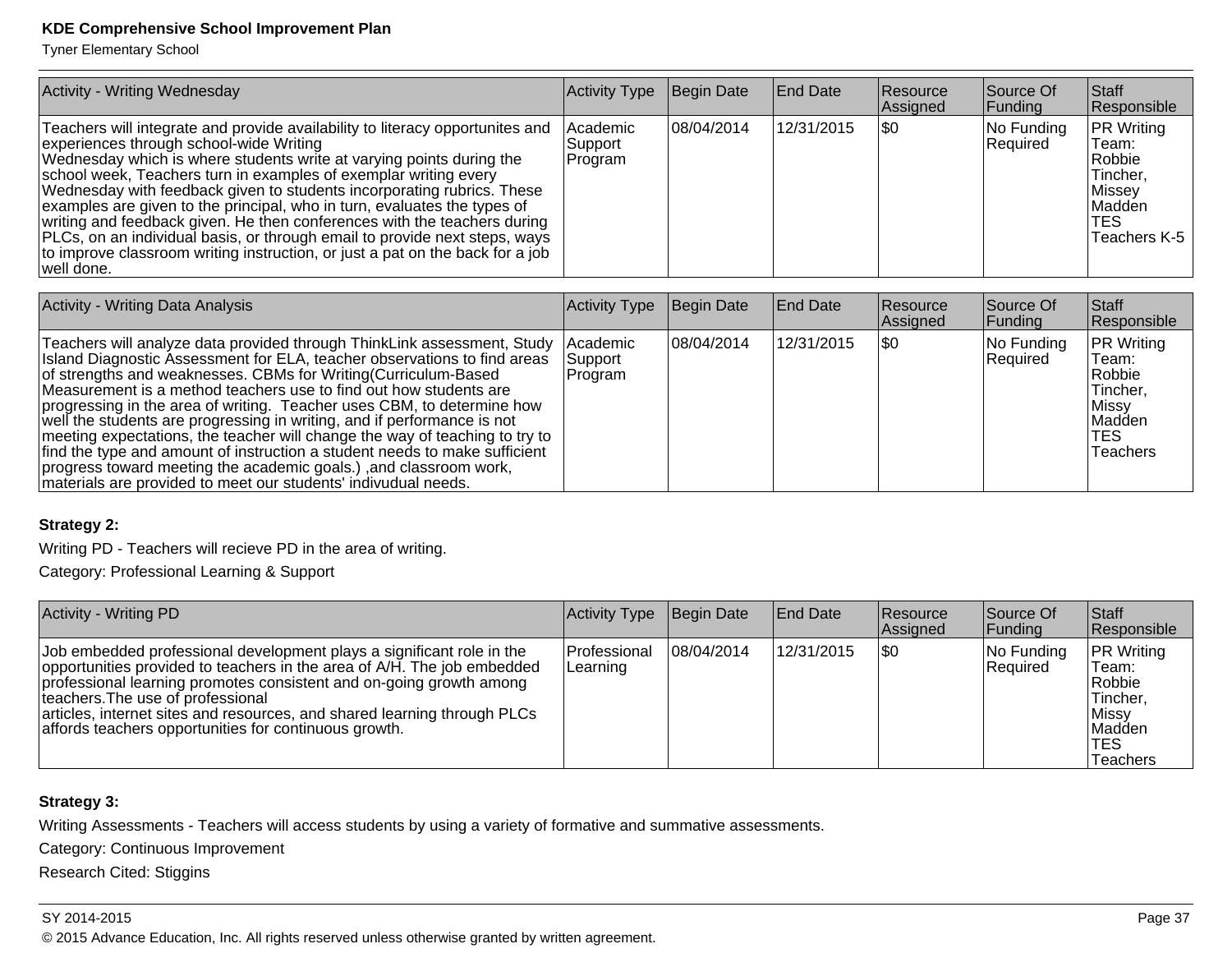| <b>Activity - Writing Assessments</b>                                                                                                                                                                                                                                                                                                                                                                                                                                                                                                                                                                                                                                                                                                                                                                                                                                                                                                                                                                                                                                                                                                                                                                                                                                      | <b>Activity Type</b>           | Begin Date | <b>End Date</b> | <b>Resource</b><br>Assigned | Source Of<br>Funding   | Staff<br>Responsible                                 |
|----------------------------------------------------------------------------------------------------------------------------------------------------------------------------------------------------------------------------------------------------------------------------------------------------------------------------------------------------------------------------------------------------------------------------------------------------------------------------------------------------------------------------------------------------------------------------------------------------------------------------------------------------------------------------------------------------------------------------------------------------------------------------------------------------------------------------------------------------------------------------------------------------------------------------------------------------------------------------------------------------------------------------------------------------------------------------------------------------------------------------------------------------------------------------------------------------------------------------------------------------------------------------|--------------------------------|------------|-----------------|-----------------------------|------------------------|------------------------------------------------------|
| Teachers will develop and implement a plan to monitor student progress in<br>writing and communication skills consistent with grade-level writing<br>standards and formative assessments. Teachers will monitor student<br>writing progress through Writing Wednesday activities using rubrics,<br>checklists, and students self assessments. (Writing Wednesdays were<br>designed to have all students in the building writing across all grade levels<br>and across all curriculums to assess student writing). Teachers will turn in<br>student samples along with any models, rubrics, etc. that correlates with<br>that writing piece. This allows teachers to monitor and observe student<br>writing over a period of time. They can see student progress or lack thereof<br>each week. ThinkLink (a schoolwide progress monitoring assessment)<br>which is given in the fall, winter, and spring will be used to assess students<br>in the areas of writing and language. CBMs are also used by teachers to<br>monitor progress in writing throughout the school year. CBM's are<br>Curriculum-Based Measurement Written Expression probes that are brief,<br>timed (4-minute) assessments that look ata student's mastery of writing<br>Imechanics and conventions | Academic<br>Support<br>Program | 08/04/2014 | 12/31/2015      | 1\$0                        | No Funding<br>Required | <b>PR Writing</b><br>Team<br>TES.<br><b>Teachers</b> |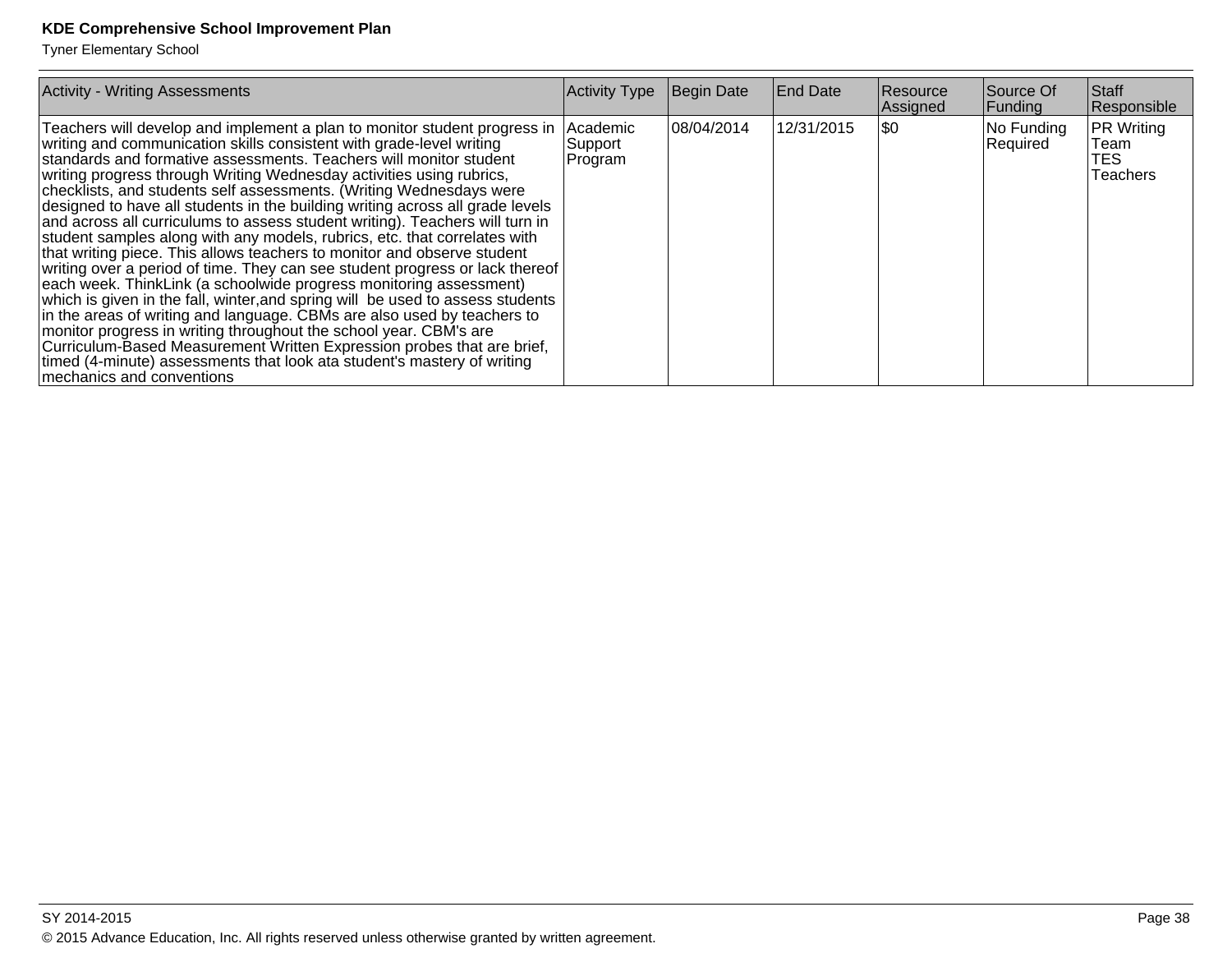# **Activity Summary by Funding Source**

**Below is a breakdown of your activities by funding source**

#### **District Funding**

| <b>Activity Name</b>                                       | Activity Description                                                                                                    | <b>Activity Type</b>             | Begin Date  | <b>End Date</b> | Resource<br>Assigned | <b>Staff</b><br>Responsible         |
|------------------------------------------------------------|-------------------------------------------------------------------------------------------------------------------------|----------------------------------|-------------|-----------------|----------------------|-------------------------------------|
| KLA                                                        | Principal Participates in KLA activities focusing on PPGES.                                                             | <b>IProfessional</b><br>Learning | 107/01/2014 | 12/31/2015      | \$0                  | Elizabeth<br>Norris<br>Tim Johnson  |
| TPGES Guide<br>Ilmplementation                             | Princiapl will follow the TPGES timeline for orientation and<br>limplementation.                                        | <b>Professional</b><br>Learning  | 101/01/2014 | 12/31/2015      | \$0                  | Tim<br>Johnson/Princ<br>lipal       |
| Distrtict Principal<br>Professional Learning<br> Community | The principal will participate in PLC administration training<br>on the PPGES system and will apply strategies learned. | Professional<br>Learning         | 107/01/2014 | 12/31/2015      | \$0                  | Elizabeth<br>∣Norris<br>Tim Johnson |
|                                                            |                                                                                                                         |                                  |             | Total           | \$0                  |                                     |

### **Safe Schools**

| <b>Activity Name</b>           | Activity Description                                                   | Activity Type      | Begin Date | <b>End Date</b> | Resource<br>Assigned | Staff<br>Responsible                                                         |
|--------------------------------|------------------------------------------------------------------------|--------------------|------------|-----------------|----------------------|------------------------------------------------------------------------------|
| Safe Crisis Management<br>Team | TES staff has been trained on positive behavior techniques. Behavioral | Support<br>Program | 08/05/2013 | 12/31/2015      | \$0                  | Tim Johnson<br>Clay Dalton<br>Betty Moore<br> John Johnson  <br>Sandra Smith |
|                                |                                                                        |                    |            | Total           | <b>\$0</b>           |                                                                              |

## **General Fund**

| <b>Activity Name</b> | Activity Description                                                                                                                                                                                                                                                                                                                                                                           | Activity Type                 | Begin Date  | End Date   | <b>Resource</b><br>Assigned | <b>Staff</b><br>Responsible |
|----------------------|------------------------------------------------------------------------------------------------------------------------------------------------------------------------------------------------------------------------------------------------------------------------------------------------------------------------------------------------------------------------------------------------|-------------------------------|-------------|------------|-----------------------------|-----------------------------|
| Parent Communication | Homework and attendance in all classrooms will be<br>monitored, frequent, extending student learning, and<br>involving parents/family. Parents will receive attendance<br>reports, homework monitoring reports, behavior reports,<br>assessment reports and report cards on a regular basis.<br>Parents will also receive weekly classroom/grade<br>newsletters in addition to positive notes. | <b>Parent</b><br>IInvolvement | 108/04/2014 | 12/31/2015 | \$300                       | All Teachers                |
|                      |                                                                                                                                                                                                                                                                                                                                                                                                |                               |             | Total      | \$300                       |                             |

SY 2014-2015Page 39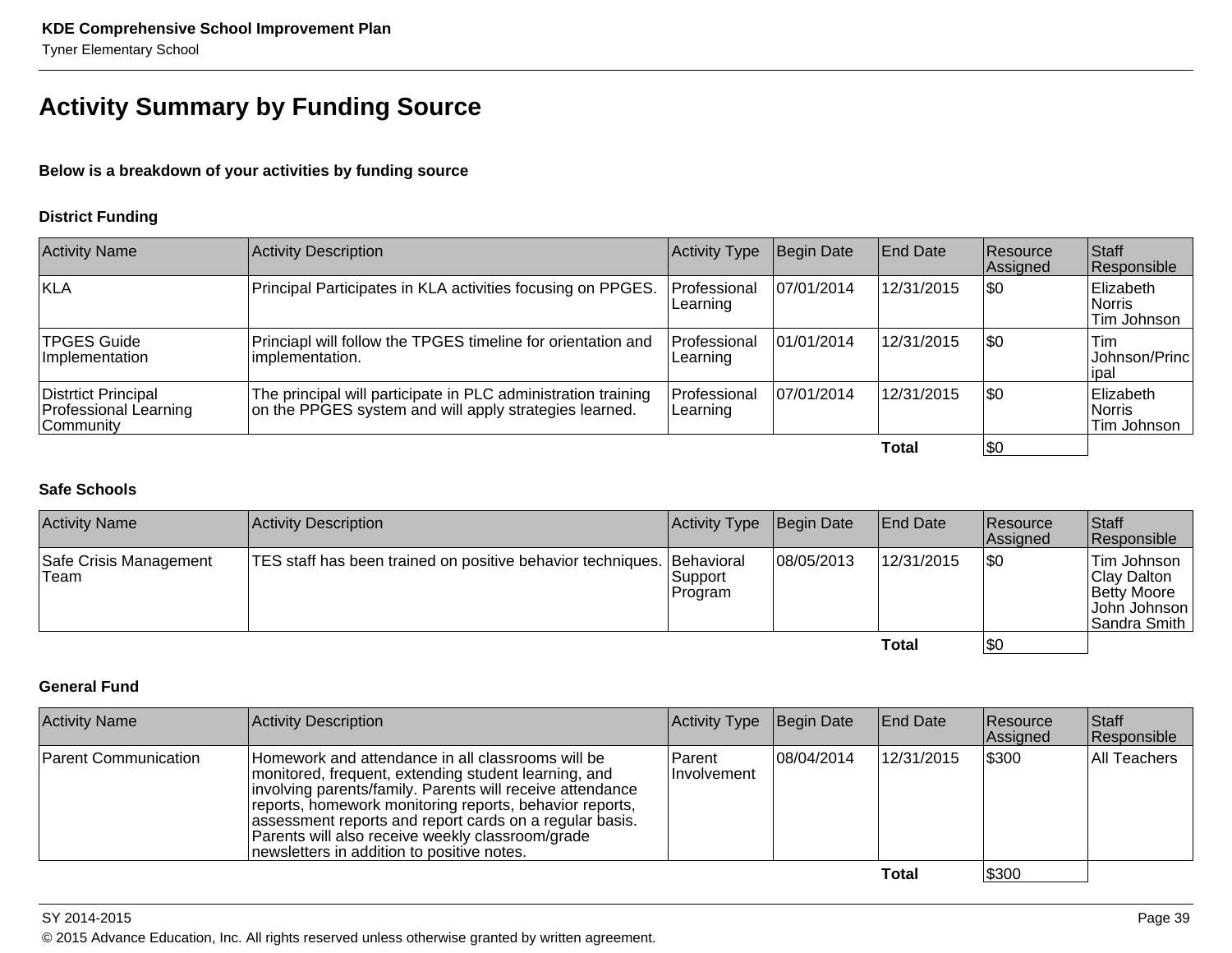Tyner Elementary School

#### **Title I Schoolwide**

| <b>Activity Name</b>               | <b>Activity Description</b>                                                                                                                                                                                                                                                                                                                                                                                                                                                                                                                                                                                                                                                                                       | Activity Type                  | <b>Begin Date</b> | <b>End Date</b> | Resource<br>Assigned | Staff<br>Responsible                                                                                                     |
|------------------------------------|-------------------------------------------------------------------------------------------------------------------------------------------------------------------------------------------------------------------------------------------------------------------------------------------------------------------------------------------------------------------------------------------------------------------------------------------------------------------------------------------------------------------------------------------------------------------------------------------------------------------------------------------------------------------------------------------------------------------|--------------------------------|-------------------|-----------------|----------------------|--------------------------------------------------------------------------------------------------------------------------|
| Parental Involvement<br>Activities | Open House, School-wide functions such as Christmas<br>Programs. service learning projects, Early Steps monthly<br>Parent meetings, Save the children activities (Reading<br>Rocks), Home visits through Early Steps to School<br>Success, Part -time Parent Engagement Specialist, Family<br>Reading Night (4 per year), FAST (families and schools<br>together), Raising a Reader Program (Parents are<br>encouraged to read to children at home) and All Pro Dads.                                                                                                                                                                                                                                             | Parent<br>Involvement          | 08/04/2014        | 12/31/2015      | \$500                | Tim Johnson,<br>Principal<br>Family<br>Resource<br>Center/Ruthie<br>Sizemore<br>Karen Smith<br>Preschool<br><b>Staff</b> |
| <b>Class Size Reduction</b>        | Teachers will be hired to reduce class size based on<br>student enrollment.                                                                                                                                                                                                                                                                                                                                                                                                                                                                                                                                                                                                                                       | Academic<br>Support<br>Program | 08/05/2013        | 12/31/2015      | \$150000             | Tim Johnson,<br>Principal                                                                                                |
| <b>Family Reading Nights</b>       | Family Resource Center and Title I provided Family<br>Reading Night 4 Times a year to promote literacy to<br>students and parents.                                                                                                                                                                                                                                                                                                                                                                                                                                                                                                                                                                                | Parent<br>Involvement          | 08/04/2014        | 12/31/2015      | \$1000               | Ruthie<br>Sizemore/<br>Family<br>Resource<br>Tim Johnson,<br>Principal                                                   |
| PD Writing Mechanics               | TES staff will recieve Professional Development in the area<br>of writing mechanics by Angela Hilterbrand from KVIC. The<br>PD focused on writiing on demand and language<br>mechanics.                                                                                                                                                                                                                                                                                                                                                                                                                                                                                                                           | Academic<br>Support<br>Program | 08/04/2014        | 10/31/2014      | \$1000               | Tim Johnson,<br>Principal<br>Missy<br>Madden,<br>Writing<br>Teacher<br>Shanta<br>Madden,<br>Building PD<br>Coordinator   |
| <b>PGES Training</b>               | PD on the PGES                                                                                                                                                                                                                                                                                                                                                                                                                                                                                                                                                                                                                                                                                                    | Professional<br>Learning       | 08/04/2014        | 08/28/2015      | \$0                  | Tim Johnson,<br>Principal<br>Shanta<br>Madden, PD<br>Coordiantor                                                         |
| Professional Learning -<br>Reading | Teachers will recieve PD in IReady, Pearson Reading<br>Street, Read to Achieve and various reading professional<br>development to increase student learning. Teachers<br>participate in program-specific job-embedded professional<br>development to enhance their ability to delivery effective,<br>appropriate instruction that improves student learning,<br>student growth goals, and supports teachers' individual<br>growth plan. Teachers will participate in program-specific<br>job-embedded professional learning to enhance their ability<br>to delever effective, appropriate inistruction that improves<br>student learning, student growth goals, and supports<br>teachers' individual growth plan. | Professional<br>Learning       | 08/04/2014        | 12/31/2015      | \$1000               | Tim Johnson,<br>Principal<br>Shanta<br>Madden,<br><b>Building PD</b><br>Coordinator                                      |

SY 2014-2015

en and the set of the set of the set of the set of the set of the set of the set of the set of the set of the set of the set of the set of the set of the set of the set of the set of the set of the set of the set of the se © 2015 Advance Education, Inc. All rights reserved unless otherwise granted by written agreement.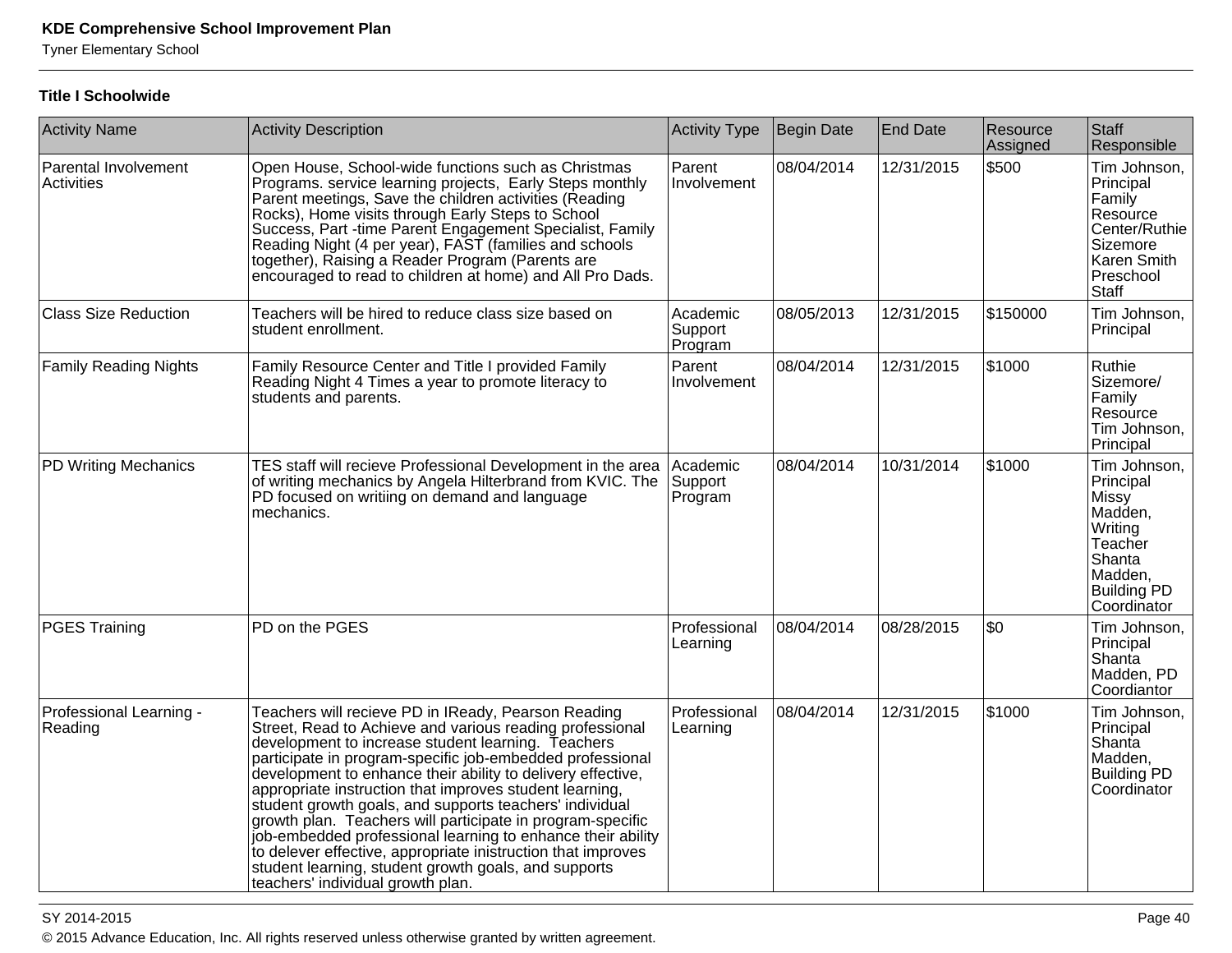**Total**

\$153500

# **No Funding Required**

| <b>Activity Name</b>         | <b>Activity Description</b>                                                                                                                                                                                                                                                                                                                                                                                                                                                                                                                                                                                                                                                                                                                                  | Activity Type                  | <b>Begin Date</b> | <b>End Date</b> | Resource<br>Assigned | Staff<br>Responsible                                                                                 |
|------------------------------|--------------------------------------------------------------------------------------------------------------------------------------------------------------------------------------------------------------------------------------------------------------------------------------------------------------------------------------------------------------------------------------------------------------------------------------------------------------------------------------------------------------------------------------------------------------------------------------------------------------------------------------------------------------------------------------------------------------------------------------------------------------|--------------------------------|-------------------|-----------------|----------------------|------------------------------------------------------------------------------------------------------|
| <b>Writing Interventions</b> | Identified students will receive writing interventions such as<br>one on one instruction, peer tutors, or RTI strategies for<br>writing.<br>Students will be progressed monitored and instruction will<br>be adjusted to meet thier needs.                                                                                                                                                                                                                                                                                                                                                                                                                                                                                                                   | Academic<br>Support<br>Program | 08/11/2014        | 12/31/2015      | l\$0                 | Tim Johnson,<br>Principal<br><b>TES Writing</b><br>Team<br>Teachers K-5                              |
| Curriculum Documents A/H     | A) The curriculum at Tyner Elementary is strategically<br>aligned with the Kentucky Core Academic Standards.<br>Teachers will reveiw curriculum documents and make<br>necessary changes as needed. Teachers use their<br>Reading<br>Street curriculum/pacing guides, as well as, the Kentucky<br>Core Academic Standards to determine what content is<br>covered in each classroom. We work as a district to assure<br>that the curriculum is covered by creating curriculum maps<br>that plan our instruction for the year.                                                                                                                                                                                                                                 | Academic<br>Support<br>Program | 07/01/2014        | 12/31/2015      | l\$0                 | A/H PR<br>Team: Londa<br>Freeman,<br><b>Tina Huff</b><br><b>TES</b><br><b>Teachers</b>               |
| <b>TELL Survey</b>           | 100% of certified staff will complete the TELL Survey and<br>will review the data. Staff will analyze the TELL Survey data<br>to identify strengths and weaknessess.                                                                                                                                                                                                                                                                                                                                                                                                                                                                                                                                                                                         | Other                          | 08/05/2013        | 12/31/2015      | \$0                  | Tim Johnson,<br>Principal<br>Melony<br>Vickers,<br>Counselor                                         |
| <b>Writing Data Analysis</b> | Teachers will analyze data provided through ThinkLink<br>assessment, Study Island Diagnostic Assessment for ELA,<br>teacher observations to find areas of strengths and<br>weaknesses. CBMs for Writing(Curriculum-Based<br>Measurement is a method teachers use to find out how<br>students are progressing in the area of writing. Teacher<br>uses CBM, to determine how well the students are<br>progressing in writing, and if performance is not meeting<br>expectations, the teacher will change the way of teaching to<br>try to find the type and amount of instruction a student<br>needs to make sufficient progress toward meeting the<br>academic goals.), and classroom work, materials are<br>provided to meet our students' indivudual needs. | Academic<br>Support<br>Program | 08/04/2014        | 12/31/2015      | l\$0                 | <b>PR Writing</b><br>Team:<br>Robbie<br>Tincher,<br>Missy<br>Madden<br><b>TES</b><br><b>Teachers</b> |
| PD 360                       | PD 360 will be used to provide Professional development of Professional<br>the areas of curriculum, assessment, and instruction.                                                                                                                                                                                                                                                                                                                                                                                                                                                                                                                                                                                                                             | Learning                       | 07/01/2014        | 12/31/2015      | \$0                  | Professional<br>Development<br>Coordinator,<br>Shanta<br>Madden                                      |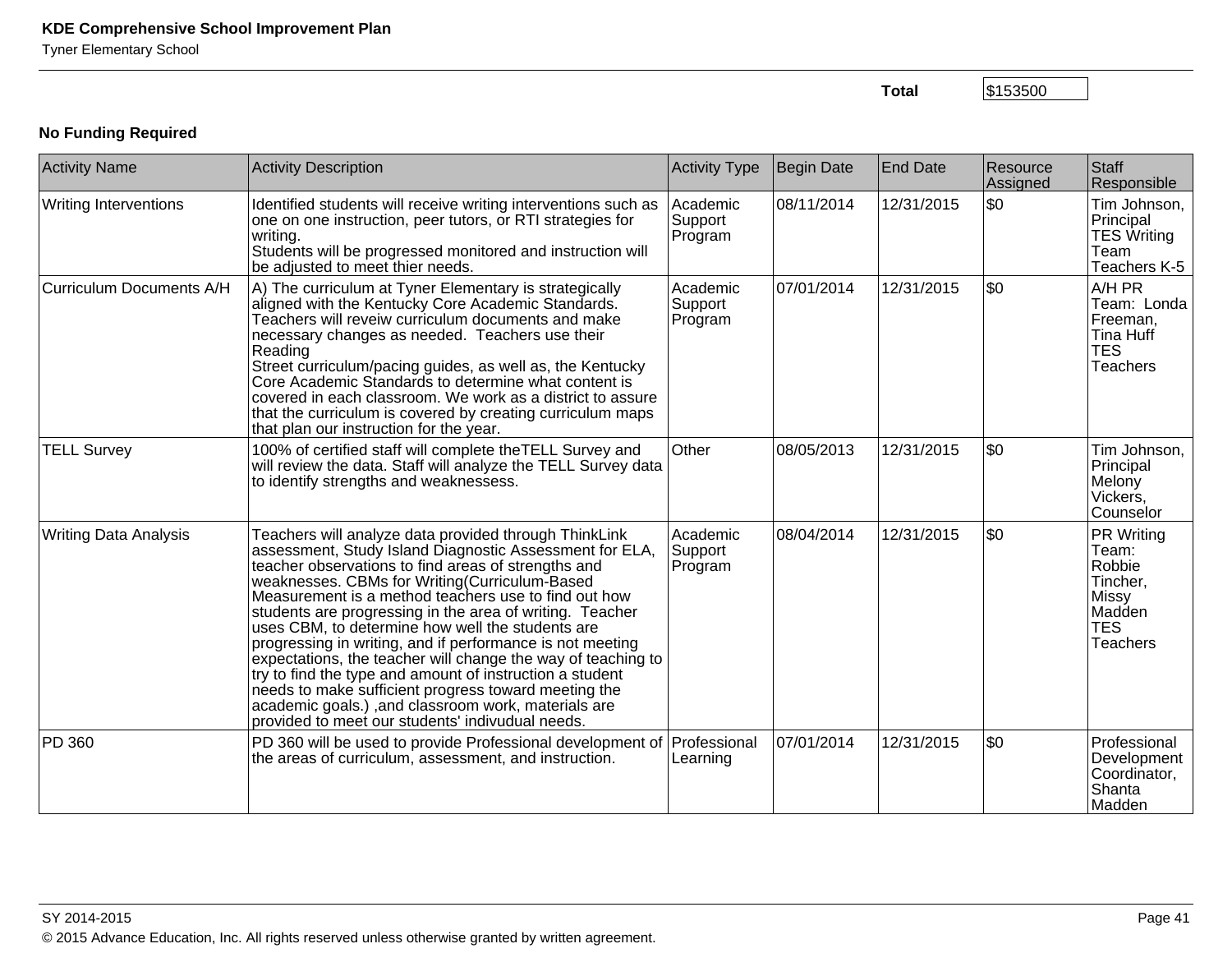| DoJo - Technology- Parental<br>Involvement | Teachers will implement ClassDojo, to help build positive<br>behavior in students. Class DoJo helps manage student<br>behavior and build positive learning habits by providing real-<br>time feedback loops that recognize and reinforce students'<br>specific behaviors, values, and accomplishments.<br>Teachers will use ClassDojo to update behavior<br>instantaneously using a laptop, tablet, or smartphone.<br>Teachers will send home to parents or share with students.<br>Parents can access DoJo via internet to view their child's<br>behavior report.                                                                                     | Behavioral<br>Support<br>Program | 08/15/2014 | 12/31/2015 | \$0 | Amanda Ball,<br>School<br>Coordinator<br>All TES Staff                                          |
|--------------------------------------------|--------------------------------------------------------------------------------------------------------------------------------------------------------------------------------------------------------------------------------------------------------------------------------------------------------------------------------------------------------------------------------------------------------------------------------------------------------------------------------------------------------------------------------------------------------------------------------------------------------------------------------------------------------|----------------------------------|------------|------------|-----|-------------------------------------------------------------------------------------------------|
| Develop literacy team                      | The literacy team will analyze, and implement writing<br>policies, writing for program reviews, and literacy plans.                                                                                                                                                                                                                                                                                                                                                                                                                                                                                                                                    | Academic<br>Support<br>Program   | 08/04/2014 | 12/31/2015 | \$0 | Tim Johnson,<br>Principal<br>Writing Team                                                       |
| <b>Curriculum Documents</b><br>Writing     | The curriculum at Tyner Elementary is strategically aligned<br>with the Kentucky Core Academic Standards. Teachers will<br>reveiw curriculum documents and make necessary changes   Program<br>as needed. Teachers use their Reading<br>Street curriculum/pacing guides, as well as, the Kentucky<br>Core Academic Standards to determine what content is<br>covered in each classroom. We work as a district to assure<br>that the curriculum is covered by creating curriculum maps<br>that plan our instruction for the year.                                                                                                                       | Academic<br>Support              | 08/04/2014 | 12/31/2015 | \$0 | PR Writing<br>Team:<br>Robbie<br>Tincher,<br>Missey<br>Madden<br><b>TES</b><br><b>Teachers</b>  |
| School-wide Writing Plan                   | A school-wide writing plan will be reviewed and revised to<br>provide a<br>structure for the implementation and monitoring of the<br>writing program.<br>Students will be instructed in the three areas of writing:<br>writing to learn,<br>writing to demonstrate learning and authentic, published<br>writing. Teachers<br>will integrate all types of genres into the ELA instruction to<br>increase<br>independent student writing. Teachers will implement<br>instruction specific to<br>on-demand writing and students will participate in writing<br>on-demand in<br>content areas, following the KPrep requirements for on-<br>demand writing. | Academic<br>Support<br>Program   | 08/04/2014 | 12/31/2015 | \$0 | Tim Johnson,<br>Principal<br>Robbie<br>Tincher, LA<br>Teacher<br>Missy<br>Madden, LA<br>Teacher |
| <b>Best Practices</b>                      | Teachers will use various graphic organizers and rubrics<br>(such as the Four Column Method) to teach all students<br>how to answer short answer and extended response<br>questions, to build confidence and skills. Through analysis,<br>all students will be able to write a proficient/distinguished<br>response. Instruction using the writing process will give<br>students a structure for building writing pieces. Peer and<br>teacher conferencing will support the development of<br>published pieces.                                                                                                                                        | Academic<br>Support<br>Program   | 08/11/2014 | 12/31/2015 | \$0 | Tim Johnson,<br>Principal<br><b>TES Writing</b><br>Team<br>Teachers K-5                         |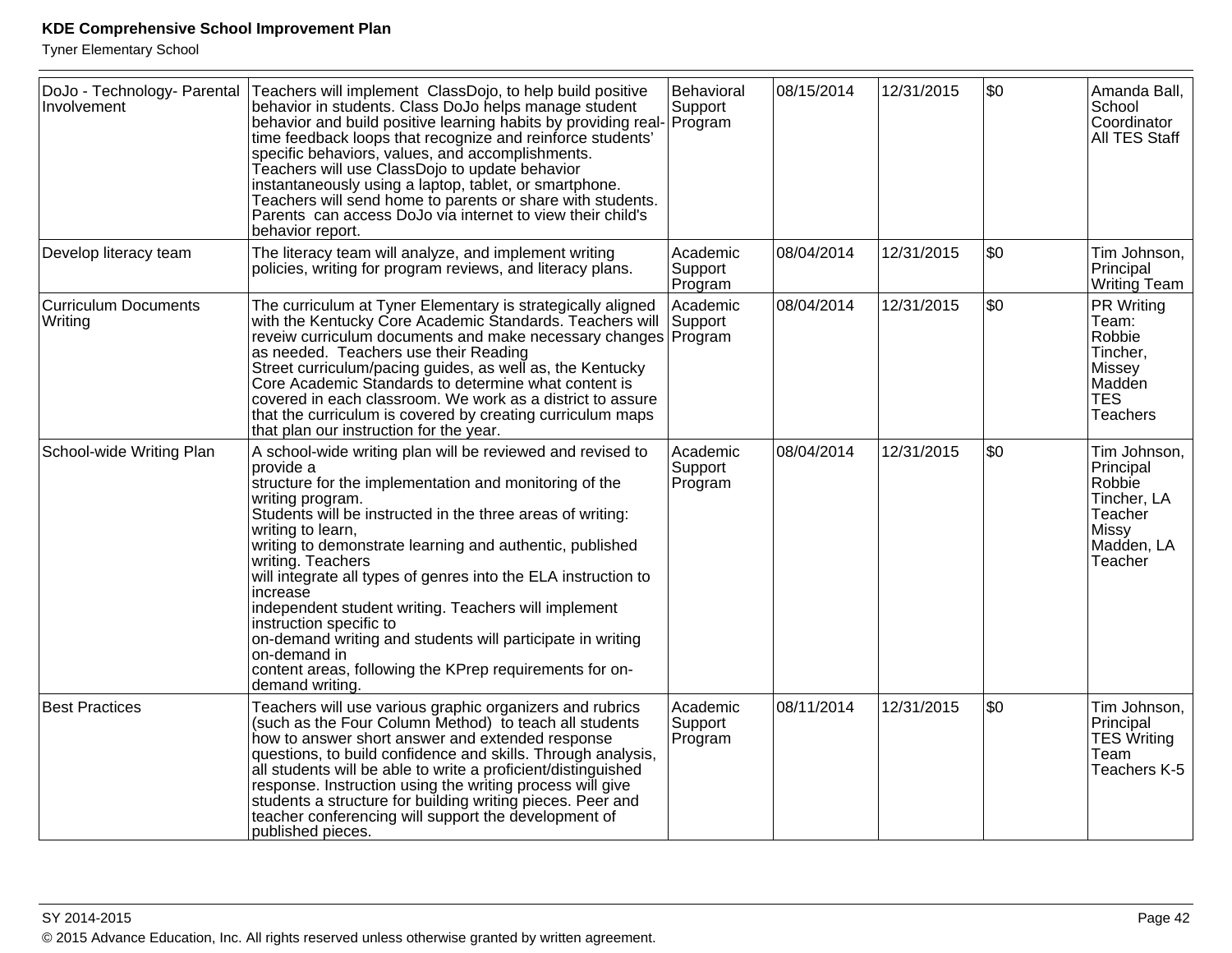| <b>PLC</b>                                 | Teachers will participate in Professional Learning<br>Communities to plan,<br>implement and assess writing instruction. They will analyze<br>student writing<br>to identify areas of weaknesses and strenghths. Teacher<br>will determine next instructional steps. Teachers will also<br>meet in vertical and horizontal teams to analyze student<br>writing and identify gaps in learning during staff meetings.                                                                                                                                                                                                                                                                                                                                                                                                                                                                                                                                                                                                                                                                                                                                                                                                                                                                    | Academic<br>Support<br>Program   | 08/04/2014 | 12/31/2015 | \$0 | Tim Johnson,<br>Principal<br>Writing Team<br>$ $ All teachers in $ $<br>grades K-5 |
|--------------------------------------------|---------------------------------------------------------------------------------------------------------------------------------------------------------------------------------------------------------------------------------------------------------------------------------------------------------------------------------------------------------------------------------------------------------------------------------------------------------------------------------------------------------------------------------------------------------------------------------------------------------------------------------------------------------------------------------------------------------------------------------------------------------------------------------------------------------------------------------------------------------------------------------------------------------------------------------------------------------------------------------------------------------------------------------------------------------------------------------------------------------------------------------------------------------------------------------------------------------------------------------------------------------------------------------------|----------------------------------|------------|------------|-----|------------------------------------------------------------------------------------|
| RTI & Professional Learning<br>Communities | PLC's will develop plans to address gaps in instruction or<br>learner needs based on CCST and Thinklink Scores,<br>IReady, and other summative and formative assessments.                                                                                                                                                                                                                                                                                                                                                                                                                                                                                                                                                                                                                                                                                                                                                                                                                                                                                                                                                                                                                                                                                                             | Academic<br>Support<br>Program   | 08/11/2014 | 12/31/2015 | \$0 | Tim Johnson,<br>Principal;<br><b>Certified Staff</b>                               |
| 21st Century Learning                      | Teachers will provide students with lessons/activities that<br>incoportate 21st century learning skills.                                                                                                                                                                                                                                                                                                                                                                                                                                                                                                                                                                                                                                                                                                                                                                                                                                                                                                                                                                                                                                                                                                                                                                              | Technology                       | 08/05/2013 | 12/31/2015 | \$0 | Certified staff<br>Rhonda<br>Thompson                                              |
| Parent Communication -<br>Technology       | Teachers, students, and parents can access different types<br>of information about classroom/grade activities, curriculum<br>resources, school activities/functions, student progress,<br>and various additional information via school website,<br>district text alerts, and phone messages.                                                                                                                                                                                                                                                                                                                                                                                                                                                                                                                                                                                                                                                                                                                                                                                                                                                                                                                                                                                         | Parent<br>Involvement            | 08/04/2014 | 12/31/2015 | \$0 | <b>TES</b><br>Teachers K-5                                                         |
| <b>Writing Assessments</b>                 | Teachers will develop and implement a plan to monitor<br>student progress in writing and communication skills<br>consistent with grade-level writing standards and formative<br>assessments. Teachers will monitor student writing<br>progress through Writing Wednesday activities using<br>rubrics, checklists, and students self assessments. (Writing<br>Wednesdays were designed to have all students in the<br>building writing across all grade levels and across all<br>curriculums to assess student writing). Teachers will turn in<br>student samples along with any models, rubrics, etc. that<br>correlates with that writing piece. This allows teachers to<br>monitor and observe student writing over a period of time.<br>They can see student progress or lack thereof each week.<br>ThinkLink (a schoolwide progress monitoring assessment)<br>which is given in the fall, winter, and spring will be used to<br>assess students in the areas of writing and language. CBMs<br>are also used by teachers to monitor progress in writing<br>throughout the school year. CBM's are Curriculum-Based<br>Measurement Written Expression probes that are brief,<br>timed (4-minute) assessments that look ata student's<br>mastery of writing mechanics and conventions | Academic<br>Support<br>Program   | 08/04/2014 | 12/31/2015 | \$0 | PR Writing<br>Team<br><b>TES</b><br><b>Teachers</b>                                |
| <b>Sharing Safe School</b><br>Information  | Parents will receive Safe Schools Report Data during open<br>house.                                                                                                                                                                                                                                                                                                                                                                                                                                                                                                                                                                                                                                                                                                                                                                                                                                                                                                                                                                                                                                                                                                                                                                                                                   | Behavioral<br>Support<br>Program | 10/01/2014 | 12/31/2015 | \$0 | Tim Johnson,<br>Principal<br>Safe Schools<br>Coordinator                           |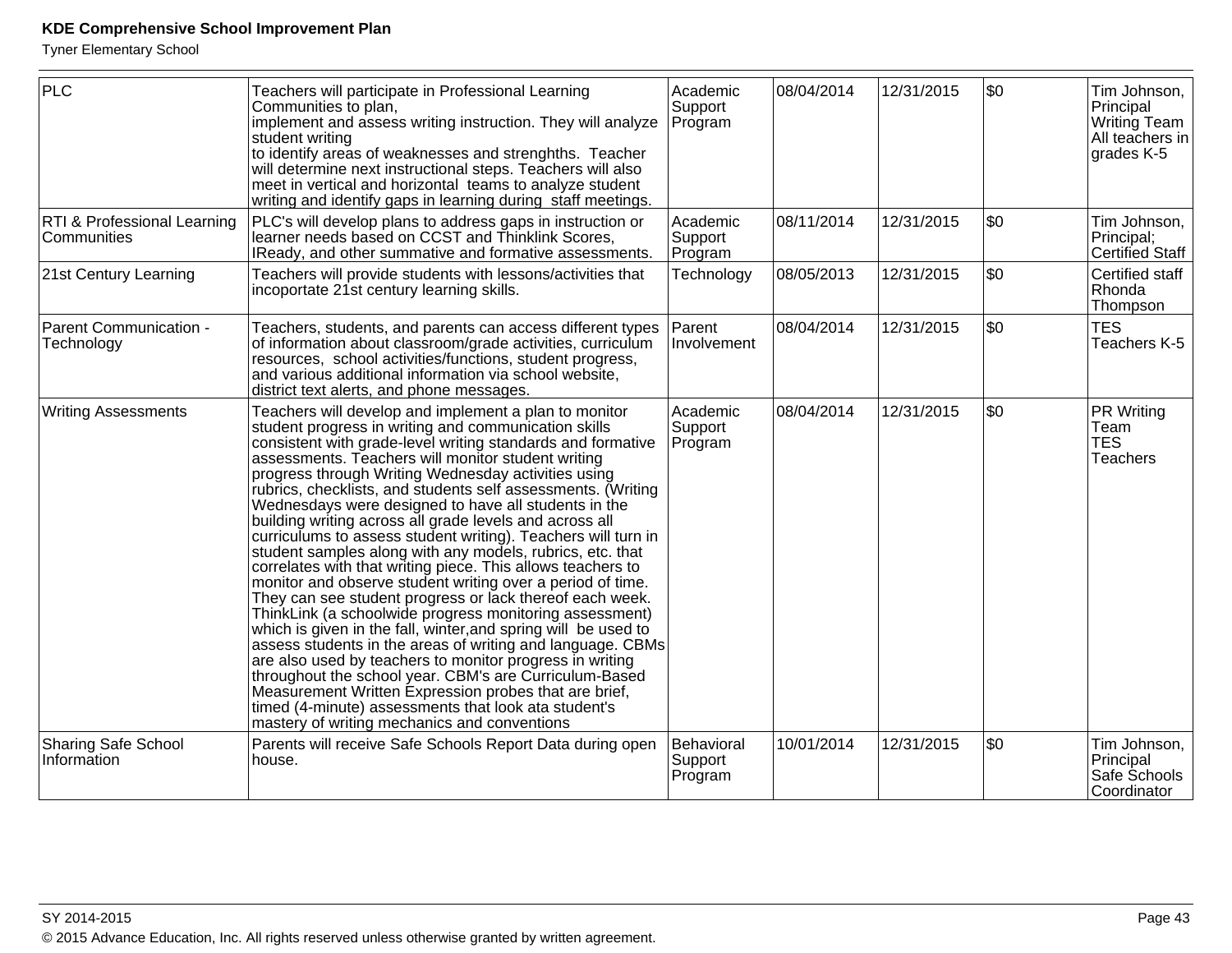| <b>Program Review</b>        | The Program Review for Writing will provide a rubric for the<br>implementation<br>and monitoring of the school-wide writing program.<br>Teachers will meet in<br>horizontal and vertical teams for planning instruction,<br>analyzing writing<br>pieces and determining instructional next steps. The<br>Program Review Writing Team will guide<br>the program review process and lead staff in implementing<br>appropriate<br>strategies for areas of needs improvement. | Academic<br>Support<br>Program | 09/01/2014 | 12/31/2015 | \$0 | Tim Johnson,<br>Principal<br>Program<br>Review<br>Writing Team:<br>Missy<br>Madden,<br>Robbie<br>Tincher |
|------------------------------|---------------------------------------------------------------------------------------------------------------------------------------------------------------------------------------------------------------------------------------------------------------------------------------------------------------------------------------------------------------------------------------------------------------------------------------------------------------------------|--------------------------------|------------|------------|-----|----------------------------------------------------------------------------------------------------------|
| <b>Transition Data</b>       | TES Family Resource Center will gather any transition data<br>from Early Childcare providers to get to know incoming Pre-<br>School-Kindergarten students.                                                                                                                                                                                                                                                                                                                | Academic<br>Support<br>Program | 08/05/2013 | 12/31/2015 | \$0 | Family<br>Resource<br>Center;<br>Paulette<br>Vaughn<br>Karen Smith<br>Preschool<br>Teachers              |
| A/H Cross-curricular lessons | The curriculum at Tyner Elementary provides intentional<br>and natural cross-curricular connections made between A/H Support<br>and other content areas. Teachers/staff regularly<br>collaborate during PLCs to discuss ways by which the arts<br>can be incorporated as part of our natural school<br>environment. All Tyner teachers integrate A/H into their<br>overall daily instruction. A/H integration connections occur<br>within daily classroom lessons.        | Academic<br>Program            | 08/04/2014 | 12/31/2015 | \$0 | A/H PR<br>Team: Londa<br>Freeman,<br>Tina Huff<br>AII TES<br>Teachers                                    |
| <b>Literacy Gaps</b>         | Literacy Team will analyze and identify performance gaps in Academic<br>K-PREP to determine professional development needed for Support<br>instructional improvements.                                                                                                                                                                                                                                                                                                    | Program                        | 08/04/2014 | 12/31/2014 | \$0 | Tim Johnson,<br>Principal<br>Literacy Team                                                               |
| Digital Citizenship          | Students will receive instruction on digital citizenship via<br>Brainpop                                                                                                                                                                                                                                                                                                                                                                                                  | Technology                     | 08/05/2013 | 12/31/2015 | \$0 | Tim Johnson<br><b>Rhonda</b><br>Thompson<br><b>Certified Staff</b>                                       |
| A/H PD                       | Job embedded professional development plays a significant Academic<br>role in the opportunities provided to teachers in the area of<br>A/H. The job embedded professional learning promotes<br>consistent and on-going growth among teachers. The use of<br>professional<br>articles, internet sites and resources, and shared learning<br>through PLCs affords teachers opportunities for continuous<br>growth.                                                          | Support<br>Program             | 08/04/2014 | 12/31/2015 | \$0 | A/H Team<br><b>TES</b><br><b>Teachers</b>                                                                |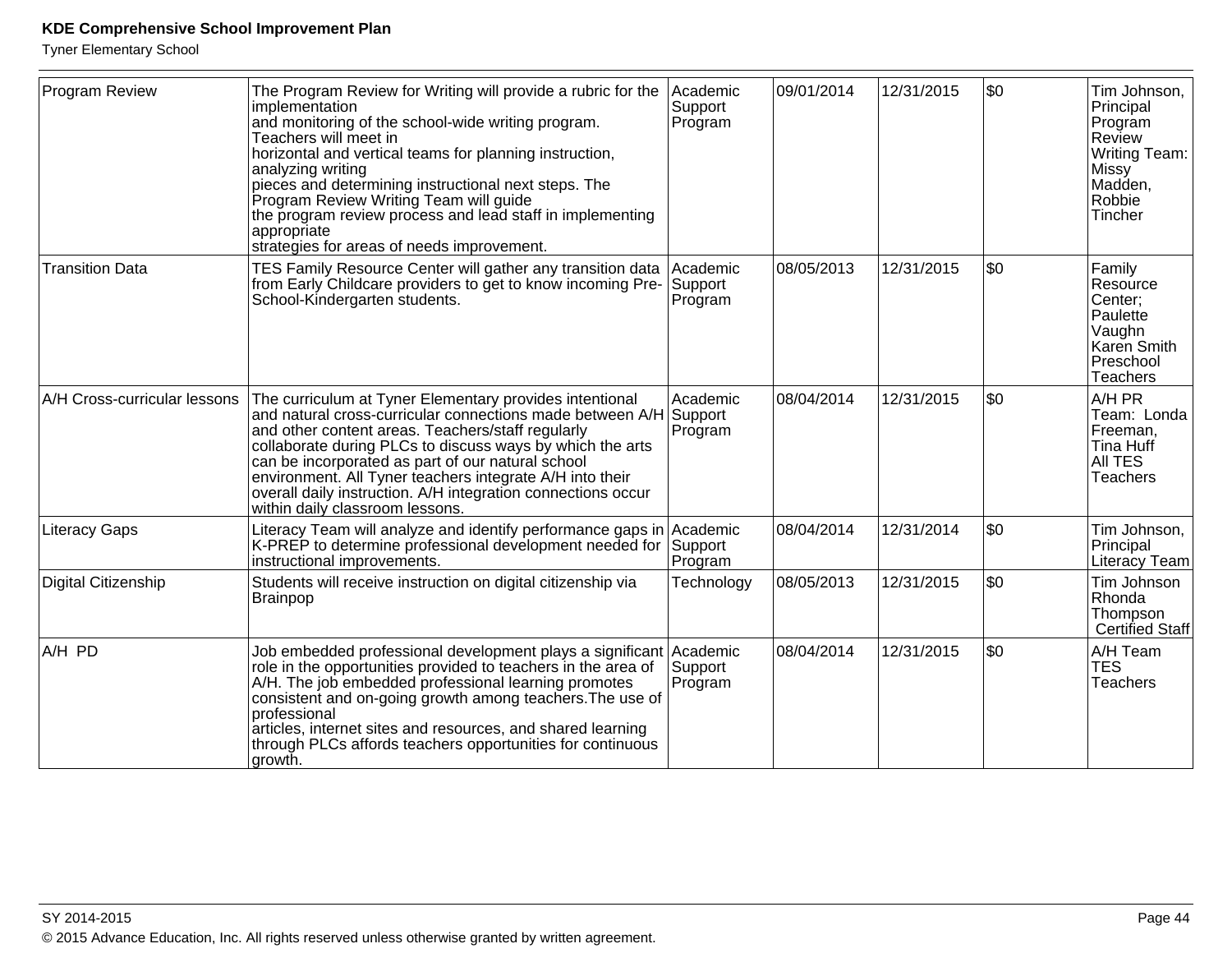| <b>RTI Monitoring</b>                           | District Reading Diagnostic (ThinkLink and IReady) and<br>Reading Proficiency Assessments as well as classroom<br>assessments will be used to monitor results of children in<br>the Gap group and results analyzed to modify instruction.<br>The Rtl team will meet in PLC every 9 weeks to monitor<br>performance data and determine individual student<br>progress. The administrator and teachers will also analyze<br>data for<br>gap students in each subgroup 3 times a year through<br>IReady Reading Assessments to identify changes needed<br>to reduce achievement differences.             | Academic<br>Support<br>Program | 08/11/2014 | 12/31/2015 | \$0  | Melony<br>Vickers,<br>Conselor<br>All Math<br>Teachers K-5                                                                       |
|-------------------------------------------------|-------------------------------------------------------------------------------------------------------------------------------------------------------------------------------------------------------------------------------------------------------------------------------------------------------------------------------------------------------------------------------------------------------------------------------------------------------------------------------------------------------------------------------------------------------------------------------------------------------|--------------------------------|------------|------------|------|----------------------------------------------------------------------------------------------------------------------------------|
| Data Analysis Cut Points                        | Analyze results of K PREP scores in language mechanics<br>to identify students in each performance level based upon<br>cut points.                                                                                                                                                                                                                                                                                                                                                                                                                                                                    | Academic<br>Support<br>Program | 12/01/2014 | 12/31/2015 | l\$0 | Tim Johnson,<br>Principal<br>Melony<br>Vickers,<br>Counselor                                                                     |
| PL/VO Assessments                               | Traditional PLCS assessment measures are responsive to<br>a variety of learning styles and abilities including visual,<br>aural, verbal,<br>kinesthetic, logical, social, and solitary. These learning<br>styles are addressed through the usage of pictures/images,<br>music, writing, movement, critical thinking, cooperative<br>learning groups, and independent assessments. PLCS<br>assessments support individual growth of all PLCS<br>students. The data collected from pre and post assessment<br>are used to guide<br>instruction and set individual and attainable goals for<br>students. | Academic<br>Support<br>Program | 08/04/2014 | 12/31/2015 | \$0  | PL/VO PR<br>Team                                                                                                                 |
| Instruction - Rigor                             | Tyner Elementary's focus will be on differentiated<br>instructional strategies regarding content, product, and/or<br>process, including a focus on academic rigor, high<br>expectations and equitable support for all students.                                                                                                                                                                                                                                                                                                                                                                       | Academic<br>Support<br>Program | 08/04/2014 | 12/31/2015 | \$0  | Tim Johnson,<br>Principal<br><b>TES</b><br>Teachers                                                                              |
| Instruction - Setting Goals/<br>Self-evaluation | Teachers will provide students with specific and timely<br>feedback about their learning. Students will articulate the<br>targeted goals and know what is required to be proficient ("<br>CAN" statements, rubrics, and exit slips, self-reflection, and<br>self-evaluation).<br>Teachers will teach students how to analyze and improve<br>their work based on analysis and specific, effective<br>feedback. Learning celebrations will be held and students<br>will set goals for progress in reading/LA.                                                                                           | Academic<br>Support<br>Program | 08/10/2015 | 12/31/2015 | l\$0 | Principal, Tim<br>Johnson<br>Melony<br>Vickers,<br>Counselor<br>All Classroom<br><b>Teachers</b><br>Family<br>Resouce<br> Center |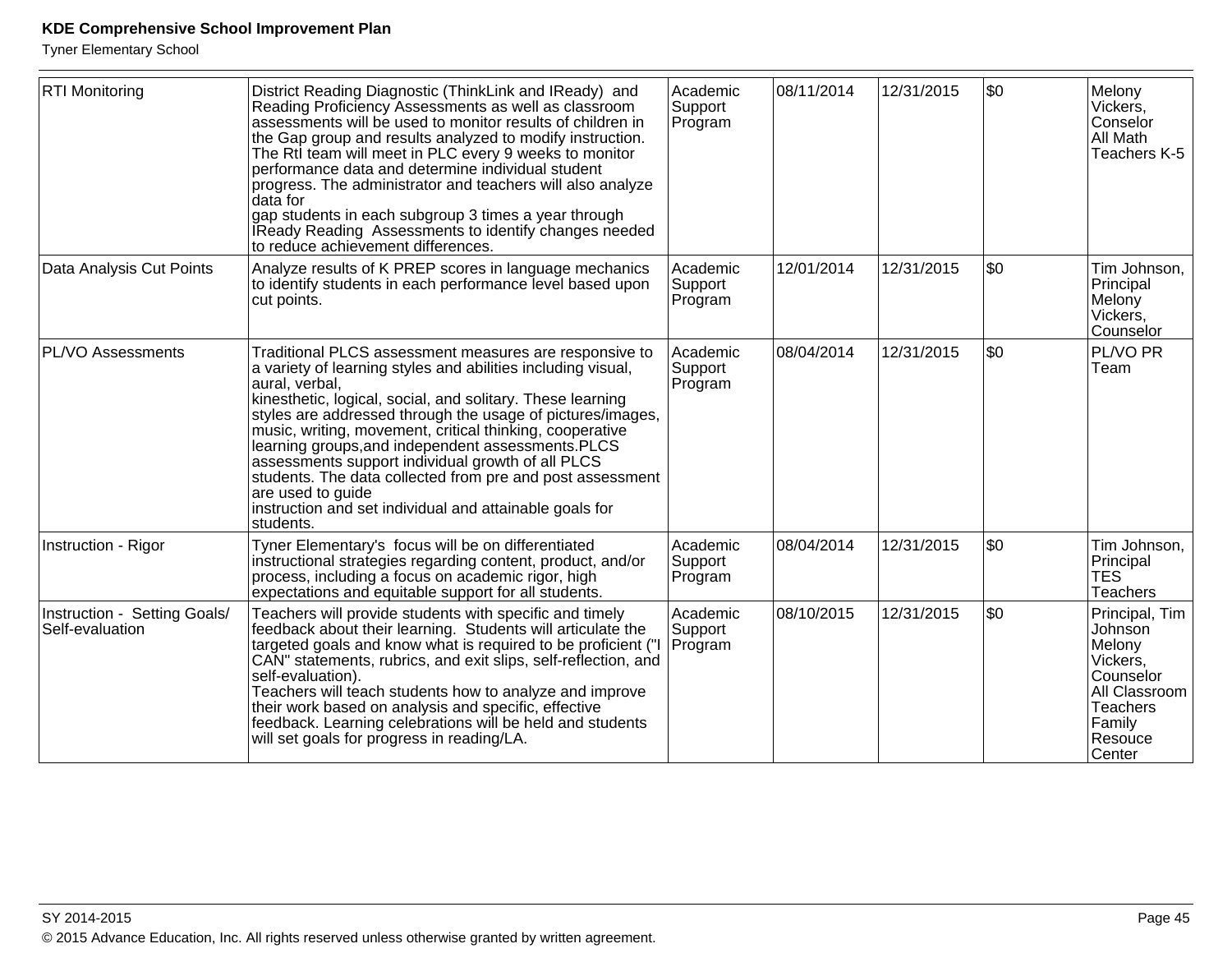| Writing Wednesday                                  | Teachers will integrate and provide availability to literacy<br>opportunites and experiences through school-wide Writing<br>Wednesday which is where students write at varying points<br>during the school week, Teachers turn in examples of<br>exemplar writing every Wednesday with feedback given to<br>students incorporating rubrics. These examples are given to<br>the principal, who in turn, evaluates the types of writing and<br>feedback given. He then conferences with the teachers<br>during PLCs, on an individual basis, or through email to<br>provide next steps, ways to improve classroom writing<br>instruction, or just a pat on the back for a job well done.                            | Academic<br>Support<br>Program   | 08/04/2014 | 12/31/2015 | \$0 | PR Writing<br>Team:<br>Robbie<br>Tincher,<br>Missey<br>Madden<br><b>TES</b><br>Teachers K-5          |
|----------------------------------------------------|-------------------------------------------------------------------------------------------------------------------------------------------------------------------------------------------------------------------------------------------------------------------------------------------------------------------------------------------------------------------------------------------------------------------------------------------------------------------------------------------------------------------------------------------------------------------------------------------------------------------------------------------------------------------------------------------------------------------|----------------------------------|------------|------------|-----|------------------------------------------------------------------------------------------------------|
| KCID                                               | Use KCID program to promote and reinforce postitive<br>behavior.                                                                                                                                                                                                                                                                                                                                                                                                                                                                                                                                                                                                                                                  | Behavioral<br>Support<br>Program | 12/31/2013 | 12/31/2015 | \$0 | Tim Johnson;<br>Melony<br>Vickers:<br>Certified<br><b>Teachers</b>                                   |
| PL/VO Studies Curriculum                           | TES teachers in K-5 will review PL/VO curriculum<br>documents to ensure the consumerism curriculum is<br>rigorous, aligned to state and national standards, and meets Program<br>the needs of diverse learners and includes the integration of<br>21st century skills and knowledge. Specifically,<br>consumerism lesson plans document<br>academic expectations that are aligned to state and<br>national standards outlined in the Kentucky Academic<br>Standards document. The Curriculum Committee created a<br>school-wide curriculum map that explicitly meets the needs<br>of diverse learners, integrates 21st century skills, and<br>ensures that teacher-implemented activities are aligned to<br>KCAS. | Academic<br>Support              | 08/04/2014 | 12/31/2015 | \$0 | PL/VO PR<br>Team:<br>Lindsey<br>Spurlock,<br>Millissa Baker<br>All TES<br><b>Teachers</b>            |
| <b>ELA Lessons &amp; Program</b><br><b>Reviews</b> | Teachers will develop ELA lessons that incorporate quality,<br>purposeful activities/lessons which meet Program Review<br>demonstrators. Lessons will include PR demonstrators for<br>A/H; VPL/Career Studies; Writing: & K-3. Lessons will<br>include various kinds of assessements/rubrics and self &<br>peer reflections.                                                                                                                                                                                                                                                                                                                                                                                      | Academic<br>Support<br>Program   | 08/04/2014 | 12/31/2015 | \$0 | Tim Johnson,<br>Principal<br>Program<br><b>Review</b><br>Teams<br><b>AII TES</b><br>Teachers K-5     |
| <b>Writing PD</b>                                  | Job embedded professional development plays a significant Professional<br>role in the opportunities provided to teachers in the area of<br>A/H. The job embedded professional learning promotes<br>consistent and on-going growth among teachers. The use of<br>professional<br>articles, internet sites and resources, and shared learning<br>through PLCs affords teachers opportunities for continuous<br>growth.                                                                                                                                                                                                                                                                                              | Learning                         | 08/04/2014 | 12/31/2015 | \$0 | <b>PR Writing</b><br>Team:<br>Robbie<br>Tincher,<br>Missy<br>Madden<br><b>TES</b><br><b>Teachers</b> |
| Differentiation                                    | Teachers will use differentiation to deliver instruction to ALL<br>students.                                                                                                                                                                                                                                                                                                                                                                                                                                                                                                                                                                                                                                      | Direct<br>Instruction            | 08/05/2013 | 12/31/2015 | \$0 | Tim Johnson<br>Certifed Staff                                                                        |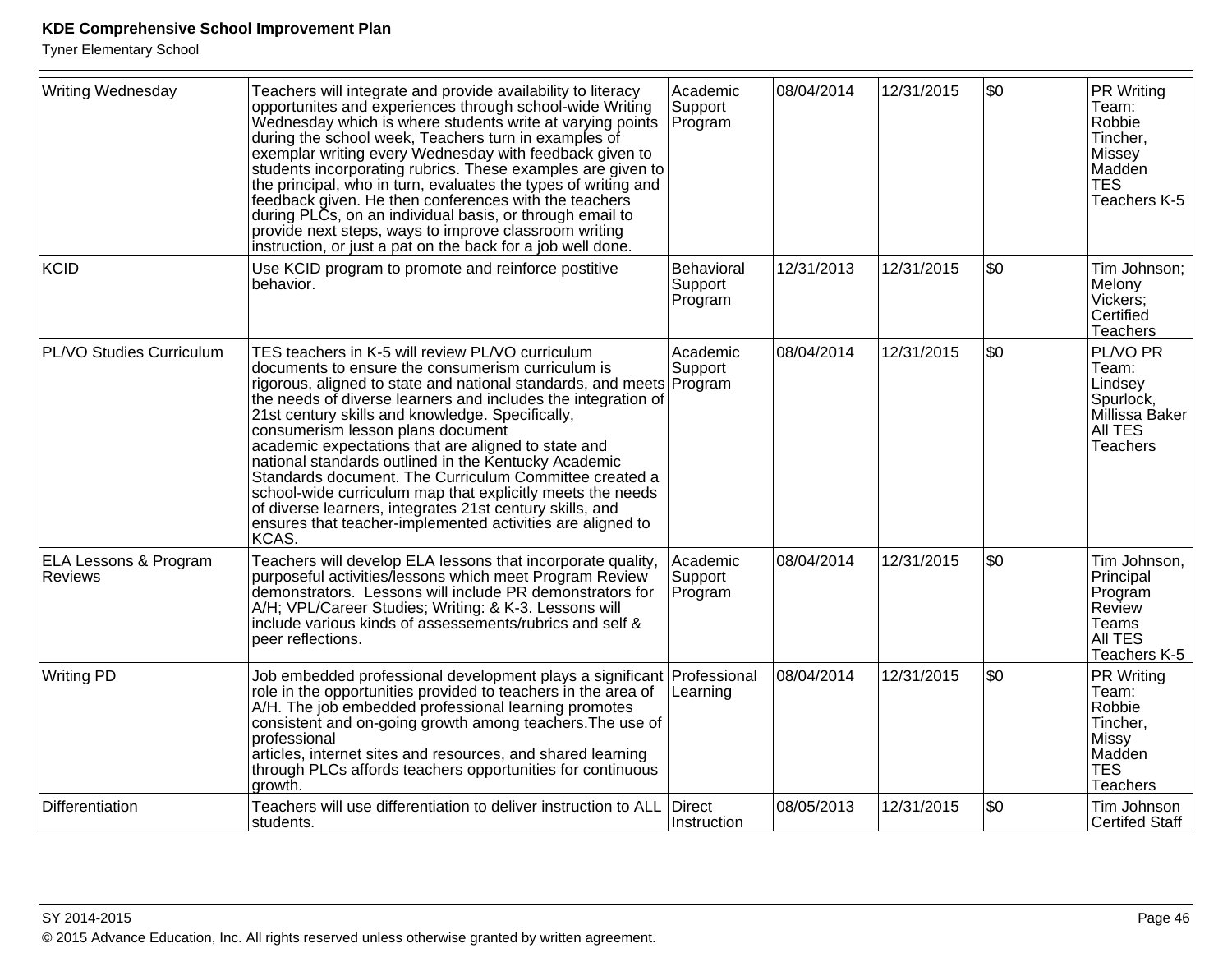| A/H & Writing Wednesday                        | A/H & Writing Wednesdays, TES has set aside times for<br>writing. Students will work through the writing process<br>using A/H prompts when appropriate, teachers and<br>students work together to conference about writing.<br>Teachers and students will use rubrics and checklists with<br>written feedback to inform about the writing process.<br>Students will share their work with oral presentations, think-<br>pair-share, displays in the hallways, some teachers will<br>publish student writing in the local newspaper.                                                                                                                                                       | Academic<br>Support<br>Program | 08/04/2014 | 12/31/2015 | l\$0 | A/H PR<br>Teams:<br>Londa<br>Freeman,<br>Tina Huff -<br>WritingTeam:<br>Robbie<br>Tincher,<br>Missey<br>Maddén<br><b>AII TES</b><br>Teachers |
|------------------------------------------------|-------------------------------------------------------------------------------------------------------------------------------------------------------------------------------------------------------------------------------------------------------------------------------------------------------------------------------------------------------------------------------------------------------------------------------------------------------------------------------------------------------------------------------------------------------------------------------------------------------------------------------------------------------------------------------------------|--------------------------------|------------|------------|------|----------------------------------------------------------------------------------------------------------------------------------------------|
| Survey - CISP Teachers                         | Teachers will take the Survey on ADVANCED-ED-ASSIST.<br>The data will be reviewed by the CSIP to determine areas<br>of strenghts and weaknesses.                                                                                                                                                                                                                                                                                                                                                                                                                                                                                                                                          | Other                          | 10/03/2014 | 12/31/2015 | \$0  | Robbie<br>Tincher, CISP<br>Tim Johnson,<br>Principal                                                                                         |
| <b>Develop Assessments</b>                     | Teachers will develop different types of assessments to use Direct<br>before, during, and after instruction.                                                                                                                                                                                                                                                                                                                                                                                                                                                                                                                                                                              | Instruction                    | 08/04/2014 | 12/31/2015 | \$0  | Tim Johnson<br>Melony<br>Vickers<br><b>Certified Staff</b>                                                                                   |
| <b>Review Curriculum</b><br>Documents and CCST | Reading teachers in grades K-5 will meet to review<br>curriculum documents and make necessary changes based Support<br>on student assessment data. Instructional staff will follow<br>the Jackson County Public School curriculum map to pace<br>and monitor the implementation of the Kentucky Common<br>Core Standards for reading. Teachers will use maps to<br>guide instruction based on research based best practices<br>for language arts (reading). In addition to other resources<br>such as: CIITS, Smart technologies, IReady and Pearson.<br>Students will be engaged in hands-on, best practice<br>activities and instruction to ensure mastery of common core<br>standards. | Academic<br>Program            | 07/01/2014 | 12/31/2015 | \$0  | Tim Johnson,<br>Principal<br>Melony<br>Vickers,<br>Counselor<br>Reading<br>Teachers K-5                                                      |
| RTI - Parent Communication                     | Parents will be systematically notified when students qualify Academic<br>for Tier II or III instruction and will be provided with the data<br>used to make decisions about their child's instructional<br>needs. Parents will be encouraged to help make decisions<br>and be a part of their child's education. Notification will<br>occur every 9 weeks or before if needed via written<br>documentation, phone, email, or text.                                                                                                                                                                                                                                                        | Support<br>Program             | 08/04/2014 | 12/31/2015 | \$0  | <b>All Certified</b><br><b>Teachers</b>                                                                                                      |
| <b>Technology Equity</b>                       | Ensure that technology needs at TES are met such as:<br>internet access, Success Maker, Reading Eggs, and Study<br>Island, IReady for all students.                                                                                                                                                                                                                                                                                                                                                                                                                                                                                                                                       | Technology                     | 08/04/2014 | 12/31/2015 | \$0  | Tim Johnson,<br>Principal<br>Rhonda<br>Thompson,<br>DTC                                                                                      |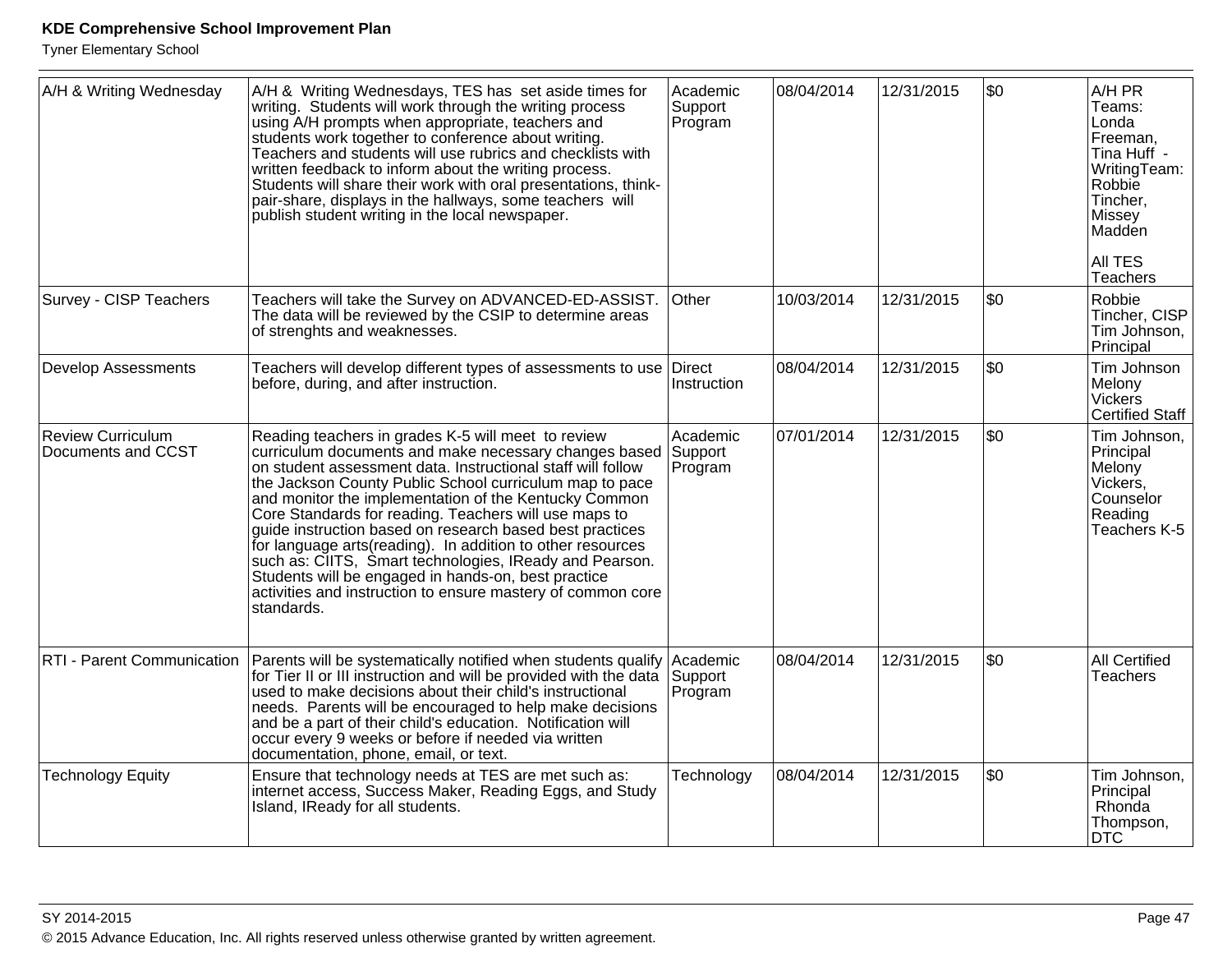| Writing Wednesday                                          | Students will complete a writing assignment in various<br>content areas to turn into the Principal. The students use<br>the Four Column Method to organize their writing. They use<br>ARMS for editing purposes. The teacher conferences with<br>each student. The Principal reviews various writing samples<br>and makes comments to teachers and students related to<br>their writing.                                                                                                                                                                                                          | Academic<br>Support<br>Program   | 08/13/2014 | 12/31/2015 | \$0 | Tim Johnson,<br>Principal<br>All students<br>All Teachers                                                          |
|------------------------------------------------------------|---------------------------------------------------------------------------------------------------------------------------------------------------------------------------------------------------------------------------------------------------------------------------------------------------------------------------------------------------------------------------------------------------------------------------------------------------------------------------------------------------------------------------------------------------------------------------------------------------|----------------------------------|------------|------------|-----|--------------------------------------------------------------------------------------------------------------------|
| A/H Assessments                                            | All formative and summative arts assessments for individual<br>students of Tyner Elementary and performing groups are<br>clearly aligned with the components of the Program of<br>Studies, and thereby the Kentucky Core Academic<br>Standards; authentically measure a specific concept,<br>understanding and/or skill, and lead to student growth.<br>Examples of formative and summative assessments include<br>teacher feedback, student performances/products,<br>written/verbal reflections, rubrics, report cards, and<br>critiques. These assessments are used to evaluate<br>activities. | Academic<br>Support<br>Program   | 08/04/2014 | 12/31/2015 | \$0 | A/H PR Team<br><b>TES</b><br><b>Teachers</b>                                                                       |
| <b>RTI Placement</b>                                       | Identify and place students in appropriate RTI tiers and<br>revise Tiers 3 times a year. Teachers will use district and<br>classroom assessments (IREADY. Thinklink, STAR, and<br>various screeners) to determine Tier II and Tier III students<br>in Reading. Small skillsgroups will be used as interventions<br>(using various curricular tools such as Pearson Resources,<br>COACH). Students may be referred to Special Education<br>for further support and evaluation if needed.                                                                                                           | Academic<br>Support<br>Program   | 08/11/2014 | 12/31/2015 | \$0 | Tim Johnson,<br>Principal;<br>Melony<br>Vickers,<br>Guidance<br>Counselor;<br>Classroom<br>Reading<br>Teachers K-5 |
| Behavior Intervention Plan                                 | Teachers will follow KYCID guidelines for behavior<br>management and create intervention plans as needed.                                                                                                                                                                                                                                                                                                                                                                                                                                                                                         | Behavioral<br>Support<br>Program | 08/05/2013 | 12/31/2015 | \$0 | Tim Johnson<br><b>Certified Staff</b>                                                                              |
| Assessment - Constructed<br>Response                       | All teachers will include Constructed Responses that are<br>directly tied to KCCAS with classroom assessments.<br>Response questions will be tied to the core knowledge of<br>vocabulary, skills and strategies. Using various graphic<br>organizers as needed, all students will be taught how to<br>answer short answer and extended response questions, to<br>build confidence and skills. A writing/constructed response<br>will be completed by students on a weekly basis (Writing<br>Wednesday), scored, and turned into the principal.                                                    | Academic<br>Support<br>Program   | 08/04/2014 | 12/31/2015 | \$0 | Tim Johnson,<br>Principal<br><b>TES ELA</b><br><b>Teachers</b>                                                     |
| <b>Researched Based</b><br><b>Instructional Strategies</b> | Teachers will use researched based instructional strategies<br>to deliver instruction to ALL students.                                                                                                                                                                                                                                                                                                                                                                                                                                                                                            | <b>Direct</b><br>Instruction     | 08/01/2013 | 12/31/2015 | \$0 | Tim Johnson<br>Certified Staff                                                                                     |
| <b>Technology PD</b>                                       | Teachers will receive training in using and integrating digital<br>resources that align with KCCAS standards to improve<br>student achievement.                                                                                                                                                                                                                                                                                                                                                                                                                                                   | Technology                       | 08/04/2014 | 12/31/2015 | \$0 | Tim Johnson;<br>Rhonda<br>Thompson<br>All TES Staff                                                                |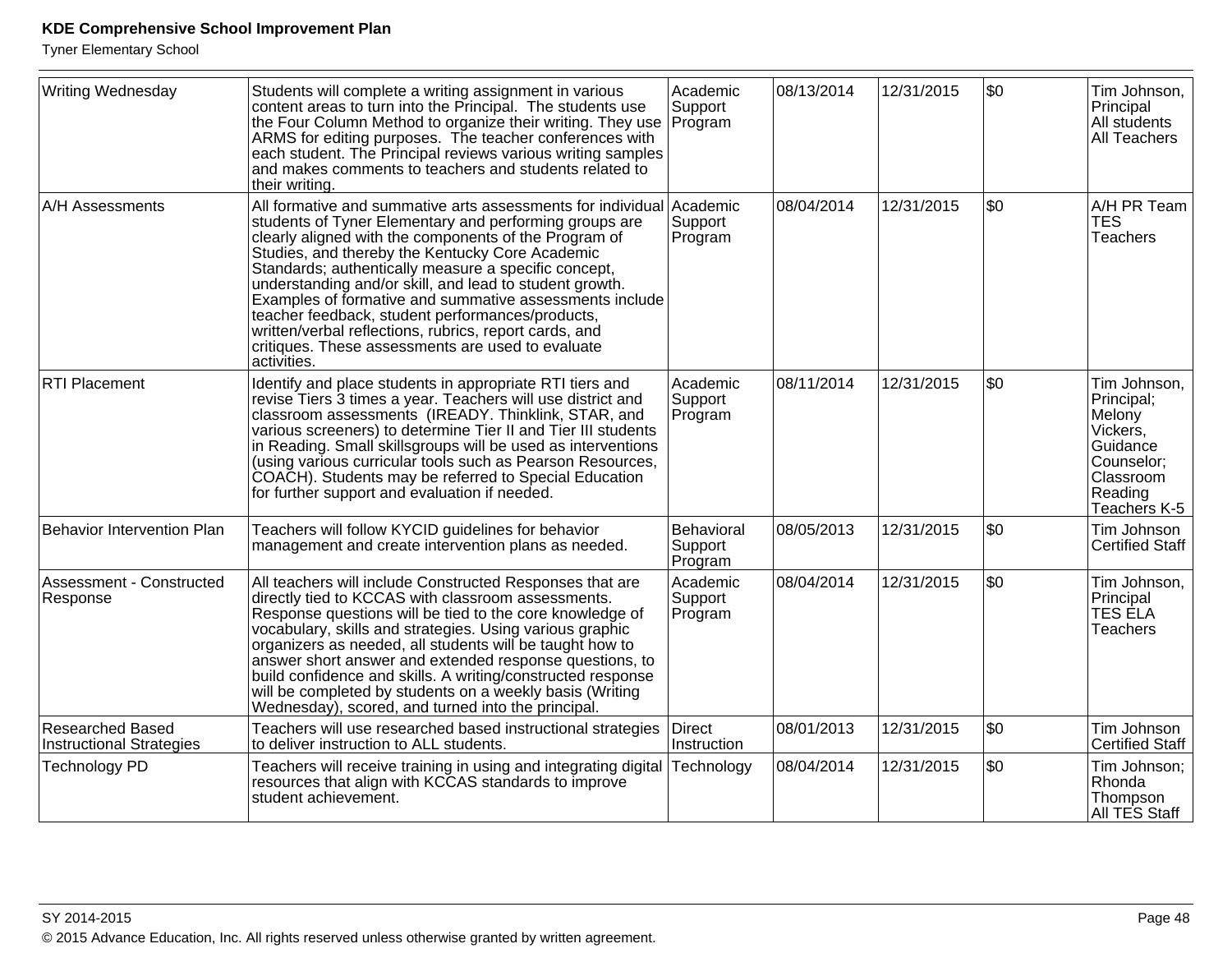Tyner Elementary School

| Data Analysis Cut Point<br> Scores | Teachers and K-PREP Data Analysis Team will meet in the Academic<br>fall to analyze student's test scores and create a cut point<br>data sheet for each assessed content area per grade level.<br>The team will determine the amount of points needed to<br>move students from one performance level to another and<br>develop a plan to help move those students. | Support<br> Program      | 11/10/2014 | 05/29/2015 | \$0 | Tim Johnson,  <br>Principal<br>Melony<br>Bingham,<br>lCounselor   |
|------------------------------------|--------------------------------------------------------------------------------------------------------------------------------------------------------------------------------------------------------------------------------------------------------------------------------------------------------------------------------------------------------------------|--------------------------|------------|------------|-----|-------------------------------------------------------------------|
| <b>Teacher PD Survey</b>           | Teachers will take a Professional development survey. PD<br>will be planned based on survey needs.                                                                                                                                                                                                                                                                 | Professional<br>Learning | 11/03/2014 | 12/31/2015 | \$0 | Professional<br>Development<br> Coordinator.<br>lShanta<br>Madden |
|                                    |                                                                                                                                                                                                                                                                                                                                                                    |                          |            | Total      | \$0 |                                                                   |

#### **Other**

| <b>Activity Name</b>                           | <b>Activity Description</b>                                                                                                                                                                                                                                                                                                      | <b>Activity Type</b>           | Begin Date | End Date   | Resource<br>Assigned | Staff<br>Responsible                                                                                                 |
|------------------------------------------------|----------------------------------------------------------------------------------------------------------------------------------------------------------------------------------------------------------------------------------------------------------------------------------------------------------------------------------|--------------------------------|------------|------------|----------------------|----------------------------------------------------------------------------------------------------------------------|
| Wellness Wednesday                             | TES students will participate in a school-wide health and<br>wellness activity on Wellness Wednesday.                                                                                                                                                                                                                            | Academic<br>Support<br>Program | 12/18/2013 | 12/31/2015 | <b>\$500</b>         | Tina Huff                                                                                                            |
| Kindergarten Assessment                        | Assess all Kindergarteners at school entry with<br>(BRIGANCE) screener to establish entry level skills.                                                                                                                                                                                                                          | Academic<br>Support<br>Program | 08/05/2013 | 12/31/2015 | \$5000               | <b>Certified Staff:</b><br>Melony<br>Vickers,<br>Guidance<br>Counselor                                               |
| Identify Early Childhood<br>Providers          | Use Pre-School, Head Start, First Step, Hands, Early Steps<br>to School Success, Tyner FRC and other community<br>resources will be used to provide services for children ages<br>birth-6.                                                                                                                                       | Academic<br>Support<br>Program | 07/01/2014 | 12/31/2015 | \$50000              | Family<br>Resource<br>Center<br><b>Karen Smith</b><br><b>Early Steps</b><br>Paulette<br>Vaughn<br>l Coreen<br>Brewer |
| <b>FAST (Families and Schools</b><br>together) | An eight week comprehenive family involvement program<br>which targets students individually and subsequently<br>support the parents to build the family unit.                                                                                                                                                                   | Parent<br>Involvement          | 08/04/2014 | 12/31/2015 | \$10000              | Promise<br>Neighborhood<br>Ruthie<br>Sizemore/Fa<br>mily Resource<br>Center                                          |
| <b>PR Evidence Collection</b>                  | All grade levels will provide evidence of all program review<br>content connections in specific lessons and activities. The<br>evidence will be collected and saved on a common drive.<br>The evidence will be collected and monitored three times<br>per year using a checklist. Checklists will besubmitted by<br>grade level. | Other                          | 08/04/2014 | 12/31/2015 | \$500                | Tim Johnson,<br>Principal<br>Program<br>Review<br>Teams                                                              |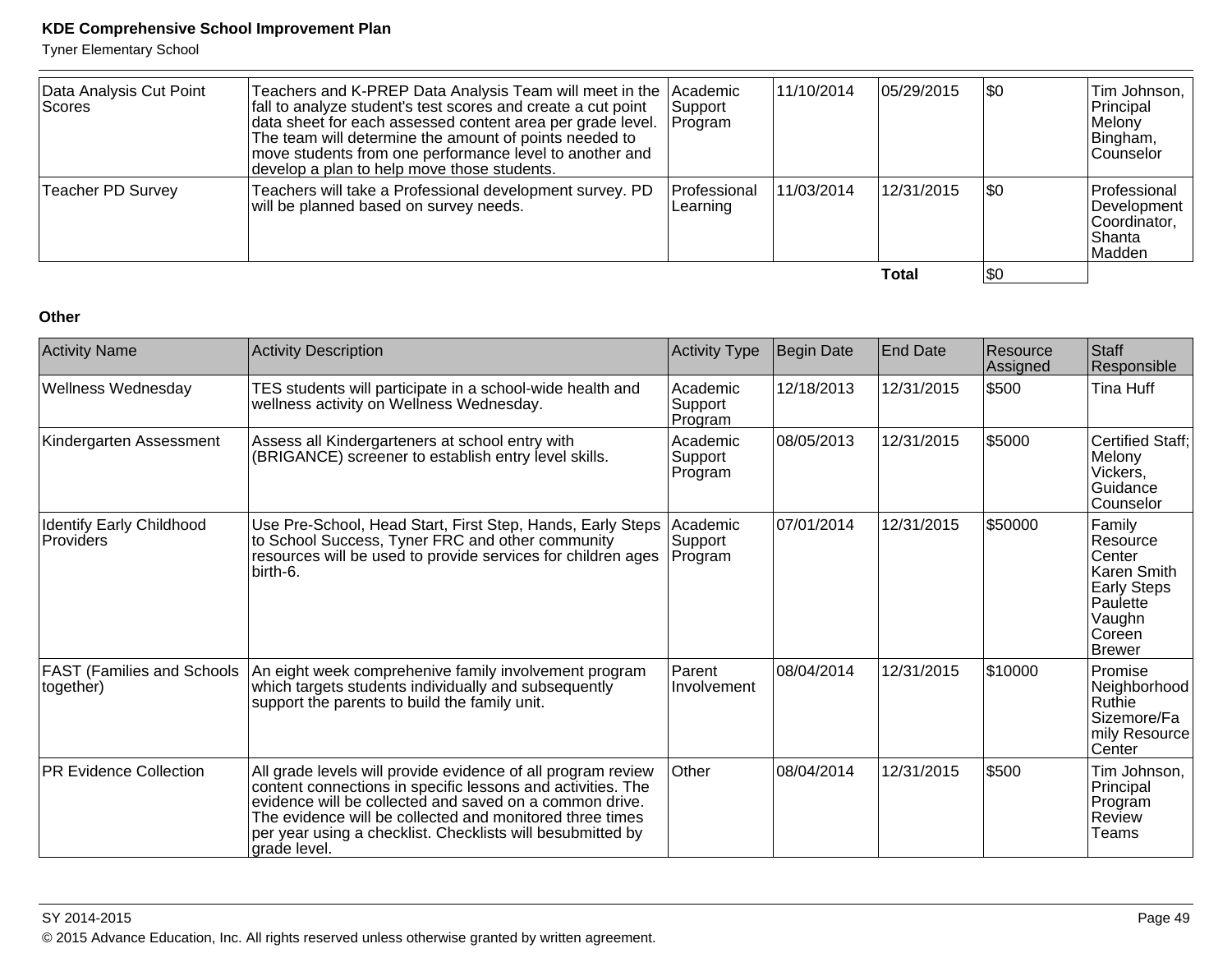Tyner Elementary School

| <b>Brain Breaks - HOPSports</b>               | Each student (school-wide) will participate in research<br>based activities from the HOPSports Curriculum (Brain<br>Breaks) in the classroom daily.                                                                                                                                                                                                                                                                                                                                                                                                                                                                                                                             | Academic<br>Support<br>Program | 12/18/2013 | 12/31/2015   | \$0      | All TES Staff                                                                                                            |
|-----------------------------------------------|---------------------------------------------------------------------------------------------------------------------------------------------------------------------------------------------------------------------------------------------------------------------------------------------------------------------------------------------------------------------------------------------------------------------------------------------------------------------------------------------------------------------------------------------------------------------------------------------------------------------------------------------------------------------------------|--------------------------------|------------|--------------|----------|--------------------------------------------------------------------------------------------------------------------------|
| PL/VO - Promise<br>Neighborhood               | K-5 Partnering with Promise Neighborhoods:<br>Academic<br>During the course of the school year, Tyner Elementary<br>collaborated with Promise Neighborhoods to bring in<br>Support<br>Program<br>professionals from various careers such as a blacksmith<br>(Bob Montgomery), a dancer (Yolantha Pace) and a<br>musician. Before each visitor came to our school, the<br>teachers utilized a Power Point that discussed each<br>particular career, as well as, the education involved for the<br>career. To ensure that the curriculum during this unit linked<br>to KCAS teachers integrated writing pieces, as well as,<br>speaking and listening opportunities for students. |                                | 08/04/2014 | 12/31/2015   | \$4000   | PL/VO PR<br>Team:<br>Melissa<br>Baker,<br>Lindsey<br>Spurlock<br>Tonya Huff,<br>Promise<br>Neighborhood<br>Coordinator   |
| Celebrations/Recognition -<br><b>Students</b> | P/D student work will be displayed on bulletin boards<br>throughout the school and will provide models for proficient<br>student work with specific feedback. Student achievement<br>will be celebrated at the end of each grading period to<br>promote academic ownership and a positive, caring<br>environment. Parents will be notified of their child's<br>success.                                                                                                                                                                                                                                                                                                         | Academic<br>Support<br>Program | 08/04/2014 | 12/31/2015   | \$500    | Tim Johnson,<br>Principal<br>Melony<br>Vickers,<br>Counselor<br>AII TES<br><b>Teachers</b>                               |
| <b>RTI Resources</b>                          | Resources at school level will be used to place and<br>schedule students for RTI services. Example: Tier<br>1/classroom, Tier 2/ IReady Computer Lab. Tier 3/ Small<br>group Classroom Teacher.                                                                                                                                                                                                                                                                                                                                                                                                                                                                                 | Academic<br>Support<br>Program | 08/11/2014 | 12/31/2015   | \$40000  | Tim Johnson,<br>Principal;<br>Classroom<br><b>Teachers</b><br>Tammy<br>Webb- RTI<br>Lab                                  |
| Parental Involvement<br>Activities            | Open House, School-wide functions such as Christmas<br>Programs. service learning projects, Early Steps monthly<br>Parent meetings, Save the children activities (Reading<br>Rocks), Home visits through Early Steps to School<br>Success, Part -time Parent Engagement Specialist, Family<br>Reading Night (4 per year), FAST (families and schools<br>together), Raising a Reader Program (Parents are<br>encouraged to read to children at home) and All Pro Dads.                                                                                                                                                                                                           | Parent<br>Involvement          | 08/04/2014 | 12/31/2015   | \$500    | Tim Johnson,<br>Principal<br>Family<br>Resource<br>Center/Ruthie<br>Sizemore<br>Karen Smith<br>Preschool<br><b>Staff</b> |
|                                               |                                                                                                                                                                                                                                                                                                                                                                                                                                                                                                                                                                                                                                                                                 |                                |            | <b>Total</b> | \$111000 |                                                                                                                          |

# **FRYSC**

| Activity<br><sup>√</sup> Name | Activ <sup>e</sup><br>Description | IActivitv<br>'ype | 'Beain<br>າ Date | <b>IEnd Date</b> | <b>Resource</b><br><b>Assigned</b> | Staff<br>$\cdots$<br><b>Responsible</b> |
|-------------------------------|-----------------------------------|-------------------|------------------|------------------|------------------------------------|-----------------------------------------|
|-------------------------------|-----------------------------------|-------------------|------------------|------------------|------------------------------------|-----------------------------------------|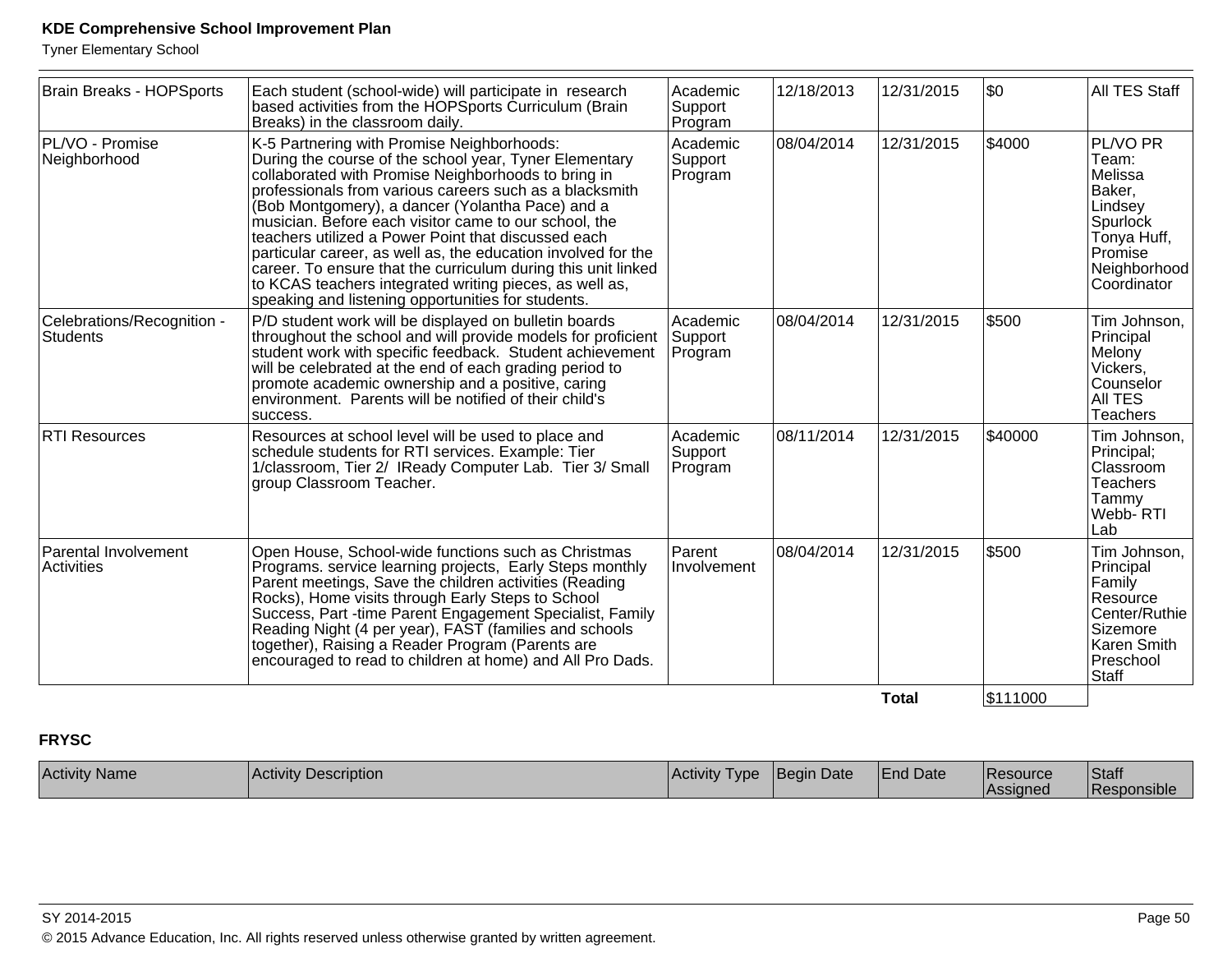| Develop Health and<br><b>Wellness Policy</b> | TES Wellness Committee will review current wellness policy Policy and<br>and update the wellness policy as needed.                                                                                                                                                                                                                                                                                                                         | Process                      | 08/05/2013 | 12/31/2015 | \$1000  | Tim<br>Johnson/Princl<br>ipal<br>Ruthie<br>Sizemore/FR<br>John Johsnon                                     |
|----------------------------------------------|--------------------------------------------------------------------------------------------------------------------------------------------------------------------------------------------------------------------------------------------------------------------------------------------------------------------------------------------------------------------------------------------------------------------------------------------|------------------------------|------------|------------|---------|------------------------------------------------------------------------------------------------------------|
| Early Steps -<br>Literacy/Transition         | Home visits for ages birth to 3 to promote early literacy and<br>to ensure a transition to school.                                                                                                                                                                                                                                                                                                                                         | <b>Parent</b><br>Involvement | 08/04/2014 | 12/31/2015 | \$40000 | Ruthie<br>Sizemore/<br>Family<br>Resource<br>Center<br>Karen<br>Smtih/Early<br><b>Steps</b><br>Coordinator |
| Literacy Enrichment/Parental<br>Involvement  | School-wide enrichment literacy experiences will be<br>promoted with Family Literacy Nights, Scholastic News,<br>National Geographic for Kids, Time for Kids, BrainPop,<br>BrainPop Jr., Tumblebooks and/or Starfall. Literacy<br>recommendations and strategies will be made through TES<br>Family Resource Center and Save the Children Grant,<br>Read to Achieve Grant, parent-teacher conferences,<br>school website, and newsletters. | Parent<br>Involvement        | 08/04/2014 | 12/31/2015 | \$600   | Tim Johnson,<br>Principal<br>Ruthie<br>Sizemore,<br><b>FRC Director</b>                                    |
|                                              |                                                                                                                                                                                                                                                                                                                                                                                                                                            |                              |            | Total      | \$41600 |                                                                                                            |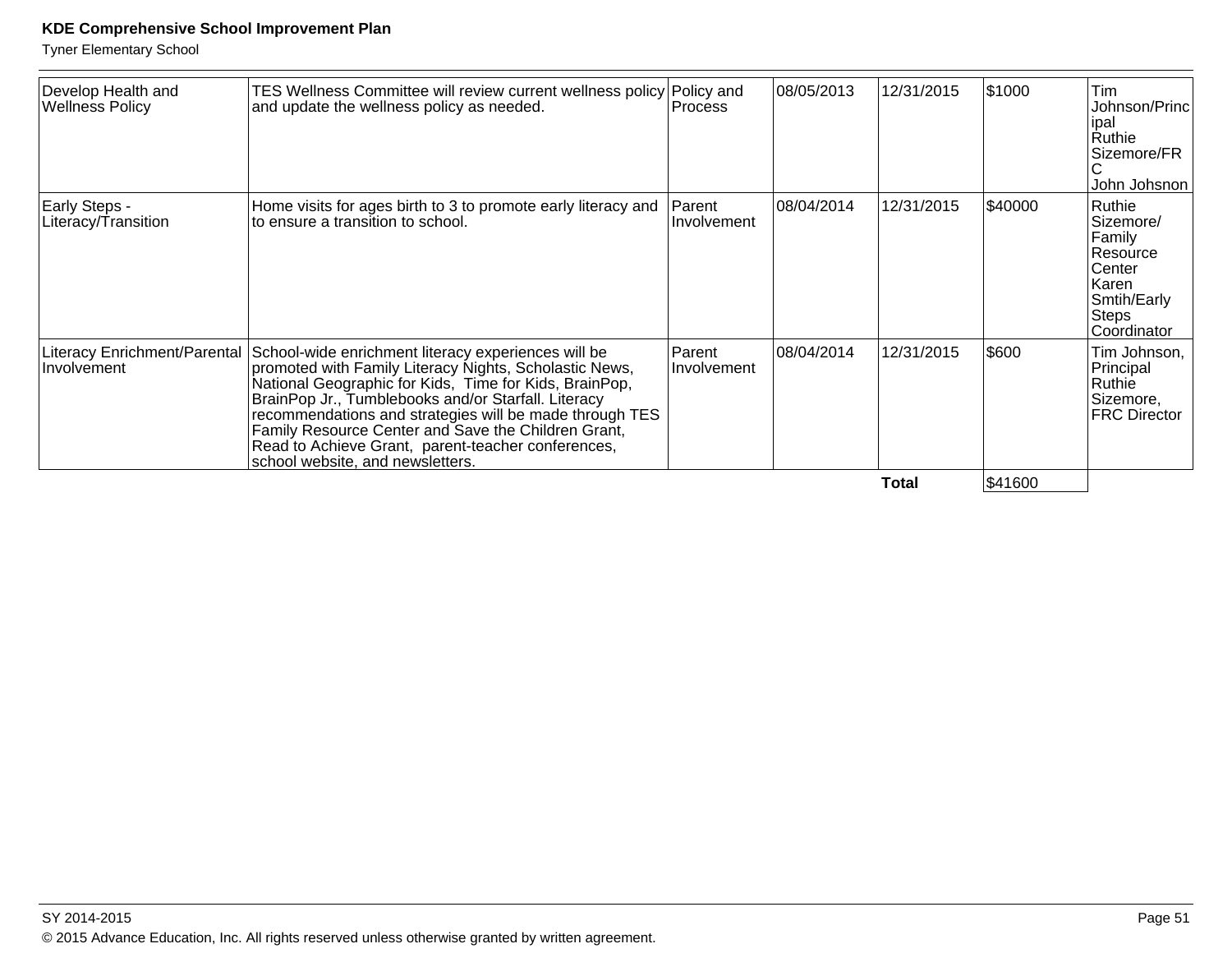# **Progress Notes**

| <b>Type</b> | Name                                                                                                                                                              | Status           | <b>Comments</b>                                                                                                                                                                                                                                                  | <b>Created On</b>           | <b>Created By</b> |
|-------------|-------------------------------------------------------------------------------------------------------------------------------------------------------------------|------------------|------------------------------------------------------------------------------------------------------------------------------------------------------------------------------------------------------------------------------------------------------------------|-----------------------------|-------------------|
| Objective   | collaborate to increase the<br>averaged reading K-PREP<br>scores for Tyner Elementary<br>students from 47.5% to 52.5<br>% by 05/29/2015 as<br>measured by K-PREP. | Not Met          | We have not taken the K-PREP 2013 at this time.                                                                                                                                                                                                                  | April 05, 2013 Cathie Moore |                   |
| Strategy    | Curriculum & Instruction                                                                                                                                          |                  | Teams are still being formed.                                                                                                                                                                                                                                    | April 12, 2013 Cathie Moore |                   |
| Strategy    | Literacy Initiative                                                                                                                                               |                  | We are continually working on the literacy initative. We are attending<br>the Collaborative Network Leadership trainings,                                                                                                                                        | April 05, 2013 Cathie Moore |                   |
| Strategy    | Early Childhood                                                                                                                                                   |                  | Various resources are being used to transition students ages 3-6.                                                                                                                                                                                                | April 12, 2013 Cathie Moore |                   |
| Strategy    | Early Childhood                                                                                                                                                   |                  | Various resources are being used to transitions for students 3-6.                                                                                                                                                                                                | April 12, 2013 Cathie Moore |                   |
| Strategy    | Early Childhood                                                                                                                                                   |                  | Various resources are being used to transitions for students 3-6.                                                                                                                                                                                                | April 12, 2013 Cathie Moore |                   |
| Strategy    | <b>Professional Development</b>                                                                                                                                   |                  | Staff has attended a variety of PD activities based on school and<br>individual needs.                                                                                                                                                                           | April 05, 2013 Cathie Moore |                   |
| Strategy    | <b>Assessment Data</b>                                                                                                                                            |                  | Not take assessment at this time.                                                                                                                                                                                                                                | April 05, 2013 Cathie Moore |                   |
| Strategy    | Interventions                                                                                                                                                     |                  | Various interventions are being used to used to supplement<br>classroom instruction for those students who have been identified.                                                                                                                                 | April 12, 2013 Cathie Moore |                   |
| Activity    | PD 360                                                                                                                                                            | In Progress      | PD 360 is being used to provide PD opportunitites for all staff at Tyner April 05, 2013 Cathie Moore<br>Elementary.                                                                                                                                              |                             |                   |
| Activity    | <b>Teacher PD Survey</b>                                                                                                                                          | In Progress      | Teachers will be taking a PD survey.                                                                                                                                                                                                                             | April 05, 2013 Cathie Moore |                   |
| Activity    | Literacy Gaps                                                                                                                                                     | In Progress      | Literacy Team has met and identified performance gaps in KPREP<br>and will continue to attend professional development in literacy.                                                                                                                              | April 05, 2013 Cathie Moore |                   |
| Activity    | <b>Transition Data</b>                                                                                                                                            | In Progress      | Data is being collected from EC providers. Thinklink was used for K<br>and sent home to parents. Brigrance was give to K. Preschool was<br>give Dial 4 at the Preschool screening. Preschool does progress<br>notes through out the year and is give to parents. | April 12, 2013 Cathie Moore |                   |
| Activity    | <b>Review Curriculum</b><br>Documents and CCST                                                                                                                    | In Progress      | Curriculum teams are in the process of reviewing curriculum maps.                                                                                                                                                                                                | April 12, 2013 Cathie Moore |                   |
| Activity    | RTI & Professional Learning<br>Communities                                                                                                                        | In Progress      |                                                                                                                                                                                                                                                                  | April 12, 2013 Cathie Moore |                   |
| Activity    | RTI & Professional Learning<br>Communities                                                                                                                        | Completed        | PLC have been used to analyze test data.                                                                                                                                                                                                                         | April 12, 2013 Cathie Moore |                   |
| Activity    | Kindergarten Assessment                                                                                                                                           | Not<br>Completed | The BRIGANCE screener will be give in mid August to all<br>Kindergarten students. The teachers will analyze data to determine<br>areas of need.                                                                                                                  | April 12, 2013 Cathie Moore |                   |
| Activity    | <b>Identify Early Childhood</b><br>Providers                                                                                                                      | In Progress      | Various early childhood providers have been identified.                                                                                                                                                                                                          | April 12, 2013 Cathie Moore |                   |

#### SY 2014-2015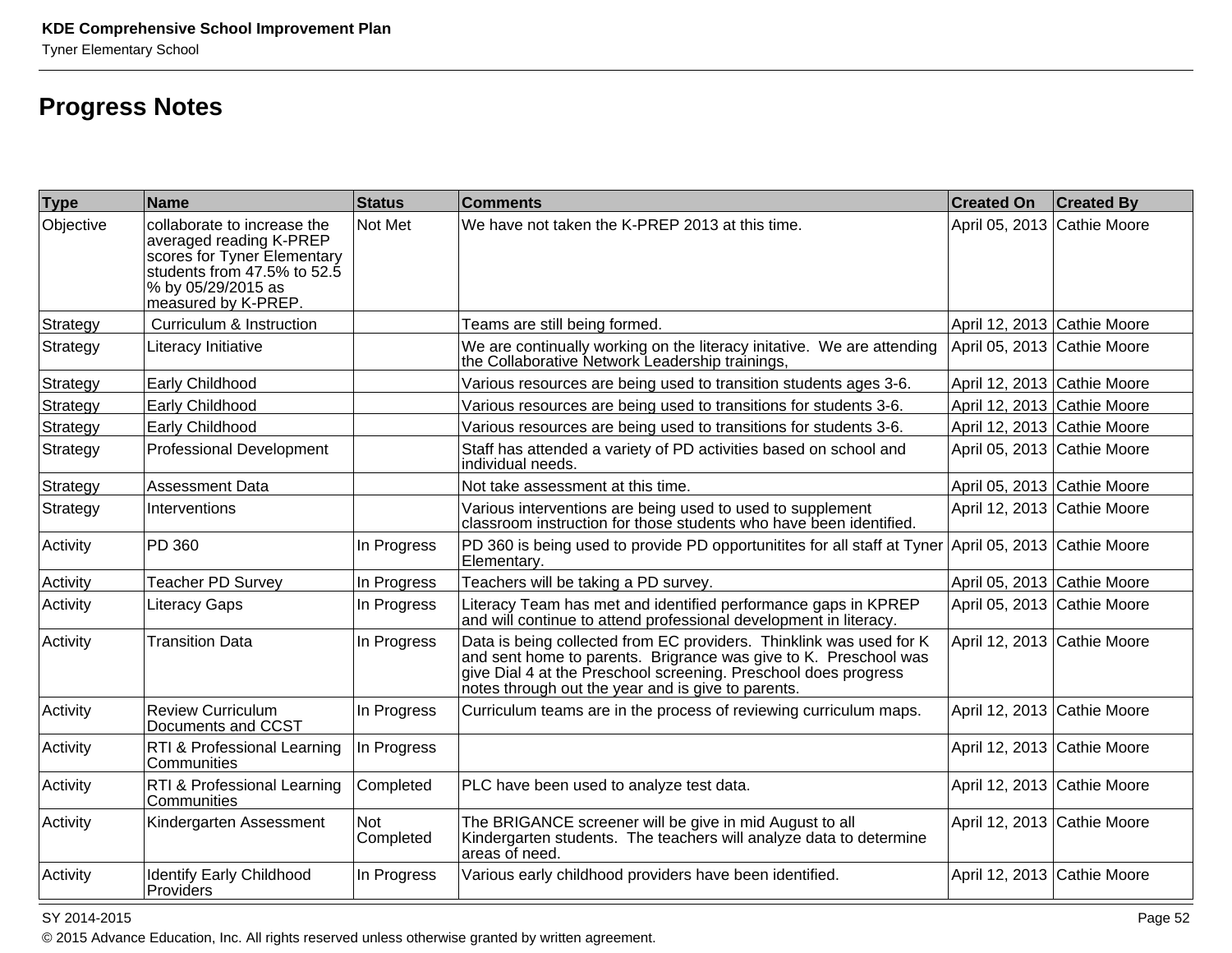Tyner Elementary School

| Activity  | <b>RTI Resources</b>                                                                                                                                                                                                            | In Progress      | RTI resources are being used to meet the needs of students.                                                                                                                                                                                                                                                                                  | April 12, 2013 Cathie Moore |                         |
|-----------|---------------------------------------------------------------------------------------------------------------------------------------------------------------------------------------------------------------------------------|------------------|----------------------------------------------------------------------------------------------------------------------------------------------------------------------------------------------------------------------------------------------------------------------------------------------------------------------------------------------|-----------------------------|-------------------------|
| Activity  | <b>RTI Placement</b>                                                                                                                                                                                                            | Completed        | Students are continiously being placed in the appriopriate RTI tiers.                                                                                                                                                                                                                                                                        | April 12, 2013 Cathie Moore |                         |
| Activity  | Develop literacy team                                                                                                                                                                                                           | In Progress      | We are in the progress of developing a new writing policy and we<br>have implemented Writing Wednesday.                                                                                                                                                                                                                                      | April 05, 2013 Cathie Moore |                         |
| Goal      | <b>KBE K-PREP Proficiency</b><br>Goal Gaps in CSIP - Increase<br>the average combined<br>reading and math proficiency<br>ratings for all students in the<br>non-duplicated gap group<br>from 45.7% in 2014 to 66.5%<br>in 2017. |                  | Delivery Targets for 2013-2014:<br>Reading Achievement Gap Targets: F/R Lunch 45.2; SWD 45<br>Math Achievement Gap Targets: F/R Lunch 34; SWD 34.6<br>Science Achievement Gap Targets: F/R Lunch 62.5; SWD 62.5<br>Social Studies Achievement Gap Targets: F/R Lunch 47.2; SWD 42.2<br>Writing Achievement Gap Targets: F/R Lunch 20; SWD 20 | October 01,<br>2013         | <b>Elizabeth Norris</b> |
| Goal      | <b>KBE K-PREP Proficiency</b><br>Goal Gaps in CSIP - Increase<br>the average combined<br>reading and math proficiency<br>ratings for all students in the<br>non-duplicated gap group<br>from 45.7% in 2014 to 66.5%<br>in 2017. |                  | Delivery Targets for 2013-2014:<br>Reading Achievement Gap Targets: F/R Lunch 45.2; SWD 45<br>Math Achievement Gap Targets: F/R Lunch 34; SWD 34.6<br>Science Achievement Gap Targets: F/R Lunch 62.5; SWD 62.5<br>Social Studies Achievement Gap Targets: F/R Lunch 47.2; SWD 42.2<br>Writing Achievement Gap Targets: F/R Lunch 20; SWD 20 | October 01,<br>2013         | <b>Elizabeth Norris</b> |
| Goal      | <b>KBE K-PREP Proficiency</b><br>Goal Gaps in CSIP - Increase<br>the average combined<br>reading and math proficiency<br>ratings for all students in the<br>non-duplicated gap group<br>from 45.7% in 2014 to 66.5%<br>in 2017. |                  | K-PREP 2012-2013 has not been taken yet.                                                                                                                                                                                                                                                                                                     | April 12, 2013 Cathie Moore |                         |
| Objective | collaborate to increase the<br>average combined reading<br>and math proficiency ratings<br>for all students in the non-<br>duplicated gap from 39.2% to<br>46.9% by 05/29/2015 as<br>measured by K-PREP                         | Not Met          | We are still actively meeting on this during PLC's.                                                                                                                                                                                                                                                                                          | April 12, 2013 Cathie Moore |                         |
| Strategy  | Parental Involvement                                                                                                                                                                                                            |                  | Parental Involvement is on-going and encouraged.                                                                                                                                                                                                                                                                                             | April 12, 2013 Cathie Moore |                         |
| Strategy  | Safe Schools                                                                                                                                                                                                                    |                  | New strategies for Safe Schools have been administered.                                                                                                                                                                                                                                                                                      | April 12, 2013 Cathie Moore |                         |
| Strategy  | Digital Learning Staff                                                                                                                                                                                                          |                  | Teachers are continuously using technology in their lessons and<br>activities.                                                                                                                                                                                                                                                               | April 12, 2013 Cathie Moore |                         |
| Strategy  | <b>Staff Survey</b>                                                                                                                                                                                                             |                  | TELL Survey has been completed.                                                                                                                                                                                                                                                                                                              | April 12, 2013 Cathie Moore |                         |
| Strategy  | <b>Class Size Reduction</b>                                                                                                                                                                                                     |                  | Title I and Title II teachers are above the state allotments.                                                                                                                                                                                                                                                                                | April 12, 2013 Cathie Moore |                         |
| Activity  | Digital Citizenship                                                                                                                                                                                                             | Completed        | All student's received a lesson on digital citizenship. See teacher<br>lesson plans for evidence.                                                                                                                                                                                                                                            | April 12, 2013 Cathie Moore |                         |
| Activity  | Parental Involvement<br>Activities                                                                                                                                                                                              | Not<br>Completed | We will be discussing these trainings with our District Technology<br>Coordinator.                                                                                                                                                                                                                                                           | April 12, 2013 Cathie Moore |                         |
| Activity  | <b>Technology PD</b>                                                                                                                                                                                                            | In Progress      | Teachers have received trainings on CIITS and various programs.                                                                                                                                                                                                                                                                              | April 12, 2013 Cathie Moore |                         |

#### SY 2014-2015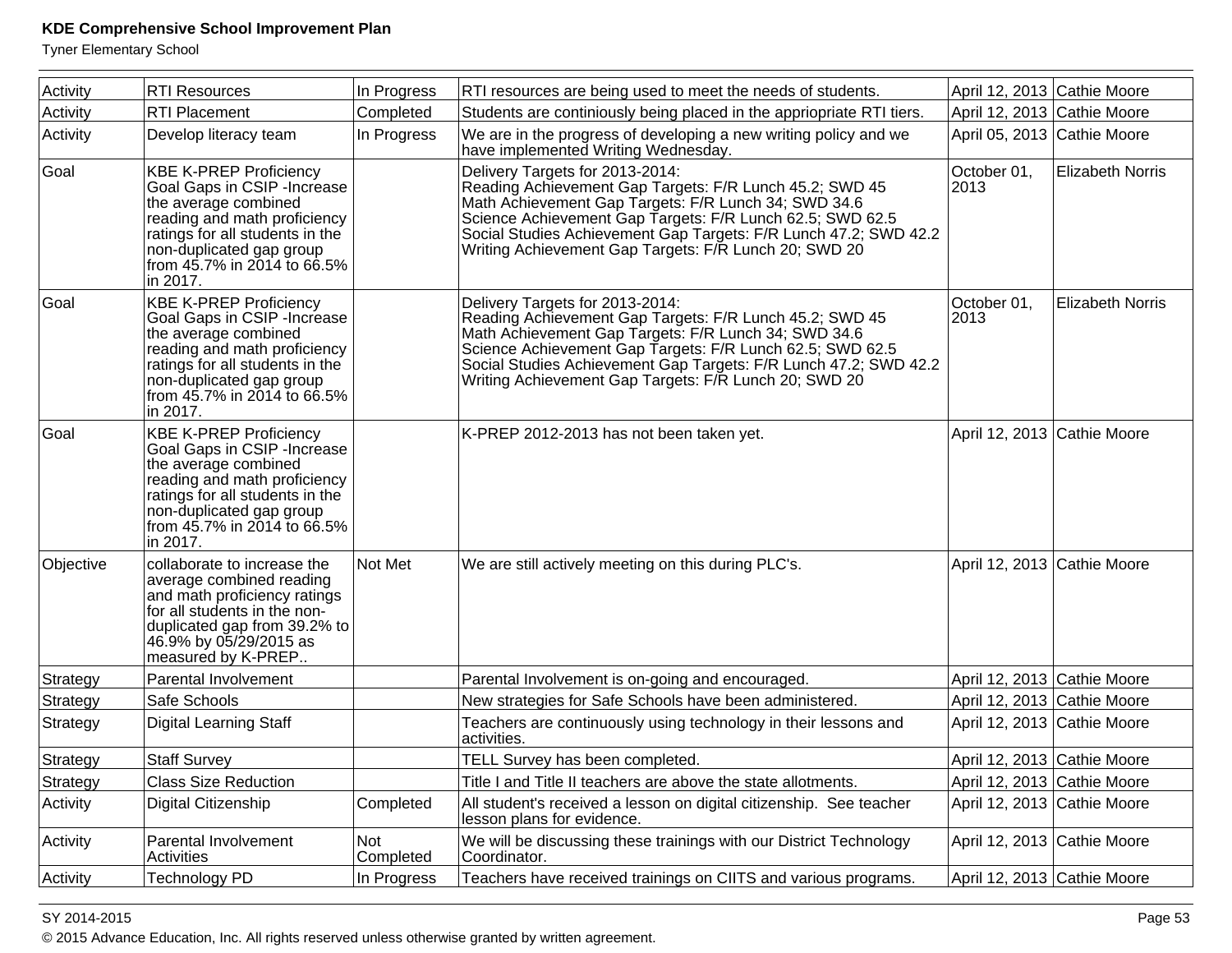| Activity | TELL Survey              | Completed   | <b>TELL Survey was completed with 100% participation.</b>                                               | April 12, 2013 Cathie Moore |  |
|----------|--------------------------|-------------|---------------------------------------------------------------------------------------------------------|-----------------------------|--|
| Activity | <b>Technology Equity</b> | In Progress | Updates on computers and programs are checked regularly by staff<br>and Distict Technology Coordinator. | April 12, 2013 Cathie Moore |  |
| Activity | Class Size Reduction     | In Progress | Title I and Title II teachers are above state allotments.                                               | April 12, 2013 Cathie Moore |  |
| Activity | KCID                     | In Progress | KCID goals are reviewed and practiced with staff and students.                                          | April 12, 2013 Cathie Moore |  |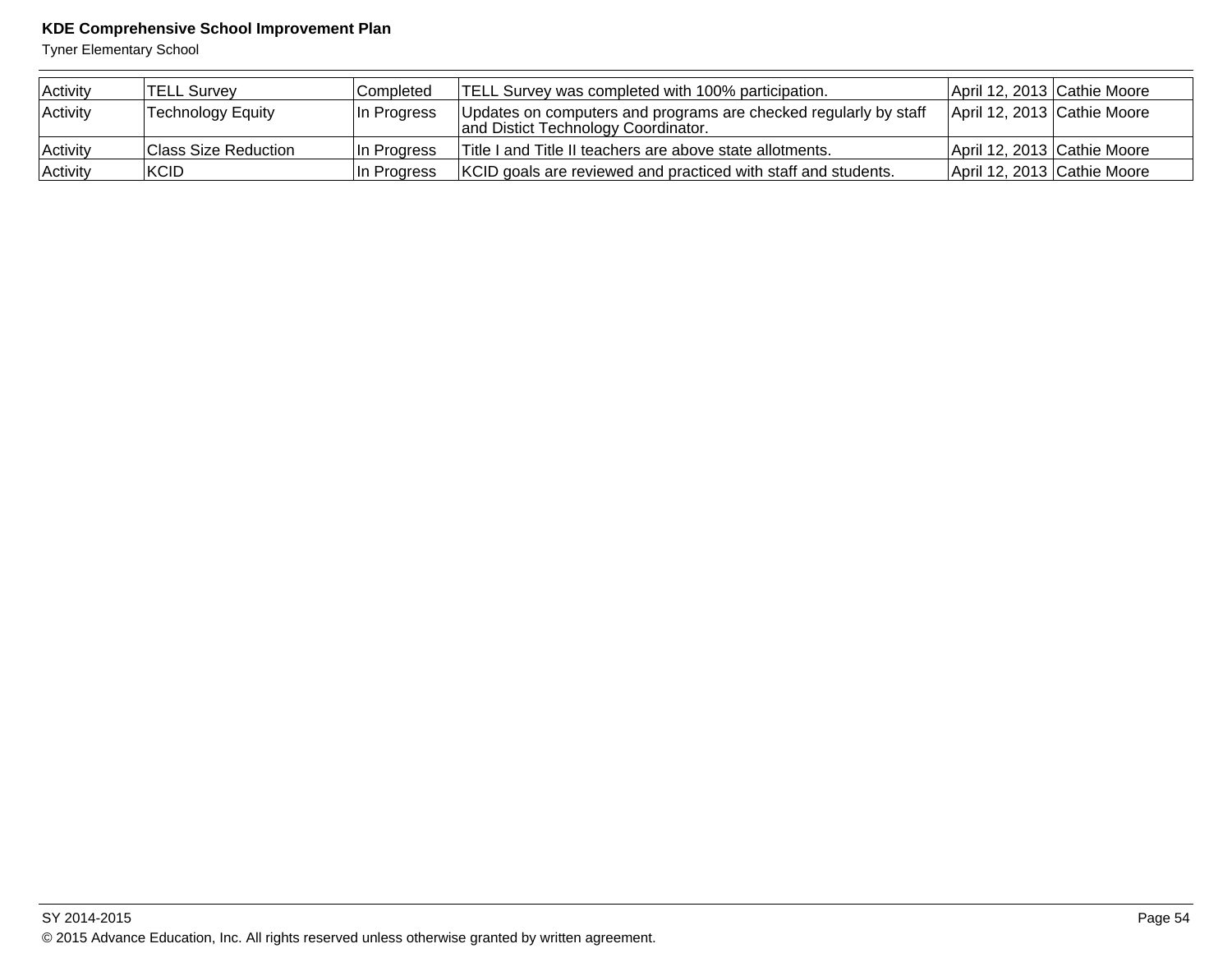# **KDE Needs Assessment**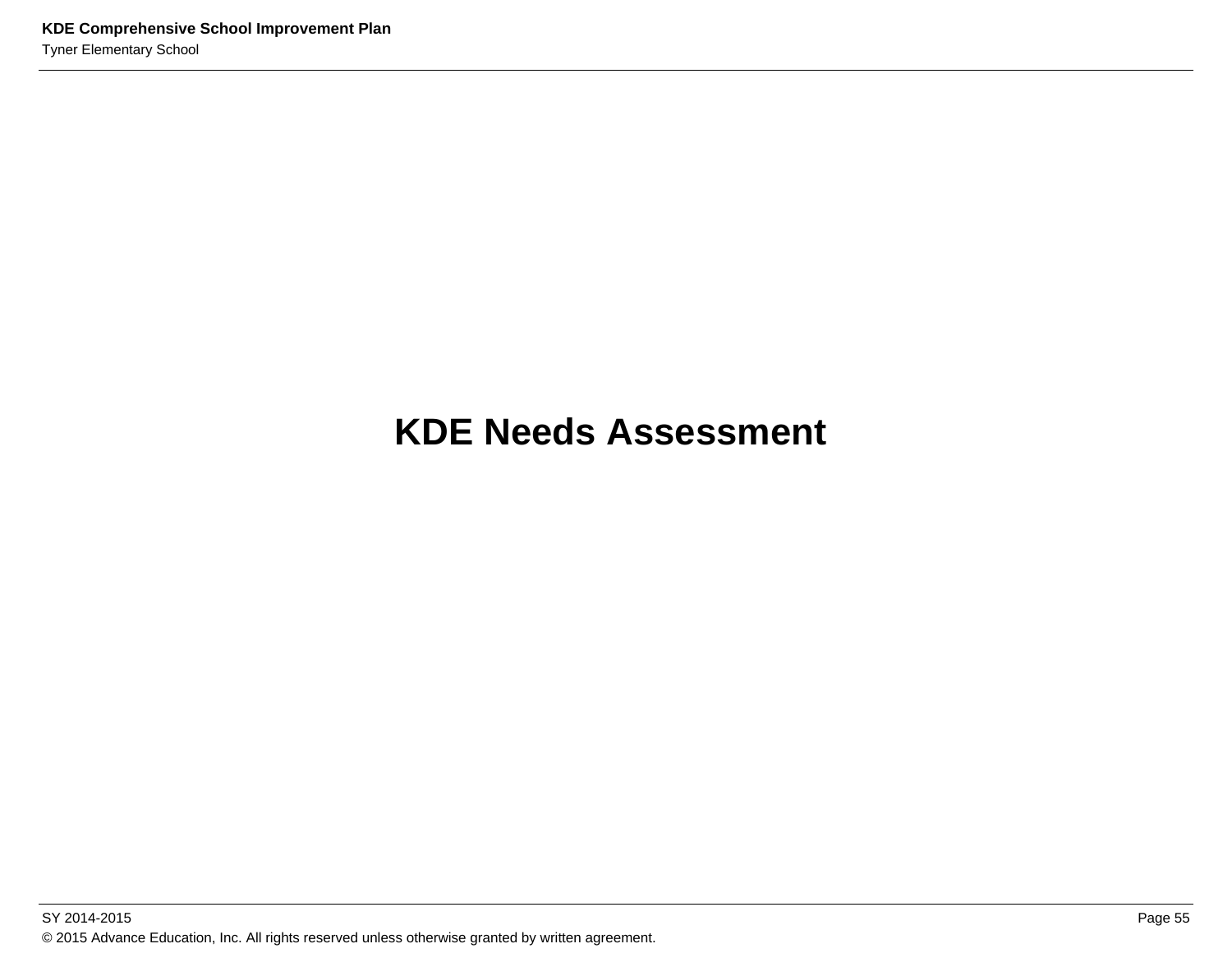# **Introduction**

The purpose of the School Needs Assessment is to use data and information to prioritize allocation of resources and activities.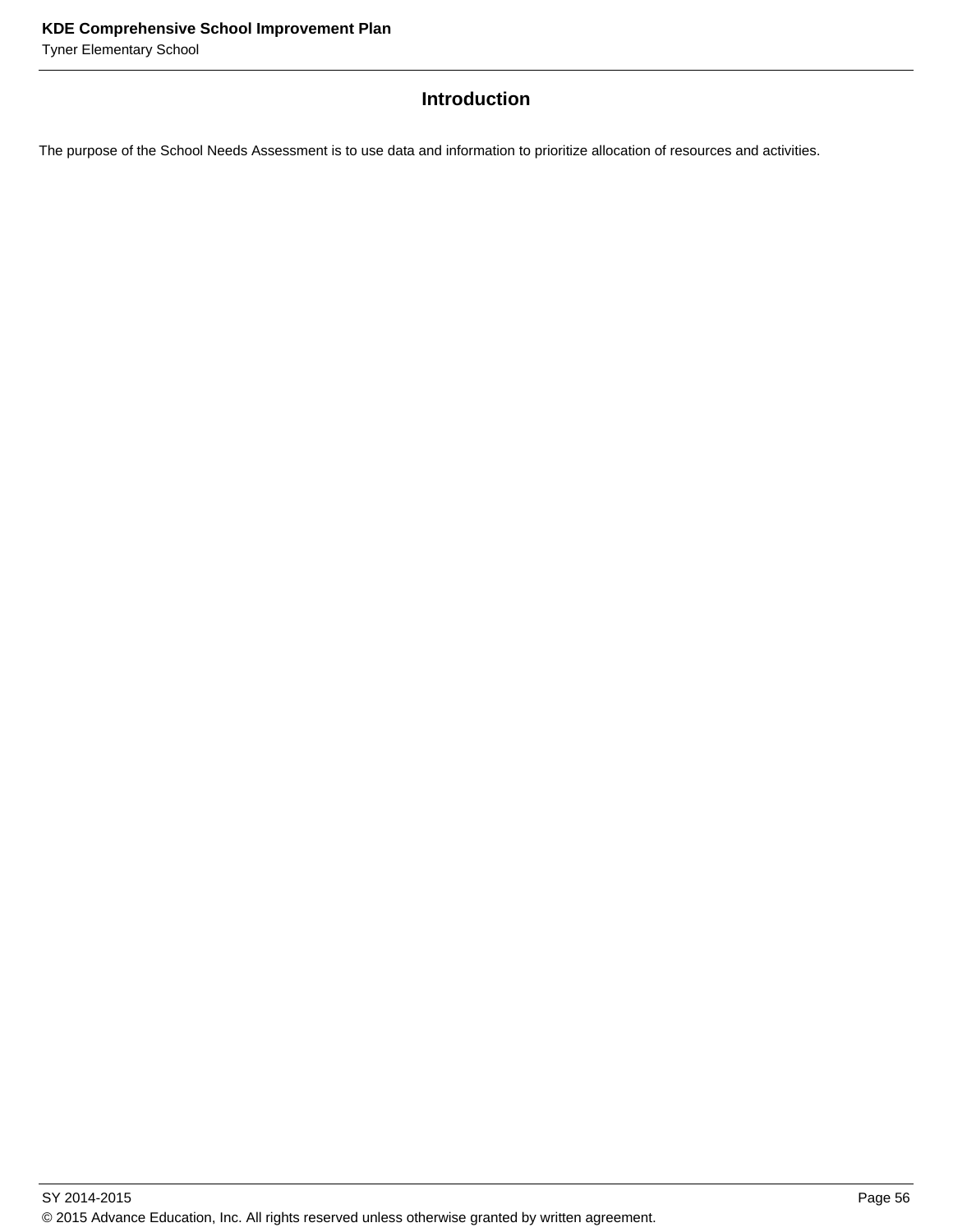# **Data Analysis**

# **What question(s) are you trying to answer with the data and information provided to you? What does the data/information tell you? What does the data/information not tell you?**

Tyner's Assessment Review Team comprimized of third, fourth, and fifth grade teachers, special education teachers, school counselor, and principal analyzed three or more academic and nonacademic performance data to determine strengths and weaknesses. The team analyzed various data sources such as: KPREP. Thinklink, IReady, KCID, and the Vanderbilt Survey. The process was lengthy and tedious. For example, the fourth and fifth grade teachers used KPREP reports to construct data sheets for performance level cut points for reading, math, and language. The team also determined the amount needed for each student to move to the next performance level. Then, the team analyzed Thinklink, and IReady reports to determine student's strengths and weaknesses and identified target areas for improvement. An individual improvement plan was developed for each student that identified areas of weaknesses. The team also viewed data sources for gaps, proficiency goals and targets to determine areas of weakness and strengths in order to make necessary adjustments to instruction and student learning.

#### What did we learn through this data analysis?

Tyner Elementary is providing a brief summary of the key findings from its analysis of data that were collected from the sources listed in the above section . This summary includes state and federal required data points as well as other data that provide a portrait of student needs. Through analysis of district and building data and comparisons with the state's student performance trajectories, the following was learned:

#### KPREP Data Analysis

\*One hundred percent of our students participated in all district wide assessments in 2013-14.

\*Tyner Elementary exceeded our Measurable Objective 1: to collaborate to increase the averaged combined reading and math K-PREP scores for Tyner Elementary students from 41.5 percent in 2012-13 to 45.7 for 2013-14 by a combined score of 46.3 an increase of .6 points. \*The combined reading and math K-PREP scores have steadily increased over the past three years.

#### Reading

3rd Grade: The number of Novice increased from 16.1 in 2012-13 to 25.7 in 2013-14 an increase of 9.6 However, 3rd grade reading Pro./Dis. increased from 51.6 in 2012-13 to 55.4 in 2013-14; an increase of 3.8 3rd P/D scored above the District 6.3 points but fell behind the state 1.3 points 4th Grade: No significant difference from 2012-13 to 2013-14 in each performance level

4th grade reading Pro/Dis increased from 38.9 in 2012-13 to 39.3 in 2013-14 an increase of .4

- 4th grade P/D scored below the district 2.2 points and below the state 14.7
- 5th Grade: No significant difference from 2012-13 to 2013-14 in each performance level

5th grade reading P/D increased from 44.6 in 2012-13 to 49.3 in 2013-14, an increase of 4.7

5th grade P/D scored below the district .1point and fell below the state 6.6 points

#### Math

3rd Grade: No significant difference from 2012-13 to 2013-14 in each performance level

3rd grade math Pro/Dis decrease from 41.9 in 2012-13 to 35.1 in 2013-14 an decrease of 6.8

SY 2014-2015 Page 57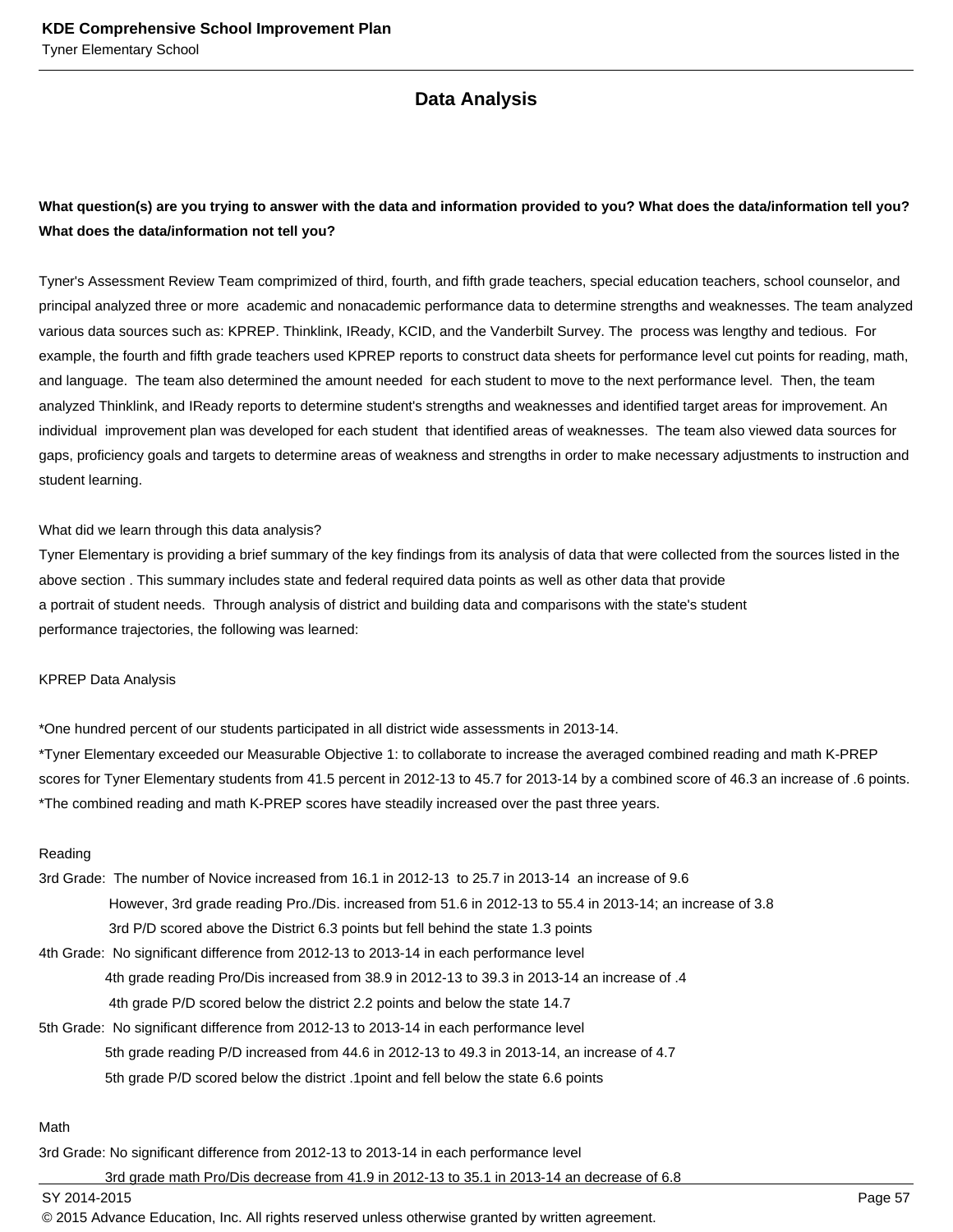Tyner Elementary School

3rd grade math P/D scored below the district .1% and below the state 10.7 points

4th Grade: Increase in P/D students in 2012-13 from 6.5 to 11.5 in 2013-14; an increase of 5 points

4th grade math P/D increased from 29.2 in 2012-13 to 41.0 in 2013-14 an increase of 11.8 points

4th grade P/D scored above the district 3.6 points and fell below the state 8 points

5th Grade: There was an increase in the number of Proficient students from 2012-13 to 2013-14 of 3.4 points

5th grade math P/D increased from 46.4 in 2012-13 to 48.0 in 2013-14 an increase of 2.4 points

5th grade P/D scored below the district 2.0 points and fell below the state 4.7 points

#### Science:

\*Tyner Elementary's K-PREP science scores have steadily decreased over the past three years. Science P/D scored below the district 10.3 points and fell below the state 23.8 points The school did not meet the science academic target for 2013-14.

There was an increase in the number of Novice and Proficient students in 2013-14 from 2012-13

The number of P/D students decreased in 2013-14 from 2012-13 by 10.8 points

#### Social Studies:

\*Tyner Elementary's K-PREP social studies scores jumped from 46.2 in 2011-12 to 75.0 in 2012-13, an increase of 28.8 points. However, the 2013-14 decreased from 13.7 points from the previous year. The school met its academic target for 2013-14.

There was an increase in the number of Novice and Apprentice students in 2013-14 from 2012-13

The number of P/D students decreased in 2013-14 from 2012-13 by 13.7 points

Social Studies P/D scored above the district 10.1 points and above the state by 3.1 points

#### Writing:

Tyner Elementary's K-PREP writing scores have made significant gains over the past three years. There has been an increase in scores of 17.5. The school did not meet the wrtiting academic target for 2013-2014.

 There was an decrease in the number of Novice in 2013-14 by 17.6 points and an increase in Profiency 19.9 points The number of P/D students increased in 2013-14 from 2012-13 by 19.6 points Writing P/D scored below the district 5.8 points and below the state by 12 points

#### Language Mechanics:

Tyner Elementary's K-PREP language mechanic scores have fluxuated over the past three years in a range of 4 points. There has been an increase in scores of 17.5. The school did not meet the wrtiting academic target for 2013-2014.

There was an decrease in the number of Novice in 2013-14 by 17.6 points and an increase in Profiency 19.9 points

The number of P/D students decreased in 2013-14 from 2012-13 by .8 points

Language Mechanics P/D students scored below the district by 5.points and below the state by 20.8 points

Thinklink Scores for Primary Grades

What Does the Data Tell Us- Behavior and Attendance

Attendance: Student attendance records for the 2013 - 2014 school year indicate that our students have an average daily attendance rate of 93.4%. We have a total of 1,717 days of unexcused student absence, which translates into an unexcused absence rate of 64%. Discipline:

Analysis of our student KCID discipline data indicates that our discipline referral rate for the 2013-14 school year of 3.5 per day. Significant discipline, as measured by suspension from school, either in-school or out of school, was indicated by 8 suspensions throughout the 2013 - 2014 school year. Our school-wide data suggests that only 1.3% of our students were referred to the office as many as 5 times and 93% of students having 1 or fewer referrals.

#### SY 2014-2015 Page 58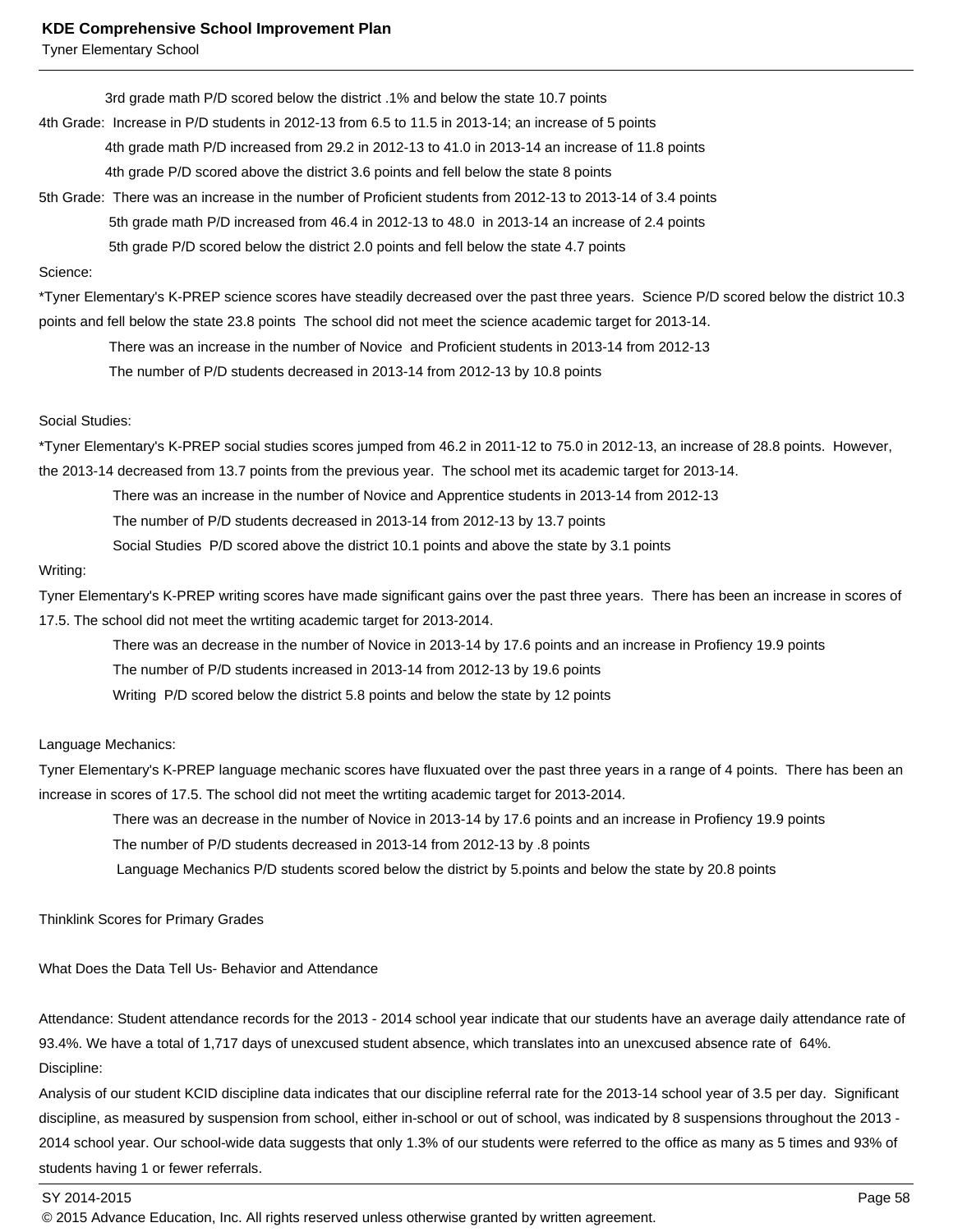Tyner Elementary School

What Does the Data Not Tell Us:

The data does not show barriers to learning such as: a students health, home sitiuation, personal problems, and students basic. needs. These are non-academic factors that directly related to students learning and achievement.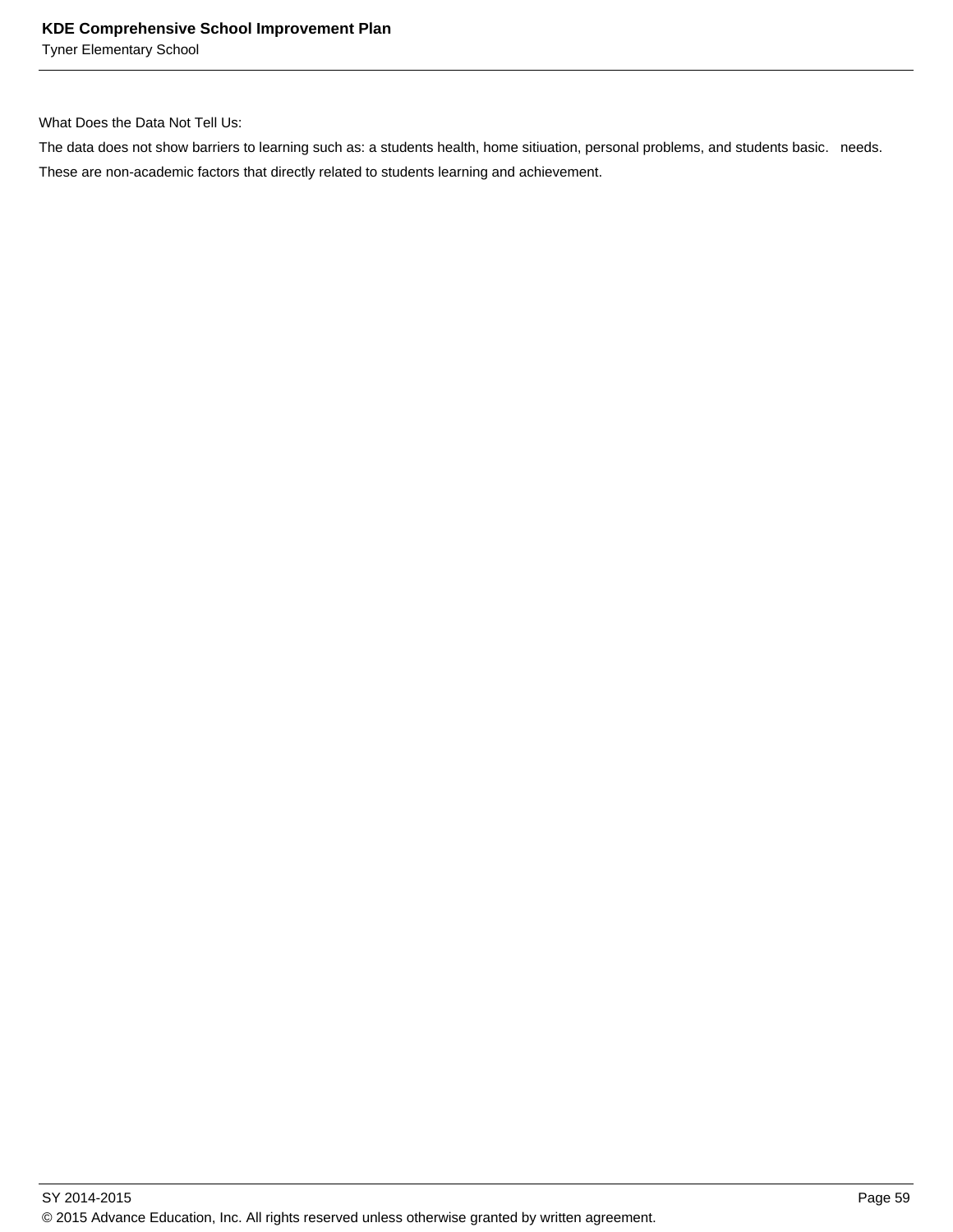# **Areas of Strengths**

**What were the areas of strength you noted? What actions are you implementing to sustain the areas of strength? What is there cause to celebrate?**

Tyner Elementary Strengths:

Tyner Elementary had one hundred percent of our students participated in all district wide assessments in 2013-14.

Tyner Elementary exceeded our CSIP Measurable Objective 1: to collaborate to increase the averaged combined reading and math K-PREP scores for Tyner Elementary students from 41.5 percent in 2012-13 to 45.7 for 2013-14 by a combined score of 46.3 an increase of .6 points. In addition, the combined reading and math K-PREP scores have steadily increased over the past three years.

A final KPREP goal was to increase achievement for all student groups in school so that the combined reading and math gap decreased from 33% to 46.3%.

Areas of strengths are 5th grade social studies and math.

Our social studies test score exceeded the district by 10.1 points and the state by 3.1. In math, our school exceeded the district by .4 but fell below the state 8.2 points.

We are analyzing current Thinklink, and IReady assessment data, in addition to student work to determine areas that might need to be retaught. Based on progress monitoring and other data, we are currently on target for the 2014-15 KPREP assessments.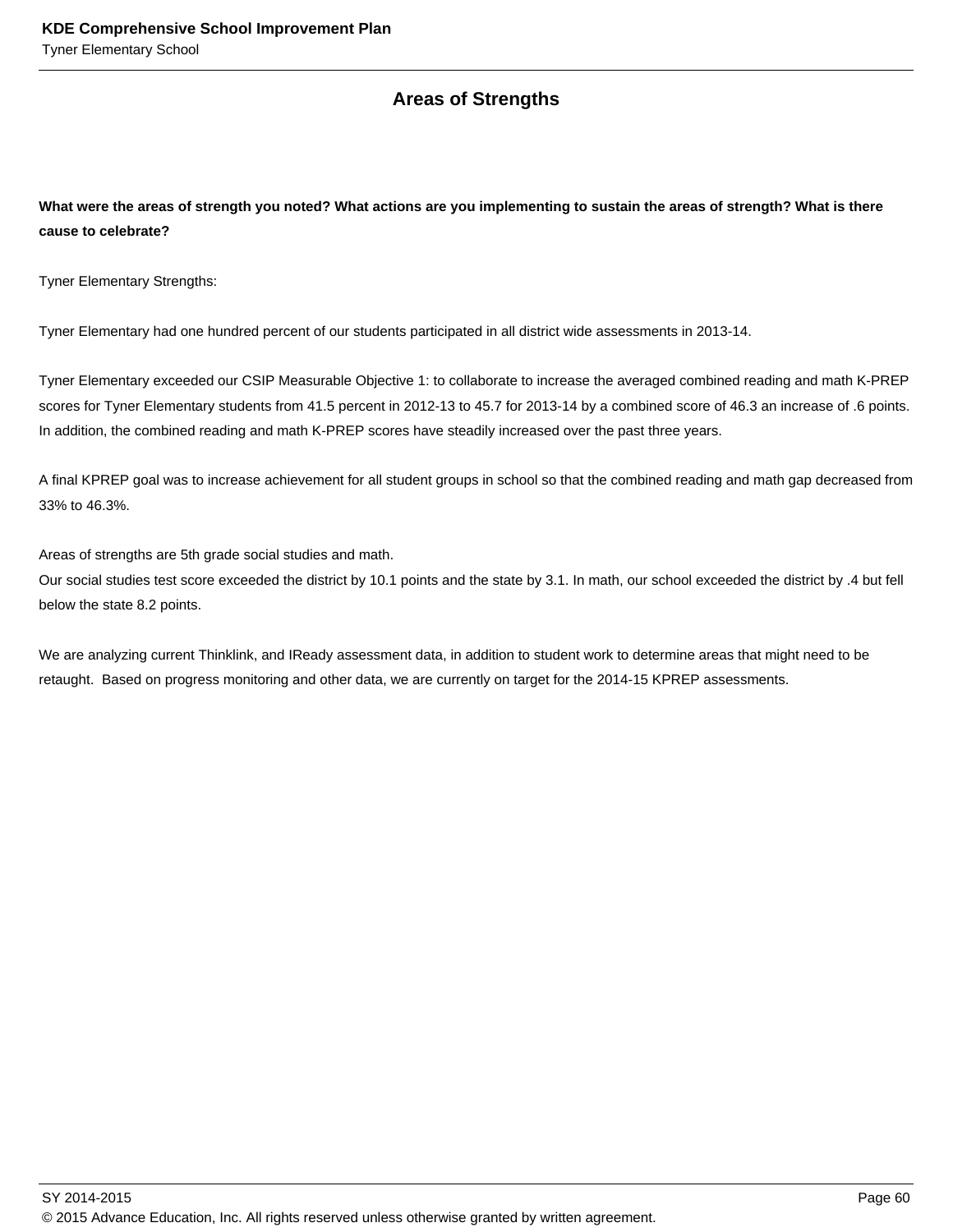# **Opportunities for Improvement**

#### **What were areas in need of improvement? What plans are you making to improve the areas of need?**

After analyzing various assessments, teachers differentiate instruction in order to meet all learning needs. Students who struggle are offered a variety of intervention programs targeted to address their specific needs.

Focus area of improvement is language mechanics and on demand writing. TES teachers have identified student's who are close to meeting cut off points for profienct and distinquished in addition to novice students. We have made a plan to target those students to move them to the next level while maintaining those students who are at a P/D level.

TES teachers recieved PD in writing over the summer. Teachers will implement strategies and activities from the training to help increase students growth in writing school wide. In addition, we are looking at different writing tools to help students become more organized in their thought processes such as Four Blocks. We are implementing this Four Square method K-5, so that students can build on this graphic organizer and be able to use it as not only a tool to create a sentence or a paragraph, but an entire writing piece as well in the upper grades. We will continue Writing Wednesday for the entire school across all disciplines.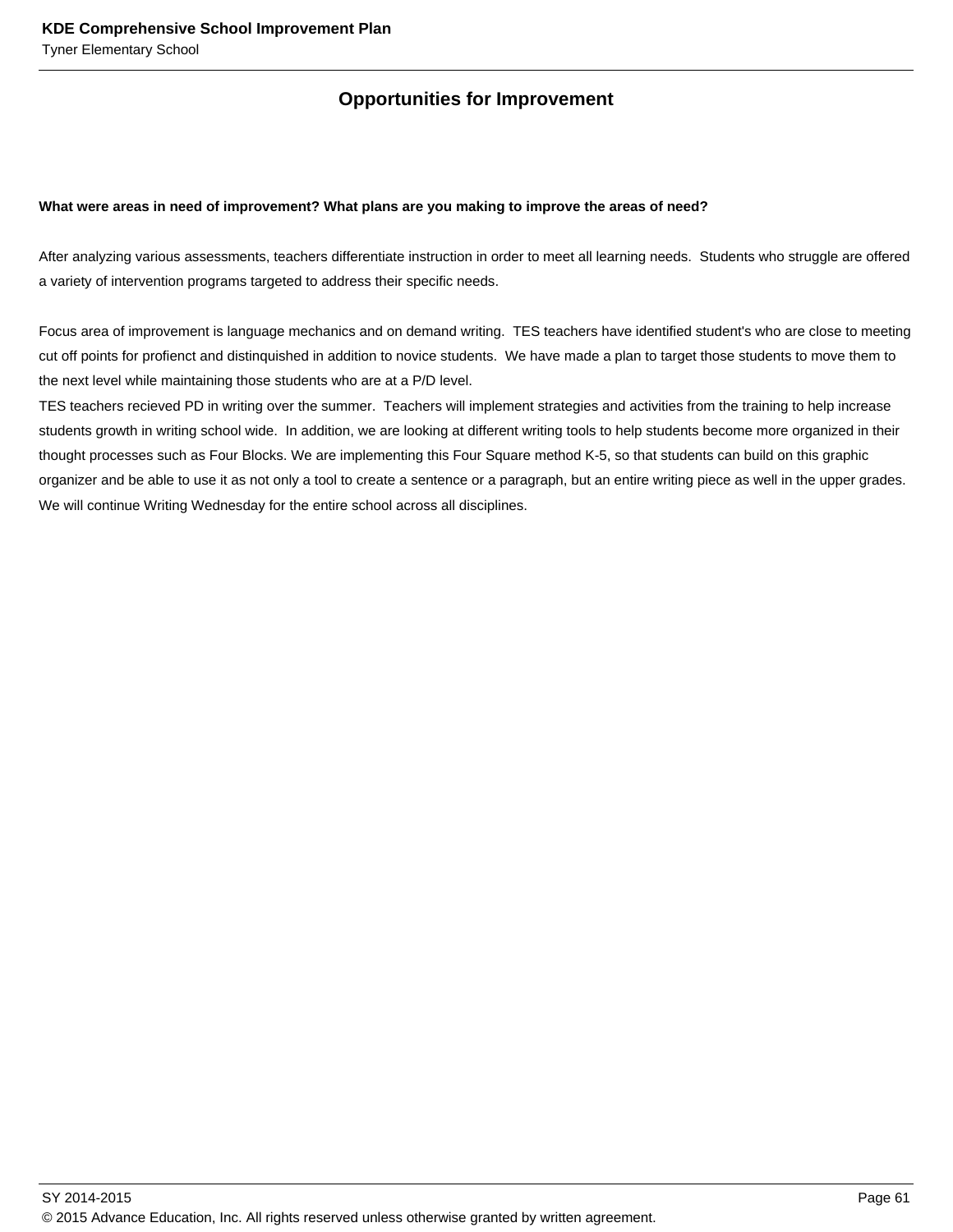# **Conclusion**

#### **Reflect on your answers provided in the previous sections. What are your next steps in addressing areas of concern?**

#### WHAT ARE OUR PLANS TO ADDRESS OUR CONCERNS - All Students

Our school-wide instructional focus continues to hold the goals of increasing the rigor of our instruction, helping students have a clearer understanding of the purpose of each lesson, and to increasing student active participation. We need to continue to emphasize those strategies, as we are working to change the role of the student by working with them to see themselves as having greater responsibility in their learning, having them set goals and monitor their progress, being more intimately involved in each lesson, and working as peer teachers and editors of student work. What we have found is that when you increase rigor and the demands for higher order thinking, you invariable increase the discrepancy between students at those standards and those below standard, unless you can create an atmosphere that fosters high levels of student ownership. In other words, as the work gets harder, students must be more self-motivated to do more challenging work, seeing value in the struggle.

While we will continue to focus on increasing student engagement and ownership in learning, the data is also clear that we must continue to have high degree of focus on teaching. Our data clearly shows that there is significant variance in student

performance from grade level to grade level. This is entirely consistent with all the research that indicates that the greatest predictor for student success is effective teaching. We will continue to focus on looking at what the data tells us has been successful practice by those teachers who have the highest scores, and we will then attempt to replicate those strategies and teaching methods.

We will also be focusing our staff development best practices, not only globally, but also within our building through PLC and peer observations building on those successes demonstrated within our own population and peer group.

ELA: Next Steps are to provide trainings for the different types of writing and implement writing across grade levels. Teachers will conference with students in a timely fashion giving both oral and written feedback.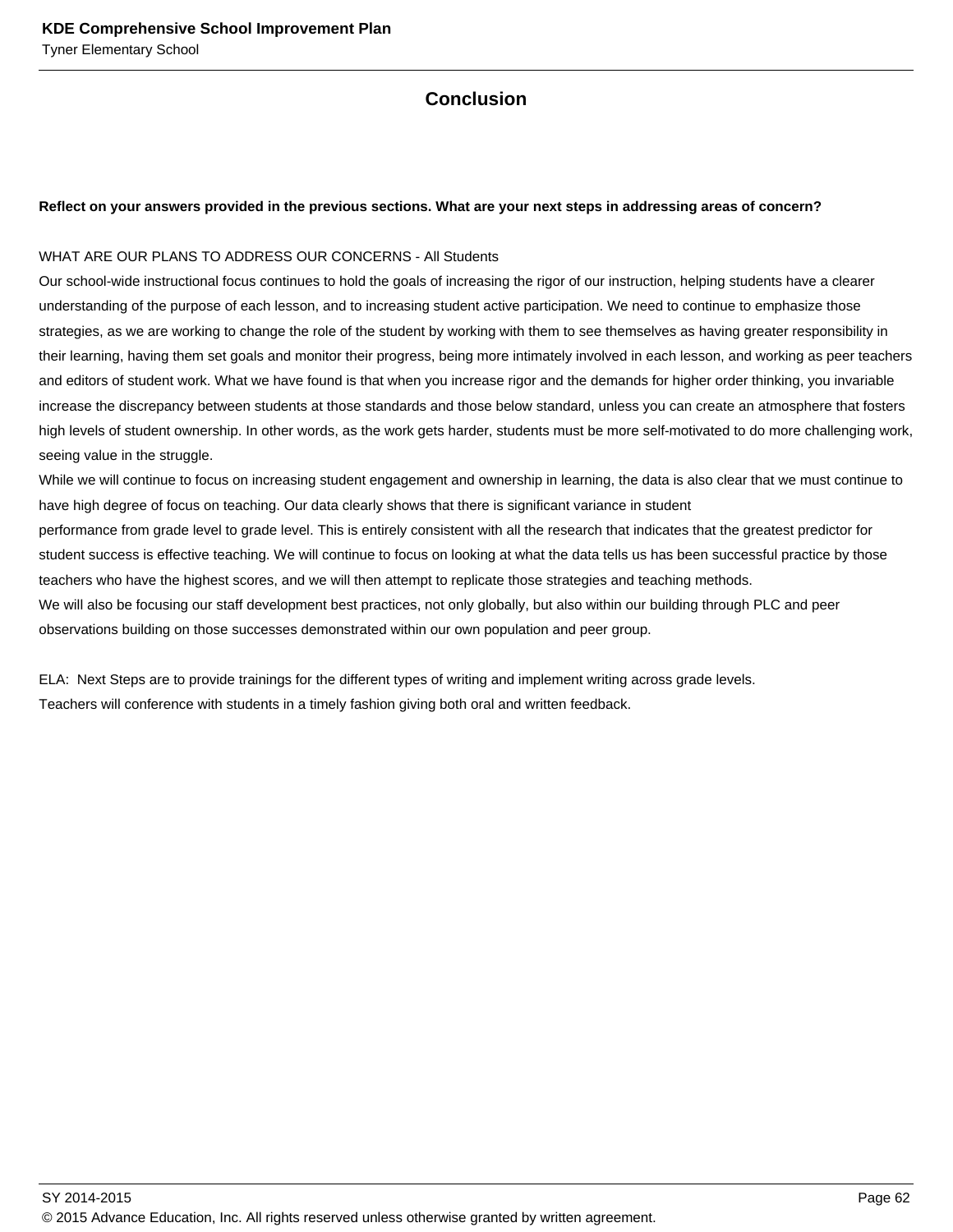# **The Missing Piece**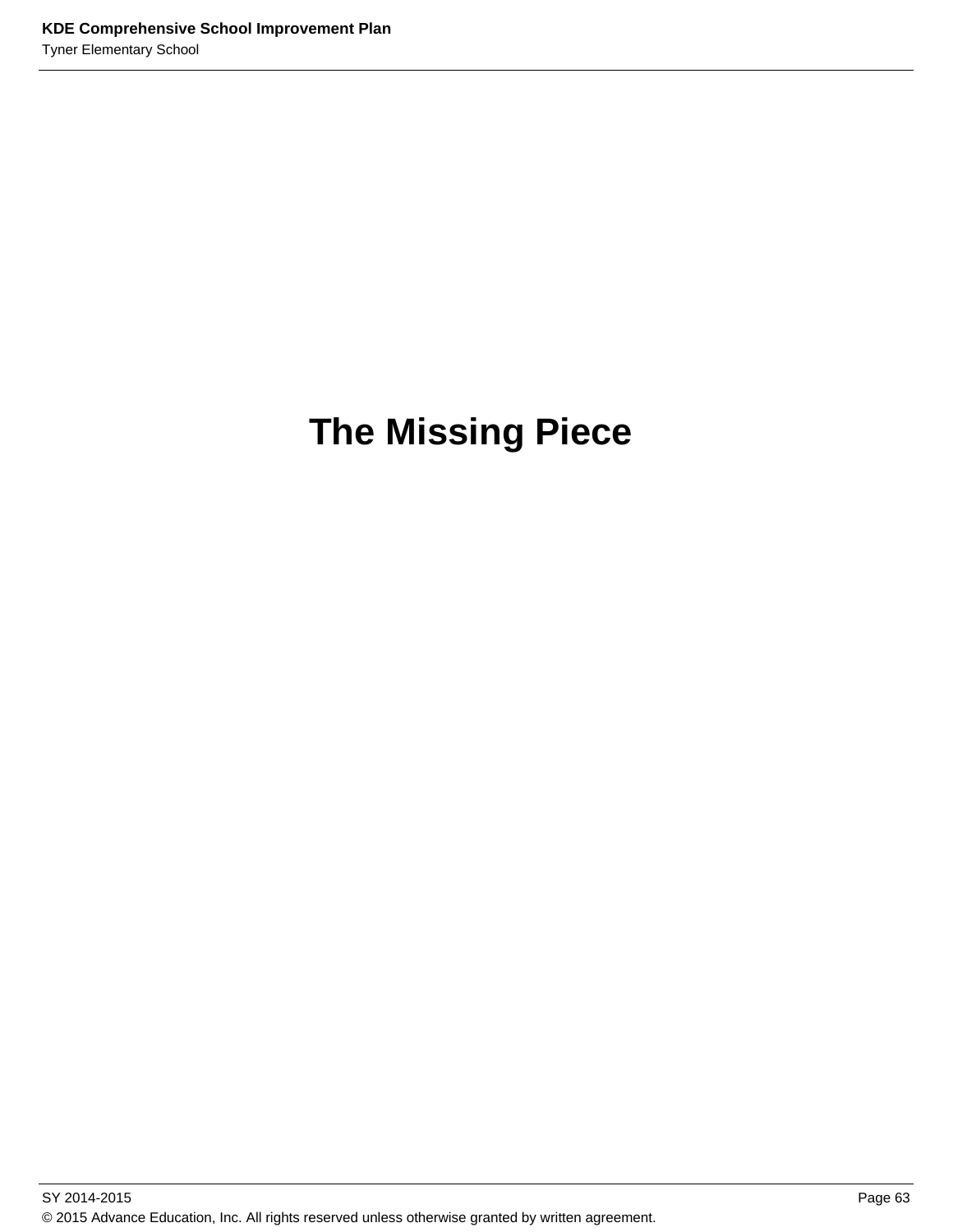# **Introduction**

This Missing Piece diagnostic is a comprehensive performance assessment tool that proposes specific school-level descriptors for the six objectives of the Commissioner's Parent's Advisory Council. They include provisions that every student in Kentucky will have a parent, or another adult, who knows how to support that student's academic achievement. These objectives support Kentucky education laws as it recognizes the importance of parent involvement (KRS 158.645) (KRS.160.345) (KRS 156.497) (KRS 158-031) (KRS 157.3175)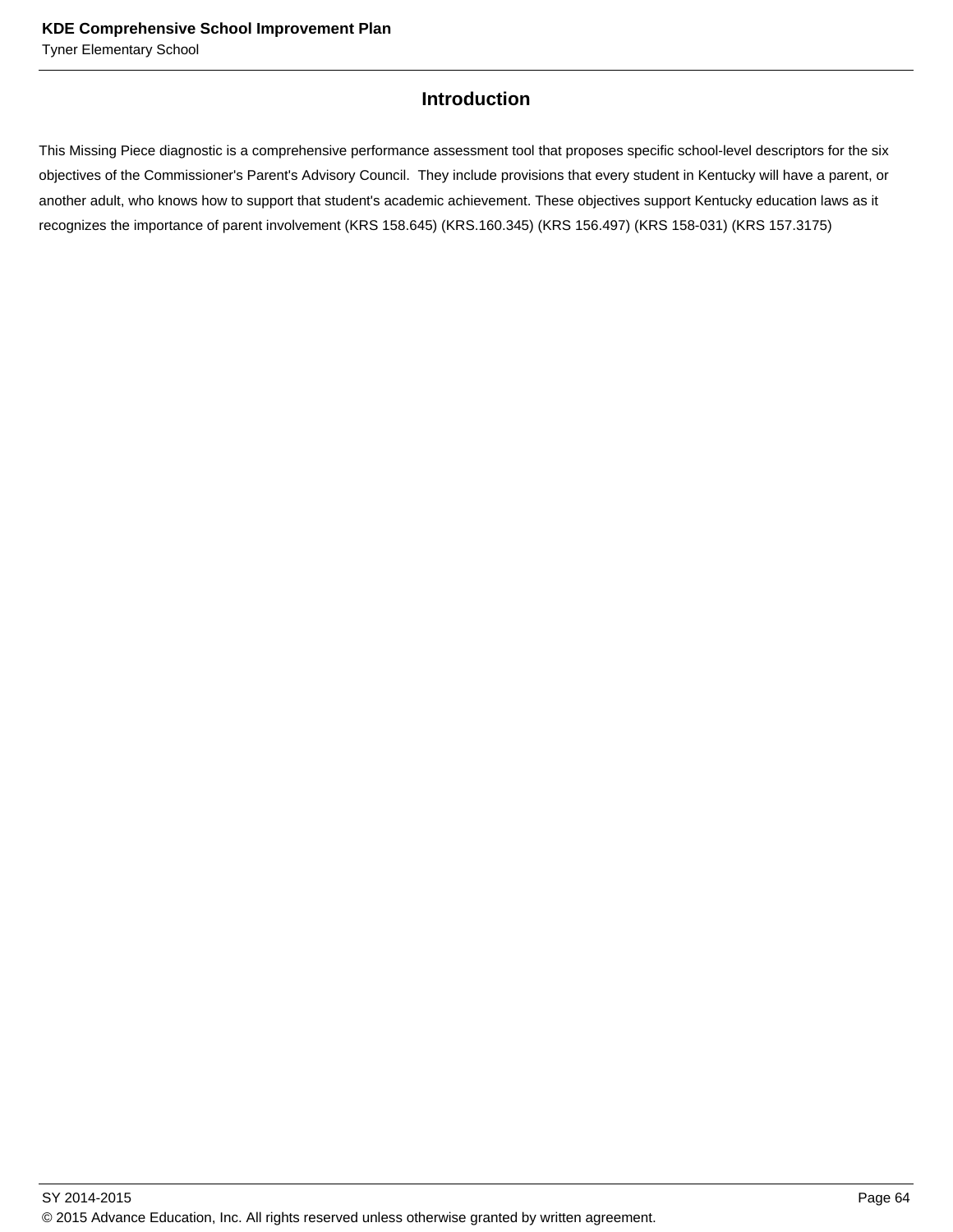# **Stakeholders**

School staff engaged a variety of stakeholders when completing the Missing Piece Diagnostic

#### **What stakeholders (name and title) did you engage for the purpose of completing the Missing Piece diagnostic?**

Tim Johnson, Principal Melony Vickers, Councelor Robbie Tincher, Teacher Ruth Sizemore, FRC Director Karen Smith, Save the Children Tonya Huff, Promise Neighborhood Director Stephanie Thomas, Parent SBDM Angel Hornsby, Parent SBDM Melissa Baker, Teacher Elizabeth Norris, DAC, District Curriculum Coordinator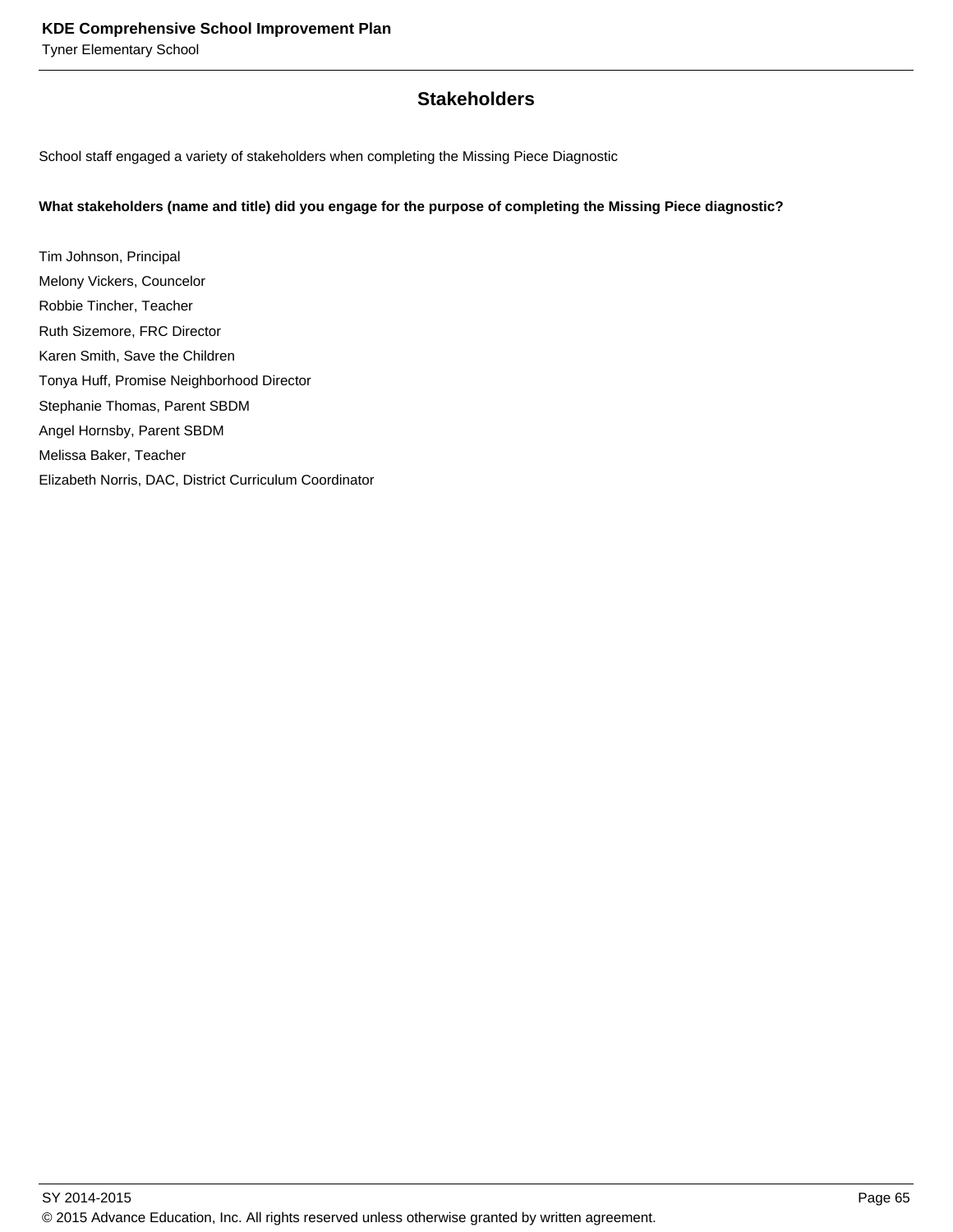# **Relationship Building**

School staff builds productive, personal relationships with parents of all their students.

Overall Rating: 2.57

| <b>Statement or Question</b>                                                                                                                                                                            | <b>Response</b>                                                               | Rating     |
|---------------------------------------------------------------------------------------------------------------------------------------------------------------------------------------------------------|-------------------------------------------------------------------------------|------------|
| Parents report that school staff understands<br>and demonstrates how strong relationships with staff is about discussing student academic<br>parents contribute to effective teaching and<br>Ilearning. | Parents report their relationship with school<br>performance and/or behavior. | Apprentice |

|     | <b>Statement or Question</b>                                                                                                                                                                                                                                                       | <b>Response</b>                                                                                                                               | Rating            |
|-----|------------------------------------------------------------------------------------------------------------------------------------------------------------------------------------------------------------------------------------------------------------------------------------|-----------------------------------------------------------------------------------------------------------------------------------------------|-------------------|
| 12. | School staff implements systematic steps to<br>welcome the parents of new and English as-a-<br>Second-Language (ESL) students (for example, (for example, using home visits, personal calls<br>using home visits, personal calls or letters,<br>open houses and/or other methods). | School staff implements systematic steps to<br>welcome the parents of new and ESL students<br>or letters, open houses, and/or other methods). | <b>Proficient</b> |

|    | <b>Statement or Question</b>                                                                                                                                        | <b>Response</b>                                      | <b>Rating</b> |
|----|---------------------------------------------------------------------------------------------------------------------------------------------------------------------|------------------------------------------------------|---------------|
| J. | Parents and other stakeholders report that they Parents and other stakeholders report that they Proficient<br>are actively welcomed when they visit the<br>'school. | are actively welcomed when they visit the<br>school. |               |

|    | <b>Statement or Question</b>                                                                                                                                     | <b>Response</b>                                                                                                                                                   | ∣Ratinq            |
|----|------------------------------------------------------------------------------------------------------------------------------------------------------------------|-------------------------------------------------------------------------------------------------------------------------------------------------------------------|--------------------|
| 4. | School staff implements systematic steps to<br>encourage parents to attend school activities<br>and participate in decisions about their<br>children's learning. | School staff implements systematic steps to<br>encourage parents to attend school activities<br>and participate in decisions about their<br>Ichildren's learning. | <b>IProficient</b> |

|     | <b>Statement or Question</b>                                                                                         | <b>Response</b>                                                                                                                    | ⊪Ratinq |
|-----|----------------------------------------------------------------------------------------------------------------------|------------------------------------------------------------------------------------------------------------------------------------|---------|
| 55. | School staff involves parents in personal<br>communication about their students' progress<br>lat least once a month. | Administrators and school staff are available to Apprentice<br>parents by appointment only to discuss their<br>student's progress. |         |

|    | <b>Statement or Question</b>                                                          | <b>Response</b>                                                                                                                                                           | ∣Ratinɑ |
|----|---------------------------------------------------------------------------------------|---------------------------------------------------------------------------------------------------------------------------------------------------------------------------|---------|
| 6. | all parents to determine resources necessary<br>If or their child's academic success. | School staff completes needs assessment with Teachers informally collect some student needs Apprentice<br>data and some parents are contacted to<br>Idiscuss those needs. |         |

|     | <b>Statement or Question</b>                                                                                                                                                                                | <b>Response</b>                                                                                 | Rating             |
|-----|-------------------------------------------------------------------------------------------------------------------------------------------------------------------------------------------------------------|-------------------------------------------------------------------------------------------------|--------------------|
| '7. | IAII parents are asked for feedback on the<br>school's efforts to welcome and engage parents efforts to welcome and engage parents, and the<br>and the feedback is used to improve the<br>school's efforts. | All parents are asked for feedback on school's<br>feedback is used to improve school's efforts. | <b>IProficient</b> |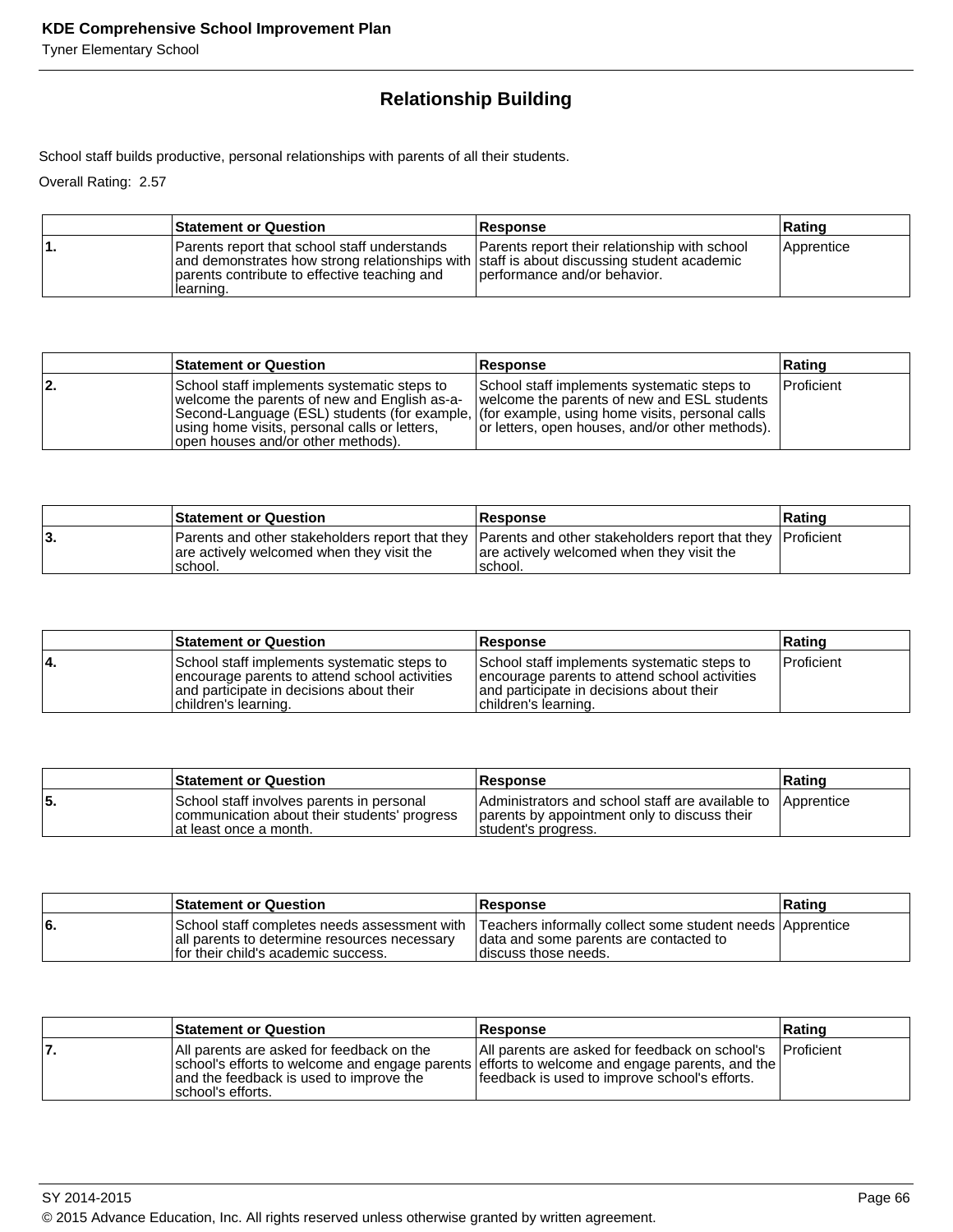Tyner Elementary School

# **Communications**

Two-way information in many forms flows regularly between school staff and parents about students' academic achievement and individual needs.

Overall Rating: 2.71

| <b>Statement or Question</b>                                                                                                                                                                                                       | Response                                                                                                                                                                                                                                                                                                                                          | Rating            |
|------------------------------------------------------------------------------------------------------------------------------------------------------------------------------------------------------------------------------------|---------------------------------------------------------------------------------------------------------------------------------------------------------------------------------------------------------------------------------------------------------------------------------------------------------------------------------------------------|-------------------|
| School staff implements systematic efforts to<br>Inform parents about academic goals, class<br>their home language. (For example, classroom<br>contracts, student assignment books,<br>homework websites, and online grade books). | School staff implements systematic efforts to<br>linform parents about academic goals, class<br>work, grades and homework for their children in vork, grades and homework for their children in<br>their home language. (For example, using<br>classroom contracts, student assignment<br>(books, homework websites, and online grade)<br>books.) | <b>Proficient</b> |

|     | <b>Statement or Question</b>                                                                                                                                                                      | Response                                                                                                                                                                                                                                                                                       | Rating |
|-----|---------------------------------------------------------------------------------------------------------------------------------------------------------------------------------------------------|------------------------------------------------------------------------------------------------------------------------------------------------------------------------------------------------------------------------------------------------------------------------------------------------|--------|
| 12. | Ishare information with teachers about their<br>children's learning needs. (For example, phone<br>and e-mail contacts, offering parent<br>conferences, making home visits, or other<br> methods). | School staff offers varied ways that parents can School staff offers varied ways that parents can Proficient<br>share information with teachers about their<br>children's learning needs. (For example, phone<br>and e-mail contacts, offering parent<br>conferences, and making home visits.) |        |

|    | <b>Statement or Question</b>                                                                                                      | <b>Response</b>                                                                                                                                                                                                                     | ∣Ratinɑ           |
|----|-----------------------------------------------------------------------------------------------------------------------------------|-------------------------------------------------------------------------------------------------------------------------------------------------------------------------------------------------------------------------------------|-------------------|
| 3. | School staff partners with community leaders<br>of academic expectations, school strategies,<br>land student achievement results. | School staff partners with community leaders<br>and organizations to build parent understanding and organizations to build parent understanding<br>of academic expectations, school strategies,<br>and student achievement results. | <b>Proficient</b> |

|    | <b>Statement or Question</b>                                                                                                                         | <b>Response</b>                                                                                                                                      | ∣Ratinq           |
|----|------------------------------------------------------------------------------------------------------------------------------------------------------|------------------------------------------------------------------------------------------------------------------------------------------------------|-------------------|
| 4. | School staff offers parents opportunities to<br>discuss school-wide achievement issues.<br>lincluding assessment data, at least once a<br>Isemester. | School staff offers parents opportunities to<br>discuss school-wide achievement issues.<br>lincluding assessment data, at least once a<br>Isemester. | <b>Proficient</b> |

|     | <b>Statement or Question</b>                                                                                                                                                                                                                                                           | Response                                                                                                                                                                                                                                                                          | Rating     |
|-----|----------------------------------------------------------------------------------------------------------------------------------------------------------------------------------------------------------------------------------------------------------------------------------------|-----------------------------------------------------------------------------------------------------------------------------------------------------------------------------------------------------------------------------------------------------------------------------------|------------|
| '5. | School staff implements systematic efforts to<br>Imaximize parent-teacher conference<br>participation. (For example, offering multiple<br>locations, convenient times, follow-up with<br>parents who do not reply to first notices, and<br>opportunities for student-led conferences). | School staff implements systematic efforts to<br>maximize parent-teacher conference<br>participation. (For example, offering multiple<br>locations, convenient times, follow-up with<br>parents who do not reply to first notices,<br>opportunities for student-led conferences.) | Proficient |

|    | <b>Statement or Question</b>                                                                        | <b>Response</b>                                                                                         | ∣Ratinɑ           |
|----|-----------------------------------------------------------------------------------------------------|---------------------------------------------------------------------------------------------------------|-------------------|
| 6. | At least 50 percent of parents respond to<br>annual school and/or district stakeholder<br>Isurvevs. | District-wide stakeholder surveys are given to<br>parents and teachers encourage parents to<br>respond. | <b>Apprentice</b> |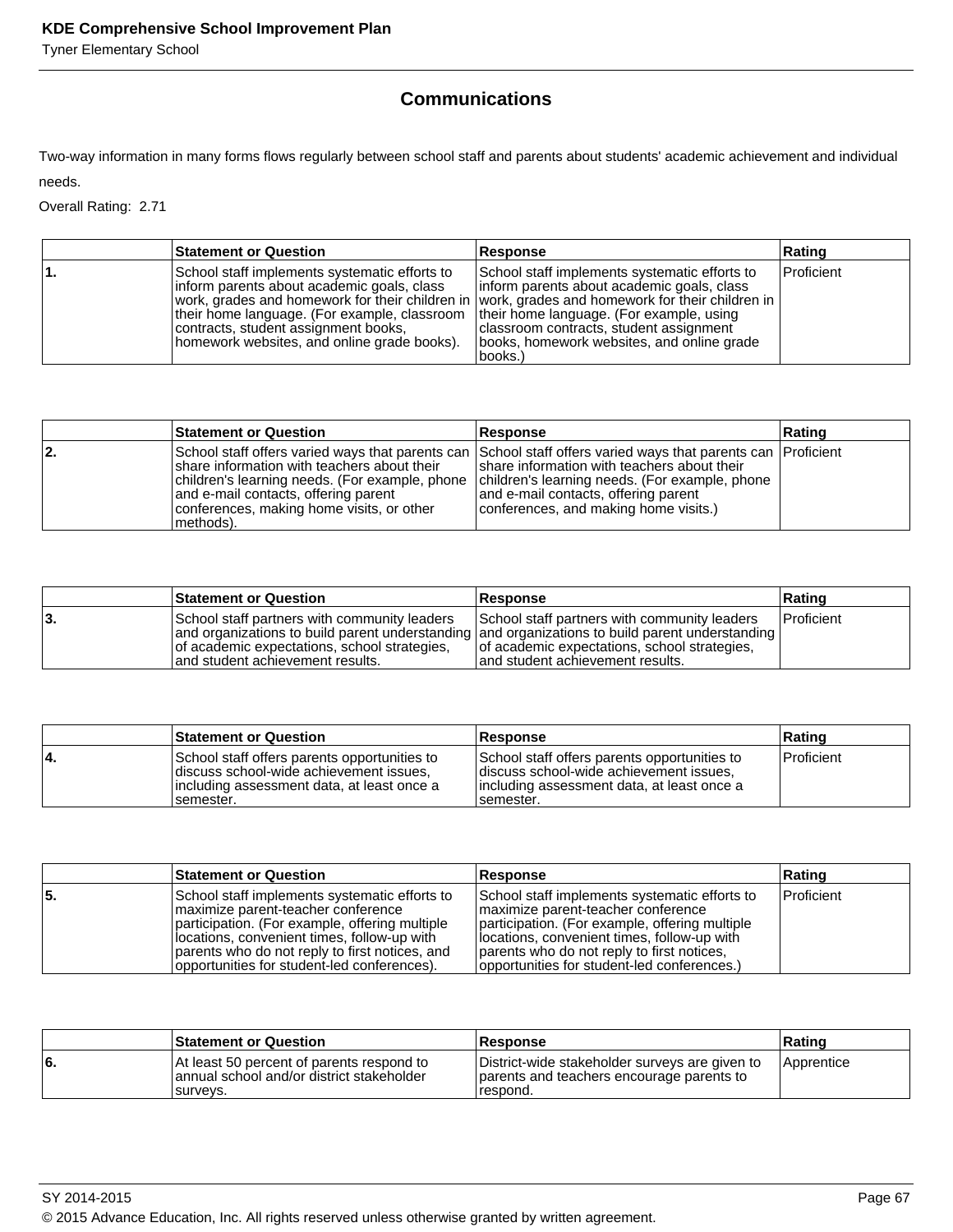| <b>Statement or Question</b>                                                                                                                                               | <b>Response</b>                                                                         | ∣Ratinɑ           |
|----------------------------------------------------------------------------------------------------------------------------------------------------------------------------|-----------------------------------------------------------------------------------------|-------------------|
| Stakeholder survey data is consistently used to School staff develops a survey that is sent to<br>plan school improvement efforts and to<br>levaluate their effectiveness. | parents, with low response rate and results are<br>reported in school improvement plan. | <b>Apprentice</b> |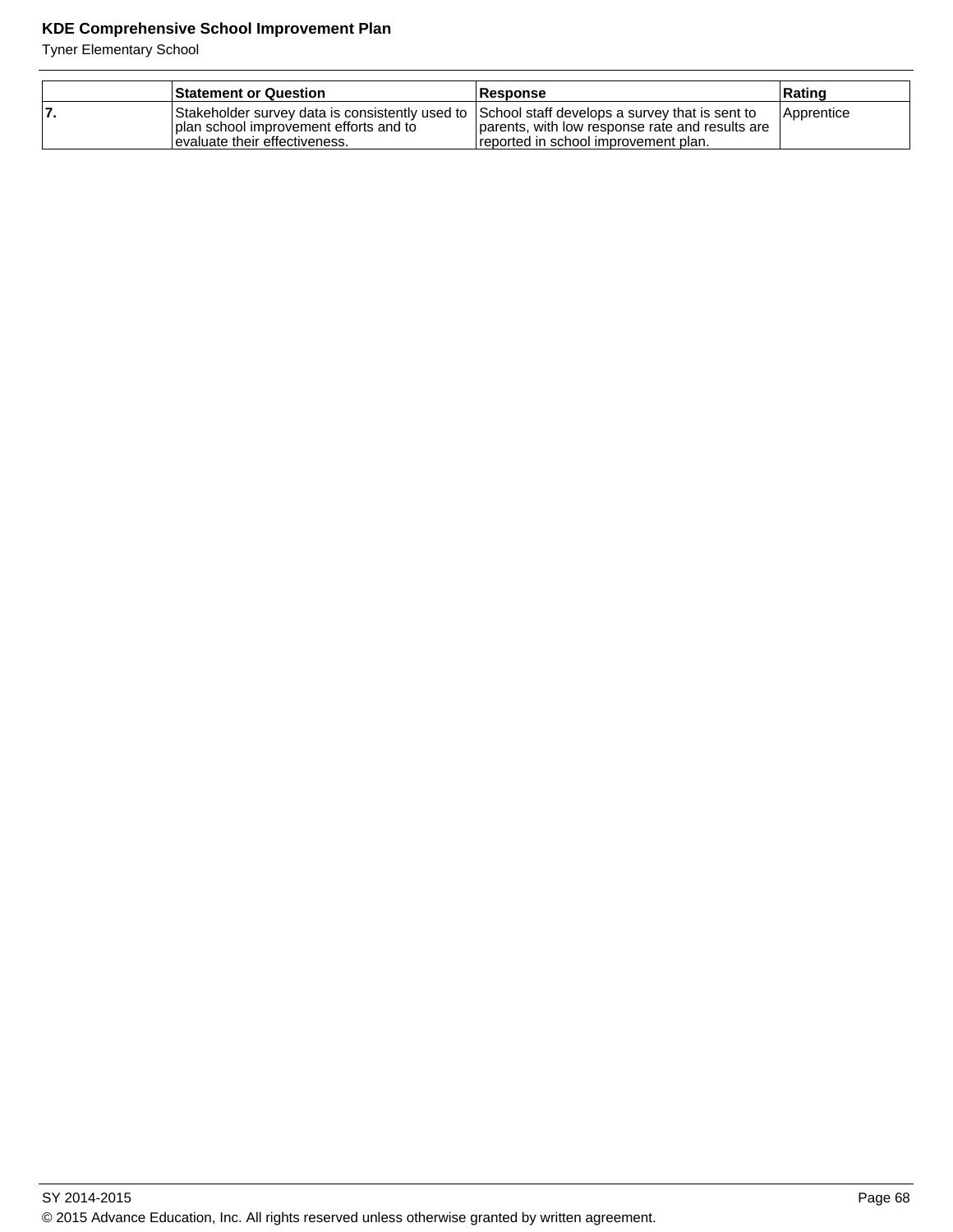Tyner Elementary School

# **Decision Making**

School staff encourages, supports and expects parents to be involved in school improvement decisions and to monitor and assist school improvement.

Overall Rating: 1.71

| <b>Statement or Question</b>                                                                                                                                                                | <b>Response</b>                                                                                                                                                                                     | Rating |
|---------------------------------------------------------------------------------------------------------------------------------------------------------------------------------------------|-----------------------------------------------------------------------------------------------------------------------------------------------------------------------------------------------------|--------|
| The school staff offers professional learning<br>community opportunities, workshops, and easily some other parents who serve on SBDM<br>for service on the SBDM council and<br>Icommittees. | <b>Parents elected to serve on school council and Apprentice</b><br>  accessible written information to equip parents   committees are invited to attend training offered<br>by school or district. |        |

|     | <b>Statement or Question</b>                                                                                                                                                                                                                                                                                                                                                                  | Response                                                                                                                                                                                      | Rating     |
|-----|-----------------------------------------------------------------------------------------------------------------------------------------------------------------------------------------------------------------------------------------------------------------------------------------------------------------------------------------------------------------------------------------------|-----------------------------------------------------------------------------------------------------------------------------------------------------------------------------------------------|------------|
| 12. | School council and committees facilitate broad<br>parent participation by actively recruiting<br>diverse membership, providing interpreters and at time and place convenient to staff. Elections<br>translated materials when needed, setting<br>convenient meeting times, and seeking wide<br>parent input. At least 40 percent of parents vote parent election.<br>In SBDM parent election. | School council and committees have some<br>parent members, may provide translators, meet<br>are held at convenient times and are publicized,<br>but less than 20% of the parents vote in SBDM | Apprentice |

|    | <b>Statement or Question</b>                                                                                                                                                                         | <b>Response</b>                                                                                 | Rating |
|----|------------------------------------------------------------------------------------------------------------------------------------------------------------------------------------------------------|-------------------------------------------------------------------------------------------------|--------|
| 3. | Parents on the SBDM council and committees<br>engage and mentor many other parents by<br>reporting to multiple groups and seeking input<br>Ithrough surveys, meetings, and varied other<br>Imethods. | School council chair sends council minutes to<br>largest parent organization with no follow-up. | Novice |

|    | <b>Statement or Question</b>                                                                                                                                                                                                                                    | <b>Response</b>                                                                                                                                                              | Rating        |
|----|-----------------------------------------------------------------------------------------------------------------------------------------------------------------------------------------------------------------------------------------------------------------|------------------------------------------------------------------------------------------------------------------------------------------------------------------------------|---------------|
| 4. | The school council adopts measurable<br>objectives and plans coherent strategies to<br>build authentic parent participation, and the<br>school council monitors the implementation and   no funding, and consistent implementation and<br>limpact of that work. | School council has some parent involvement<br>laction items imbedded in a few components.<br>They are usually not measurable, have little to<br>impact checking is not done. | <b>Novice</b> |

|    | <b>Statement or Question</b>                                                                                   | <b>Response</b>                                                                                                                                                                | Rating     |
|----|----------------------------------------------------------------------------------------------------------------|--------------------------------------------------------------------------------------------------------------------------------------------------------------------------------|------------|
| 5. | School council policies ensure active roles for<br>other groups making decisions about school<br>limprovement. | School council encourages parents to serve<br>parents on SBDM council and committees, and only on SBDM committees that deal with parent<br>linvolvement and/or school climate. | Apprentice |

|     | <b>Statement or Question</b>                                                                                                                                                                                                                           | <b>Response</b>                                                                                                                           | Rating     |
|-----|--------------------------------------------------------------------------------------------------------------------------------------------------------------------------------------------------------------------------------------------------------|-------------------------------------------------------------------------------------------------------------------------------------------|------------|
| l6. | Parents report that they are treated as valued<br>partners on school leadership teams, SBDM<br>council and committees, the school council, and council and committees, and other groups<br>other groups making decisions about school<br>limprovement. | Parents report that they are treated as valued<br>partners on school leadership teams, SBDM<br>making decisions about school improvement. | Proficient |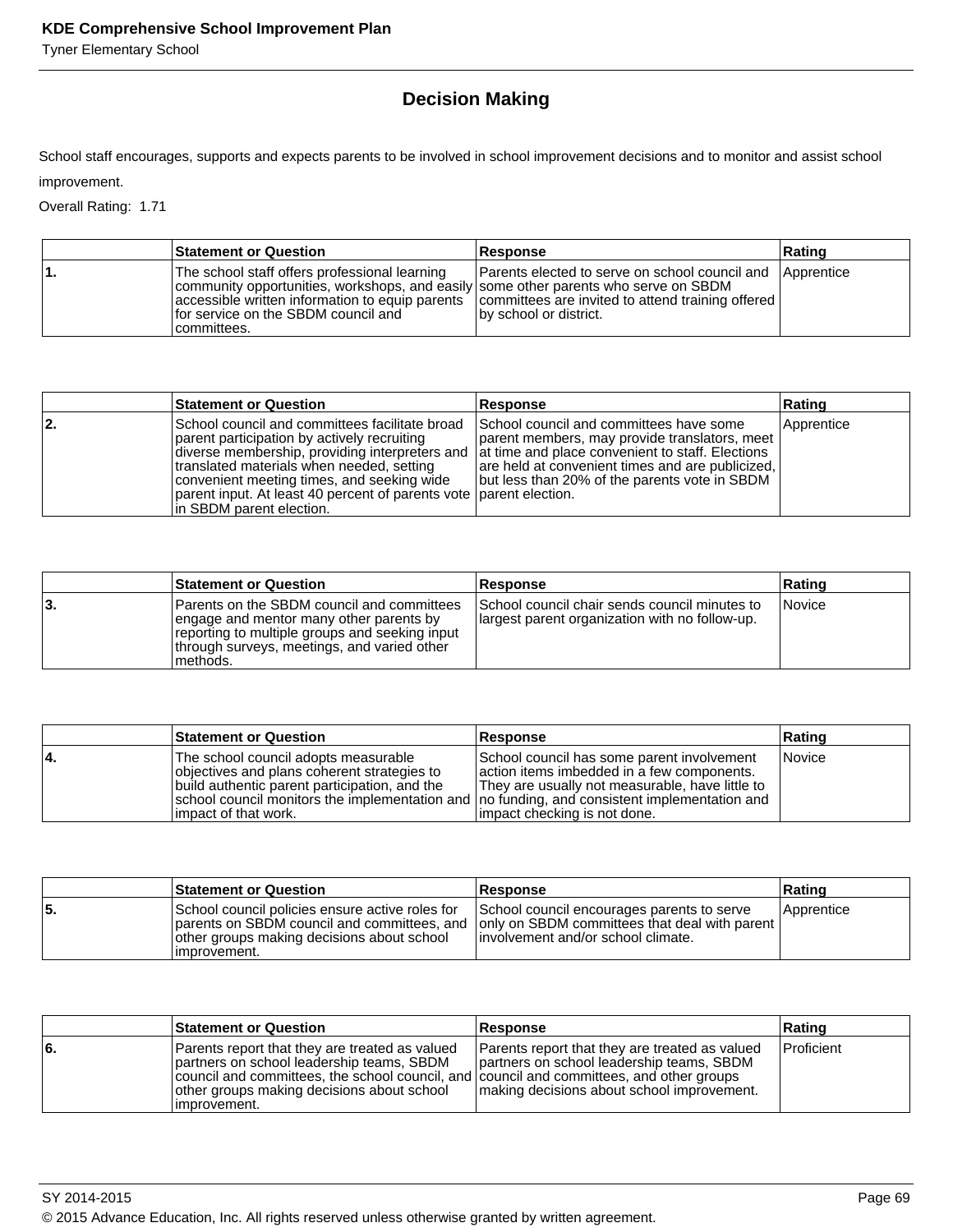| <b>Statement or Question</b>                                                                                                                                                                                                         | <b>Response</b>                                                                              | Rating        |
|--------------------------------------------------------------------------------------------------------------------------------------------------------------------------------------------------------------------------------------|----------------------------------------------------------------------------------------------|---------------|
| School staff has a plan to identify new and<br>experienced parent leaders who support and<br>build capacity for parents to serve effectively on  and/or overlaps council terms of parents.<br>the school council and committee work. | Teachers share information from year to year<br>with parents who serve on the school council | <b>Novice</b> |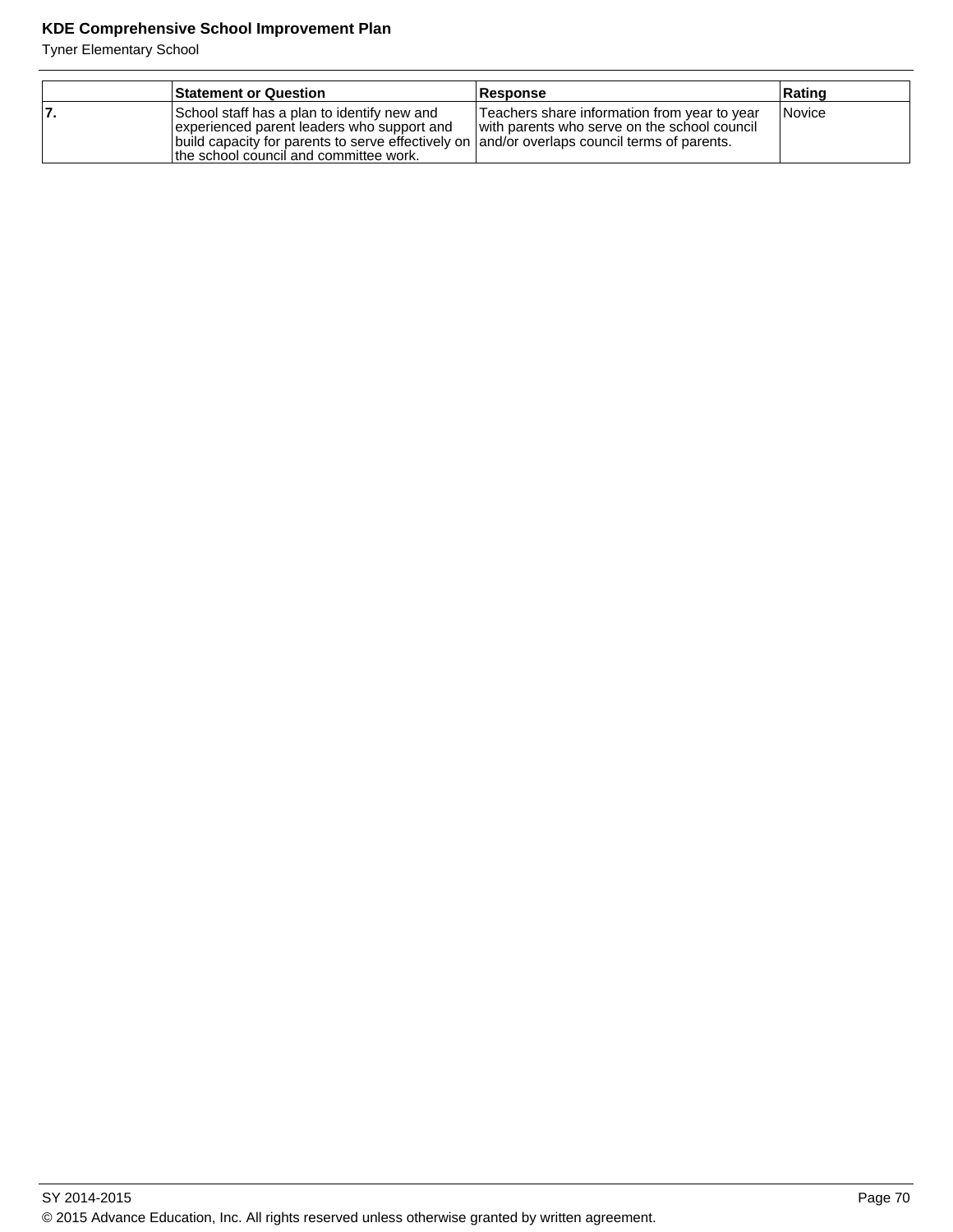Tyner Elementary School

# **Advocacy**

For each student, school staff identifies and supports a parent or another adult who can take personal responsibility for understanding and

speaking for that child's learning needs.

Overall Rating: 2.0

|    | <b>Statement or Question</b>                                                                                                                                          | <b>Response</b>                                                                                                                                                                                            | ∣Ratinɑ |
|----|-----------------------------------------------------------------------------------------------------------------------------------------------------------------------|------------------------------------------------------------------------------------------------------------------------------------------------------------------------------------------------------------|---------|
| 1. | land/or another adult who knows how to<br>advocate, or speak up for them, regarding the<br>student's academic goals and individual needs.   goals and learning needs. | School staff ensures every student has a parent There is evidence that school staff know which Apprentice<br>students have a parent or another adult who<br>can speak up for them regarding their academic |         |

|     | <b>Statement or Question</b>                                                                                                                                | <b>Response</b>                                                                                                                | Rating     |
|-----|-------------------------------------------------------------------------------------------------------------------------------------------------------------|--------------------------------------------------------------------------------------------------------------------------------|------------|
| 12. | Most parents participate actively in student led<br>conferences or other two-way communication<br>about meeting their child's individual learning<br>needs. | Some parents are involved in informal<br>conversation with school staff to address their<br>child's individual learning needs. | Apprentice |

|    | <b>Statement or Question</b>                                                                                                                                                                                                                                                                                                                                                                                | <b>Response</b>                                                                                                                                                                              | Rating     |
|----|-------------------------------------------------------------------------------------------------------------------------------------------------------------------------------------------------------------------------------------------------------------------------------------------------------------------------------------------------------------------------------------------------------------|----------------------------------------------------------------------------------------------------------------------------------------------------------------------------------------------|------------|
| 3. | Parents report participating actively and<br>effectively in required planning for individual<br>Hearning, for example, Individual Education<br>Plans, Individual Learning Plans, Gifted Student   Plans, Individual Learning Plans, Gifted Student  <br>Plans, 504 Plans, and intervention strategies to  Plans, 504 Plans, and intervention strategies to  <br>ensure college readiness (Senate Bill 130). | Parents report participating actively and<br>effectively in required planning for individual<br>Ilearning, for example, Individual Education<br>Jensure college readiness (Senate Bill 130.) | Proficient |

|    | <b>Statement or Question</b>                                                                                                                                                                                                  | <b>Response</b>                                                                | Rating        |
|----|-------------------------------------------------------------------------------------------------------------------------------------------------------------------------------------------------------------------------------|--------------------------------------------------------------------------------|---------------|
| 4. | School staff gives parents clear, complete<br>information on the procedures for resolving<br>concerns and filing complaints, and the council<br>reviews summary data on those complaints to<br>lidentify needed improvements. | Teachers handle parent complaints but<br>outcomes are not tracked or reported. | <i>Novice</i> |

|    | <b>Statement or Question</b>                                                                                                                                                                    | <b>Response</b>                                                                                                          | Rating |
|----|-------------------------------------------------------------------------------------------------------------------------------------------------------------------------------------------------|--------------------------------------------------------------------------------------------------------------------------|--------|
| 5. | School staff ensures that parents and<br>community members are well informed about<br>how to become educational advocates, or how<br>Ito access a trained educational advocate when<br>Ineeded. | School staff makes minimal effort to encourage Apprentice<br>parents to advocate for their child's academic<br>Isuccess. |        |

|    | <b>Statement or Question</b>                                                                                                                                                                                                                                                     | Response                                                                                                                                                                                                                                                           | Rating     |
|----|----------------------------------------------------------------------------------------------------------------------------------------------------------------------------------------------------------------------------------------------------------------------------------|--------------------------------------------------------------------------------------------------------------------------------------------------------------------------------------------------------------------------------------------------------------------|------------|
| 6. | As students are identified by school staff as<br>having disabilities or performing at the novice<br>level, additional intentional steps are taken to<br>ensure that parents have the option to use a<br>trained advocate to assist them in speaking for<br>ltheir child's needs. | Novice level students are identified by school<br>staff to receive targeted strategies for academic<br>limprovement. Parents are informed of the<br>strategies but do not receive training on how to<br>use those strategies or how progress will be<br>Imeasured. | Apprentice |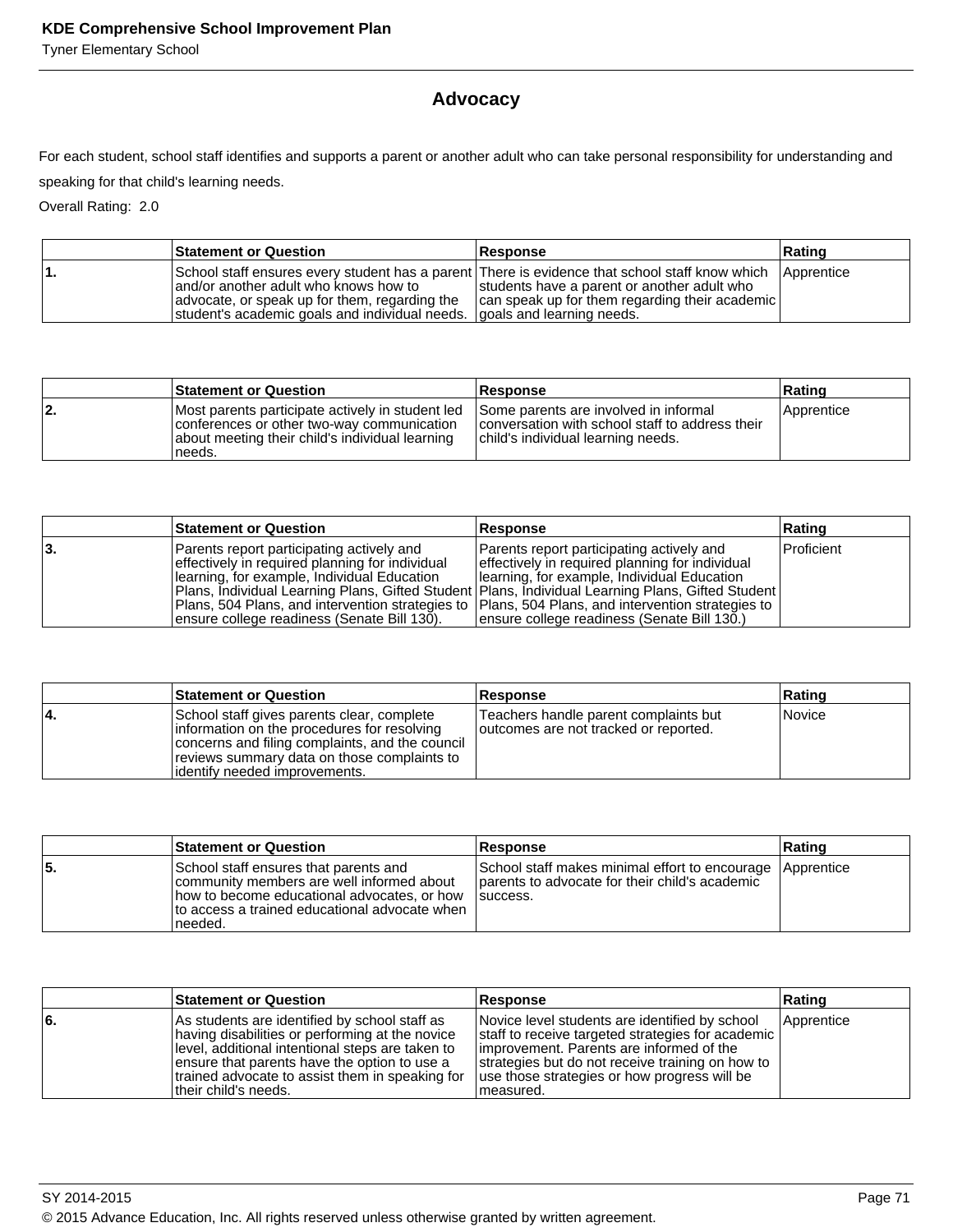Tyner Elementary School

# **Learning Opportunities**

School staff ensures that families have multiple learning opportunities to understand how to support their children's learning.

Overall Rating: 2.33

| <b>Statement or Question</b>                                                                                                                                                                                                                                                                                                                                                                                                                                                                                                                                                                                                                                                                                      | <b>Response</b>                                                                                                                                                                                                                                                                                                                                                                                                                                                                                                                                                                             | Rating     |
|-------------------------------------------------------------------------------------------------------------------------------------------------------------------------------------------------------------------------------------------------------------------------------------------------------------------------------------------------------------------------------------------------------------------------------------------------------------------------------------------------------------------------------------------------------------------------------------------------------------------------------------------------------------------------------------------------------------------|---------------------------------------------------------------------------------------------------------------------------------------------------------------------------------------------------------------------------------------------------------------------------------------------------------------------------------------------------------------------------------------------------------------------------------------------------------------------------------------------------------------------------------------------------------------------------------------------|------------|
| Parents have multiple opportunities to learn<br>about and discuss the following:<br>- Kentucky standards and expectations for all<br>students<br>- The school's curriculum, instructional<br>methods, and student services<br>- The school's decision-making process,<br>including opportunities for parents to participate<br>on SBDM councils and committees<br>- Their children's learning and development,<br>along with legal and practical options for<br>helping their children succeed, such the IEP<br>and/or ILP process<br>- Community resources to support learning<br>- Opportunities to participate in state and district<br>school improvement efforts, such as forums,<br>committees, and surveys | School provides open house and family nights<br>for some parents to learn about:<br>• Kentucky standards and expectations for all<br>students.<br>• School's curriculum, instructional methods,<br>and student services.<br>· School's decision-making process, including<br>opportunities for parents to participate on<br>councils and SBDM committees.<br>• Their children's learning and development,<br>along with legal and practical options for<br>helping their children succeed such as<br>participation in IEP and/or ILP process.<br>• Community resources to support learning. | Apprentice |

|    | <b>Statement or Question</b>                                                                                                                                                                                               | <b>Response</b>                                                                                                                                                                                                              | Rating            |
|----|----------------------------------------------------------------------------------------------------------------------------------------------------------------------------------------------------------------------------|------------------------------------------------------------------------------------------------------------------------------------------------------------------------------------------------------------------------------|-------------------|
| 2. | School staff makes systematic use of written<br>communications (for example, newsletters,<br>websites, and bulletin boards) to help parents<br>understand their own children's progress and<br>the progress of the school. | School staff makes systematic use of written<br>communications (for example, newsletters,<br>Web sites, bulletin boards) to help parents<br>understand their own children's academic<br>progress and the progress of school. | <b>Proficient</b> |

|    | <b>Statement or Question</b>                                                                                                                                                 | <b>Response</b>                                                                                                                                                              | Rating            |
|----|------------------------------------------------------------------------------------------------------------------------------------------------------------------------------|------------------------------------------------------------------------------------------------------------------------------------------------------------------------------|-------------------|
| 3. | School staff displays proficient student work<br>with scoring guides to demonstrate academic<br>expectations to parents and students, and<br>updates the displays regularly. | School staff displays proficient student work<br>with scoring guides to demonstrate academic<br>expectations to parents and students, and<br>updates the displays regularly. | <b>Proficient</b> |

|     | <b>Statement or Question</b>                                                                                                                                                                        | <b>Response</b>                                                                                                                    | Rating     |
|-----|-----------------------------------------------------------------------------------------------------------------------------------------------------------------------------------------------------|------------------------------------------------------------------------------------------------------------------------------------|------------|
| 14. | School staff offers parent workshops and<br>Imeetings in convenient locations to help<br>parents develop skills in supporting their<br>children's learning and the school's<br>improvement efforts. | School staff offers targeted parent workshops<br>and meetings to help parents develop skills to<br>support their child's learning. | Apprentice |

|     | <b>Statement or Question</b>                                                                             | Response                                                                                                                   | ∣Ratinɑ    |
|-----|----------------------------------------------------------------------------------------------------------|----------------------------------------------------------------------------------------------------------------------------|------------|
| 55. | School council has a classroom observation<br>policy that welcomes families to visit all<br>Iclassrooms. | School council has a classroom observation<br>policy that allows parents access to most<br>classrooms by appointment only. | Apprentice |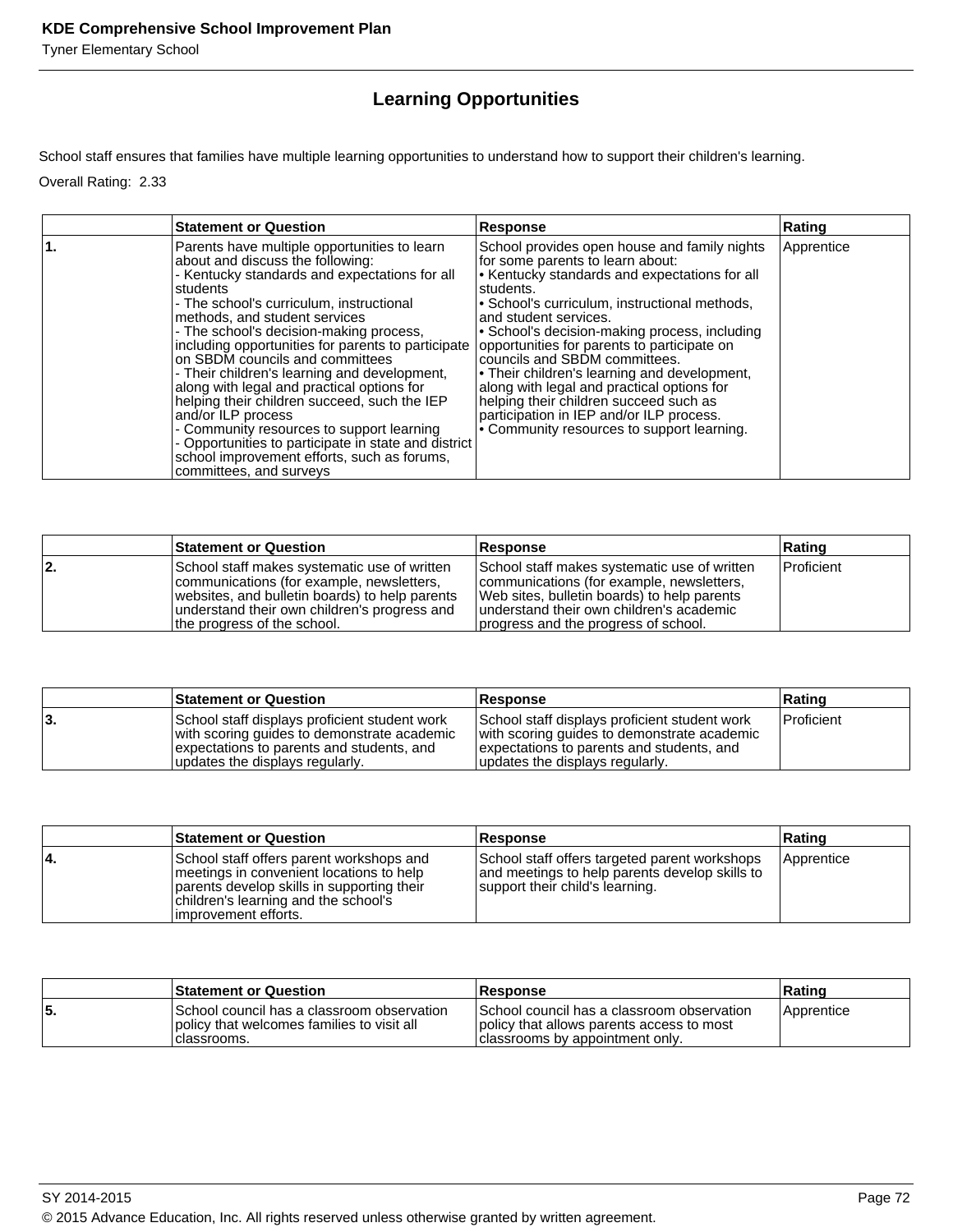|     | <b>Statement or Question</b>                                                                                                                           | <b>Response</b>                                                                                                 | ∣Ratinɑ    |
|-----|--------------------------------------------------------------------------------------------------------------------------------------------------------|-----------------------------------------------------------------------------------------------------------------|------------|
| l6. | School staff develops parent leaders who<br>contribute regularly to other parents'<br>understanding and who help meet other parent<br>Ilearning needs. | School staff relies on the parent organizations<br>to provide learning opportunities for parent<br>lleadership. | Apprentice |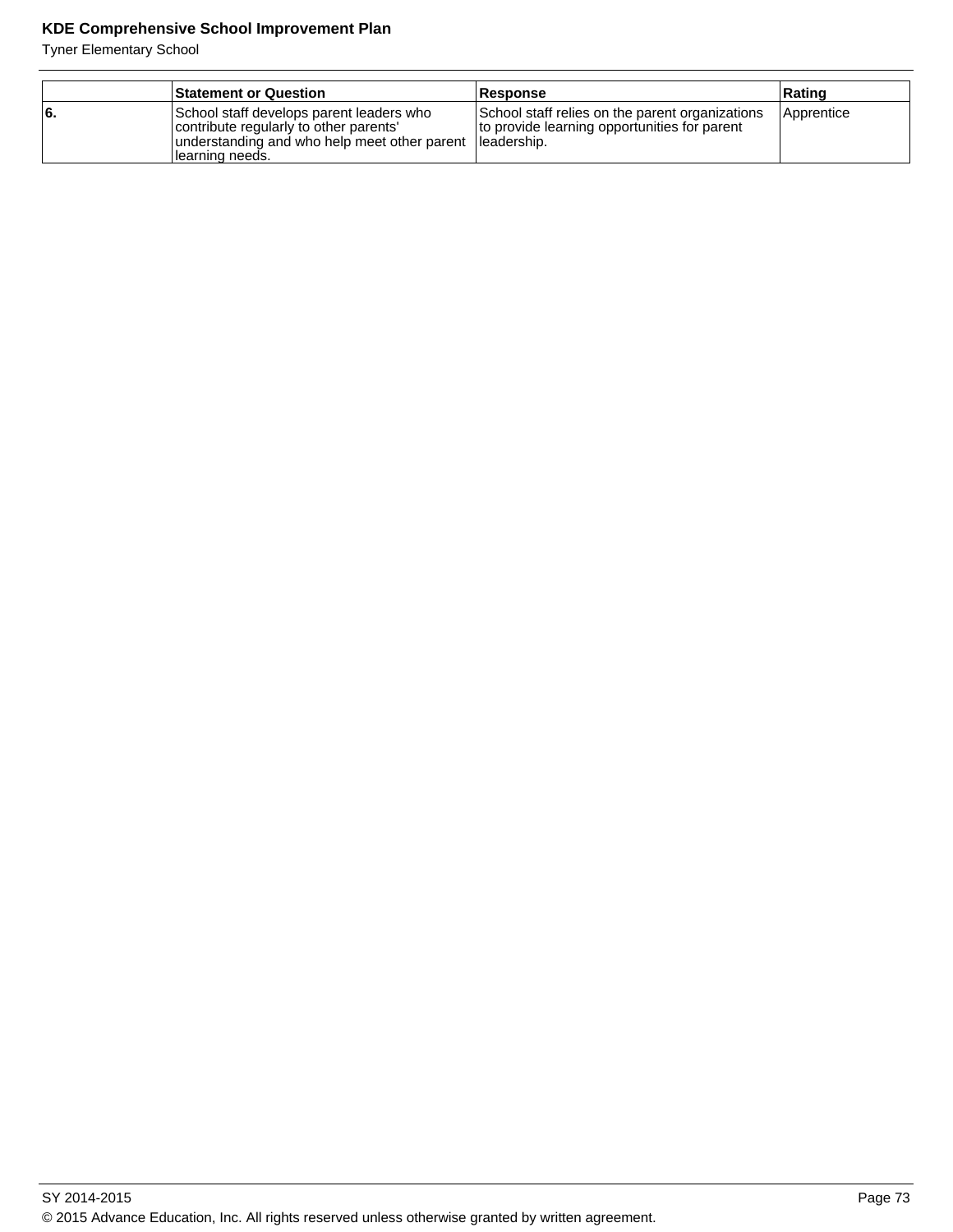# **Community Partnerships**

School staff engages and partners with community members to plan and implement substantive work to improve student achievement.

Overall Rating: 1.33

| <b>Statement or Question</b>                                                                                                                                                                                                | <b>Response</b>                                           | Rating |
|-----------------------------------------------------------------------------------------------------------------------------------------------------------------------------------------------------------------------------|-----------------------------------------------------------|--------|
| School leadership regularly shares information<br>on student achievement and involves business I business leaders to discuss information on<br>and community leaders in school improvement student achievement.<br>efforts. | School leadership periodically meets with some Apprentice |        |

|     | <b>Statement or Question</b>                                                                                                                                                                                | <b>Response</b>                                                                                        | <b>Rating</b> |
|-----|-------------------------------------------------------------------------------------------------------------------------------------------------------------------------------------------------------------|--------------------------------------------------------------------------------------------------------|---------------|
| 12. | School leadership develops partnerships with<br>several businesses, organizations, and<br>agencies to support student learning and create linked to student learning.<br>Imentors for students and parents. | Some teachers ensure that students participate Apprentice<br>In programs within the community that are |               |

|      | <b>Statement or Question</b>                                                                                               | <b>Response</b>                                                                            | Rating        |
|------|----------------------------------------------------------------------------------------------------------------------------|--------------------------------------------------------------------------------------------|---------------|
| .د ا | School leadership collaborates with employers<br>to support parent and volunteer participation in<br>Istudents' education. | School leadership rarely invites employers to<br>support adult participation in education. | <i>Novice</i> |

|    | <b>Statement or Question</b>                                                                                                                                   | <b>Response</b>                                                                                       | Rating        |
|----|----------------------------------------------------------------------------------------------------------------------------------------------------------------|-------------------------------------------------------------------------------------------------------|---------------|
| 4. | School staff collaborates with businesses,<br>organizations, and agencies to address<br>individual student needs and shares that<br>linformation with parents. | Staff sometimes collaborates with community<br>agencies to address general student academic<br>needs. | <b>Novice</b> |

|     | <b>Statement or Question</b>                                                                                                                                                                                                                                                                                                                                           | <b>Response</b>                                                        | Rating |
|-----|------------------------------------------------------------------------------------------------------------------------------------------------------------------------------------------------------------------------------------------------------------------------------------------------------------------------------------------------------------------------|------------------------------------------------------------------------|--------|
| ۱5. | lParents make active use of the school's<br>resources and community resources and report   resources from school program coordinators or<br>that they provide meaningful help to resolve<br>family challenges that could interfere with<br>student learning. (For example, FRYSC or Title<br>I coordinators connect family with community<br>resources and follow up.) | Parents are given information about community Novice<br>Ischool staff. |        |

|     | <b>Statement or Question</b>                                                                                                                                                                              | <b>Response</b>                                                                                                   | Rating |
|-----|-----------------------------------------------------------------------------------------------------------------------------------------------------------------------------------------------------------|-------------------------------------------------------------------------------------------------------------------|--------|
| l6. | School staff offers and publicizes community-<br>based learning activities aligned with the<br>curriculum, such as tutoring linked to the<br>curriculum and internships, for all students and<br>parents. | School staff rarely updates or communicates<br>with local agencies or programs that provide<br>Iearning services. | Novice |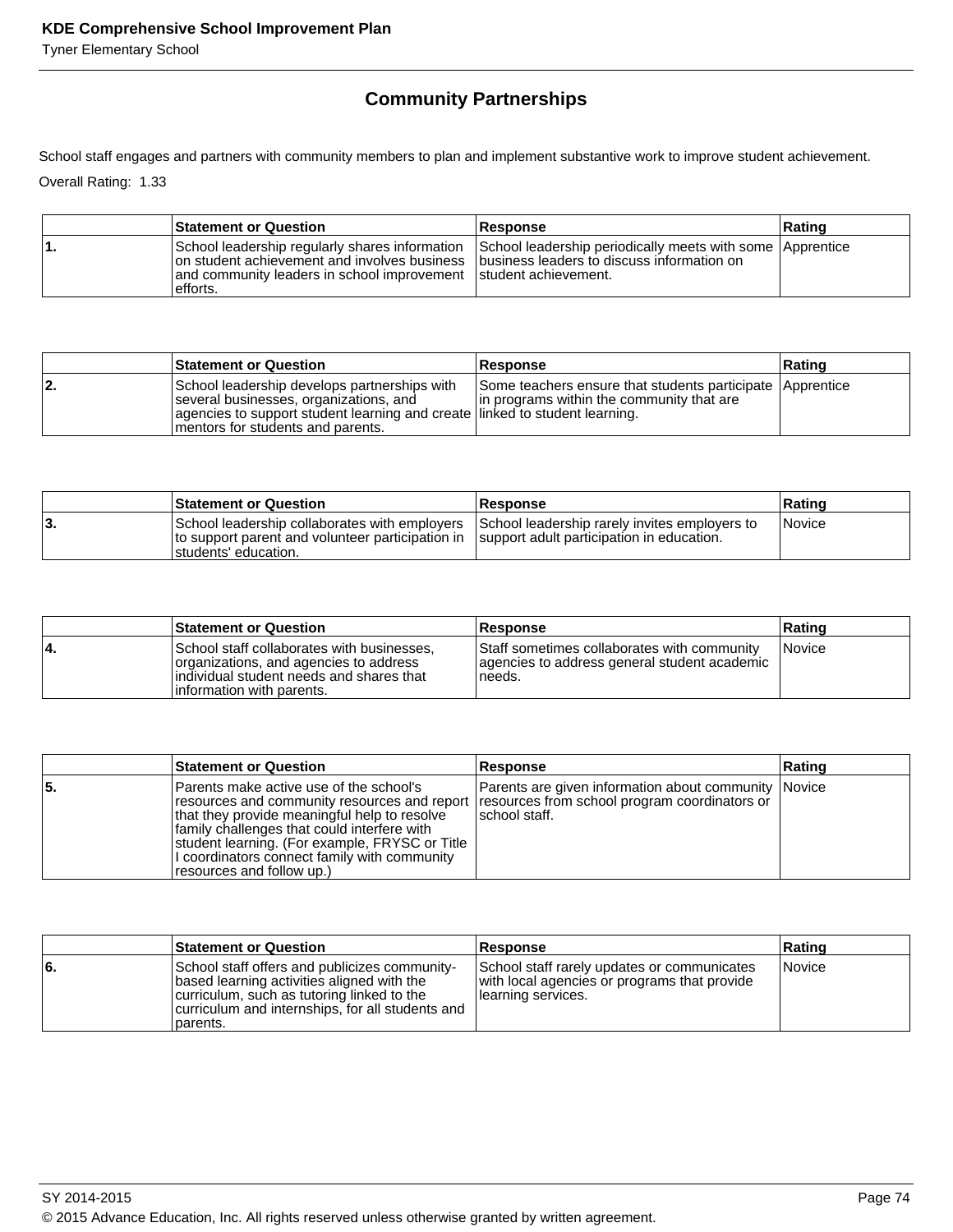## **Reflection**

Reflect upon your responses to each of the Missing Piece objectives.

#### **Reflect upon your responses to each of the Missing Piece objectives.**

Some strengths that we noted from our surveys were:

\*Parents and other stakeholders are actively welcomed when they visit the school.

\*School staff implements steps to encourage parents to attend school activities and make decisions in their child's education. Our school has a school webpage to do this, the local newspaper, text alerts, and recently created a school Facebook page to encourage parents to attend school functions.

\*All parents are asked for feedback on schools efforts to welcome and engage parents. (This was the first year that we offered the parents surveys for input and we look forward to continuing the surveys to make improvements from year to year).

\*School staff ensures systematic ways to notify parents of students grades and academic success.

\*School staff offers various ways to share information with parents such as emails, webpage, phone, Facebook, etc.

\*School staff offers ways to discuss school wide assessment data at least one a month.

\*Parents report that they are treated as valued partners on school leadership teams

\*Parents report that they are actively required and participate in students individual learning plans.

\*School staff makes systematic use of written communication to help parents understand their child's progress.

\*School staff displays proficient work samples regularly

After reviewing the Advanced-Ed Parent survey, TES recognizes the need to improve our partnerships with community members. While parents and community members report that they feel welcome at TES to participate in activities in the school, we recongize we are not doing enough to publicize needs and resources. Our SBDM will be addressing the need in monthly meetings. In the mean-time, our school will work to maintain the positive, welcoming culture by continuous training of front office staff, teachers, and support staff. TES will focus on parents serving on selected committees and offering training for parents on different aspects of their dhild's education. Based on survey results we scored an Apprentice level on Parents reporting that the school staff understands and demonstrates how strong relationships with parents contribute to effective teaching and learning. We feel that our school does offer many opportunities for parents and teachers to discuss a students education, but there is always room for growth, Teachers are encouraged to keep in close contact with parents reporting not only the negative behaviors and academic statuses, but the positive as well. Ways to do this can be discussed through regular grade level PLC's. Although we do not have personal communication meeting set up monthly like a scheduled open house, all teachers are available daily on their grade level planning time to meet with parents. This information is relayed to parents at the beginning of the school year that if they need to discuss their student at anytime then they are available at those given times. Parents are always welcomed to schedule an appointment with the teacher at this time. Another area of weakness was the area that the school staff completes a needs assessments with all parents to determine resources necessary for their child's academic success. Our Family Resource Center is always open to help students with academic success with teacher referrals and family self referrals. They also work with community partners such as social services, local churches, etc. Our resource center also sends out a needs assessment survey each January to determine if they need after school tutoring, child care, etc. So we feel like we are addressing and working to determine resources for our students. Another aspect that was a weakness according to our survey results was the fact that our parents on SBDM engage and mentor other parents and seek their input through surveys, meetings, etc. Although this may not happen through a pencil/paper process, all SBDM meetings are open for parents to sit in on and offer their input to other SBDM parent leaders. Our SBDM meeting are regularly scheduled and time is posted in newspaper of when those regular meeting will be for participation. Another area of weakness was that school staff gives parents a clear, complete information of how to resolve concerns, Teachers are always there to handle parent complaints and are often taken care of with the principal SY 2014-2015 Page 75

© 2015 Advance Education, Inc. All rights reserved unless otherwise granted by written agreement.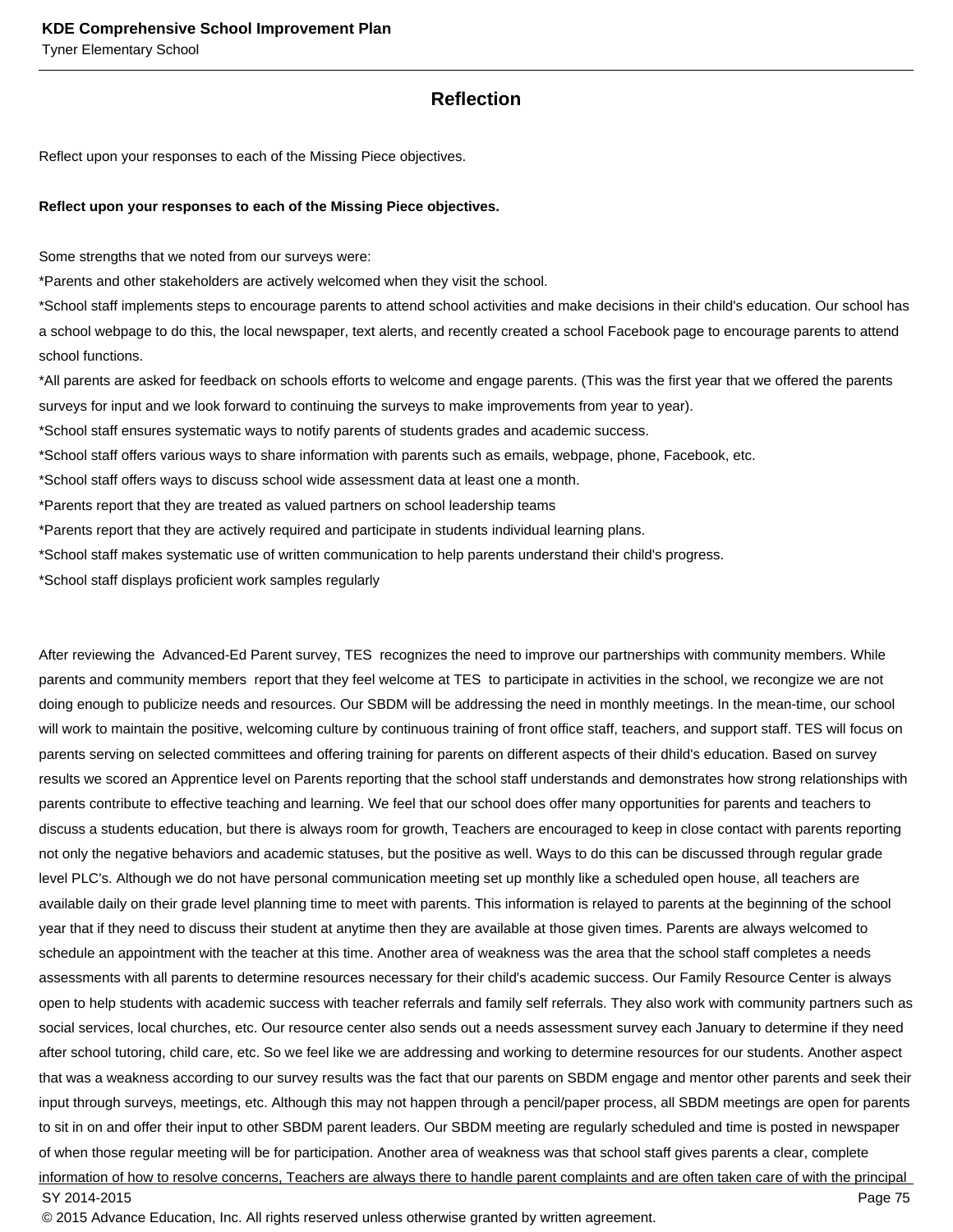Tyner Elementary School

getting involved as well. The principal keeps all parent contacts documented in his office, but could work on looking at this information to see how we could improve as a school. He will look at trends of what the parent complaints are, if there are any trends, and work on/discuss with the individual(s) involved to try to fix the problem.

At TES we are always looking for ways to improve and to sustain the efforts that we are already doing to keep up the positive, safe, and learning environment for our students. We plan to use these survey results each year to make changes and improve what we can control to make our school a positive place for our staff, students, parents, and community partners.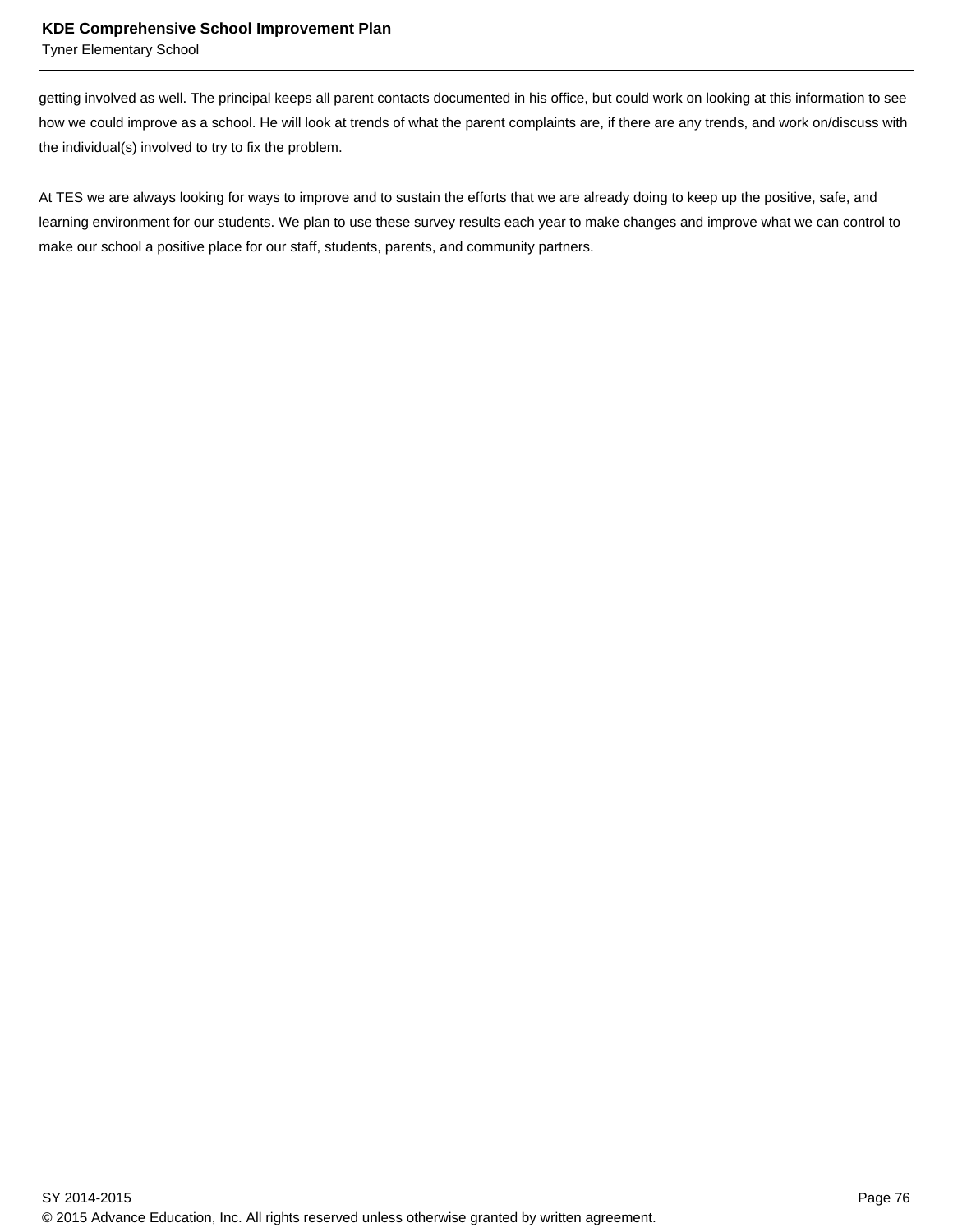# **Report Summary**



**Scores By Section**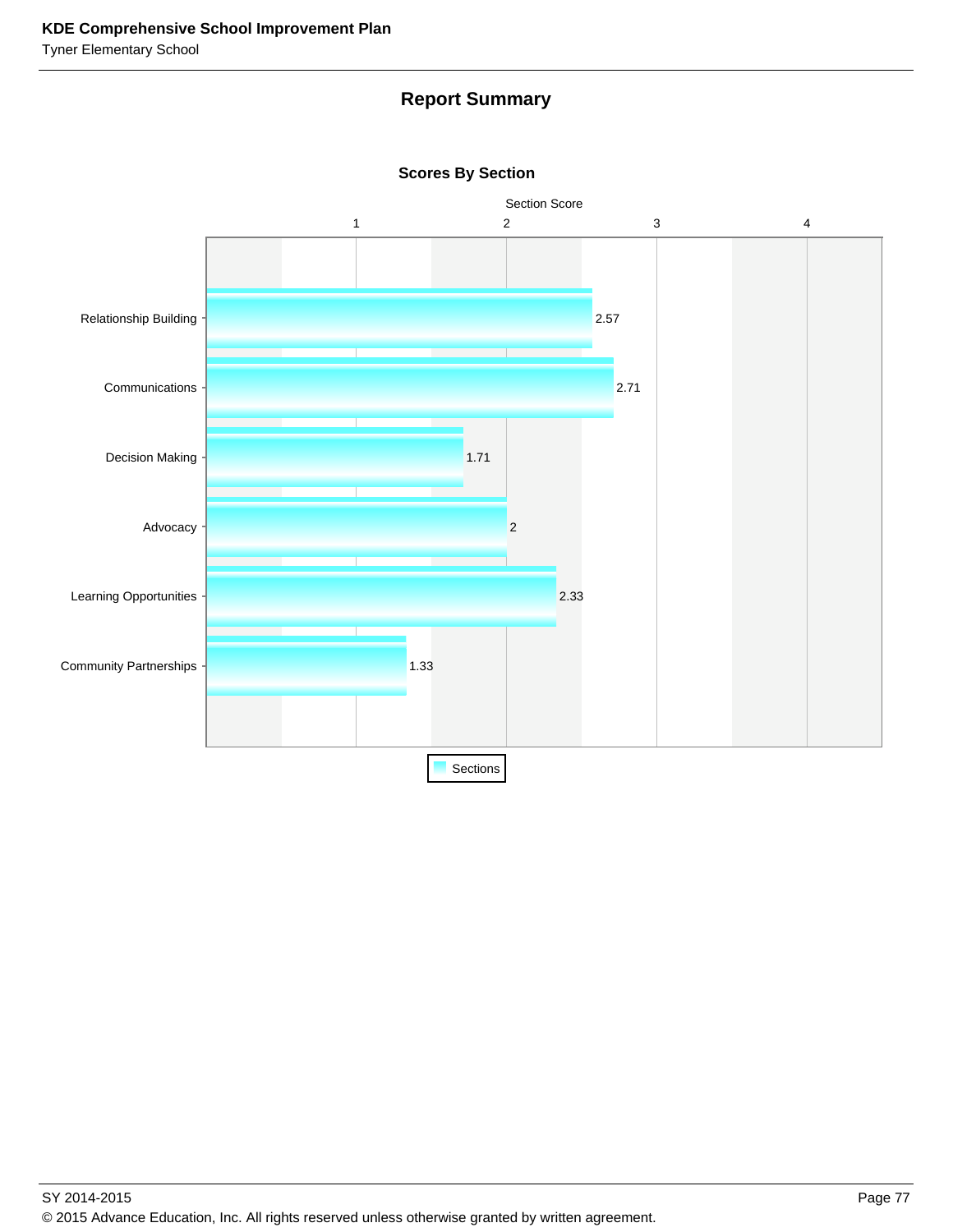# **Improvement Plan Stakeholder Involvement**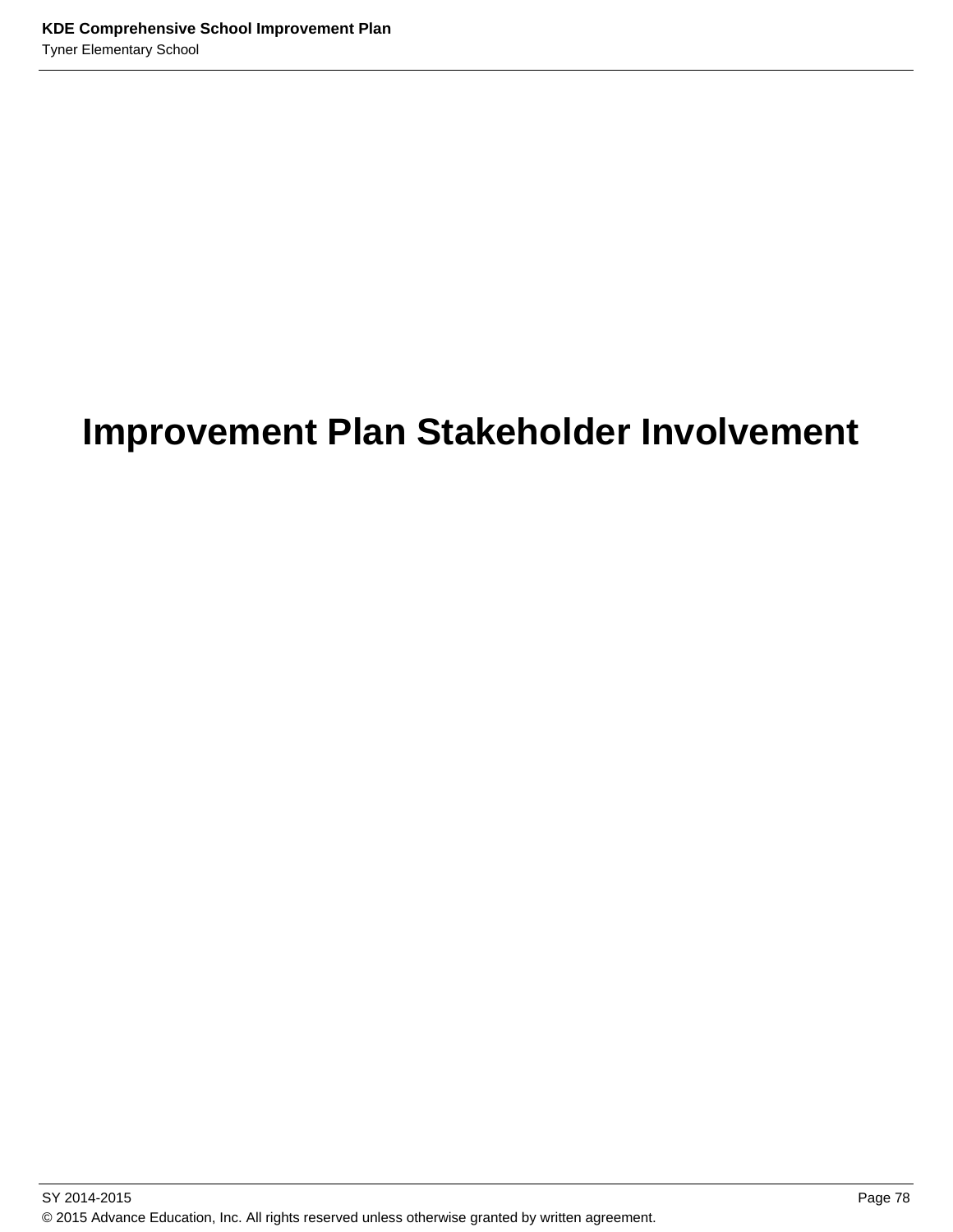# **Introduction**

The responses should be brief, descriptive, and appropriate for the specific section. It is recommended that the responses are written offline and then transferred into the sections below.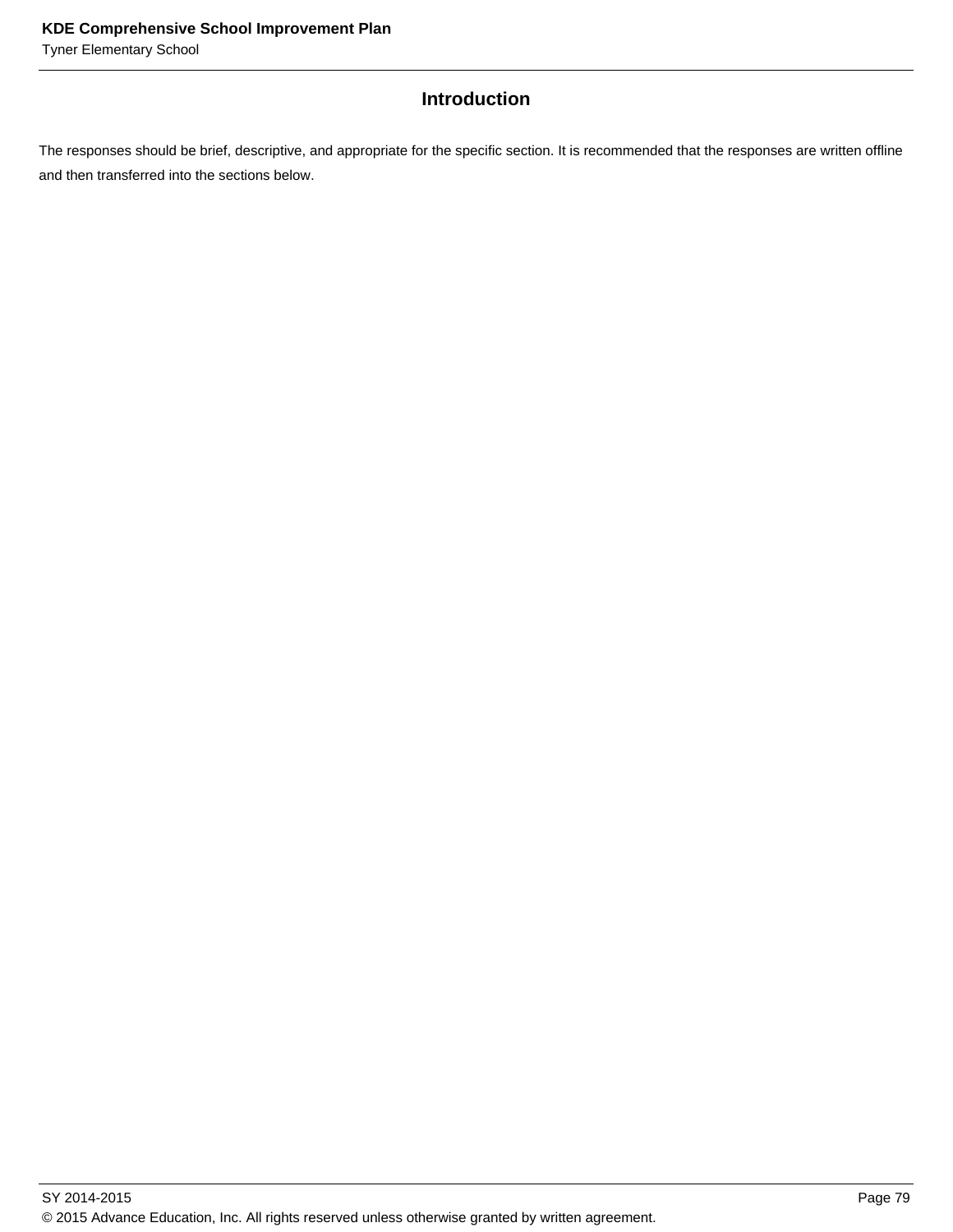## **Improvement Planning Process**

Improvement Planning Process

**Describe the process used to engage a variety of stakeholders in the development of the institution's improvement plan. Include information on how stakeholders were selected and informed of their roles, and how meetings were scheduled to accommodate them.** 

Research clearly connects family and community involvement to student success and shows that active, meaningful engagement from parents and others helps schools boost student achievement. Various stakeholders are involved in TES improvement process to ensure that the needs of all students are addressed. TES CSIP planning team met and identified various people that have a direct impact on student's academic achievement. A diverse list of people was developed by the CSIP team and was invited to serve on the school's planning team. An organizational meeting was held to set meeting times and organize sub committees for the CSIP process. The planning process includes the following: conducts annual needs assessment based on state and district goals, performance standards, local and state achievement data, and TELL and Advanced ED survey results. CISP planning team and SBDM committee reviews and/or revises school's Vision and Mission, sets priorities for goals and objectives to be included in the CSIP.

## **Describe the representations from stakeholder groups that participated in the development of the improvement plan and their responsibilities in this process.**

Representatives from stakeholder groups that participated in the development of the improvement plan include individuals that reflect the makeup of the school's demographics: administrators, teachers, support personnel, district support personnel, and community leaders. Their responsibilities to develop the plan included: assessing the need for improvement at the school using district and state goals as a guide and by reviewing various student performance data; prioritizing the school's needs; indicating problems and barriers to learning; identifying possible solutions; and developing strategies to accomplish the needs.

# **Explain how the final improvement plan was communicated to all stakeholders, and the method and frequency in which stakeholders receive information on its progress.**

 TES CSIP Improvement Plan was reviewed by stakeholders for input before being submitted in ASSIST. The JCBE held CSIP Peer Reviews at District Level and made suggestions for improvement. The Comprehensive School Improvement Plan was submitted in ASSIST for the KDE to review. The school's CSIP is still being shared with the entire school community. The CSIP is currently being implemented and monitored for effectiveness throughout the school year in I & I checks. The schools' SBDM committee will review mid-year implementation of plan, and adjust interventions when necessary.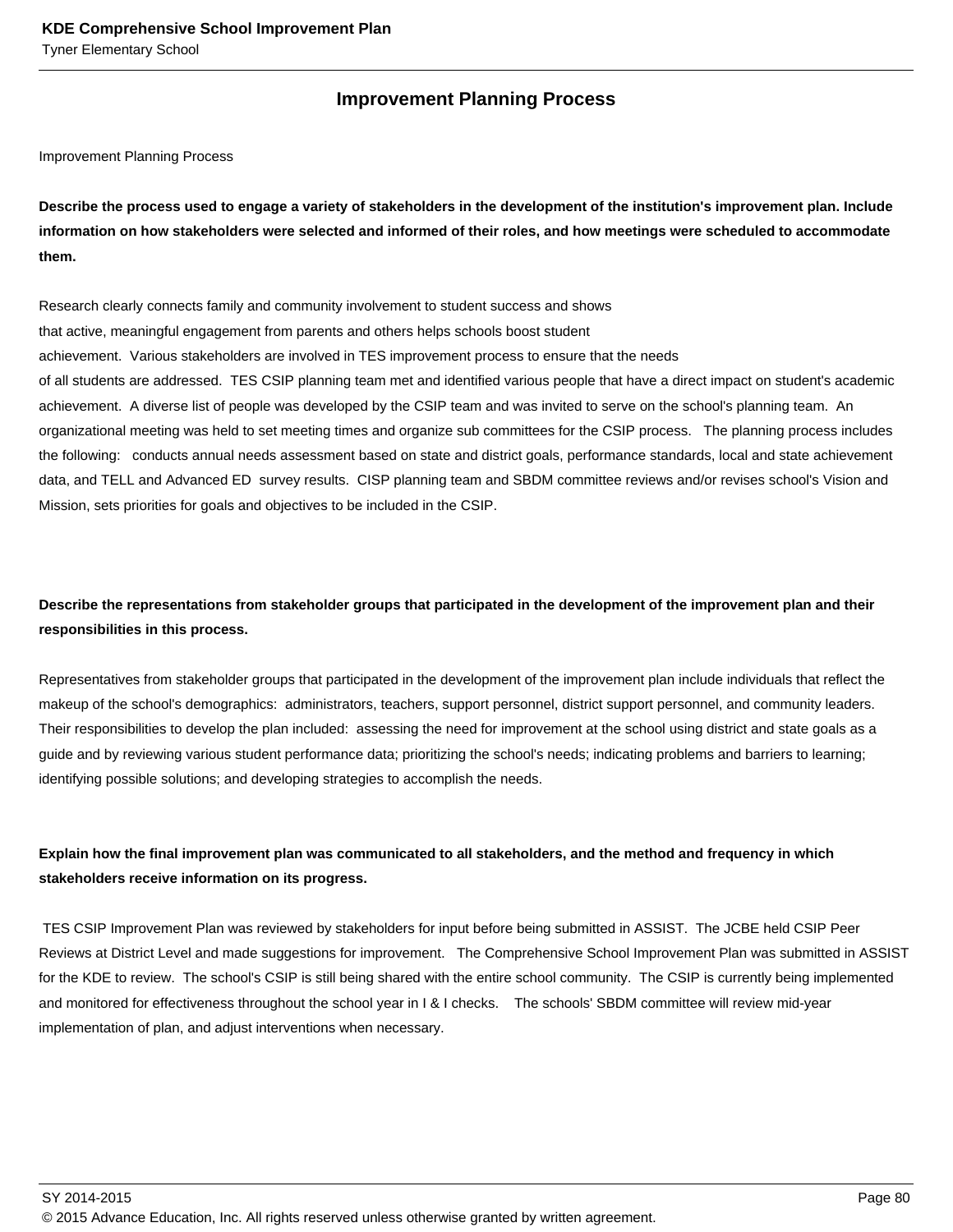# **KDE Assurances - School**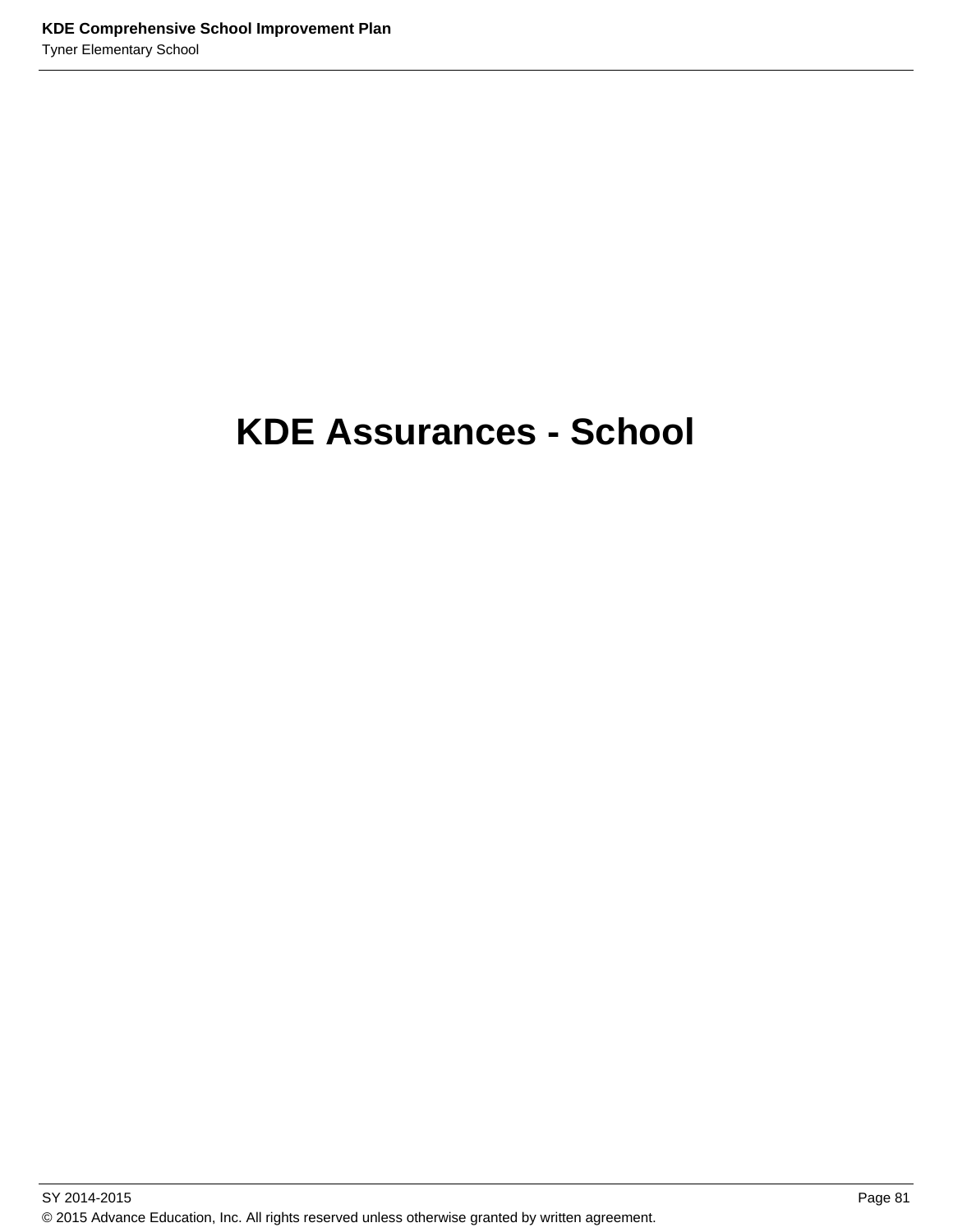# **Introduction**

KDE Assurances - School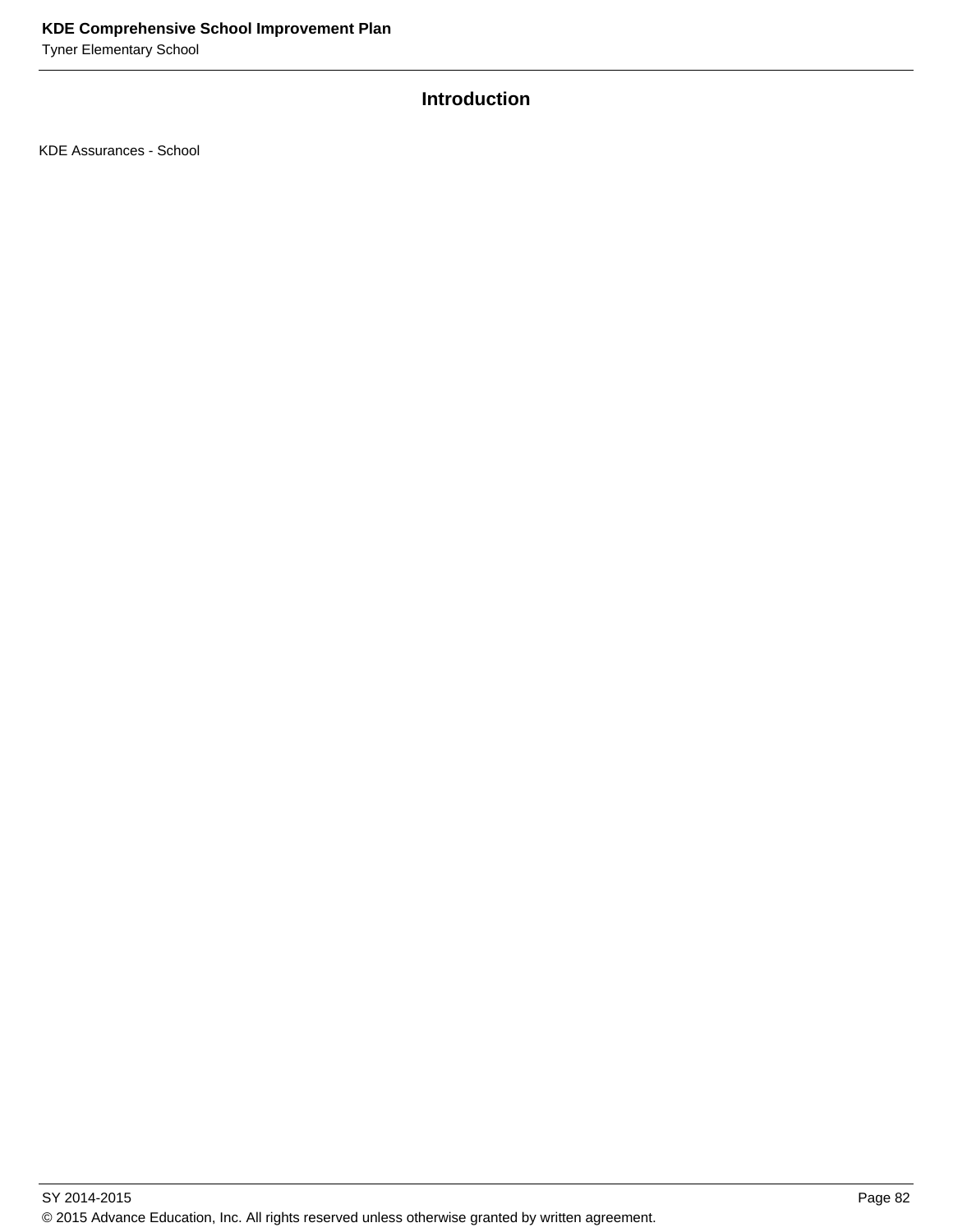## **Assurances**

| Label           | <b>Assurance</b>                                                                                                                                                                                                                                        | <b>Response</b> | Comment                                                                                                                                                                                                                                                                                                                                                                                                                                                                                                       | <b>Attachment</b> |
|-----------------|---------------------------------------------------------------------------------------------------------------------------------------------------------------------------------------------------------------------------------------------------------|-----------------|---------------------------------------------------------------------------------------------------------------------------------------------------------------------------------------------------------------------------------------------------------------------------------------------------------------------------------------------------------------------------------------------------------------------------------------------------------------------------------------------------------------|-------------------|
| l Comprehensive | The school conducted a comprehensive needs<br>Needs Assessment   assessment, which included a review of<br>academic achievement data for all students and<br>assessed the needs of the school relative to<br>each of the schoolwide program components. | Yes             | We differentiate instruction in<br>order to meet all learning needs.<br>Each child is treated as an<br>lindividual and the staff strives to<br>lmeet each student's individual<br>Ineeds.<br>Staff members continually assess<br>current performance in contrast to<br>best research-based teaching<br>practices. Test scores are<br>analyzed and areas of weakness<br>are addressed. Students who<br>struggle are offered a variety of<br>intervention programs targeted to<br>address their specific needs. |                   |

| Label                     | <b>Assurance</b>                                                                                                                                                                                                                                           | Response | ∣Comment                                                                                                                                                                                                                                                                                                                                                                                                                                                                              | <b>Attachment</b> |
|---------------------------|------------------------------------------------------------------------------------------------------------------------------------------------------------------------------------------------------------------------------------------------------------|----------|---------------------------------------------------------------------------------------------------------------------------------------------------------------------------------------------------------------------------------------------------------------------------------------------------------------------------------------------------------------------------------------------------------------------------------------------------------------------------------------|-------------------|
| Core Academic<br>Programs | The school planned and developed Schoolwide   Yes<br>researchbased instructional reform strategies to<br>strengthen the core academic program,<br>increase the amount and quality of learning<br>time, and provide additional support to all<br>Istudents. |          | TES uses Pearson's Reading<br>Street LA Series in grades K-5 in<br>an 90 minute protected<br>instructional block of time.<br><b>Pearson Education uses</b><br>scientific, evidence-based<br>methods in the development of its<br>educational curricula. Additional<br>researched based strategies are<br>incorporated into lessons: IReady<br>in which students are required to<br>get in one hour per week in each<br>content area to show<br>limprovements, Marzano, &<br>Stiggins. |                   |

| Label                          | <b>Assurance</b>                                                                      | <b>Response</b> | <b>Comment</b>                                                                                                                                                                                                                                                                                                                                                                                                                                                                                                                                                                                | <b>Attachment</b> |
|--------------------------------|---------------------------------------------------------------------------------------|-----------------|-----------------------------------------------------------------------------------------------------------------------------------------------------------------------------------------------------------------------------------------------------------------------------------------------------------------------------------------------------------------------------------------------------------------------------------------------------------------------------------------------------------------------------------------------------------------------------------------------|-------------------|
| <b>Preschool</b><br>Transition | The school planned preschool transition<br>strategies and the implementation process. | Yes             | TES has several planned<br>preschool transition stragegies<br>such as: Pre-School, Head Start,<br>First Step, Hands, Early Steps to<br>School Success, Raise a Reader.<br>Tyner FRC and other community<br>resources will be used to provide<br>services for children ages birth-6.<br>TES assesses all<br>Kindergarteners at school entry<br>with (BRIGANCE) screener to<br>establish entry level skills. In<br>addition, TES Family Resource<br>Center will gather any transition<br>data from Early Childcare<br>providers to get to know incoming<br>Pre-School-Kindergarten<br>students. |                   |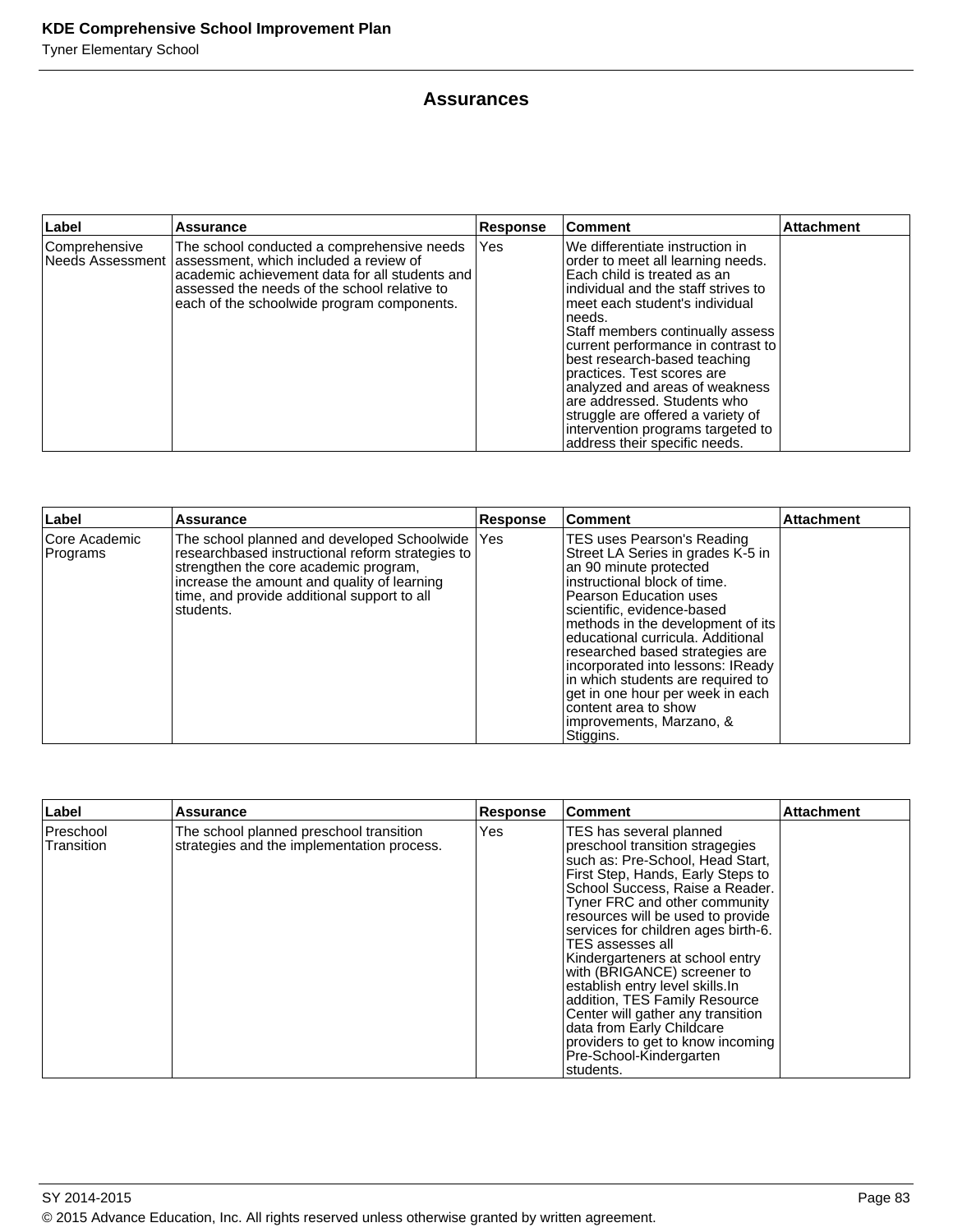| Label                        | <b>Assurance</b>                                                                                                                                                                                                                                        | <b>Response</b> | <b>Comment</b>                                                                                                                                                                                                                                                                                                                                                                                                                                                                                                                                                                                                                                                                  | <b>Attachment</b> |
|------------------------------|---------------------------------------------------------------------------------------------------------------------------------------------------------------------------------------------------------------------------------------------------------|-----------------|---------------------------------------------------------------------------------------------------------------------------------------------------------------------------------------------------------------------------------------------------------------------------------------------------------------------------------------------------------------------------------------------------------------------------------------------------------------------------------------------------------------------------------------------------------------------------------------------------------------------------------------------------------------------------------|-------------------|
| Research-based<br>Strategies | The school planned and developed schoolwide<br>researchbased instructional strategies that<br>provide additional instruction for students<br>experiencing the greatest degree of difficulty<br>mastering the state's academic achievement<br>standards. | Yes             | Teachers identify and place<br>students in appropriate RTI tiers<br>and revise Tiers 3 times a year.<br>Teachers will use universal<br>district screeners and classroom<br>assessments (IREADY.<br>Thinklink, STAR, and various<br>screeners) to determine Tier II<br>and Tier III students in Reading.<br>Small skills groups will be used<br>as interventions (using various<br>curricular tools such as Pearson<br>Resources). Students may also<br>be referred to after school<br>tutoring program. Our school also<br>has the RTA (Read to Achieve<br>grant) that allows students in the<br>lowest 25th quartile of each grade<br>level to receive extra<br>interventions. |                   |

| ∣Label                               | Assurance                                                                         | <b>Response</b> | Comment | <b>Attachment</b> |
|--------------------------------------|-----------------------------------------------------------------------------------|-----------------|---------|-------------------|
| <b>Highly Qualified</b><br>'Teachers | The school planned strategies to recruit and<br>retain highly qualified teachers. | Yes             |         |                   |

| ∣Label                  | <b>Assurance</b>                                                                                                                                  | <b>Response</b> | ∣Comment | <b>Attachment</b> |
|-------------------------|---------------------------------------------------------------------------------------------------------------------------------------------------|-----------------|----------|-------------------|
| <b>Highly Qualified</b> | The school planned instruction by<br>paraprofessionals who meet the requirements<br>of NCLB and teachers who are Highly Qualified<br>lunder NCLB. | Yes             |          |                   |

| Label                               | <b>Assurance</b>                                                                                                                                                                                                                         | <b>Response</b> | <b>Comment</b>                                                                                                                                                                                                                                              | <b>Attachment</b> |
|-------------------------------------|------------------------------------------------------------------------------------------------------------------------------------------------------------------------------------------------------------------------------------------|-----------------|-------------------------------------------------------------------------------------------------------------------------------------------------------------------------------------------------------------------------------------------------------------|-------------------|
| Title I, Part A<br>Schoolwide Funds | The school allocated and spent Title I, Part A<br>Schoolwide funds only on allowable programs<br>and activities and maintained appropriate<br>financial records in this regard on its Title I,<br><b>Part A programs and activities.</b> | IYes            | All Title 1 funds are allocated<br>through the Board of Education<br>and all funds used from title 1<br>I must be coded appropriately and<br>approved through the Board of<br>Education before a PO is<br>approved for any title 1 funds that<br>lare used. |                   |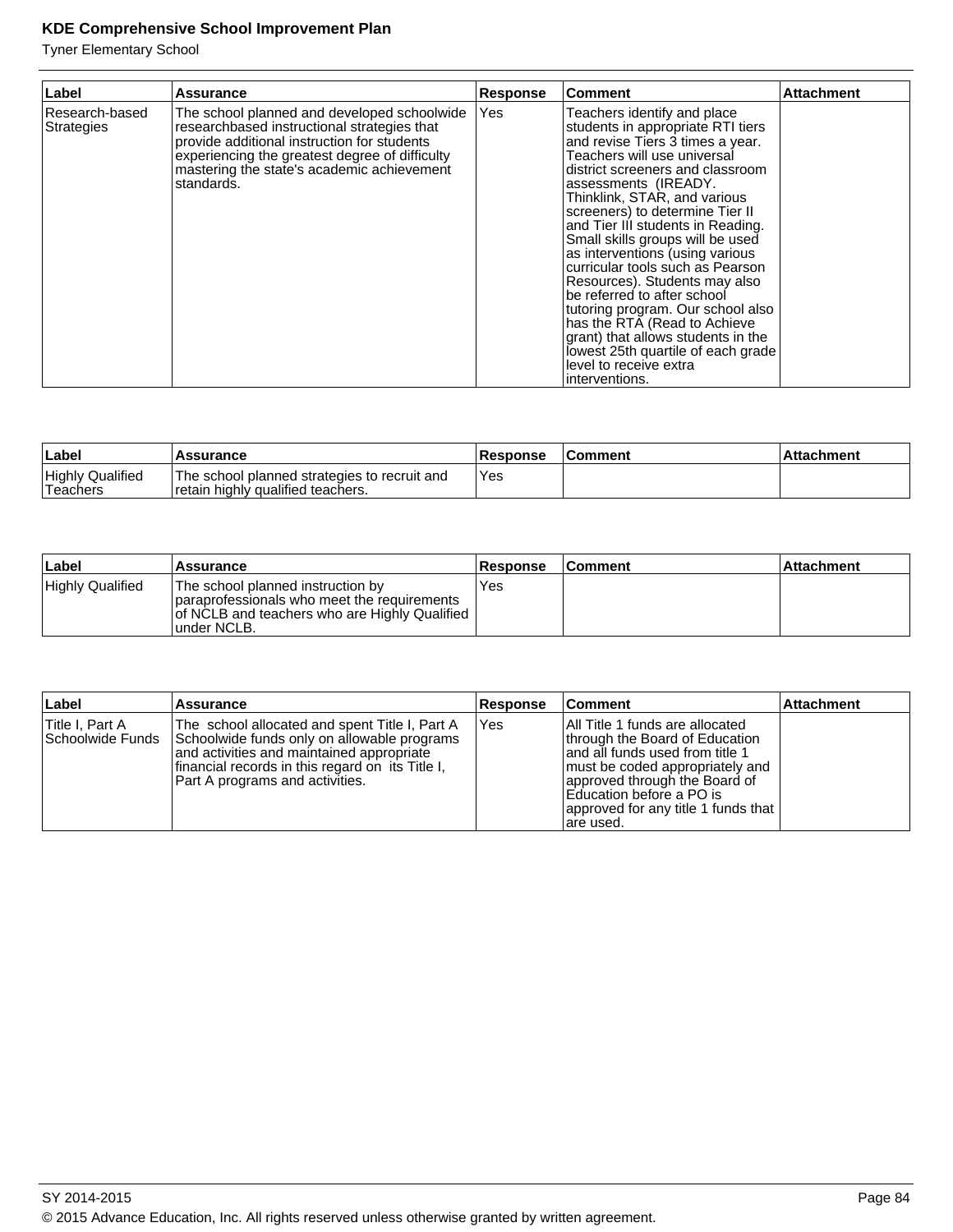| Label                   | <b>Assurance</b>                                                                                                                                                                                                                                                                                                     | <b>Response</b> | <b>Comment</b>                                                                                                                                                                                                                                                                                                                                                                                                                                                                                                                                                                                                                                                | <b>Attachment</b> |
|-------------------------|----------------------------------------------------------------------------------------------------------------------------------------------------------------------------------------------------------------------------------------------------------------------------------------------------------------------|-----------------|---------------------------------------------------------------------------------------------------------------------------------------------------------------------------------------------------------------------------------------------------------------------------------------------------------------------------------------------------------------------------------------------------------------------------------------------------------------------------------------------------------------------------------------------------------------------------------------------------------------------------------------------------------------|-------------------|
| Parental<br>Involvement | The school planned or developed strategies to<br>increase parental involvement in the design,<br>implementation, evaluation and communication<br>of assessment results of the Schoolwide<br>activities, which included the development and<br>implementation of a Parent Compact and a<br>Parent Involvement Policy. | Yes             | TES offers a variety of parental<br>involvement activities such as:<br>Open House, School-wide<br>functions such as Christmas<br>Programs, service learning<br>projects, Early Steps monthly<br>Parent meetings, Save the<br>children activities (Reading<br>Rocks), Home visits through<br>Early Steps to School Success,<br>Part -time Parent Engagement<br>Specialist, Family Reading Night<br>(4 per year), FAST (families and<br>schools together), Raising a<br>Reader Program (Parents are<br>encouraged to read to children at<br>home) and All Pro Dads. Parents<br>are encouraged to take a parental<br>survery linked to the school's web<br>site. |                   |

| ∣Label                 | 'Assurance                                                                                                                 | <b>Response</b> | <b>Comment</b> | ∣Attachment |
|------------------------|----------------------------------------------------------------------------------------------------------------------------|-----------------|----------------|-------------|
| Schoolwide<br>Planning | The school incorporated the ten schoolwide<br>planning criteria into the existing school<br>limprovement planning process. | Yes             |                |             |

| Label                       | Assurance                                                                                                                            | <b>Response</b> | <b>Comment</b>                                                                                                                                                                                                                                                                                                                                                                                                                                                                                                                                                                                                                                                                  | <b>Attachment</b> |
|-----------------------------|--------------------------------------------------------------------------------------------------------------------------------------|-----------------|---------------------------------------------------------------------------------------------------------------------------------------------------------------------------------------------------------------------------------------------------------------------------------------------------------------------------------------------------------------------------------------------------------------------------------------------------------------------------------------------------------------------------------------------------------------------------------------------------------------------------------------------------------------------------------|-------------------|
| Professional<br>Development | The school planned or provided appropriate<br>professional development activities for staff<br>members who will be serving students. | lYes            | PD 360 will be used to provide<br>Professional development of the<br>areas of curriculum, assessment,<br>and instruction. Teachers will<br>receive PD in I Ready, Pearson<br>Reading Street, Read to Achieve,<br>and various reading professional<br>development to increase student<br>learning. Teachers participate in<br>program-specific job-embedded<br>professional development to<br>enhance their ability to delivery<br>effective, appropriate instruction<br>that improves student learning,<br>student growth goals, and<br>supports teachers' individual<br>growth plan. Teachers will<br>participate in program-specific<br>job-embedded professional<br>learning |                   |

| ∣Label                 | Assurance                                                                                                                                                                           | <b>Response</b> | <b>Comment</b>                                                                                                 | ∣Attachment |
|------------------------|-------------------------------------------------------------------------------------------------------------------------------------------------------------------------------------|-----------------|----------------------------------------------------------------------------------------------------------------|-------------|
| Comprehensive<br> Plan | The school an annual evaluation that addresses   Yes<br>the implementation of the comprehensive plan<br>and student achievement results that will inform I<br>Ichanges when needed. |                 | Our school looks at our CSIP and I<br>levaluates test data to make<br>changes to our curriculum as<br>'needed. |             |

| ∣Label          | <b>Assurance</b>                                                                                                                                                                                                         | <b>Response</b> | ∣Comment | ∣Attachment |
|-----------------|--------------------------------------------------------------------------------------------------------------------------------------------------------------------------------------------------------------------------|-----------------|----------|-------------|
| l Comprehensive | The school conducted a comprehensive needs<br>Needs Assessment lassessment, which included a review of<br>academic achievement data, and established<br>objective criteria for identifying eligible Title I<br>students. | l Yes           |          |             |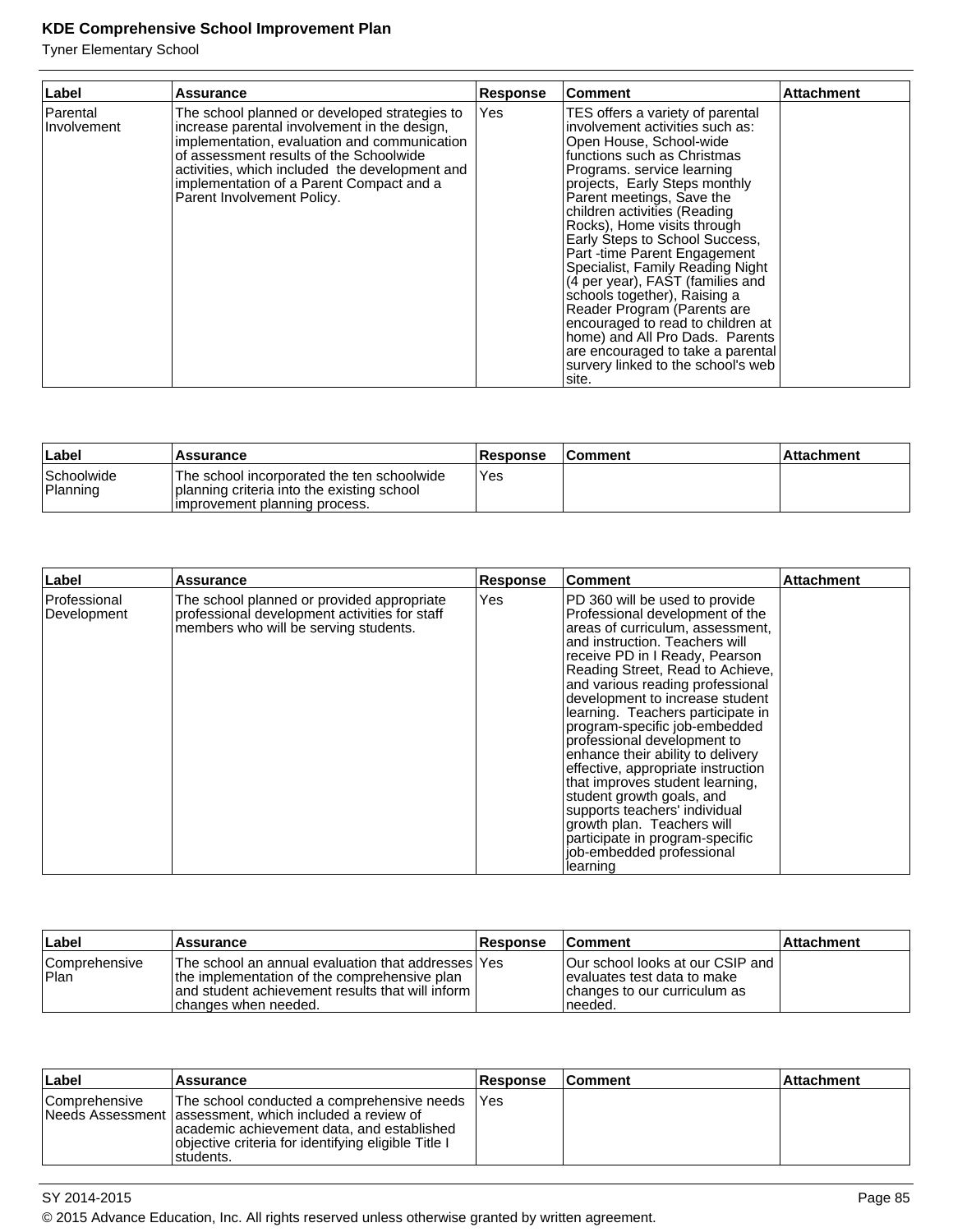| Label                              | Assurance                                                                                                                  | Response | ∣Comment                                                                                                                                                                                     | <b>Attachment</b> |
|------------------------------------|----------------------------------------------------------------------------------------------------------------------------|----------|----------------------------------------------------------------------------------------------------------------------------------------------------------------------------------------------|-------------------|
| <i>Instructional</i><br>Strategies | The school planned and developed research<br>based instructional strategies to support and<br>lassist identified students. | Yes      | <b>Our school uses researched</b><br>(based programs such Iready,<br><b>RTA</b> (read to achieve), Reading<br>Eggs, Pearson Math and Reading<br>series checkpoints and fluency<br>screeners. |                   |

| Label                                | <b>Assurance</b>                                                                                                                                                 | <b>Response</b> | <b>Comment</b>                                                                                                                                                                                                                                                                                                                                                                                                                                                                                                                                                                                                                                                                  | <b>Attachment</b> |
|--------------------------------------|------------------------------------------------------------------------------------------------------------------------------------------------------------------|-----------------|---------------------------------------------------------------------------------------------------------------------------------------------------------------------------------------------------------------------------------------------------------------------------------------------------------------------------------------------------------------------------------------------------------------------------------------------------------------------------------------------------------------------------------------------------------------------------------------------------------------------------------------------------------------------------------|-------------------|
| Targeted<br>Assistance<br>Activities | The school planned targeted assistance<br>activities for identified students that coordinated<br>and integrate with other federal, state, and local<br>programs. | Yes             | RTA grant and interventions<br>I ready<br>Pearson Reading Street and<br>Math series and interventions<br>Save the Children In school and<br>after school Reading Rocks<br>Program<br>Promise Neighborhood Academic<br>Specialist assists with Math<br>interventions and collaborates<br>with our 5th grade students and<br>teachers<br>All Pro Dads is a program open to<br>all dads. All Pro Dads is Family<br>First's innovative and unique<br>program for every father. Their<br>hope is to help fathers become<br>passionate about their role in<br>their family's life. We strive daily<br>to provide them every resource<br>needed to rightly train up their<br>children. |                   |

| ∣Label                                             | <b>Assurance</b>                                                                                                                                                                                   | <b>Response</b> | <b>Comment</b>                                                                                                                                                               | <b>Attachment</b> |
|----------------------------------------------------|----------------------------------------------------------------------------------------------------------------------------------------------------------------------------------------------------|-----------------|------------------------------------------------------------------------------------------------------------------------------------------------------------------------------|-------------------|
| Targeted<br><b>Assistance</b><br><b>Activities</b> | The school planned targeted assistance<br>activities for identified students that coordinate<br>with and support the regular educational<br>program so identified students have access to<br>both. | Yes             | Pearson Reading Street and<br>IEnvision Math<br>l Readv<br>Reading Eggs<br><b>Fluency Screeners</b><br>Save the Children in school and<br>after school reading interventions |                   |

| ∣Label                          | <b>Assurance</b>                                                                                                     | <b>Response</b> | <b>Comment</b> | ⊦Attachment |
|---------------------------------|----------------------------------------------------------------------------------------------------------------------|-----------------|----------------|-------------|
| Schoolwide<br><b>Activities</b> | The school planned activities to coordinate and IYes<br>lintegrate with other federal, state, and local<br>programs. |                 |                |             |

| Label                    | Assurance                                                                                             | <b>Response</b> | <b>Comment</b>                                                                                                                                                                                                                                             | <b>Attachment</b> |
|--------------------------|-------------------------------------------------------------------------------------------------------|-----------------|------------------------------------------------------------------------------------------------------------------------------------------------------------------------------------------------------------------------------------------------------------|-------------------|
| Schoolwide<br>Activities | The school planned activities that coordinate<br>with and support the regular educational<br>program. | l Yes           | We plan everything around the<br>Icommon core state standards<br>and program review standards.<br>We have visiting guests<br>artists/programs that correlate<br>with our Program Review<br>standards in Arts/humanities,<br>writing, and Practical Living. |                   |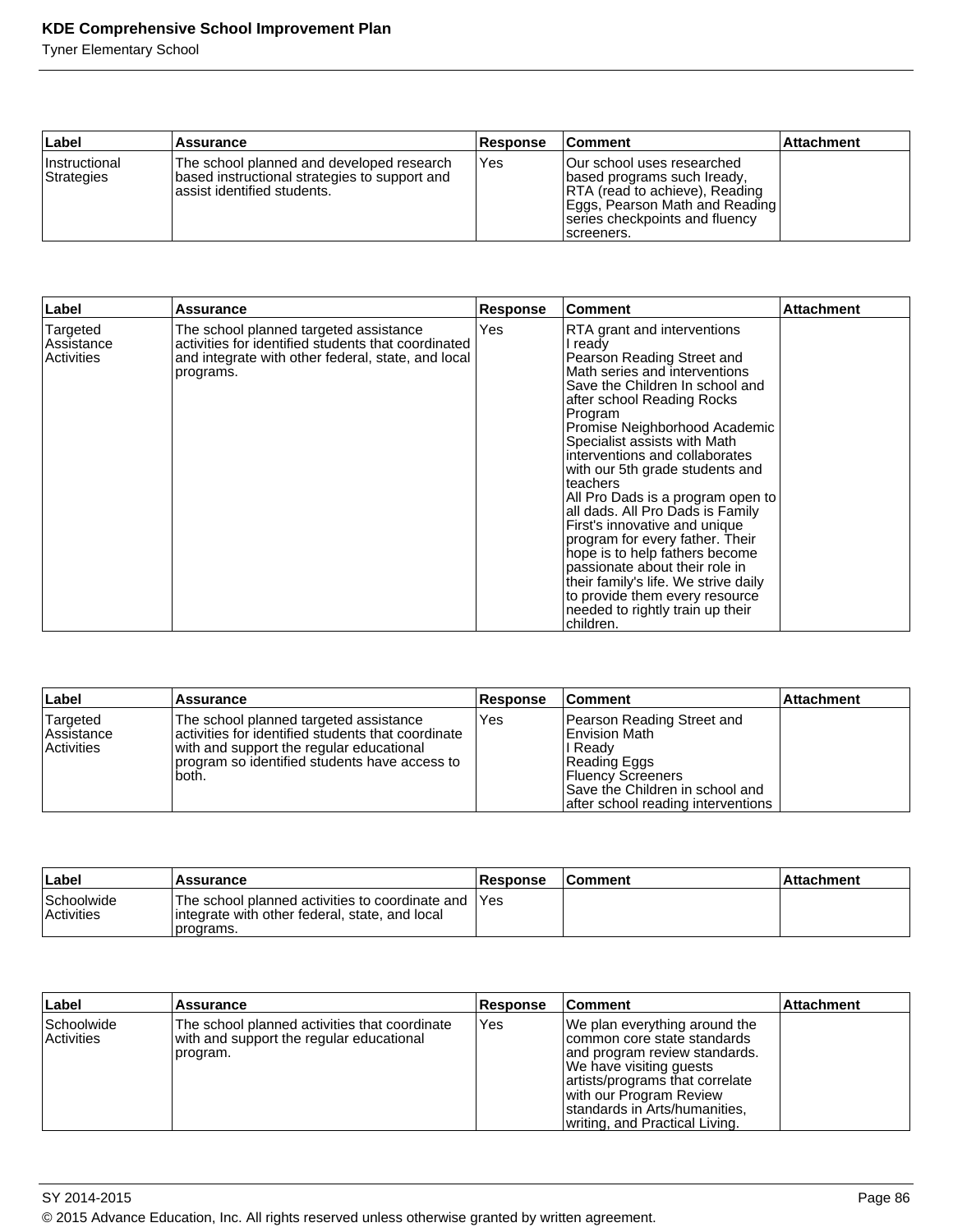Tyner Elementary School

| Label                                 | <b>Assurance</b>                                                                                                                                                                                                                                                                                | Response | <b>Comment</b>                                                                                                                                                                                                                                                                                                                                                                                            | <b>Attachment</b> |
|---------------------------------------|-------------------------------------------------------------------------------------------------------------------------------------------------------------------------------------------------------------------------------------------------------------------------------------------------|----------|-----------------------------------------------------------------------------------------------------------------------------------------------------------------------------------------------------------------------------------------------------------------------------------------------------------------------------------------------------------------------------------------------------------|-------------------|
| Targeted<br> Assistance<br>Activities | The school planned or developed strategies to<br>monitor and evaluate the success of targeted<br>assistance activities with the identified students<br>and will use the results of the evaluation to<br>inform and improve instructional strategies and<br>professional development activities. | Yes      | We regularly monitor our students<br>three times a year with Think link<br>(our district universal screener),<br>IReady diagnostic assessments,<br>and IReady monthly progress<br>monitoring as well as the STAR<br>assessment which is given twice<br>a year. Teachers also use fluency<br>screeners/checks in reading and<br>math weekly checkpoint with their<br>Pearson reading and math<br>programs. |                   |

| Label            | Assurance                                                                                                                                                          | <b>Response</b> | <b>Comment</b> | <b>Attachment</b> |
|------------------|--------------------------------------------------------------------------------------------------------------------------------------------------------------------|-----------------|----------------|-------------------|
| Highly Qualified | The school assigned paraprofessionals who<br>I met the requirements of Highly Qualified under<br>ESEA to work with targeted assistance<br>programs and activities. | Yes             |                |                   |

| ∣Label                     | Assurance                                                                                                                                                                                                                                      | <b>Response</b> | <b>Comment</b> | <b>Attachment</b> |
|----------------------------|------------------------------------------------------------------------------------------------------------------------------------------------------------------------------------------------------------------------------------------------|-----------------|----------------|-------------------|
| Federal Program<br>l Funds | The school allocated and spent federal program   Yes<br>Ifunds only on programs and activities for<br>lidentified eligible students. The school<br>maintained appropriate financial records on its<br>Title I, Part A programs and activities. |                 |                |                   |

| Label                     | Assurance                                                                                                                                                                                                                                                              | <b>Response</b> | <b>Comment</b>                                                                                                                                                                                                                                                                                               | <b>Attachment</b> |
|---------------------------|------------------------------------------------------------------------------------------------------------------------------------------------------------------------------------------------------------------------------------------------------------------------|-----------------|--------------------------------------------------------------------------------------------------------------------------------------------------------------------------------------------------------------------------------------------------------------------------------------------------------------|-------------------|
| Parental<br>I Involvement | The school planned or developed strategies to<br>increase parental involvement in the design,<br>implementation, and evaluation of the targeted<br>assistance activities, which included the<br>implementation of a Parent Compact and a<br>Parent Involvement Policy. | lYes            | This year we implemented a<br>parent survey to increase parent<br>involvement and parental<br>lfeedback on all school wide<br>lissues. We also have<br>activities/programs throughout<br>the year to promote parent<br>linvolvement such as Open<br>House, Family Reading nights, All<br>Pro Dads, and FAST. |                   |

| ∣Label                                    | Assurance                                                                                                                              | <b>Response</b> | <b>Comment</b> | ∣Attachment |
|-------------------------------------------|----------------------------------------------------------------------------------------------------------------------------------------|-----------------|----------------|-------------|
| Targeted<br><b>Assistance</b><br>Planning | The school incorporated the eight Targeted<br>Assistance planning components into the<br>existing school improvement planning process. | Yes             |                |             |

| ∣Label                             | <b>Assurance</b>                                                                                                                               | <b>Response</b> | <b>Comment</b>                                                                                         | ⊺Attachment |
|------------------------------------|------------------------------------------------------------------------------------------------------------------------------------------------|-----------------|--------------------------------------------------------------------------------------------------------|-------------|
| <b>Professional</b><br>Development | The school planned or provided appropriate<br>professional development activities for staff<br>Imembers who serve identified Title I students. | Yes             | IAII PD is based on a teacher<br>needs assessment survey given<br>Ito all staff by our PD coordinator. |             |

| ∣Label                                   | <b>Assurance</b>                                                                                                                                                                | <b>Response</b> | <b>∣Comment</b> | ∣Attachment |
|------------------------------------------|---------------------------------------------------------------------------------------------------------------------------------------------------------------------------------|-----------------|-----------------|-------------|
| <b>Comprehensive</b><br>Improvement Plan | The school planned an annual evaluation that<br>addressed the implementation of the<br>comprehensive plan and student achievement<br>results that informed changes when needed. | Yes             |                 |             |

# SY 2014-2015 Page 87

© 2015 Advance Education, Inc. All rights reserved unless otherwise granted by written agreement.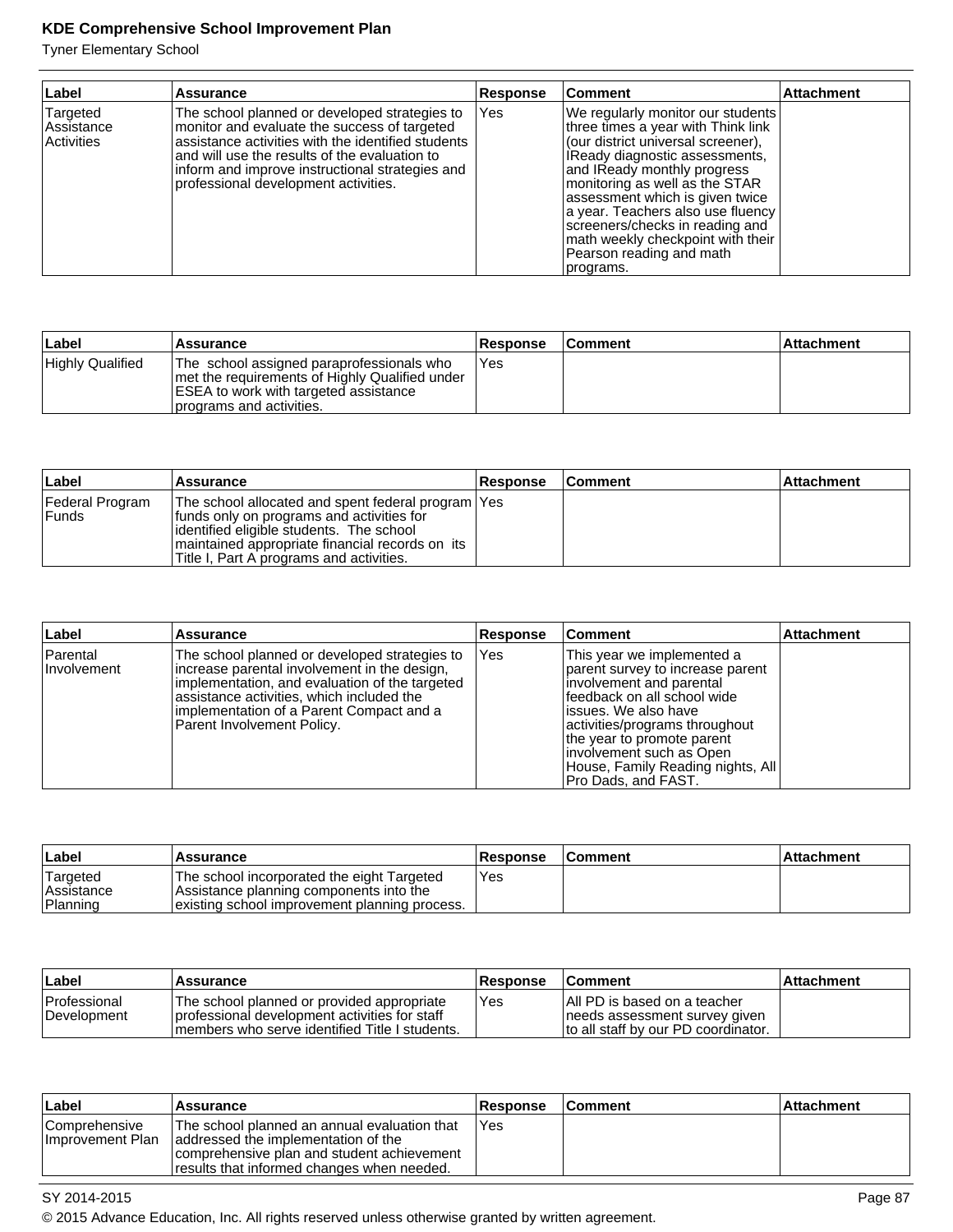| ∣Label       | Assurance                                                                                                                                                                                                                 | <b>Response</b> | ∣Comment                                                                                     | ∣Attachment |
|--------------|---------------------------------------------------------------------------------------------------------------------------------------------------------------------------------------------------------------------------|-----------------|----------------------------------------------------------------------------------------------|-------------|
| Transparency | The current school year Comprehensive School  Yes<br>Improvement Plan (CSIP) is available for<br>stakeholders to examine on our school website<br>and linked to our district website. (provide the<br>(website link below |                 | http://www.jackson.kyschools.us/<br> userfiles/7/my%20files/csiptyner2<br>0132014.pdf?id=320 |             |

| ∣Label          | Assurance                                                                                                                                         | <b>Response</b> | <b>Comment</b> | l Attachment |
|-----------------|---------------------------------------------------------------------------------------------------------------------------------------------------|-----------------|----------------|--------------|
| Teacher Quality | The school notifies parents when their<br>child(ren) are taught for four or more<br>consecutive weeks by teachers who are not<br>highly qualified | 'Yes            |                |              |

| ∣Label                      | <b>Assurance</b>                                                                                                                                                                                                                                       | Response    | <b>Comment</b>                                                                                                                                                                                                                                                                           | <b>Attachment</b> |
|-----------------------------|--------------------------------------------------------------------------------------------------------------------------------------------------------------------------------------------------------------------------------------------------------|-------------|------------------------------------------------------------------------------------------------------------------------------------------------------------------------------------------------------------------------------------------------------------------------------------------|-------------------|
| Professional<br>Development | The school provides professional development<br>for staff based on a comprehensive needs<br>lassessment, which included a review of<br>lacademic achievement data and additional<br>criteria, to ensure all students are college and<br> career ready. | <b>IYes</b> | <b>Our PD Coordinator offers all</b><br>Istaff a PD needs assessment<br>Isurvey to check for areas that<br>they feel they need PD in. Our<br>IPD coordinator then tallies the<br>fresults and communicates the<br>results with the principal to plan<br>land schedule the PD activities. |                   |

| ∣Label         | <b>Assurance</b>                                                                                                                                                                                                                    | <b>Response</b> | <b>Comment</b> | <b>Attachment</b> |
|----------------|-------------------------------------------------------------------------------------------------------------------------------------------------------------------------------------------------------------------------------------|-----------------|----------------|-------------------|
| Ranking Report | The school ensures that if the Title I Ranking<br>Report lists counselors, nurses, media<br>specialist or "other" staff for the school, there is<br>documentation indicating this need in order to<br>limprove student achievement. | IYes            |                |                   |

| ∣Label         | Assurance                                                                                                                                                                                                             | <b>Response</b> | <b>Comment</b>                                                                                                                                         | <b>Attachment</b> |
|----------------|-----------------------------------------------------------------------------------------------------------------------------------------------------------------------------------------------------------------------|-----------------|--------------------------------------------------------------------------------------------------------------------------------------------------------|-------------------|
| Para-educators | The school ensures that all para-educators with  Yes<br>linstructional duties are under the direct<br>supervision of a highly qualified classroom<br>teacher and providing instruction rather than<br>Iclerical work. |                 | IAII para-educators have a<br>schedule on file in the principals<br>office to make sure that they are<br>under the direct supervision of a<br>Iteacher |                   |

| Label          | <b>Assurance</b>                                                                                                                                                                                                                                   | Response | <b>Comment</b> | ∣Attachment |
|----------------|----------------------------------------------------------------------------------------------------------------------------------------------------------------------------------------------------------------------------------------------------|----------|----------------|-------------|
| Para-educators | The school ensures that all para-educators with TYes<br>instructional duties that involve targeted<br>students are under the direct supervision of a<br>highly qualified classroom teacher and<br>providing instruction rather than clerical work. |          |                |             |

| Label | <b>Assurance</b>                                                                                                                                                                                       | <b>Response</b> | l Comment | ∣Attachment |
|-------|--------------------------------------------------------------------------------------------------------------------------------------------------------------------------------------------------------|-----------------|-----------|-------------|
|       | Para-educator Non- The school ensures that there is a schedule of<br>Instructional Duties Inon-instructional duties for paraeducators<br>demonstrating that the duties are on a limited<br>Ibasis onlv | Yes             |           |             |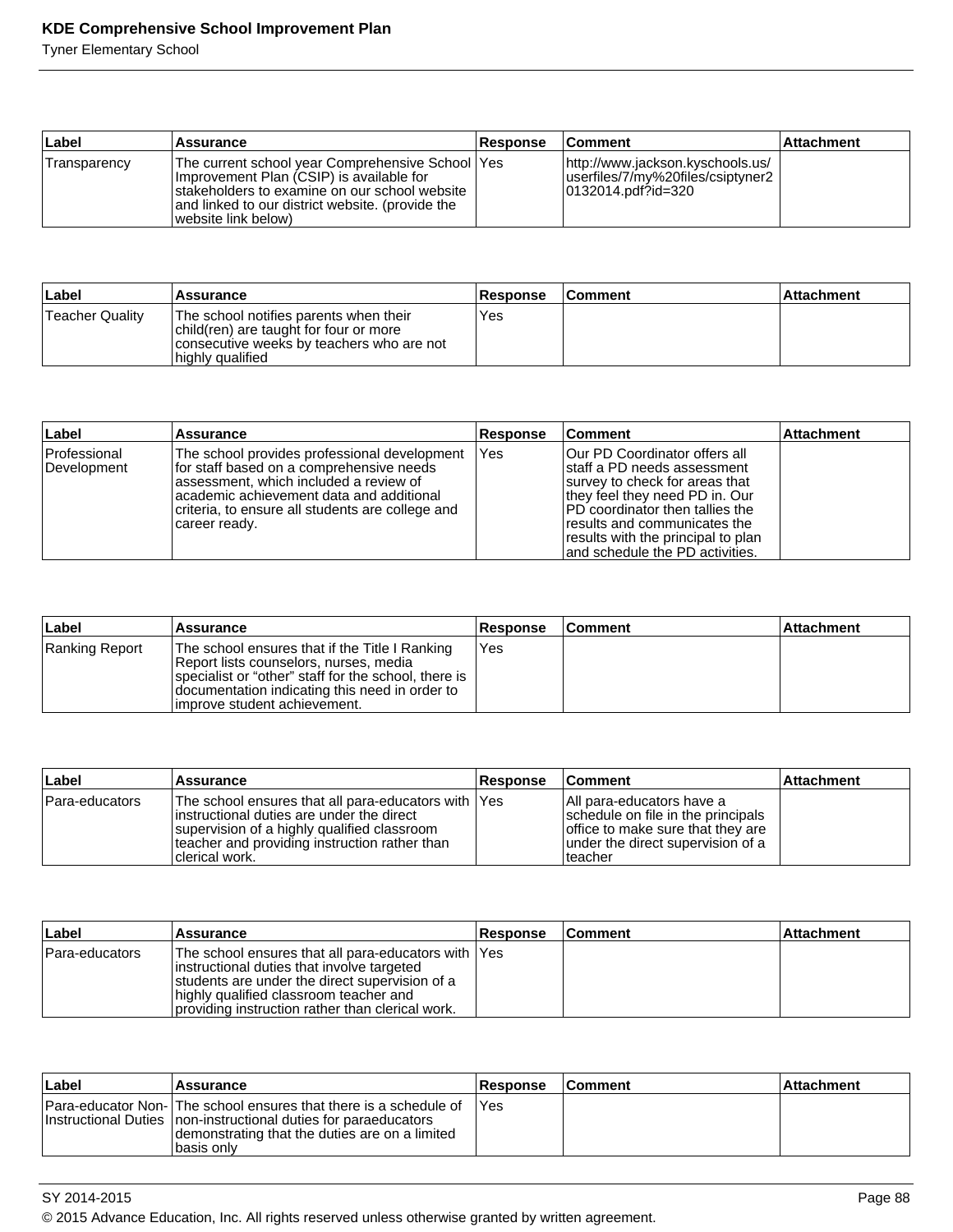| ∣Label | Assurance                                                                                                                                                                                                       | <b>Response</b> | <b>Comment</b> | ⊺Attachment |
|--------|-----------------------------------------------------------------------------------------------------------------------------------------------------------------------------------------------------------------|-----------------|----------------|-------------|
|        | Para-educator Non-   The school scheduled non-instructional duties<br>Instructional Duties   for para-educators working with targeted<br>students demonstrating that the duties are on a<br>Ilimited basis only | l Yes           |                |             |

| <b>Laber</b>             | <b>Assurance</b>                                                         | <b>Response</b> | ⊺Comment                                           | ⊺Attachment |
|--------------------------|--------------------------------------------------------------------------|-----------------|----------------------------------------------------|-------------|
| Cap Size<br>Requirements | The school met its cap size requirements<br>without using Title I funds. | 'No             | We have to use Title 1 funds for 3 l<br>Iteachers. |             |

| ∣Label                   | <b>Assurance</b>                                                          | Response | <b>IComment</b> | ⊺Attachment |
|--------------------------|---------------------------------------------------------------------------|----------|-----------------|-------------|
| Cap Size<br>Requirements | The school met its cap size requirements<br>without using Title II funds. | Yes      |                 |             |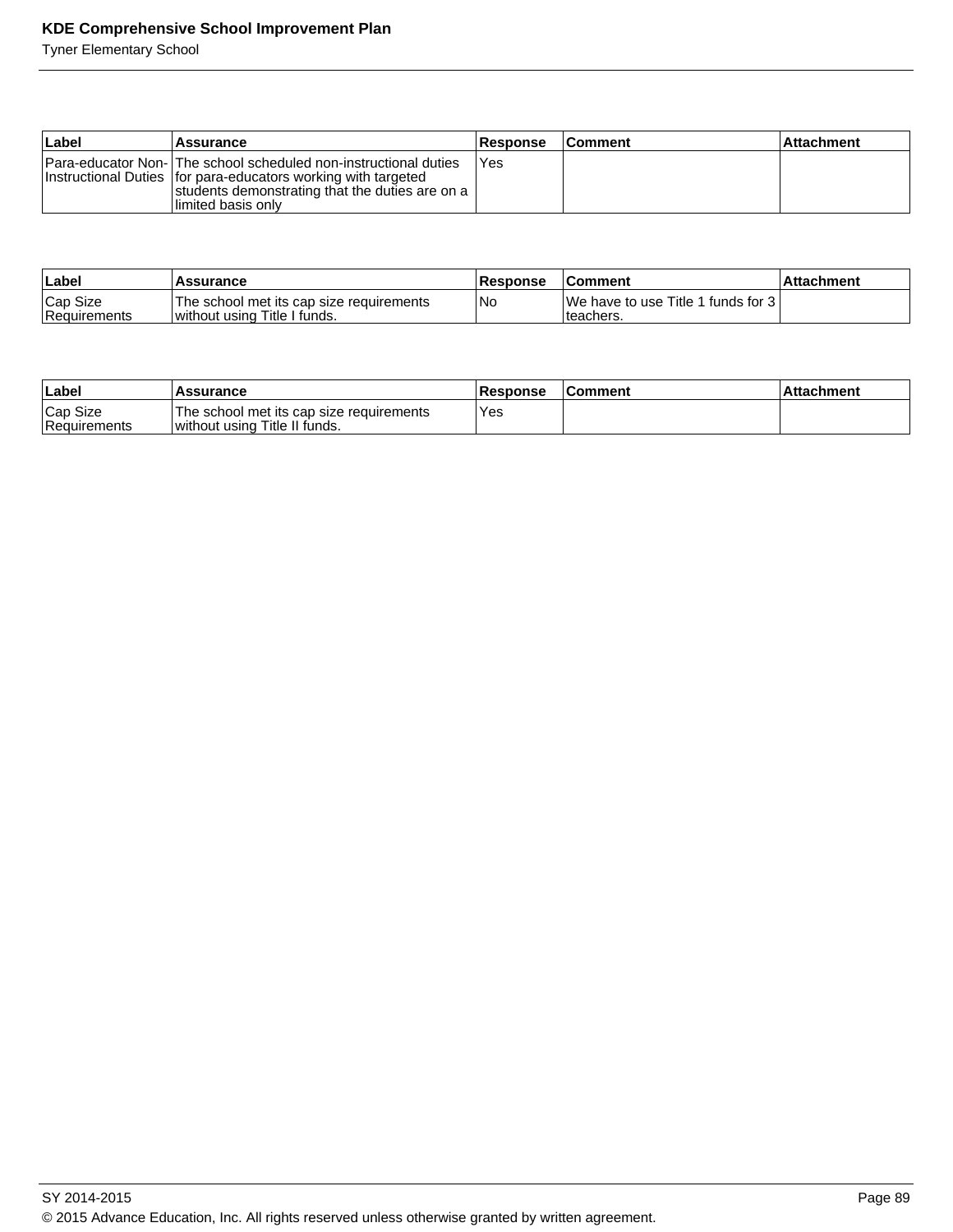# **Compliance and Accountability - Elementary Schools**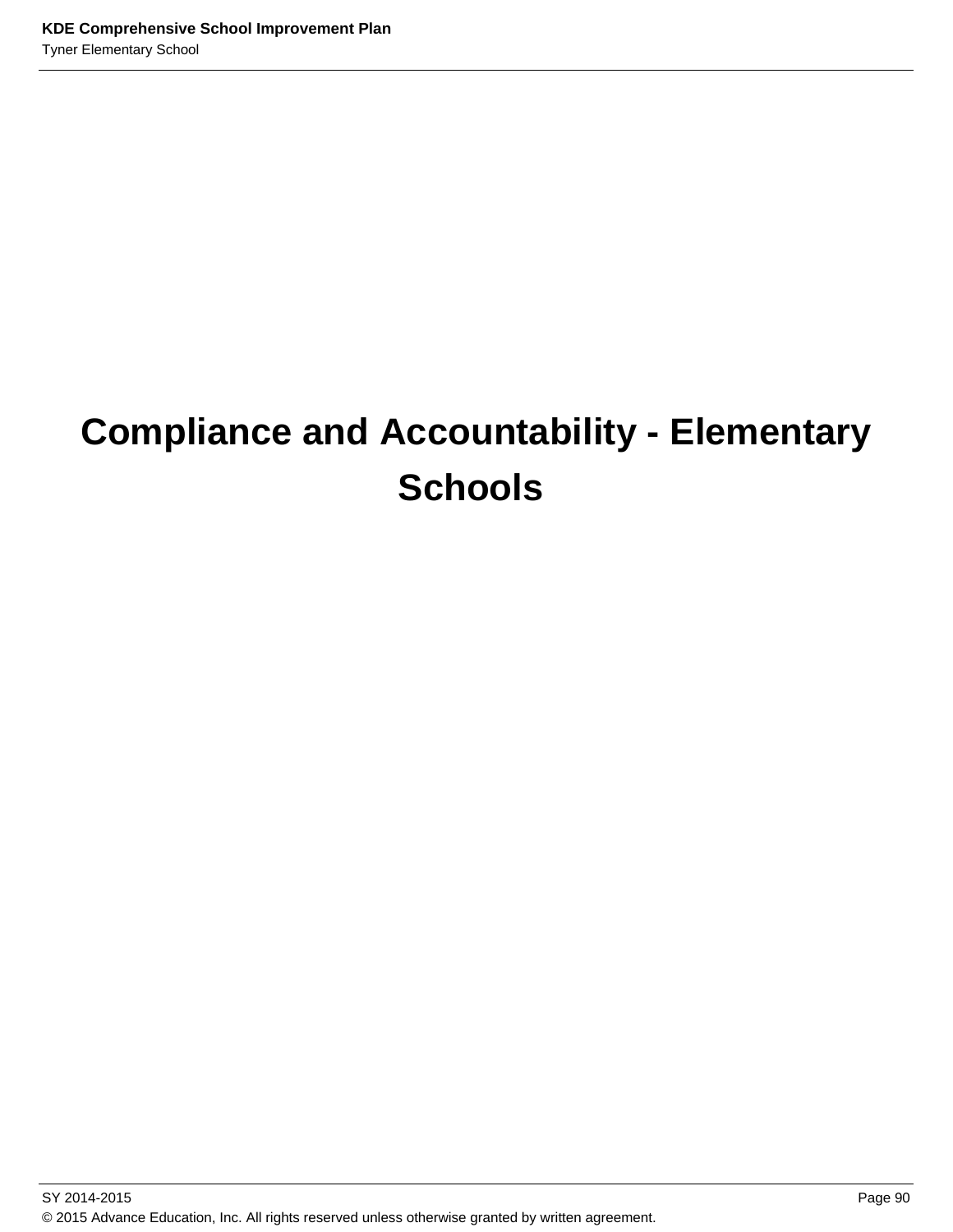# **Introduction**

The process of Improvement Planning in Kentucky is used as the means of determining how schools and districts will plan to ensure that students reach proficiency and beyond by 2015. The process focuses school and district improvement efforts on student needs by bringing together all stakeholders to plan for improvement, by focusing planning efforts on priority needs and closing achievement gaps between subgroups of students, by building upon school and district capacity for high quality planning, and by making connections between the funds that flow into the district and the priority needs in schools.

Your school's plans for improvement must be based on careful and honest analysis of data, address all content areas, and clearly address gaps in student achievement.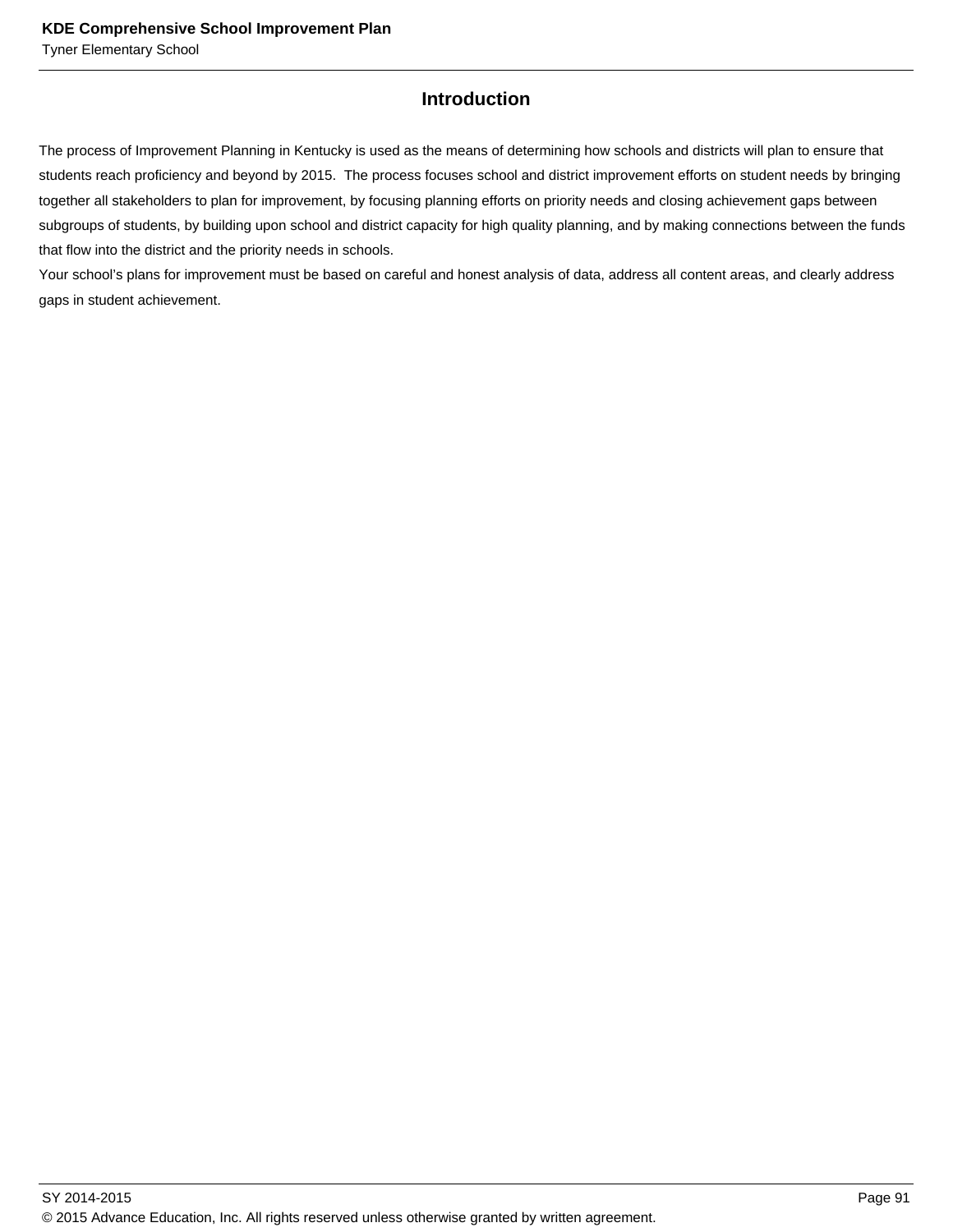# **Planning and Accountability Requirements**

### **The school has identified specific strategies to address areas for improvement identified in the TELL KY Survey results.**

## **Goal 1:**

KBE K-Prep Proficiency Goal Gaps in CSIP -Increase the average combined reading and math proficiency ratings for all students in the nonduplicated gap group from 37% in 2013 to 62.1 n 2017

#### **Measurable Objective 1:**

collaborate to to increase student achievement performance for all student groups at Tyner Elementary by decreasing the achievement gap from 62% 2012 to 37% by 05/31/2017 as measured by K-Prep..

### **Strategy1:**

Class Size Reduction - Class size will be reduced through Teacher Quality and Title I funds. Category:

Research Cited: Use of Title II Funds for Class Size Reduction

The Class Size Reduction program came into being during the last term of President Clinton. With the passage of No Child Left Behind the Class Size Reduction (CSR). The new program is Title II, Part A, Improving Teacher Quality State Grants.

The research indicates that if a child has a lower class size for EACH grade K through three the child learns more and scores higher on assessments. In fact, the higher achievement continues past the third grade (one study says to the 8th grade) even when class size goes back to larger classes after the 3rd grade.

The research indicates that if a child has a lower class size for EACH grade K through three the child learns more and scores higher on assessments. In fact, the higher achievement continues past the third grade (one study says to the 8th grade) even when class size goes back to larger classes after the 3rd grade.

| <b>Activity - Class Size Reduction</b>           | <b>Activity</b><br>$T$ ype       | Tier | <b>Phase</b> | Begin Date End Date |            | <b>Funding Amount</b><br>& Source       | <b>Staff Responsible</b>  |
|--------------------------------------------------|----------------------------------|------|--------------|---------------------|------------|-----------------------------------------|---------------------------|
| Teachers will be hired to reduce<br>Iclass size. | l Academic<br>Support<br>Program |      |              | 08/05/2013          | 12/19/2014 | \$150000 - Title  <br><b>Schoolwide</b> | Tim Johnson.<br>Principal |

#### **Narrative:**

According to the TELL survey, 65% of teachers believe that class sizes are not reasonable such that teachers have the time available to meet the needs of all students. Due to budget cuts, there is currently not an option to hire more teachers to decrease class size. According to the TELL survey, 63% of teachers believe that little to no efforts are made to minimize the amount of routine paperwork teachers are required to do.

#### SY 2014-2015 Page 92

© 2015 Advance Education, Inc. All rights reserved unless otherwise granted by written agreement.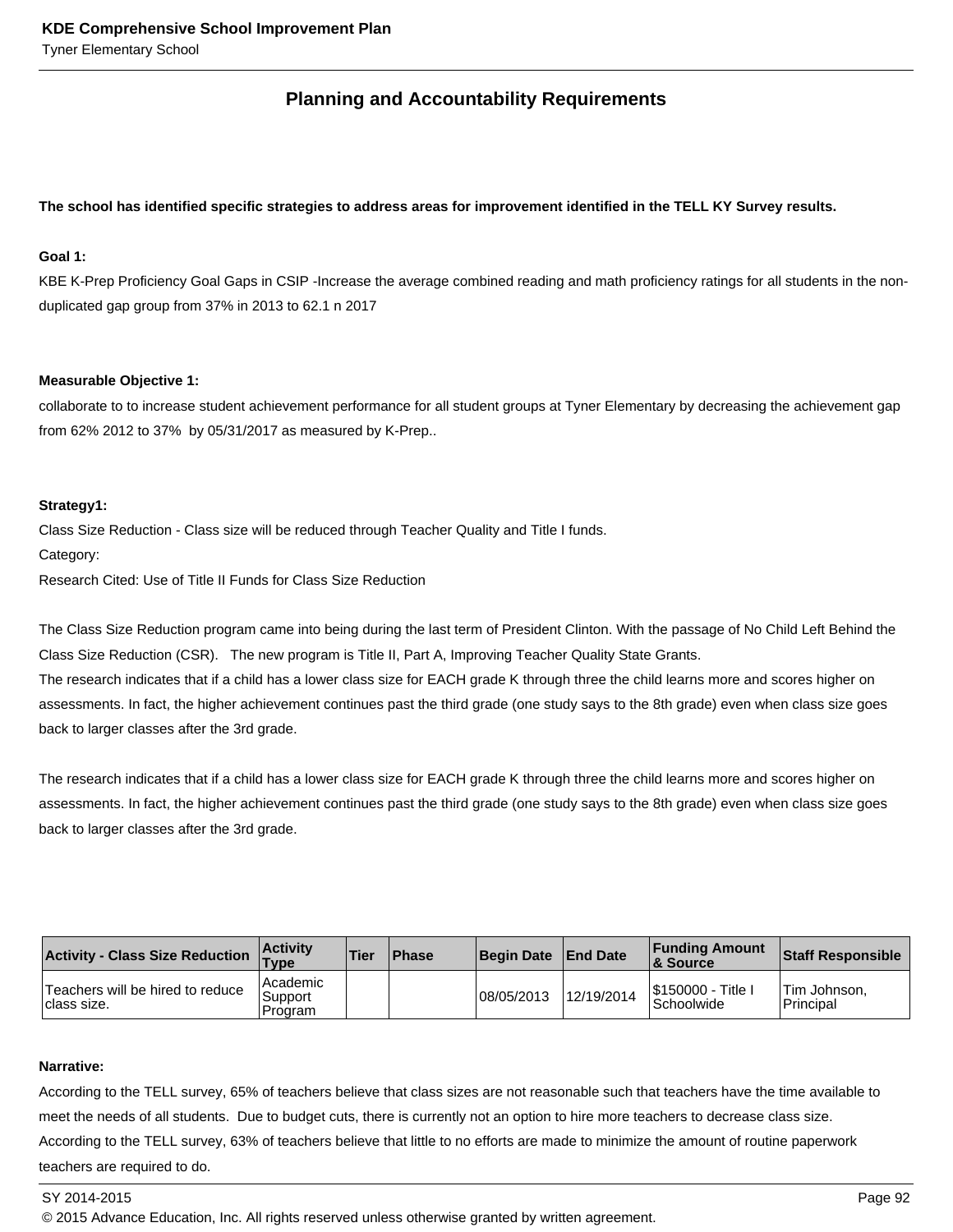**The school identified specific strategies to increase the average combined reading and math K-Prep proficiency scores.**

## **Goal 1:**

KBE- K-Prep Proficiencies Goals in CSIP -Increase the averaged combined reading and math K-Prep scores for elementary students from 37% to 62% in 2017

#### **Measurable Objective 1:**

collaborate to increase the averaged combined reading and math K-prep scores for Tyner Elementary students from 37.1 percent to 62.1 percent by 05/31/2017 as measured by K-Prep.

### **Strategy1:**

Early Childhood - Use various resources to provide services for early transitions for students ages 3-6.

Category:

Research Cited:

| <b>Activity - Identify Early</b><br><b>Childhood Providers</b>                                                                                                                                       | <b>Activity</b><br><b>Type</b>   | Tier | <b>Phase</b> | Begin Date  | <b>End Date</b> | <b>Funding Amount</b><br>∣& Source | <b>Staff Responsible</b>                                                                              |
|------------------------------------------------------------------------------------------------------------------------------------------------------------------------------------------------------|----------------------------------|------|--------------|-------------|-----------------|------------------------------------|-------------------------------------------------------------------------------------------------------|
| Use Pre-School, Head Start, First  <br> Step, Hands, Early Steps to<br> School Success, Tyner FRC and<br>other community resources will<br>be used to provide services for<br>children ages birth-6. | l Academic<br>Support<br>Program |      |              | 108/05/2013 | 12/19/2014      | \$50000 - Other                    | <b>Family Resource</b><br>lCenter<br>Karen Smith Early<br>'Steps<br>Paulette Vaughn<br>lCoreen Brewer |

| <b>Activity - Transition Data</b>                                                                                | <b>Activity</b><br>Type          | Tier | <b>Phase</b> | <b>Begin Date</b> | <b>End Date</b> | <b>Funding Amount</b><br>∣& Source | <b>Staff Responsible</b>                                                                         |
|------------------------------------------------------------------------------------------------------------------|----------------------------------|------|--------------|-------------------|-----------------|------------------------------------|--------------------------------------------------------------------------------------------------|
| Gather any transition data from<br>EC providers to get to know<br>incoming Pre-School-<br>Kindergarten students. | l Academic<br>Support<br>Program |      |              | 08/05/2013        | 12/19/2014      | $ \$0 - No Funding$<br>Reauired    | <b>Family Resource</b><br>ICenter: Paulette<br> Vaughn<br>l Karen Smith<br>Preschool<br>Teachers |

| <b>Activity - Kindergarten</b><br><b>Assessment</b>                                                 | <b>Activity</b><br>Type                  | <b>Tier</b> | <b>Phase</b> | Begin Date End Date |             | <b>Funding Amount</b><br><b>8 Source</b> | <b>Staff Responsible</b>                                               |
|-----------------------------------------------------------------------------------------------------|------------------------------------------|-------------|--------------|---------------------|-------------|------------------------------------------|------------------------------------------------------------------------|
| Assess all Kindergarteners at<br>school entry with (BRIGANCE)<br>screener to establish entry level. | l Academic<br>Support<br><b>IProgram</b> |             |              | 08/05/2013          | 109/30/2014 | <b>S5000 - Other</b>                     | Certified Staff:<br><b>IMelony Vickers.</b><br>l Guidance<br>Counselor |

#### **Strategy2:**

Professional Development - Professional development will be offered to certified staff based on identified areas of need.

Category: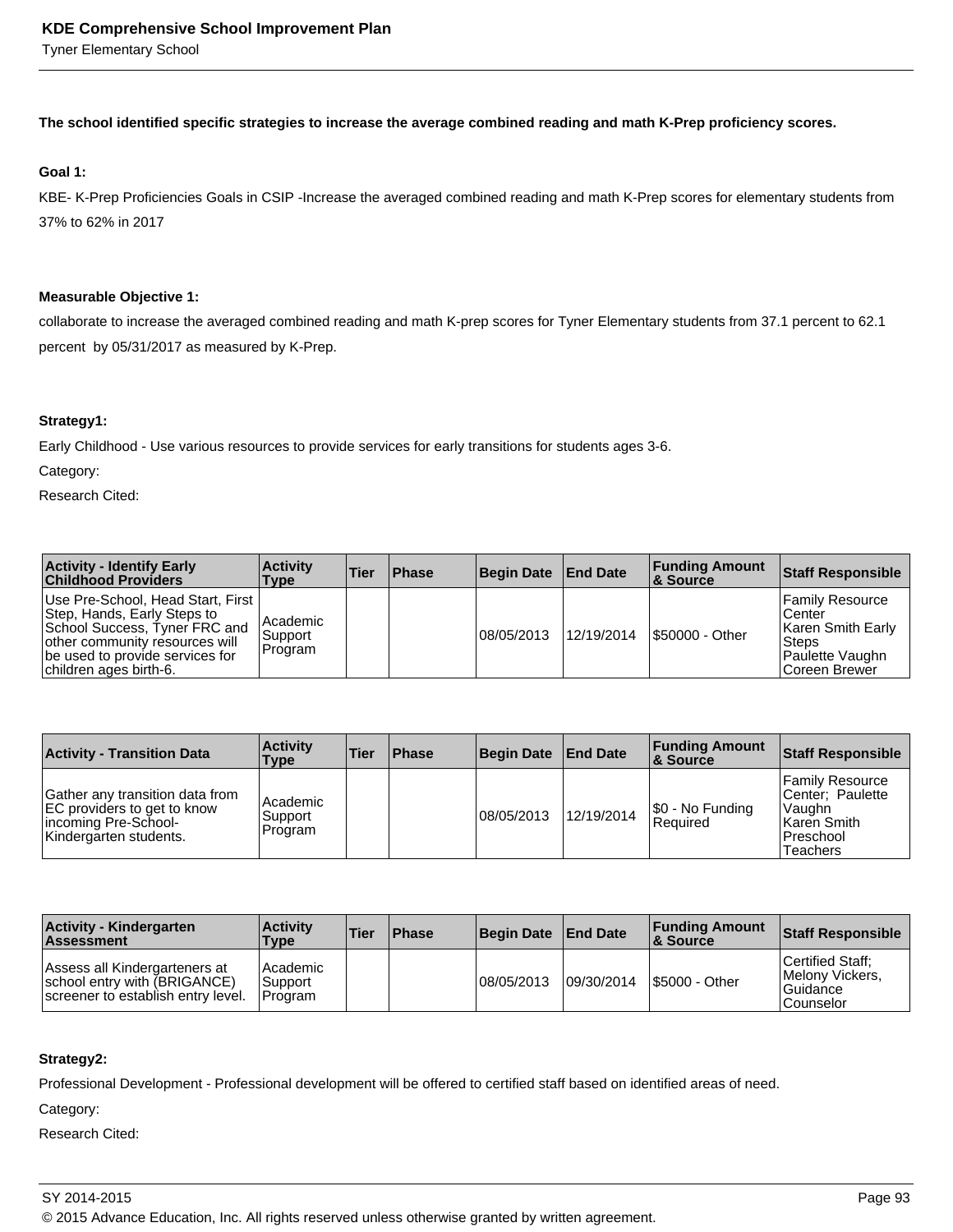Tyner Elementary School

| <b>Activity - PD 360</b>                                                                                                          | <b>∣Activitv</b><br>Type | Tier | <b>Phase</b> | Begin Date End Date |            | <b>Funding Amount</b><br>8 Source | Staff Responsible                                                     |
|-----------------------------------------------------------------------------------------------------------------------------------|--------------------------|------|--------------|---------------------|------------|-----------------------------------|-----------------------------------------------------------------------|
| <b>PD</b> 360 will be used to provide<br>Professional development of the<br>areas of curriculum, assessment,<br>land instruction. | Professional<br>Learning |      |              | 108/05/2013         | 12/19/2014 | S0 - No Funding<br>Required       | Professional<br><b>IDevelopment</b><br>Coordinator.<br>IShanta Madden |

| <b>Activity - Teacher PD Survey</b>                                                             | <b>Activity</b><br><b>Type</b> | 'Tier | Phase | <b>Begin Date</b> | <b>End Date</b> | <b>Funding Amount</b><br>∣& Source | Staff Responsible                                                           |
|-------------------------------------------------------------------------------------------------|--------------------------------|-------|-------|-------------------|-----------------|------------------------------------|-----------------------------------------------------------------------------|
| Teachers will take a Professional<br>development survey. PD will be<br>planned based on survey. | Professional<br>Learning       |       |       | 12/16/2013        | 05/30/2014      | S0 - No Funding<br>l Reauired      | Professional<br><b>IDevelopment</b><br>Coordinator.<br><b>Shanta Madden</b> |

## **Strategy3:**

Interventions - Various interventions will be used to increase student achievement.

Category:

Research Cited:

| <b>Activity - PLC</b>                                                                                                                                                              | <b>Activity</b><br>Type                 | ∣Tier | <b>Phase</b> | <b>Begin Date</b> | <b>End Date</b> | <b>Funding Amount</b><br>8. Source  | <b>Staff Responsible</b>                        |
|------------------------------------------------------------------------------------------------------------------------------------------------------------------------------------|-----------------------------------------|-------|--------------|-------------------|-----------------|-------------------------------------|-------------------------------------------------|
| PLC's will develop plans to<br>address gaps in instruction or<br>llearner needs based on CCST<br>and Thinklink Scores, STAR, and<br>other summative and formative<br>lassessments. | l Academic<br><b>Support</b><br>Program |       |              | 08/05/2013        | 12/19/2014      | \$0 - No Funding<br><b>Required</b> | Tim Johnson,<br>Principal; Certified<br>l Staff |

| <b>Activity - RTI Placement</b>                                                            | <b>Activity</b><br>Type          | <b>Tier</b> | <b>Phase</b> | <b>Begin Date</b> | <b>End Date</b> | <b>Funding Amount</b><br><b>8 Source</b> | <b>Staff Responsible</b>                                                                         |
|--------------------------------------------------------------------------------------------|----------------------------------|-------------|--------------|-------------------|-----------------|------------------------------------------|--------------------------------------------------------------------------------------------------|
| Identify and place students in<br>appropriate RTI tiers and revise<br>Tiers 3 times a year | l Academic<br>Support<br>Program |             |              | 08/05/2013        | 12/19/2014      | S0 - No Funding<br>l Reauired            | <b>Tim Johnson.</b><br>Principal; Melony<br>Vickers, Guidance<br>Counselor: Certified<br>l Staff |

| <b>Activity - RTI Resources</b>                                                                                                                                                            | <b>Activity</b><br>Type          | <b>Tier</b> | <b>Phase</b> | <b>Begin Date</b> | <b>End Date</b> | <b>Funding Amount</b><br><b>8 Source</b> | <b>Staff Responsible</b>                                            |
|--------------------------------------------------------------------------------------------------------------------------------------------------------------------------------------------|----------------------------------|-------------|--------------|-------------------|-----------------|------------------------------------------|---------------------------------------------------------------------|
| Resources at school level will be<br>used to place and schedule<br>students for RTI services.<br>Example: Tier 1/classroom, Tier<br>2/ Save the Children, Tier 3/<br>Small group Classroom | l Academic<br>Support<br>Program |             |              | 08/05/2013        | 12/19/2014      | \$40000 - Other                          | Tim Johnson,<br>Principal; Jennifer<br>Morgan, Ruthie<br>l Sizemore |

| <b>Activity - School Intervention</b><br>∣Team                                                       | <b>Activity</b><br>Type            | Tier | <b>Phase</b> | <b>Begin Date</b> | <b>End Date</b> | <b>Funding Amount</b><br>8 Source | <b>Staff Responsible</b>                                                            |
|------------------------------------------------------------------------------------------------------|------------------------------------|------|--------------|-------------------|-----------------|-----------------------------------|-------------------------------------------------------------------------------------|
| Establish a school intervention<br>team who looks at academic and<br>behavioral data for the school. | l Academic<br>Support<br>l Program |      |              | 08/05/2013        | 12/19/2014      | S0 - No Funding<br>l Reauired     | lTim Johnson.<br><b>Principal</b><br>Angie Carroll<br>Melanie Vickers<br>lTina Huff |

SY 2014-2015 Page 94

© 2015 Advance Education, Inc. All rights reserved unless otherwise granted by written agreement.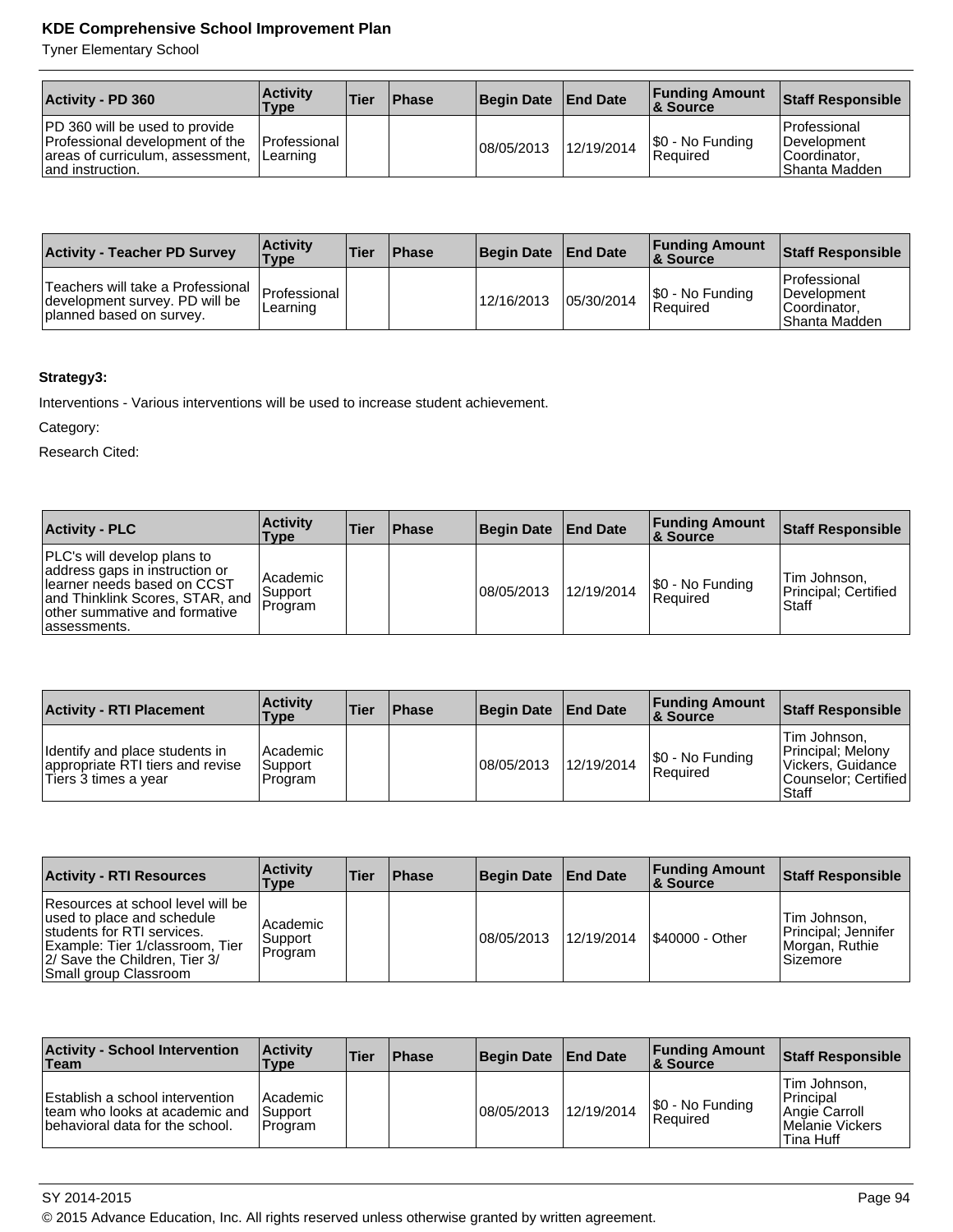Tyner Elementary School

## **Strategy4:**

Curriculum, Assessment, & Alignment Teams - Curriculum and Assessment teams will be established to monitor curriculum and assessments

for grades K-5.

Category:

Research Cited:

| <b>Activity - SMART Goals</b>                                        | <b>Activity</b><br><b>Type</b> | <b>Tier</b> | <b>Phase</b> | <b>Begin Date</b> | <b>End Date</b> | <b>Funding Amount</b><br>& Source | <b>Staff Responsible</b> |
|----------------------------------------------------------------------|--------------------------------|-------------|--------------|-------------------|-----------------|-----------------------------------|--------------------------|
| Teachers will learn to write<br><b>SMART Goals cross-curricular.</b> | l Professional<br>Learning     |             |              | 01/01/2014        | 12/19/2014      | l\$200 - ˈ<br>Title<br>Schoolwide | 'Tim Johnson             |

| <b>Activity - Review Curriculum</b><br><b>Imaps and CCST</b>                                                    | <b>Activity</b><br>Type            | <b>Tier</b> | <b>Phase</b> | <b>Begin Date</b> | <b>End Date</b> | <b>Funding Amount</b><br><b>&amp; Source</b> | Staff Responsible                                                       |
|-----------------------------------------------------------------------------------------------------------------|------------------------------------|-------------|--------------|-------------------|-----------------|----------------------------------------------|-------------------------------------------------------------------------|
| <sup>*</sup> The team will meet with teachers  <br>to review curriculum maps and<br>make necessary adjustments. | l Academic<br> Support <br>Program |             |              | 01/15/2013        | 12/19/2014      | S0 - No Funding<br>Reauired                  | Tim Johnson.<br>l Principal<br>Melony Vickers,<br>Counselor<br>Teachers |

| <b>Activity - Program Reviews</b>                                                                                                                                                               | <b>Activity</b><br>Type        | ∣Tier | Phase | <b>Begin Date</b> | <b>End Date</b> | <b>Funding Amount</b><br>∣& Source | <b>Staff Responsible</b>                                              |
|-------------------------------------------------------------------------------------------------------------------------------------------------------------------------------------------------|--------------------------------|-------|-------|-------------------|-----------------|------------------------------------|-----------------------------------------------------------------------|
| Develop curriculum maps and<br>integrate lessons for arts and<br>humanities, vocational, and<br>practical living that meet the<br>program review proficient<br>standards across the curriculum. | Academic<br>Support<br>Program |       |       | 108/05/2013       | 12/19/2014      | S0 - No Funding<br><b>Required</b> | ∣Tim Johnson,<br>Principal<br>Program Review<br>Team<br>IAII teachers |

| <b>Activity - Data Analysis</b>                                                                                                                                                                                                               | <b>Activity</b><br>Type | <b>Tier</b> | <b>Phase</b> | <b>Begin Date</b> | <b>End Date</b> | <b>Funding Amount</b><br>8 Source | <b>Staff Responsible</b>                 |
|-----------------------------------------------------------------------------------------------------------------------------------------------------------------------------------------------------------------------------------------------|-------------------------|-------------|--------------|-------------------|-----------------|-----------------------------------|------------------------------------------|
| All staff will meet to analyze<br>assessments such as KPREP,<br>Thinklink, STAR, and unit<br>assessments to determine areas<br>of weaknesses, identify<br>curriculum gaps, and create next<br>steps in order for students to<br>Imaster ccss. | 'Other                  |             |              | 08/04/2013        | 12/19/2014      | S0 - No Funding<br>Required       | Tim Johnson<br>Melony Vickers<br>l Staff |

| <b>Activity - Program Review PD</b>                                                                                                                                              | <b>Activity</b><br>Type        | <b>Tier</b> | <b>Phase</b> | <b>Begin Date</b> | <b>End Date</b> | <b>Funding Amount</b><br><b>8 Source</b> | <b>Staff Responsible</b>                                                                                                |
|----------------------------------------------------------------------------------------------------------------------------------------------------------------------------------|--------------------------------|-------------|--------------|-------------------|-----------------|------------------------------------------|-------------------------------------------------------------------------------------------------------------------------|
| Provide information to teachers<br>on how to develop high quality<br>instructional activities, examine<br>rubric used in program review,<br>and analyze program review<br>Idata. | Academic<br>Support<br>Program |             |              | 08/04/2013        | 12/19/2014      | <b>S5000 - Other</b>                     | Keith Lakes/<br>Rhonda Thompson<br>Catherine Rubin/<br>Artful Reading/<br>Lauren Binghamn/<br>l Promise<br>Neighborhood |

SY 2014-2015 Page 95

© 2015 Advance Education, Inc. All rights reserved unless otherwise granted by written agreement.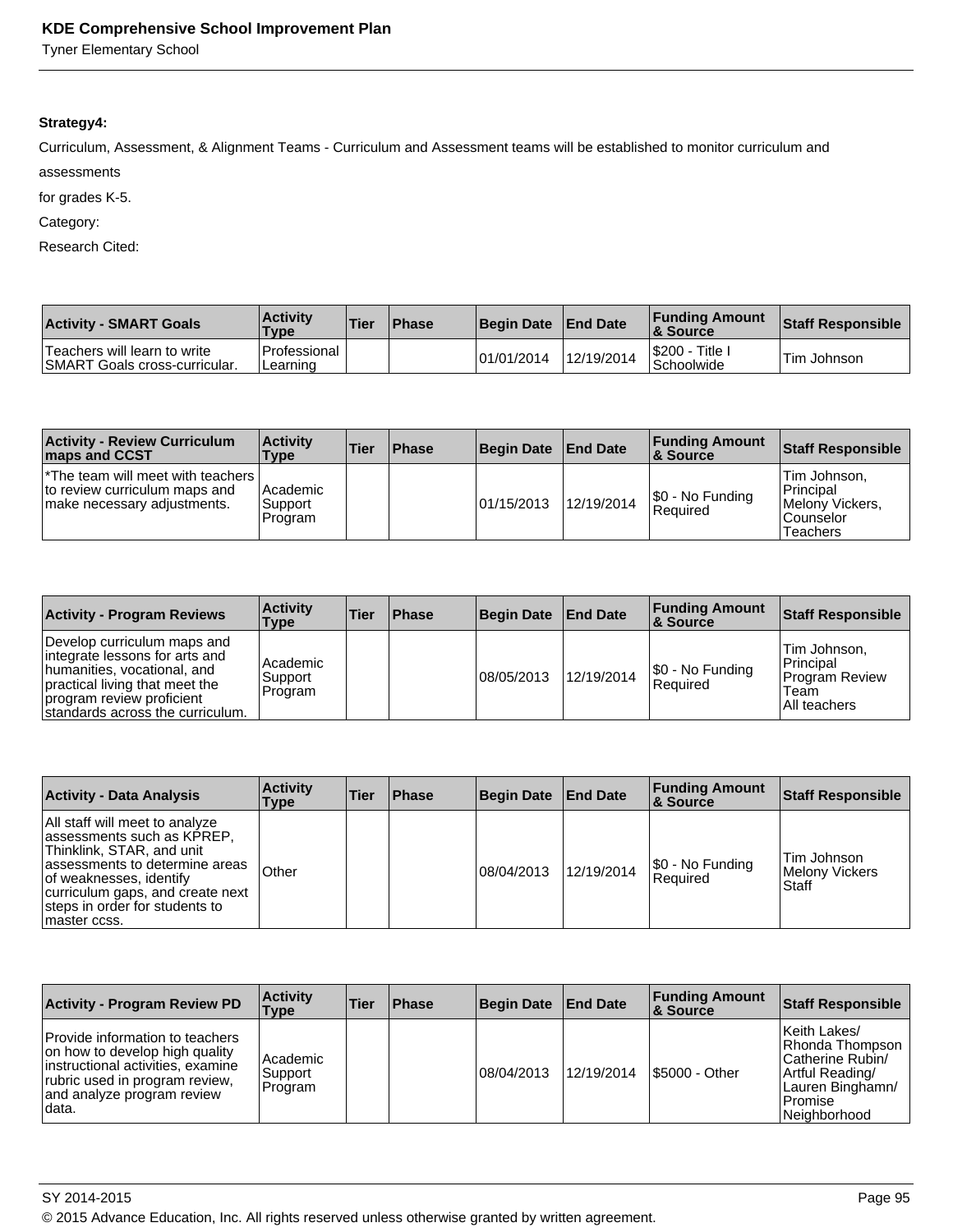Tyner Elementary School

| <b>Activity - Unit Development</b>                                                                          | <b>Activity</b><br>Type          | <b>Tier</b> | <b>Phase</b> | <b>Begin Date</b> | <b>End Date</b> | <b>Funding Amount</b><br>∣& Source | Staff Responsible              |
|-------------------------------------------------------------------------------------------------------------|----------------------------------|-------------|--------------|-------------------|-----------------|------------------------------------|--------------------------------|
| Teachers will develop academic<br>units in reading and math aligned<br>with new reading and Math<br>series. | l Academic<br>Support<br>Program |             |              | 08/22/2013        | 06/30/2014      | S0 - No Funding<br>l Reauired      | <b>Teachers</b><br>Tim Johnson |

| <b>Activity - Program Review</b><br>Team                                                                             | <b>Activity</b><br><b>Type</b>   | Tier | <b>Phase</b> | Begin Date | <b>End Date</b> | <b>Funding Amount</b><br>∣& Source | Staff Responsible                                            |
|----------------------------------------------------------------------------------------------------------------------|----------------------------------|------|--------------|------------|-----------------|------------------------------------|--------------------------------------------------------------|
| The school program review team<br>reviews evidence team to inform,<br>review, and monitor program<br>review lessons. | l Academic<br>Support<br>Program |      |              | 08/05/2013 | 12/19/2014      | S0 - No Funding<br> Reauired       | Tim Johnson.<br><b>Principal</b><br>l Program Reveiw<br>Team |

| <b>Activity - Program Review</b><br><b>Curriculum Documents</b>                                                        | <b>Activity</b><br>Type | <b>Tier</b> | <b>Phase</b> | <b>Begin Date</b> | <b>End Date</b> | <b>Funding Amount</b><br><b>8 Source</b> | <b>Staff Responsible</b>                     |
|------------------------------------------------------------------------------------------------------------------------|-------------------------|-------------|--------------|-------------------|-----------------|------------------------------------------|----------------------------------------------|
| <b>Program Review Team will create</b><br>curriculum docuements for<br><b>Arts/Humanities and Practical</b><br>Living. | Policy and<br>l Process |             |              | 101/01/2014       | 12/19/2014      | S0 - No Funding<br>Required              | <b>Program Review</b><br>Team<br>Tim Johnson |

## **Strategy5:**

K-Prep - Review results of the K-Prep reading & math to identify areas of strengths and weaknesses.

Category:

Research Cited:

| <b>Activity - Data Analysis</b>                                                                                    | <b>Activity</b><br><b>Type</b> | <b>Tier</b> | <b>Phase</b> | <b>Begin Date</b> | <b>End Date</b> | <b>Funding Amount</b><br>∣& Source  | Staff Responsible                                                   |
|--------------------------------------------------------------------------------------------------------------------|--------------------------------|-------------|--------------|-------------------|-----------------|-------------------------------------|---------------------------------------------------------------------|
| Anaylize results of the K-Prep in<br>combined reading and math to<br>lidentify the percent of proficiency. Program | <b>IAcademic</b><br> Support   |             |              | 09/30/2013        | 09/30/2014      | I\$0 - Title I<br><b>Schoolwide</b> | Tim Johnson.<br>Principal<br><b>IMelony Vickers.</b><br>l Counselor |

## **Strategy6:**

Math Initiative - Assess and disseminate new common core resources to support math planning.

Category:

Research Cited:

| <b>Activity - Math Team</b>                                                                                                                                      | <b>Activity</b><br>Type            | <b>Tier</b> | <b>IPhase</b> | <b>Begin Date</b> | <b>End Date</b> | <b>Funding Amount</b><br>8. Source | <b>Staff Responsible</b>               |
|------------------------------------------------------------------------------------------------------------------------------------------------------------------|------------------------------------|-------------|---------------|-------------------|-----------------|------------------------------------|----------------------------------------|
| Develop and analyze student<br>learning based on a variety of<br>lassessments and make<br>Inecessary adjustments to<br>linstruction and curriculum as<br>needed. | l Academic<br> Support <br>Program |             |               | 08/05/2013        | 11/29/2013      | \$0 - No Funding<br>Reauired       | Tim Johnson,<br>Principal<br>Math Team |

## **Strategy7:**

Literacy Initiative - Disseminate new common core resources to support 21st century literacy planning.

Category: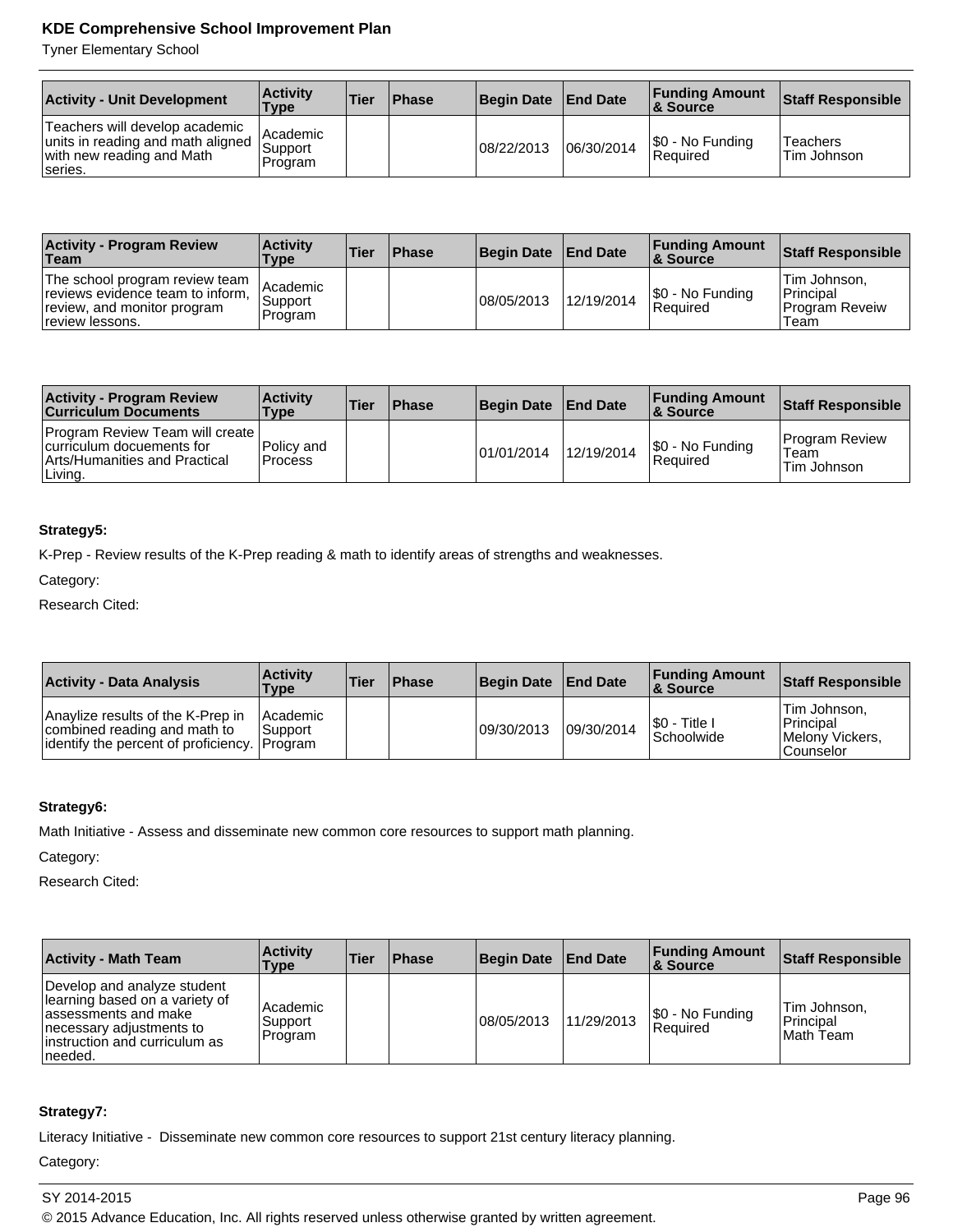Tyner Elementary School

Research Cited:

| <b>Activity - Literacy Gaps</b>                                                                                                                                   | <b>Activity</b><br>Type | ∣Tier | <b>Phase</b> | Begin Date  | <b>End Date</b> | <b>Funding Amount</b><br>8 Source | <b>Staff Responsible</b>                   |
|-------------------------------------------------------------------------------------------------------------------------------------------------------------------|-------------------------|-------|--------------|-------------|-----------------|-----------------------------------|--------------------------------------------|
| Literacy Team will analyze and<br>dentify performance gaps in<br>KPREP to determine professional Support<br>development needed for<br>instructional improvements. | Academic<br>l Program   |       |              | 109/30/2013 | 11/29/2013      | S0 - No Funding<br>Required       | Tim Johnson.<br>Principal<br>Literacv Team |

| Activity - Develop literacy team Type                                                                                      | <b>Activity</b>                   | <b>Tier</b> | <b>Phase</b> | <b>Begin Date</b> | <b>End Date</b> | <b>Funding Amount</b><br>∣& Source | Staff Responsible                         |
|----------------------------------------------------------------------------------------------------------------------------|-----------------------------------|-------------|--------------|-------------------|-----------------|------------------------------------|-------------------------------------------|
| The literacy team will analyze,<br>and implement writing policies,<br>writing for program reviews, and<br>lliteracy plans. | l Academic<br>⊩Support<br>Program |             |              | 08/05/2013        | 12/19/2014      | S0 - No Funding<br>Reauired        | Tim Johnson.<br>Principal<br>Writing Team |

### **Strategy8:**

Best Practices - Ensure that teachers implement the curriculum using best practices for instruction and assessment.

Category:

Research Cited:

| <b>Activity - Classroom</b><br><b>Observations</b>                                          | <b>Activity</b><br>Type          | <b>Tier</b> | <b>Phase</b> | <b>Begin Date</b> | <b>End Date</b> | <b>Funding Amount</b><br>∣& Source | <b>Staff Responsible</b>                                                                                         |
|---------------------------------------------------------------------------------------------|----------------------------------|-------------|--------------|-------------------|-----------------|------------------------------------|------------------------------------------------------------------------------------------------------------------|
| Teachers will be observed to<br>ensure that best practices are<br>being used in grades K-5. | l Academic<br>Support<br>Program |             |              | 08/05/2013        | 12/19/2014      | S0 - No Funding<br>Required        | Tim Johnson.<br>Principal<br><b>District</b><br> Walkthrough Team  <br><b>IPGES Peer</b><br><b>IObservations</b> |

#### **Strategy9:**

Assessments - Teachers will use a variety of assessments to determine student performance and growth.

Category:

Research Cited:

| <b>Activity - Develop</b><br><b>Assessments</b>                                                              | <b>Activity</b><br>Type | <b>Tier</b> | <b>Phase</b> | Begin Date | <b>End Date</b> | <b>Funding Amount</b><br><b>8 Source</b> | Staff Responsible                                       |
|--------------------------------------------------------------------------------------------------------------|-------------------------|-------------|--------------|------------|-----------------|------------------------------------------|---------------------------------------------------------|
| Teachers will develop different<br>types of assessments to use<br>before, during, and after<br>linstruction. | Direct<br>Instruction   |             |              | 08/04/2013 | 12/19/2014      | \$0 - No Funding<br>Required             | Tim Johnson<br>Melony Vickers<br><b>Certified Staff</b> |

### **All children were screened for kindergarten readiness.**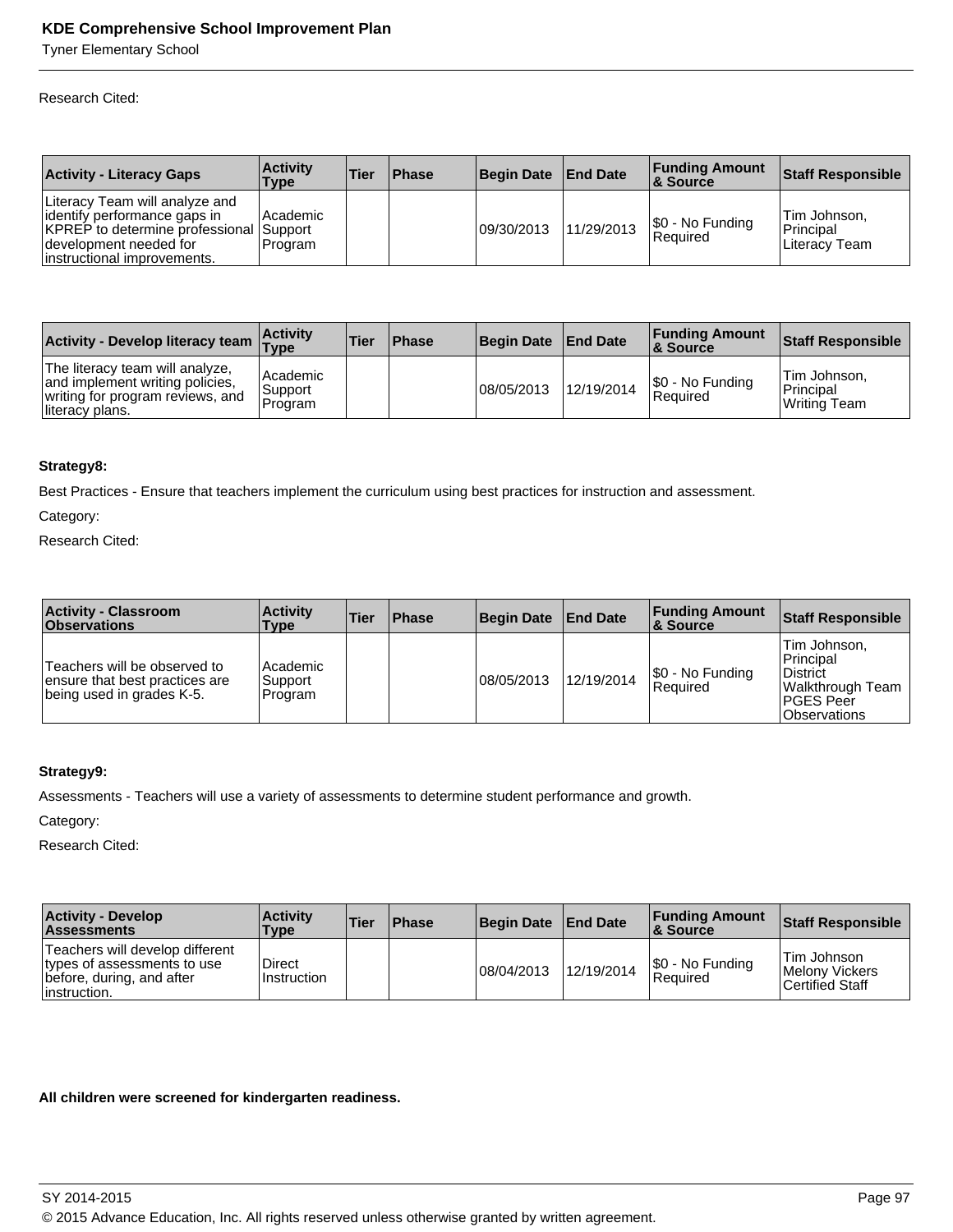Tyner Elementary School

#### **Goal 1:**

KBE- K-Prep Proficiencies Goals in CSIP -Increase the averaged combined reading and math K-Prep scores for elementary students from 37% to 62% in 2017

## **Measurable Objective 1:**

collaborate to increase the averaged combined reading and math K-prep scores for Tyner Elementary students from 37.1 percent to 62.1 percent by 05/31/2017 as measured by K-Prep.

### **Strategy1:**

Early Childhood - Use various resources to provide services for early transitions for students ages 3-6.

Category:

Research Cited:

| <b>Activity - Identify Early</b><br><b>Childhood Providers</b>                                                                                                                                     | <b>∣Activitv</b><br>Type       | <b>Tier</b> | <b>Phase</b> | Begin Date End Date |            | <b>Funding Amount</b><br>∣& Source | <b>Staff Responsible</b>                                                                     |
|----------------------------------------------------------------------------------------------------------------------------------------------------------------------------------------------------|--------------------------------|-------------|--------------|---------------------|------------|------------------------------------|----------------------------------------------------------------------------------------------|
| Use Pre-School, Head Start, First  <br>Step, Hands, Early Steps to<br>School Success, Tyner FRC and<br>other community resources will<br>be used to provide services for<br>children ages birth-6. | Academic<br>Support<br>Program |             |              | 08/05/2013          | 12/19/2014 | <b>S50000 - Other</b>              | Family Resource<br>Center<br>Karen Smith Early<br>Steps<br>Paulette Vaughn<br>lCoreen Brewer |

| <b>Activity - Transition Data</b>                                                                                | <b>Activity</b><br>Type          | Tier | <b>Phase</b> | <b>Begin Date</b> | <b>End Date</b> | <b>Funding Amount</b><br><b>8 Source</b> | <b>Staff Responsible</b>                                                                        |
|------------------------------------------------------------------------------------------------------------------|----------------------------------|------|--------------|-------------------|-----------------|------------------------------------------|-------------------------------------------------------------------------------------------------|
| Gather any transition data from<br>EC providers to get to know<br>incoming Pre-School-<br>Kindergarten students. | l Academic<br>Support<br>Program |      |              | 08/05/2013        | 12/19/2014      | \$0 - No Funding<br>Reauired             | <b>Family Resource</b><br>ICenter: Paulette<br>Vaughn<br>Karen Smith<br>l Preschool<br>Teachers |

| <b>Activity - Kindergarten</b><br><b>Assessment</b>                                                 | <b>Activity</b><br><b>Type</b>           | <b>Tier</b> | <b>Phase</b> | Begin Date End Date |             | <b>Funding Amount</b><br>8 Source | Staff Responsible                                                      |
|-----------------------------------------------------------------------------------------------------|------------------------------------------|-------------|--------------|---------------------|-------------|-----------------------------------|------------------------------------------------------------------------|
| Assess all Kindergarteners at<br>school entry with (BRIGANCE)<br>screener to establish entry level. | l Academic<br>Support<br><b>IProgram</b> |             |              | 108/05/2013         | 109/30/2014 | <b>S5000 - Other</b>              | Certified Staff:<br>Melony Vickers.<br><b>IGuidance</b><br>l Counselor |

#### **The school identified specific strategies to increase the percentage of students who are Kindergarten ready**

## **Goal 1:**

KBE- K-Prep Proficiencies Goals in CSIP -Increase the averaged combined reading and math K-Prep scores for elementary students from 37% to 62% in 2017

SY 2014-2015 Page 98

<sup>© 2015</sup> Advance Education, Inc. All rights reserved unless otherwise granted by written agreement.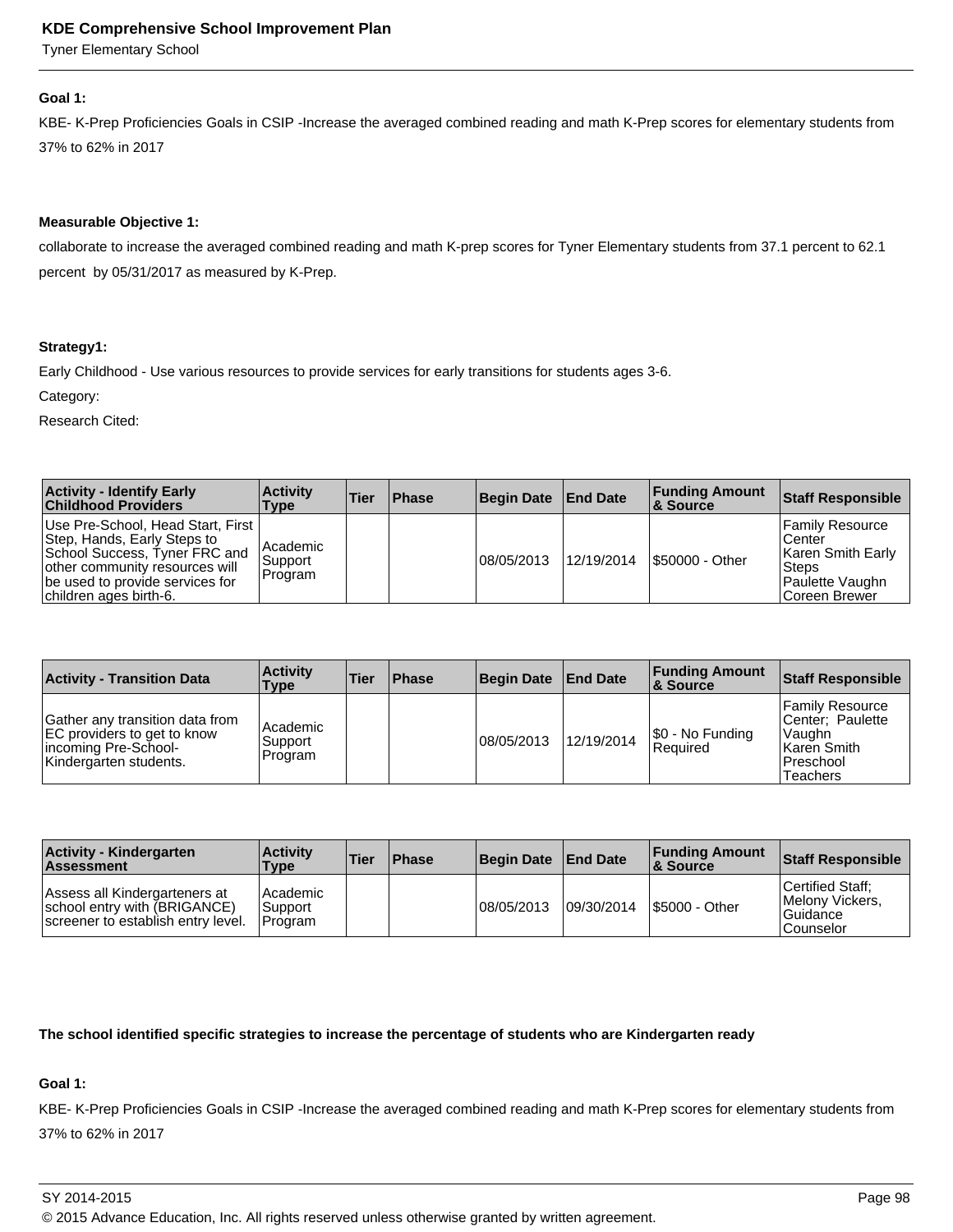Tyner Elementary School

#### **Measurable Objective 1:**

collaborate to increase the averaged combined reading and math K-prep scores for Tyner Elementary students from 37.1 percent to 62.1 percent by 05/31/2017 as measured by K-Prep.

## **Strategy1:**

Early Childhood - Use various resources to provide services for early transitions for students ages 3-6.

Category:

Research Cited:

| <b>Activity - Kindergarten</b><br><b>Assessment</b>                                                 | <b>Activity</b><br><b>Type</b>     | 'Tier | <b>Phase</b> | <b>Begin Date</b> | <b>End Date</b> | <b>Funding Amount</b><br>∣& Source | Staff Responsible                                                |
|-----------------------------------------------------------------------------------------------------|------------------------------------|-------|--------------|-------------------|-----------------|------------------------------------|------------------------------------------------------------------|
| Assess all Kindergarteners at<br>school entry with (BRIGANCE)<br>screener to establish entry level. | l Academic<br>Support<br>l Program |       |              | 108/05/2013       | 109/30/2014     | <b>S5000 - Other</b>               | Certified Staff:<br>Melony Vickers,<br>l Guidance<br>l Counselor |

| <b>Activity - Identify Early</b><br><b>Childhood Providers</b>                                                                                                                                     | <b>Activity</b><br>Type          | Tier | <b>Phase</b> | <b>Begin Date</b> | <b>End Date</b> | <b>Funding Amount</b><br>∣& Source | <b>Staff Responsible</b>                                                                             |
|----------------------------------------------------------------------------------------------------------------------------------------------------------------------------------------------------|----------------------------------|------|--------------|-------------------|-----------------|------------------------------------|------------------------------------------------------------------------------------------------------|
| Use Pre-School, Head Start, First  <br>Step, Hands, Early Steps to<br>School Success, Tyner FRC and<br>other community resources will<br>be used to provide services for<br>children ages birth-6. | l Academic<br>Support<br>Program |      |              | 08/05/2013        | 12/19/2014      | S50000 - Other                     | Family Resource<br>l Center<br>Karen Smith Early<br><b>Steps</b><br>Paulette Vaughn<br>Coreen Brewer |

| <b>Activity - Transition Data</b>                                                                                | <b>Activity</b><br>Type        | <b>Tier</b> | <b>Phase</b> | <b>Begin Date</b> | <b>End Date</b> | <b>Funding Amount</b><br>∣& Source | <b>Staff Responsible</b>                                                                 |
|------------------------------------------------------------------------------------------------------------------|--------------------------------|-------------|--------------|-------------------|-----------------|------------------------------------|------------------------------------------------------------------------------------------|
| Gather any transition data from<br>EC providers to get to know<br>incoming Pre-School-<br>Kindergarten students. | Academic<br>Support<br>Program |             |              | 08/05/2013        | 12/19/2014      | \$0 - No Funding<br>l Reauired     | Family Resource<br>Center: Paulette<br> Vaughn<br>l Karen Smith<br>Preschool<br>Teachers |

## **Goal 2:**

KBE K-Prep Proficiency Goal Gaps in CSIP -Increase the average combined reading and math proficiency ratings for all students in the nonduplicated gap group from 37% in 2013 to 62.1 n 2017

#### **Measurable Objective 1:**

collaborate to to increase student achievement performance for all student groups at Tyner Elementary by decreasing the achievement gap from 62% 2012 to 37% by 05/31/2017 as measured by K-Prep..

#### **Strategy1:**

Parental Involvement - Activities will be planned to increase parental involvement.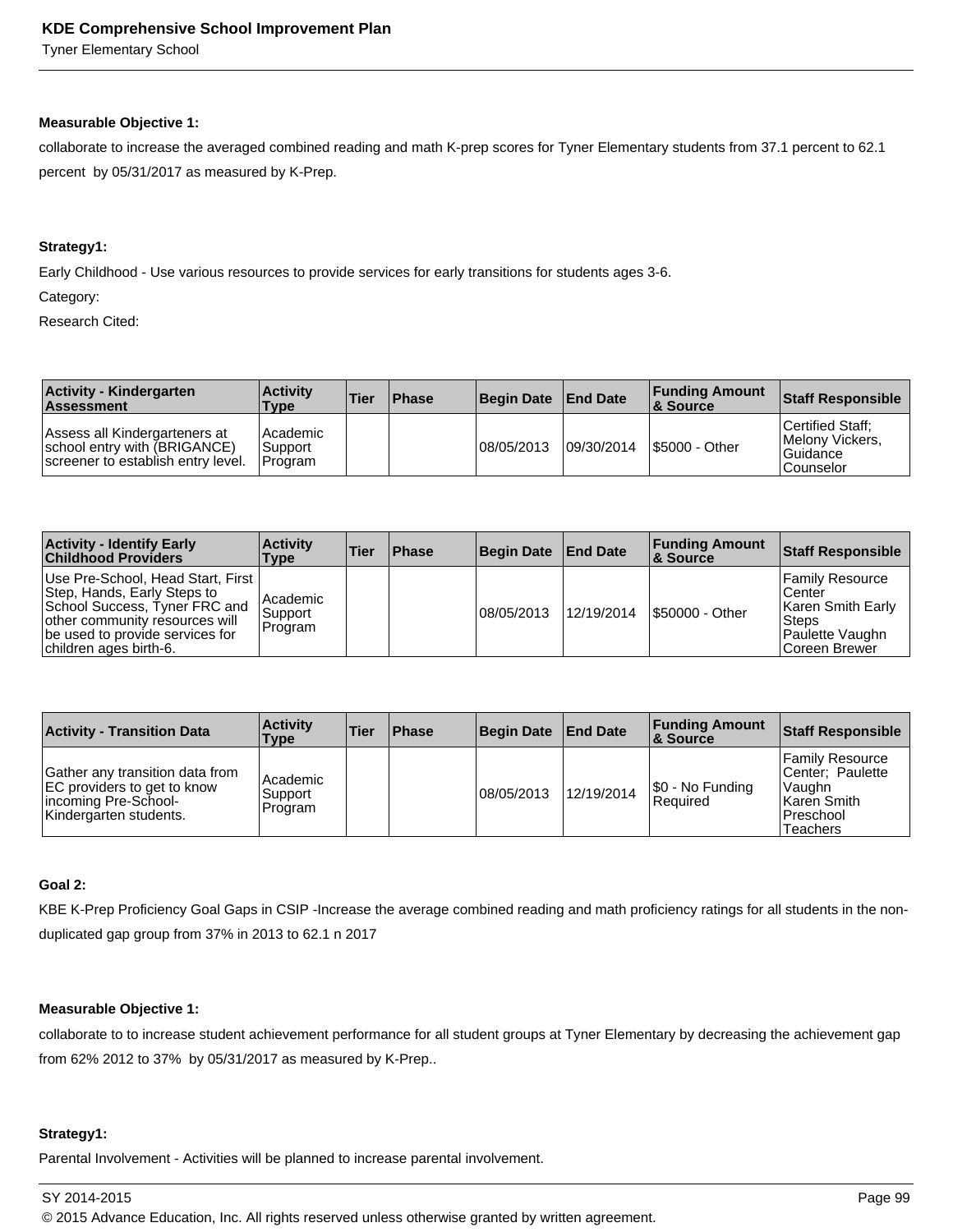Tyner Elementary School

## Category:

Research Cited:

| <b>Activity - Early Steps</b>                                                                         | <b>Activity</b><br><b>Type</b> | 'Tier | Phase | Begin Date | <b>End Date</b> | <b>Funding Amount</b><br>∣& Source | <b>Staff Responsible</b>                                                                                     |
|-------------------------------------------------------------------------------------------------------|--------------------------------|-------|-------|------------|-----------------|------------------------------------|--------------------------------------------------------------------------------------------------------------|
| Home visits for ages birth to 3 to<br>promote early literacy and to<br>ensure a transition to school. | Parent<br>l Involvement        |       |       | 08/05/2013 | 12/19/2014      | <b>S40000 - FRYSC</b>              | Ruthie Sizemore/<br><b>Family Resource</b><br><b>Center</b><br>Karen Smtih/Early<br><b>Steps Coordinator</b> |

| <b>Activity - FAST (Families and</b><br>Schools together)                                                                                                               | <b>Activity</b><br>Type | <b>Tier</b> | Phase | <b>Begin Date</b> | <b>End Date</b> | <b>Funding Amount</b><br>∣& Source | <b>Staff Responsible</b>                                                                                     |
|-------------------------------------------------------------------------------------------------------------------------------------------------------------------------|-------------------------|-------------|-------|-------------------|-----------------|------------------------------------|--------------------------------------------------------------------------------------------------------------|
| An eight week comprehenive<br>family involvement program<br>which targets students<br>individually and subsequently<br>support the parents to build the<br>family unit. | Parent<br>l Involvement |             |       | 08/05/2013        | 12/19/2014      | <b>S10000 - Other</b>              | l Promise<br>Neighborhood<br>Ruthie<br>Sizemore/Family<br>Resource Center<br> Mary Ann Keck <br>IAdam Sowder |

| <b>Activity - Parental Involvement</b>                                                                                                                                                                                                                                                                                                                                                                                                                                                               | <b>Activity</b><br>Type | Tier | <b>Phase</b> | <b>Begin Date</b> | <b>End Date</b> | <b>Funding Amount</b><br>& Source | <b>Staff Responsible</b>                                                                                                                                                                              |
|------------------------------------------------------------------------------------------------------------------------------------------------------------------------------------------------------------------------------------------------------------------------------------------------------------------------------------------------------------------------------------------------------------------------------------------------------------------------------------------------------|-------------------------|------|--------------|-------------------|-----------------|-----------------------------------|-------------------------------------------------------------------------------------------------------------------------------------------------------------------------------------------------------|
| Open House, School-wide<br>functions such as Christmas<br>Programs, service learning<br>projects, Backpack clud<br>fundraiser, Early Steps monthly<br>Parent meetings, Save the<br>children activities (Reading<br>Rocks), Home visits through<br>Early Steps to School Success,<br>Part-time Parent Engagement<br>Specialist, Family Reading Night<br>(4 per year), FAST (families and<br>schools together), Raising a<br>Reader Program (Parents are<br>encouraged to read to children at<br>home) | l Parent<br>Involvement |      |              | 08/05/2013        | 12/19/2014      | I\$0 - No Funding<br>Required     | Tim Johnson.<br>Principal<br><b>Family Resource</b><br>Center/Ruthie<br>Sizemore<br>Karen Smith<br><b>Preschool Staff</b><br>Andea Martin<br>(Parent<br>Engagement<br>Specialist) /VISTA<br>volunteer |

| <b>Activity - Family Reading</b><br><b>Nights</b>                                                                           | <b>Activity</b><br><b>Type</b> | 'Tier | <b>Phase</b> | <b>Begin Date</b> | <b>End Date</b> | <b>Funding Amount</b><br>∣& Source     | Staff Responsible                   |
|-----------------------------------------------------------------------------------------------------------------------------|--------------------------------|-------|--------------|-------------------|-----------------|----------------------------------------|-------------------------------------|
| <b>Family Resource provided Family  </b><br>Reading Night 4 Times a year to<br>promote literacy to students and<br>parents. | Parent<br><b>Ilnvolvement</b>  |       |              | 108/05/2013       | 12/19/2014      | <b>S1000 - Title I</b><br>l Schoolwide | Ruthie Sizemore/<br>Family Resource |

**The school identified specific K-3 strategies to increase the average 3rd grade math and reading combined K-Prep proficiency scores.** 

#### **Goal 1:**

KBE- K-Prep Proficiencies Goals in CSIP -Increase the averaged combined reading and math K-Prep scores for elementary students from

© 2015 Advance Education, Inc. All rights reserved unless otherwise granted by written agreement.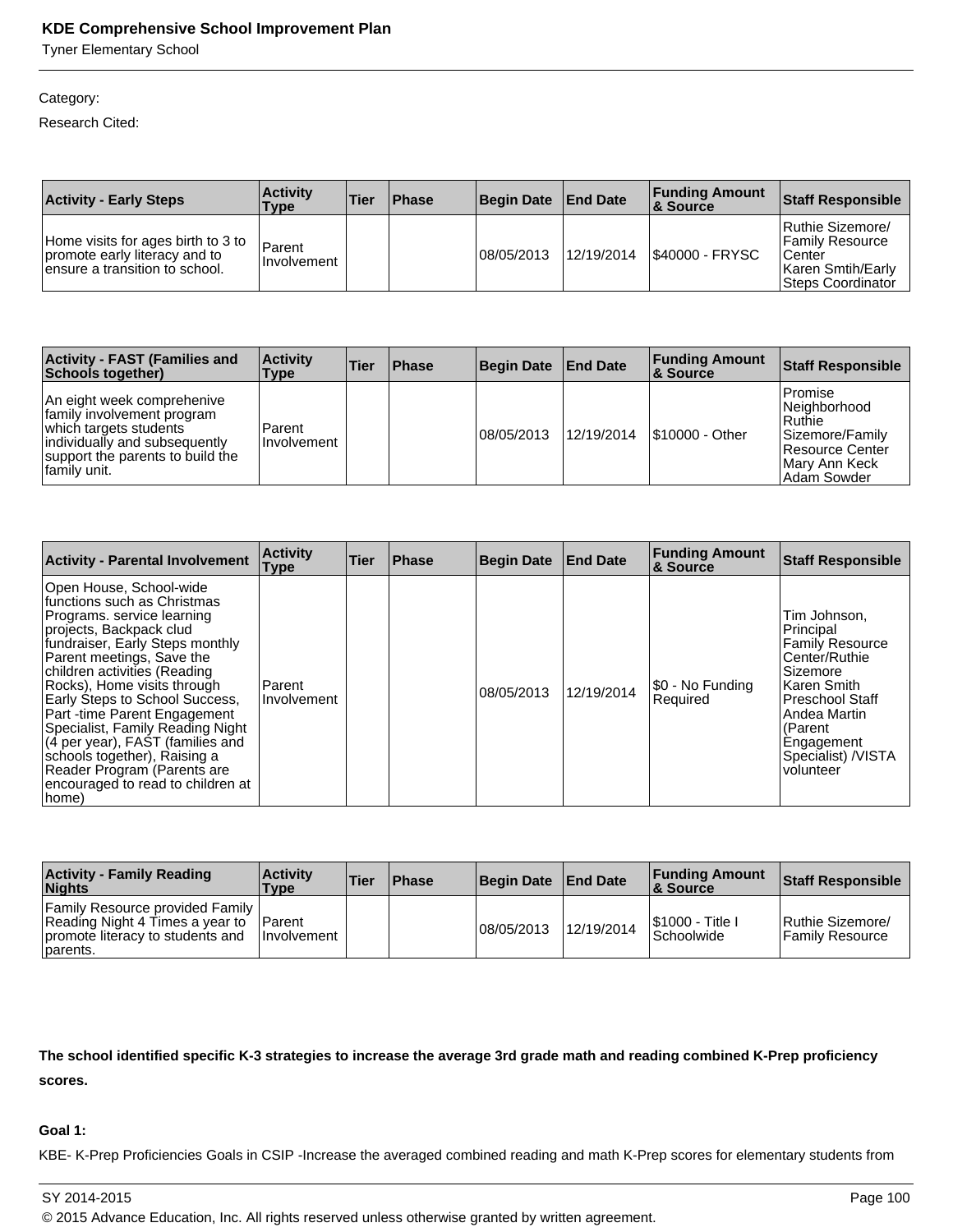Tyner Elementary School

37% to 62% in 2017

#### **Measurable Objective 1:**

collaborate to increase the averaged combined reading and math K-prep scores for Tyner Elementary students from 37.1 percent to 62.1 percent by 05/31/2017 as measured by K-Prep.

#### **Strategy1:**

Assessments - Teachers will use a variety of assessments to determine student performance and growth.

Category:

Research Cited:

| <b>Activity - Develop</b><br><b>Assessments</b>                                                              | <b>Activity</b><br>Type | <b>Tier</b> | <b>Phase</b> | Begin Date End Date |            | <b>Funding Amount</b><br>8 Source | <b>Staff Responsible</b>                                       |
|--------------------------------------------------------------------------------------------------------------|-------------------------|-------------|--------------|---------------------|------------|-----------------------------------|----------------------------------------------------------------|
| Teachers will develop different<br>types of assessments to use<br>before, during, and after<br>linstruction. | Direct<br>Instruction   |             |              | 08/04/2013          | 12/19/2014 | S0 - No Funding<br>l Reauired     | Tim Johnson<br><b>Melony Vickers</b><br><b>Certified Staff</b> |

## **Strategy2:**

K-Prep - Review results of the K-Prep reading & math to identify areas of strengths and weaknesses.

Category:

Research Cited:

| <b>Activity - Data Analysis</b>                                                                                    | <b>Activity</b><br><b>Type</b> | <b>Tier</b> | <b>Phase</b> | <b>Begin Date</b> | <b>End Date</b> | <b>Funding Amount</b><br><b>8 Source</b> | Staff Responsible                                                |
|--------------------------------------------------------------------------------------------------------------------|--------------------------------|-------------|--------------|-------------------|-----------------|------------------------------------------|------------------------------------------------------------------|
| Anaylize results of the K-Prep in<br>combined reading and math to<br>lidentify the percent of proficiency. Program | l Academic<br>l Support        |             |              | 09/30/2013        | 09/30/2014      | I\$0 - Title I<br><b>Schoolwide</b>      | <b>Tim Johnson.</b><br>Principal<br>Melony Vickers.<br>Counselor |

#### **Strategy3:**

Literacy Initiative - Disseminate new common core resources to support 21st century literacy planning.

Category:

| <b>Activity - Literacy Gaps</b>                                                                                                                                           | <b>Activity</b><br>Type | Tier | <b>Phase</b> | <b>Begin Date</b> | <b>End Date</b> | <b>Funding Amount</b><br>∣& Source | <b>Staff Responsible</b>                          |
|---------------------------------------------------------------------------------------------------------------------------------------------------------------------------|-------------------------|------|--------------|-------------------|-----------------|------------------------------------|---------------------------------------------------|
| Literacy Team will analyze and<br>dentify performance gaps in<br><b>KPREP</b> to determine professional Support<br>development needed for<br>linstructional improvements. | l Academic<br>l Program |      |              | 09/30/2013        | 11/29/2013      | \$0 - No Funding<br>Reauired       | Tim Johnson.<br>Principal<br><b>Literacy Team</b> |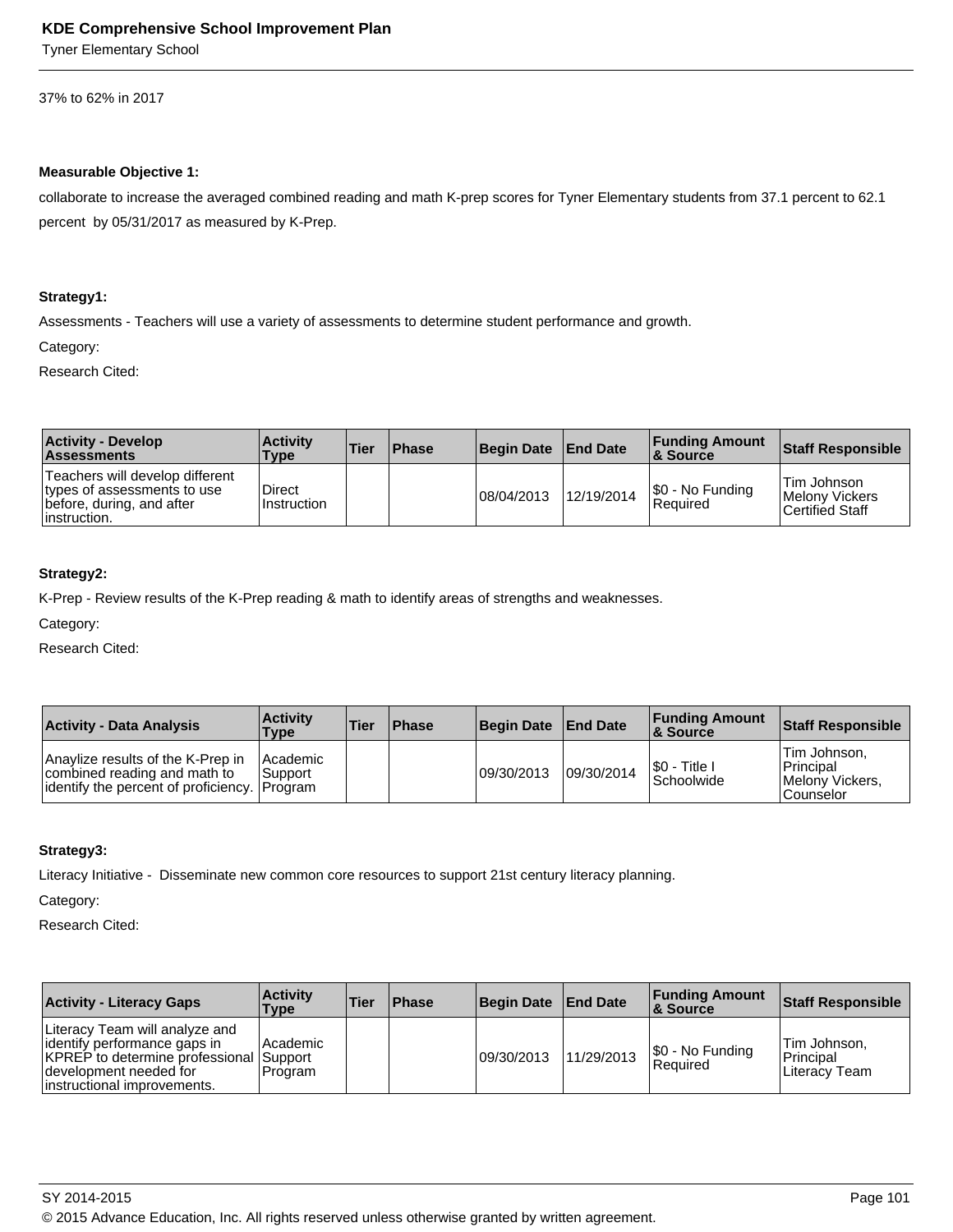Tyner Elementary School

| <b>Activity - Develop literacy team</b>                                                                                   | <b>Activity</b><br>$T$ ype         | 'Tier | <b>Phase</b> | Begin Date End Date |            | <b>Funding Amount</b><br>8 Source | Staff Responsible                         |
|---------------------------------------------------------------------------------------------------------------------------|------------------------------------|-------|--------------|---------------------|------------|-----------------------------------|-------------------------------------------|
| The literacy team will analyze,<br>and implement writing policies,<br>writing for program reviews, and<br>literacy plans. | l Academic<br>Support<br>l Program |       |              | 108/05/2013         | 12/19/2014 | S0 - No Funding<br>Reauired       | Tim Johnson,<br>Principal<br>Writing Team |

## **Strategy4:**

Math Initiative - Assess and disseminate new common core resources to support math planning.

Category:

Research Cited:

| <b>Activity - Math Team</b>                                                                                                                                     | <b>Activity</b><br>Type        | <b>Tier</b> | <b>Phase</b> | <b>Begin Date</b> | <b>End Date</b> | <b>Funding Amount</b><br><b>8 Source</b> | <b>Staff Responsible</b>                |
|-----------------------------------------------------------------------------------------------------------------------------------------------------------------|--------------------------------|-------------|--------------|-------------------|-----------------|------------------------------------------|-----------------------------------------|
| Develop and analyze student<br>learning based on a variety of<br>assessments and make<br>necessary adjustments to<br>linstruction and curriculum as<br>Ineeded. | Academic<br>Support<br>Program |             |              | 08/05/2013        | 11/29/2013      | $ \$0 - No Funding $<br>Required         | ⊦Tim Johnson,<br>Principal<br>Math Team |

### **Strategy5:**

Professional Development - Professional development will be offered to certified staff based on identified areas of need.

Category:

Research Cited:

| <b>Activity - Teacher PD Survey</b>                                                             | <b>Activity</b><br>Type  | Tier | <b>Phase</b> | Begin Date | <b>End Date</b> | <b>Funding Amount</b><br>∣& Source | <b>Staff Responsible</b>                                                |
|-------------------------------------------------------------------------------------------------|--------------------------|------|--------------|------------|-----------------|------------------------------------|-------------------------------------------------------------------------|
| Teachers will take a Professional<br>development survey. PD will be<br>planned based on survey. | Professional<br>Learning |      |              | 12/16/2013 | 05/30/2014      | S0 - No Funding<br>l Reauired      | Professional<br><b>IDevelopment</b><br> Coordinator,<br>l Shanta Madden |

| <b>Activity - PD 360</b>                                                                                                         | <b>Activity</b><br><b>Type</b>           | <b>Tier</b> | <b>Phase</b> | <b>Begin Date</b> | <b>End Date</b> | <b>Funding Amount</b><br><b>8 Source</b> | <b>Staff Responsible</b>                                       |
|----------------------------------------------------------------------------------------------------------------------------------|------------------------------------------|-------------|--------------|-------------------|-----------------|------------------------------------------|----------------------------------------------------------------|
| <b>PD</b> 360 will be used to provide<br>Professional development of the<br>areas of curriculum, assessment,<br>and instruction. | <b>IProfessional</b><br><b>ILearning</b> |             |              | 08/05/2013        | 12/19/2014      | S0 - No Funding<br>Required              | Professional<br>Development<br>ICoordinator.<br>IShanta Madden |

## **Strategy6:**

Early Childhood - Use various resources to provide services for early transitions for students ages 3-6.

Category: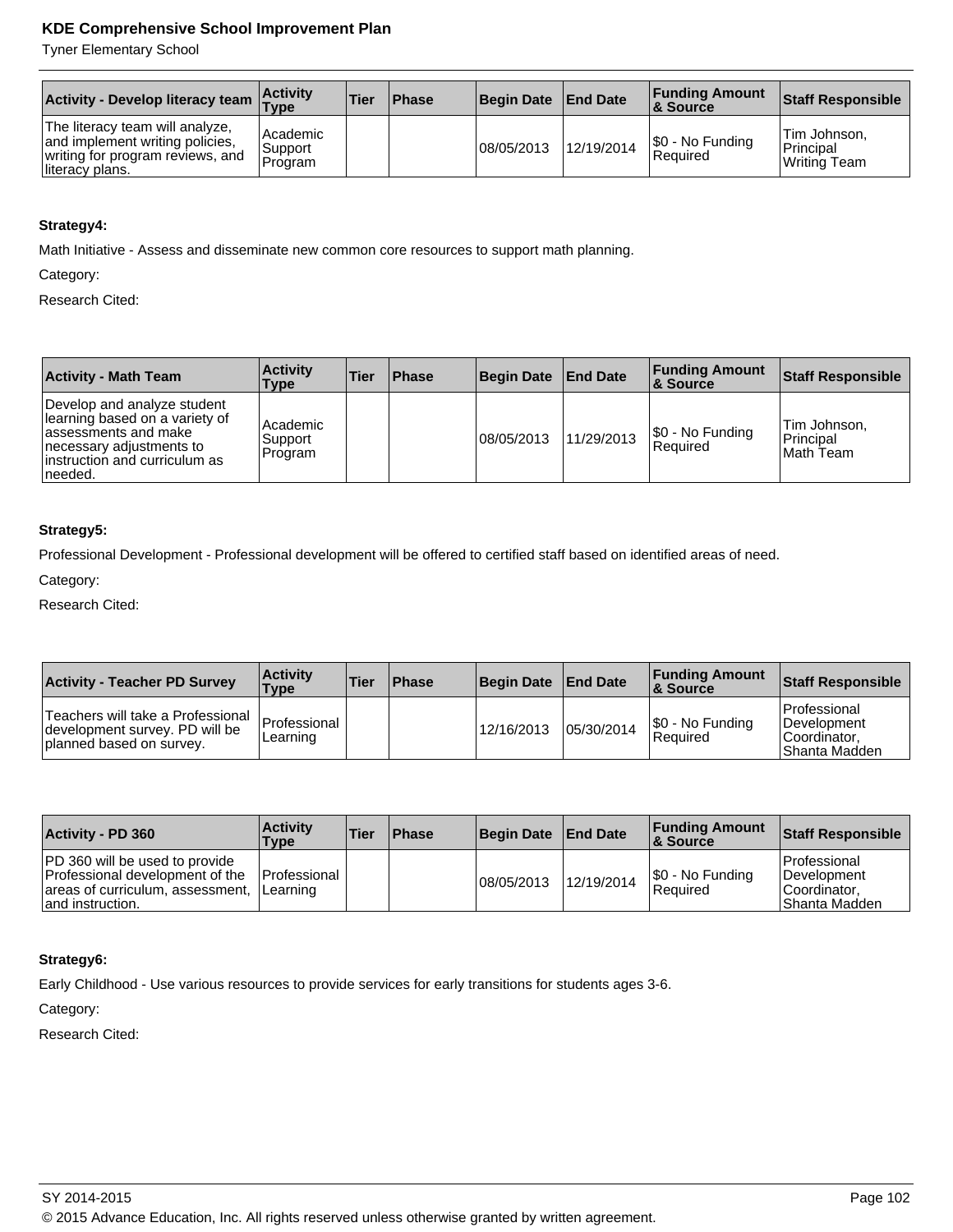Tyner Elementary School

| <b>Activity - Transition Data</b>                                                                                | <b>Activity</b><br>Type        | <b>Tier</b> | <b>Phase</b> | Begin Date  | <b>End Date</b> | <b>Funding Amount</b><br><b>8 Source</b> | <b>Staff Responsible</b>                                                                       |
|------------------------------------------------------------------------------------------------------------------|--------------------------------|-------------|--------------|-------------|-----------------|------------------------------------------|------------------------------------------------------------------------------------------------|
| Gather any transition data from<br>EC providers to get to know<br>incoming Pre-School-<br>Kindergarten students. | Academic<br>Support<br>Program |             |              | 108/05/2013 | 12/19/2014      | \$0 - No Funding<br>Required             | Family Resource<br>Center: Paulette<br><b>Vaughn</b><br>Karen Smith<br>l Preschool<br>Teachers |

| <b>Activity - Identify Early</b><br><b>Childhood Providers</b>                                                                                                                                     | <b>∣Activitv</b><br>Type       | <b>Tier</b> | <b>Phase</b> | Begin Date End Date |            | <b>Funding Amount</b><br><b>8 Source</b> | <b>Staff Responsible</b>                                                                       |
|----------------------------------------------------------------------------------------------------------------------------------------------------------------------------------------------------|--------------------------------|-------------|--------------|---------------------|------------|------------------------------------------|------------------------------------------------------------------------------------------------|
| Use Pre-School, Head Start, First  <br>Step, Hands, Early Steps to<br>School Success, Tyner FRC and<br>other community resources will<br>be used to provide services for<br>children ages birth-6. | Academic<br>Support<br>Program |             |              | 08/05/2013          | 12/19/2014 | <b>S50000 - Other</b>                    | Family Resource<br>l Center<br>Karen Smith Early<br>Steps<br>Paulette Vaughn<br>lCoreen Brewer |

| <b>Activity - Kindergarten</b><br><b>Assessment</b>                                                 | <b>Activity</b><br>Type         | 'Tier | <b>Phase</b> | Begin Date  | <b>End Date</b> | <b>Funding Amount</b><br>8 Source | Staff Responsible                                            |
|-----------------------------------------------------------------------------------------------------|---------------------------------|-------|--------------|-------------|-----------------|-----------------------------------|--------------------------------------------------------------|
| Assess all Kindergarteners at<br>school entry with (BRIGANCE)<br>screener to establish entry level. | Academic<br>Support<br>IProgram |       |              | 108/05/2013 | 09/30/2014      | <b>S5000 - Other</b>              | Certified Staff:<br>Melony Vickers.<br>Guidance<br>Counselor |

## **Strategy7:**

Interventions - Various interventions will be used to increase student achievement.

Category:

| <b>Activity - RTI Resources</b>                                                                                                                                                            | <b>Activity</b><br>Type          | <b>Tier</b> | <b>Phase</b> | <b>Begin Date</b> | <b>End Date</b> | <b>Funding Amount</b><br>∣& Source | <b>Staff Responsible</b>                                            |
|--------------------------------------------------------------------------------------------------------------------------------------------------------------------------------------------|----------------------------------|-------------|--------------|-------------------|-----------------|------------------------------------|---------------------------------------------------------------------|
| Resources at school level will be<br>used to place and schedule<br>students for RTI services.<br>Example: Tier 1/classroom, Tier<br>2/ Save the Children, Tier 3/<br>Small group Classroom | l Academic<br>Support<br>Program |             |              | 08/05/2013        | 12/19/2014      | S40000 - Other                     | Tim Johnson,<br>Principal; Jennifer<br>Morgan, Ruthie<br>l Sizemore |

| <b>Activity - RTI Placement</b>                                                            | <b>Activity</b><br><b>Type</b>   | ∣Tier | <b>Phase</b> | <b>Begin Date</b> | <b>End Date</b> | <b>Funding Amount</b><br>8 Source | Staff Responsible                                                                               |
|--------------------------------------------------------------------------------------------|----------------------------------|-------|--------------|-------------------|-----------------|-----------------------------------|-------------------------------------------------------------------------------------------------|
| Identify and place students in<br>appropriate RTI tiers and revise<br>Tiers 3 times a year | l Academic<br>Support<br>Program |       |              | 08/05/2013        | 12/19/2014      | S0 - No Funding<br>Reauired       | Tim Johnson.<br>Principal: Melony<br>Vickers, Guidance<br>ICounselor: Certified<br><b>Staff</b> |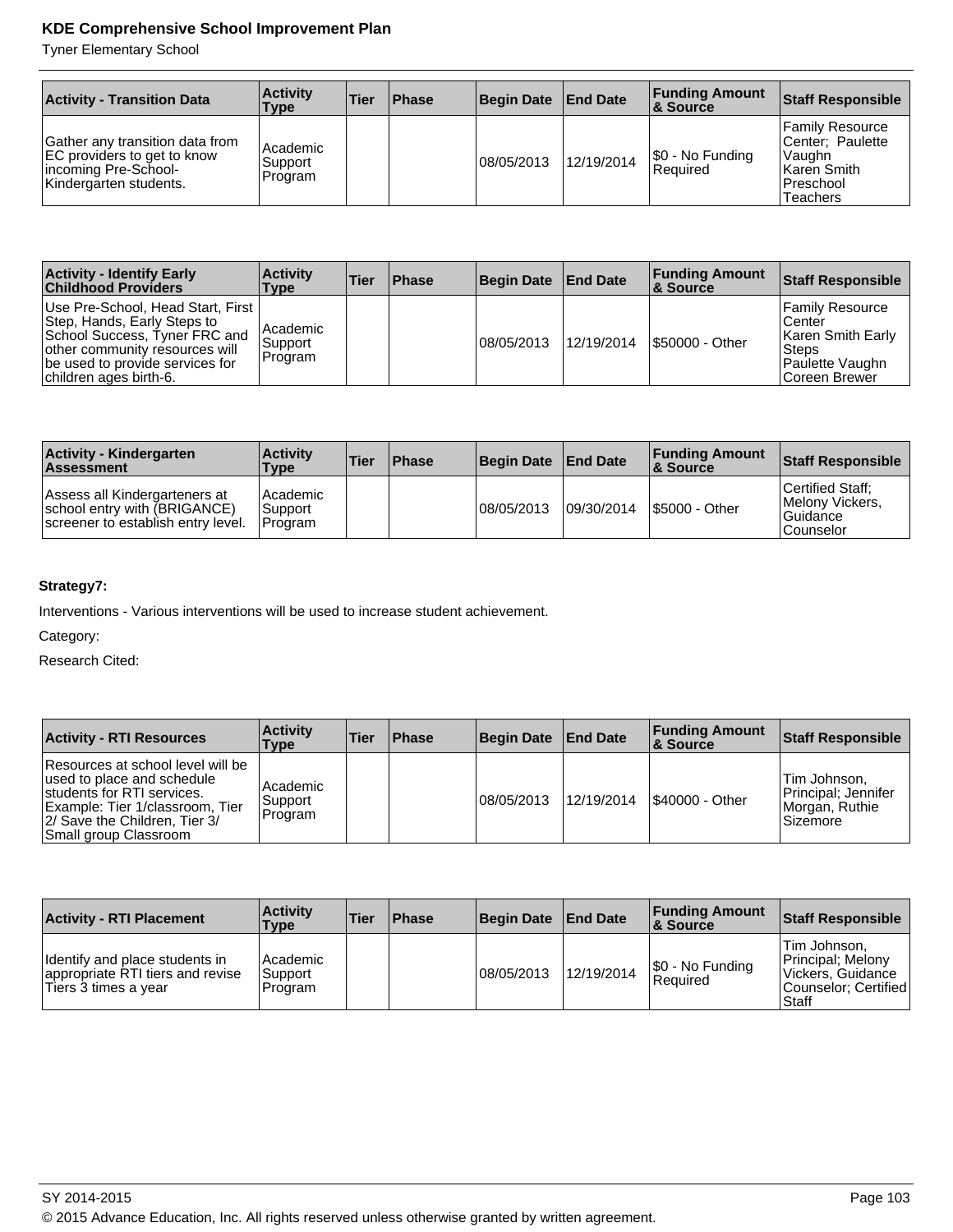Tyner Elementary School

| <b>Activity - PLC</b>                                                                                                                                                              | <b>Activity</b><br>Type        | <b>Tier</b> | <b>Phase</b> | Begin Date | <b>End Date</b> | <b>Funding Amount</b><br>8 Source | <b>Staff Responsible</b>                      |
|------------------------------------------------------------------------------------------------------------------------------------------------------------------------------------|--------------------------------|-------------|--------------|------------|-----------------|-----------------------------------|-----------------------------------------------|
| PLC's will develop plans to<br>address gaps in instruction or<br>Ilearner needs based on CCST<br>and Thinklink Scores, STAR, and<br>other summative and formative<br>lassessments. | Academic<br>Support<br>Program |             |              | 08/05/2013 | 12/19/2014      | $ \$0 - No$ Funding<br> Reauired  | Tim Johnson,<br>Principal; Certified<br>Staff |

| <b>Activity - School Intervention</b><br>∣Team                                                       | <b>Activity</b><br>Type            | <b>Tier</b> | <b>Phase</b> | <b>Begin Date</b> | <b>End Date</b> | <b>Funding Amount</b><br><b>8 Source</b> | Staff Responsible                                                                  |
|------------------------------------------------------------------------------------------------------|------------------------------------|-------------|--------------|-------------------|-----------------|------------------------------------------|------------------------------------------------------------------------------------|
| Establish a school intervention<br>team who looks at academic and<br>behavioral data for the school. | l Academic<br>Support<br>l Program |             |              | 08/05/2013        | 12/19/2014      | \$0 - No Funding<br>Reauired             | Tim Johnson.<br><b>Principal</b><br>Angie Carroll<br>Melanie Vickers<br>lTina Huff |

## **Strategy8:**

Curriculum, Assessment, & Alignment Teams - Curriculum and Assessment teams will be established to monitor curriculum and

assessments

for grades K-5.

Category:

| <b>Activity - Review Curriculum</b><br><b>maps and CCST</b>                                                      | <b>Activity</b><br>Type          | ∣Tier | Phase | <b>Begin Date</b> | <b>End Date</b> | <b>Funding Amount</b><br>∣& Source | <b>Staff Responsible</b>                                                |
|------------------------------------------------------------------------------------------------------------------|----------------------------------|-------|-------|-------------------|-----------------|------------------------------------|-------------------------------------------------------------------------|
| <sup>*</sup> The team will meet with teachers  <br>to review curriculum maps and<br>∣make necessary adjustments. | l Academic<br>Support<br>Program |       |       | 01/15/2013        | 12/19/2014      | S0 - No Funding<br>l Reauired      | Tim Johnson.<br>Principal<br>Melony Vickers.<br>l Counselor<br>Teachers |

| <b>Activity - Program Reviews</b>                                                                                                                                                               | <b>Activity</b><br>Type          | <b>Tier</b> | <b>Phase</b> | Begin Date | <b>End Date</b> | <b>Funding Amount</b><br>∣& Source  | <b>Staff Responsible</b>                                                    |
|-------------------------------------------------------------------------------------------------------------------------------------------------------------------------------------------------|----------------------------------|-------------|--------------|------------|-----------------|-------------------------------------|-----------------------------------------------------------------------------|
| Develop curriculum maps and<br>integrate lessons for arts and<br>humanities, vocational, and<br>practical living that meet the<br>program review proficient<br>standards across the curriculum. | l Academic<br>Support<br>Program |             |              | 08/05/2013 | 12/19/2014      | \$0 - No Funding<br><b>Required</b> | Tim Johnson,<br>Principal<br><b>Program Review</b><br>Team<br>IAII teachers |

| <b>Activity - Program Review PD</b>                                                                                                                                             | <b>Activity</b><br><b>Type</b> | <b>Tier</b> | <b>Phase</b> | Begin Date  | <b>End Date</b> | <b>Funding Amount</b><br>8. Source | <b>Staff Responsible</b>                                                                                                 |
|---------------------------------------------------------------------------------------------------------------------------------------------------------------------------------|--------------------------------|-------------|--------------|-------------|-----------------|------------------------------------|--------------------------------------------------------------------------------------------------------------------------|
| Provide information to teachers<br>on how to develop high quality<br>instructional activities, examine<br>rubric used in program review,<br>and analyze program review<br>data. | Academic<br>Support<br>Program |             |              | 108/04/2013 | 12/19/2014      | \$5000 - Other                     | Keith Lakes/<br>IRhonda Thompson<br>Catherine Rubin/<br>Artful Reading/<br>Lauren Binghamn/<br>l Promise<br>Neighborhood |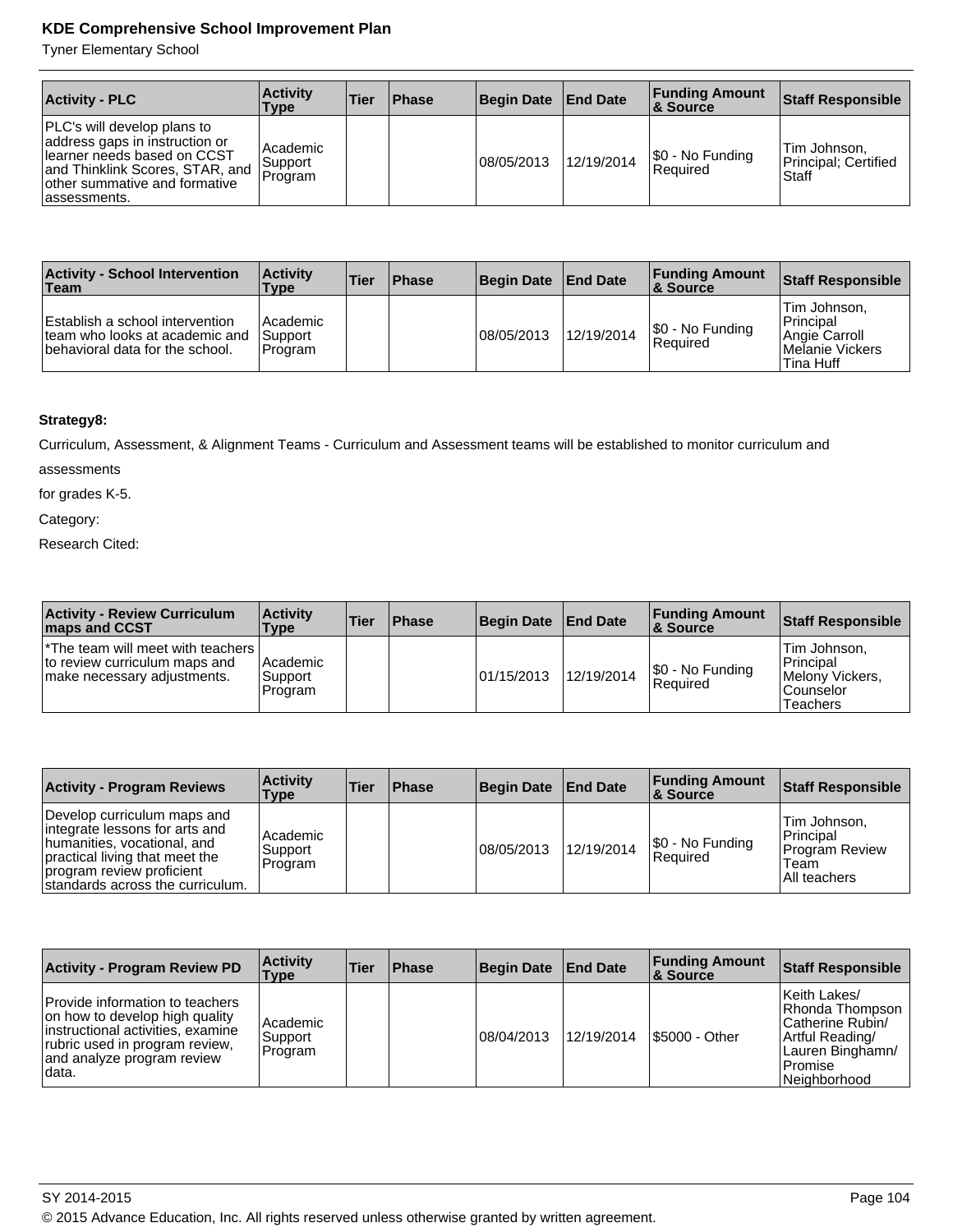Tyner Elementary School

| <b>Activity - Data Analysis</b>                                                                                                                                                                                                                | <b>Activity</b><br>Type | Tier | <b>Phase</b> | <b>Begin Date</b> | <b>End Date</b> | <b>Funding Amount</b><br>8. Source | <b>Staff Responsible</b>               |
|------------------------------------------------------------------------------------------------------------------------------------------------------------------------------------------------------------------------------------------------|-------------------------|------|--------------|-------------------|-----------------|------------------------------------|----------------------------------------|
| All staff will meet to analyze<br>assessments such as KPREP,<br>Thinklink, STAR, and unit<br>lassessments to determine areas<br>of weaknesses, identify<br>curriculum gaps, and create next<br>steps in order for students to<br>Imaster ccss. | <b>Other</b>            |      |              | 08/04/2013        | 12/19/2014      | \$0 - No Funding<br>l Reauired     | Tim Johnson<br>Melony Vickers<br>Staff |

| <b>Activity - Program Review</b><br>Team                                                                             | <b>Activity</b><br>Type            | 'Tier | <b>Phase</b> | <b>Begin Date</b> | <b>End Date</b> | <b>Funding Amount</b><br>∣& Source | Staff Responsible                                            |
|----------------------------------------------------------------------------------------------------------------------|------------------------------------|-------|--------------|-------------------|-----------------|------------------------------------|--------------------------------------------------------------|
| The school program review team<br>reviews evidence team to inform,<br>review, and monitor program<br>review lessons. | l Academic<br>Support<br>l Program |       |              | 08/05/2013        | 12/19/2014      | S0 - No Funding<br>Required        | Tim Johnson.<br><b>Principal</b><br>l Program Reveiw<br>Team |

| <b>Activity - SMART Goals</b>                                         | <b>Activity</b><br><b>Type</b> | 'Tier | <b>Phase</b> | <b>Begin Date</b> | <b>End Date</b> | <b>Funding Amount</b><br><b>&amp; Source</b> | Staff Responsible |
|-----------------------------------------------------------------------|--------------------------------|-------|--------------|-------------------|-----------------|----------------------------------------------|-------------------|
| Teachers will learn to write<br><b>ISMART Goals cross-curricular.</b> | l Professional<br>Learning     |       |              | 01/01/2014        | 12/19/2014      | '\$200 -<br>Title i<br>Schoolwide            | Tim Johnson       |

| <b>Activity - Program Review</b><br><b>Curriculum Documents</b>                                                 | <b>Activity</b><br>Type | <b>Tier</b> | <b>Phase</b> | <b>Begin Date</b> | <b>End Date</b> | <b>Funding Amount</b><br>∣& Source | Staff Responsible                            |
|-----------------------------------------------------------------------------------------------------------------|-------------------------|-------------|--------------|-------------------|-----------------|------------------------------------|----------------------------------------------|
| <b>Program Review Team will create</b><br>curriculum docuements for<br>Arts/Humanities and Practical<br>Living. | Policy and<br>l Process |             |              | 101/01/2014       | 12/19/2014      | S0 - No Funding<br>Required        | <b>Program Review</b><br>Team<br>Tim Johnson |

| <b>Activity - Unit Development</b>                                                                          | <b>Activity</b><br>Type          | <b>Tier</b> | <b>Phase</b> | <b>Begin Date</b> | <b>End Date</b> | <b>Funding Amount</b><br>8 Source | <b>Staff Responsible</b>              |
|-------------------------------------------------------------------------------------------------------------|----------------------------------|-------------|--------------|-------------------|-----------------|-----------------------------------|---------------------------------------|
| Teachers will develop academic<br>units in reading and math aligned<br>with new reading and Math<br>series. | l Academic<br>Support<br>Program |             |              | 08/22/2013        | 06/30/2014      | S0 - No Funding<br>l Reauired     | <sup>1</sup> Teachers<br> Tim Johnson |

# **Strategy9:**

Best Practices - Ensure that teachers implement the curriculum using best practices for instruction and assessment.

Category:

Research Cited:

| <b>Activity - Classroom</b><br><b>Observations</b>                                          | <b>Activity</b><br>Type          | <b>Tier</b> | <b>Phase</b> | <b>Begin Date</b> | <b>End Date</b> | <b>Funding Amount</b><br>∣& Source | <b>Staff Responsible</b>                                                                                         |
|---------------------------------------------------------------------------------------------|----------------------------------|-------------|--------------|-------------------|-----------------|------------------------------------|------------------------------------------------------------------------------------------------------------------|
| Teachers will be observed to<br>ensure that best practices are<br>being used in grades K-5. | l Academic<br>Support<br>Program |             |              | 108/05/2013       | 12/19/2014      | S0 - No Funding<br>Required        | Tim Johnson,<br>Principal<br><b>District</b><br> Walkthrough Team  <br><b>IPGES Peer</b><br><b>IObservations</b> |

SY 2014-2015 Page 105

© 2015 Advance Education, Inc. All rights reserved unless otherwise granted by written agreement.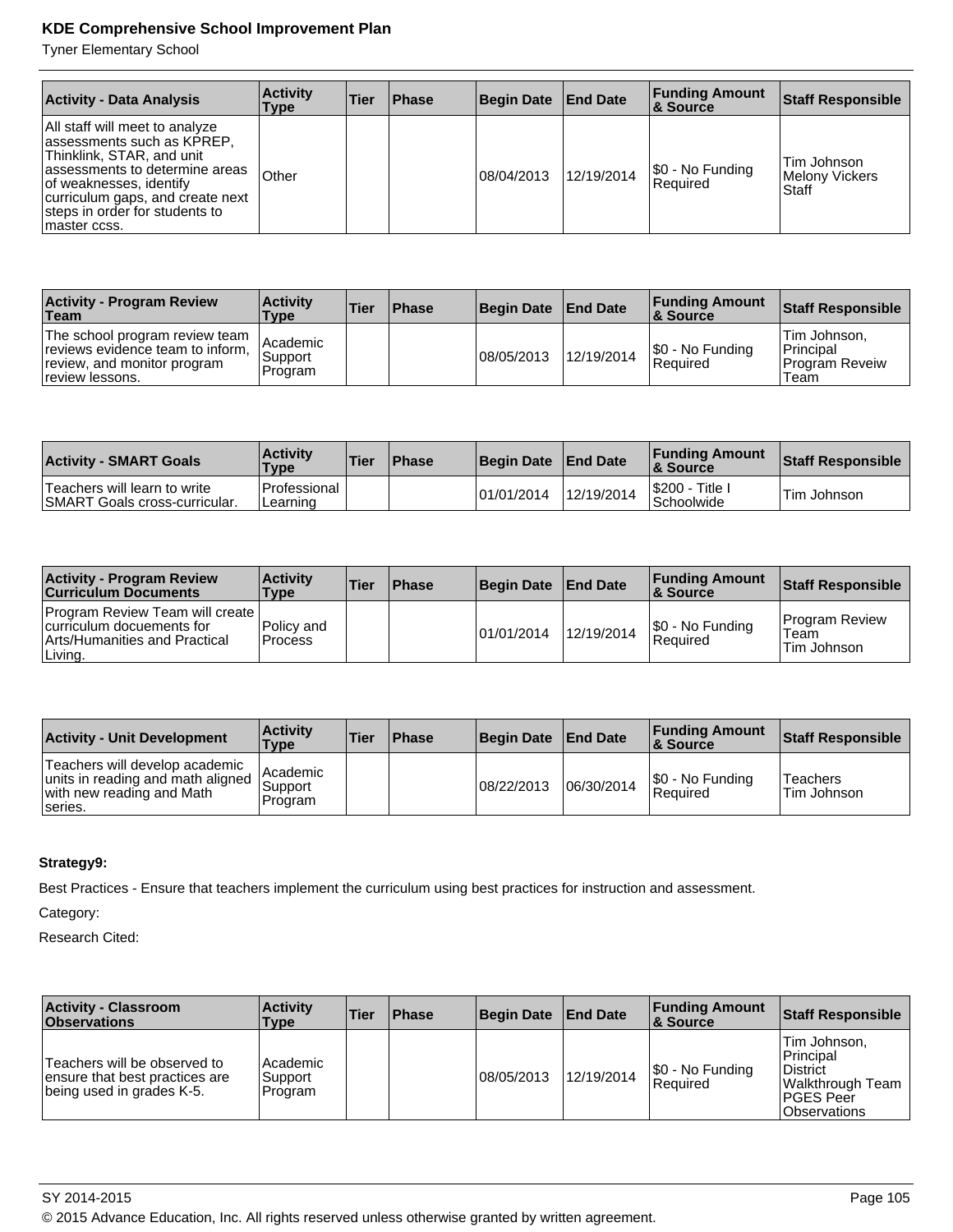Tyner Elementary School

### **The school identified specific strategies to address subgroup achievement gaps.**

## **Goal 1:**

KBE- K-Prep Proficiencies Goals in CSIP -Increase the averaged combined reading and math K-Prep scores for elementary students from 37% to 62% in 2017

### **Measurable Objective 1:**

collaborate to increase the averaged combined reading and math K-prep scores for Tyner Elementary students from 37.1 percent to 62.1 percent by 05/31/2017 as measured by K-Prep.

### **Strategy1:**

Best Practices - Ensure that teachers implement the curriculum using best practices for instruction and assessment.

Category:

Research Cited:

| <b>Activity - Classroom</b><br><b>Observations</b>                                          | <b>Activity</b><br>Type         | <b>Tier</b> | <b>Phase</b> | <b>Begin Date</b> | <b>End Date</b> | <b>Funding Amount</b><br>∣& Source | <b>Staff Responsible</b>                                                                             |
|---------------------------------------------------------------------------------------------|---------------------------------|-------------|--------------|-------------------|-----------------|------------------------------------|------------------------------------------------------------------------------------------------------|
| Teachers will be observed to<br>ensure that best practices are<br>being used in grades K-5. | Academic <br>Support<br>Program |             |              | 08/05/2013        | 12/19/2014      | S0 - No Funding<br> Reauired       | Tim Johnson,<br>Principal<br>District<br>Walkthrough Team<br><b>PGES Peer</b><br><b>Observations</b> |

## **Strategy2:**

Early Childhood - Use various resources to provide services for early transitions for students ages 3-6.

Category:

Research Cited:

| <b>Activity - Identify Early</b><br><b>Childhood Providers</b>                                                                                                                                   | <b>Activity</b><br><b>Type</b>        | <b>Tier</b> | <b>Phase</b> | Begin Date End Date |            | <b>Funding Amount</b><br>8 Source | Staff Responsible                                                                           |
|--------------------------------------------------------------------------------------------------------------------------------------------------------------------------------------------------|---------------------------------------|-------------|--------------|---------------------|------------|-----------------------------------|---------------------------------------------------------------------------------------------|
| Use Pre-School, Head Start, First<br>Step, Hands, Early Steps to<br>School Success, Tyner FRC and<br>other community resources will<br>be used to provide services for<br>children ages birth-6. | Academic<br><b>Support</b><br>Program |             |              | 08/05/2013          | 12/19/2014 | 1\$50000 - Other                  | Family Resource<br>Center<br>Karen Smith Early<br>Steps<br>Paulette Vaughn<br>Coreen Brewer |

| <b>Activity - Transition Data</b>                                                                                | <b>Activity</b><br><b>Type</b>   | <b>Tier</b> | <b>Phase</b> | <b>Begin Date</b> | <b>End Date</b> | <b>Funding Amount</b><br>∣& Source | <b>Staff Responsible</b>                                                                       |
|------------------------------------------------------------------------------------------------------------------|----------------------------------|-------------|--------------|-------------------|-----------------|------------------------------------|------------------------------------------------------------------------------------------------|
| Gather any transition data from<br>EC providers to get to know<br>incoming Pre-School-<br>Kindergarten students. | l Academic<br>Support<br>Program |             |              | 08/05/2013        | 12/19/2014      | \$0 - No Funding<br>l Reauired     | Family Resource<br>Center: Paulette<br>Vaughn<br>Karen Smith<br>l Preschool<br><b>Teachers</b> |

SY 2014-2015 Page 106

© 2015 Advance Education, Inc. All rights reserved unless otherwise granted by written agreement.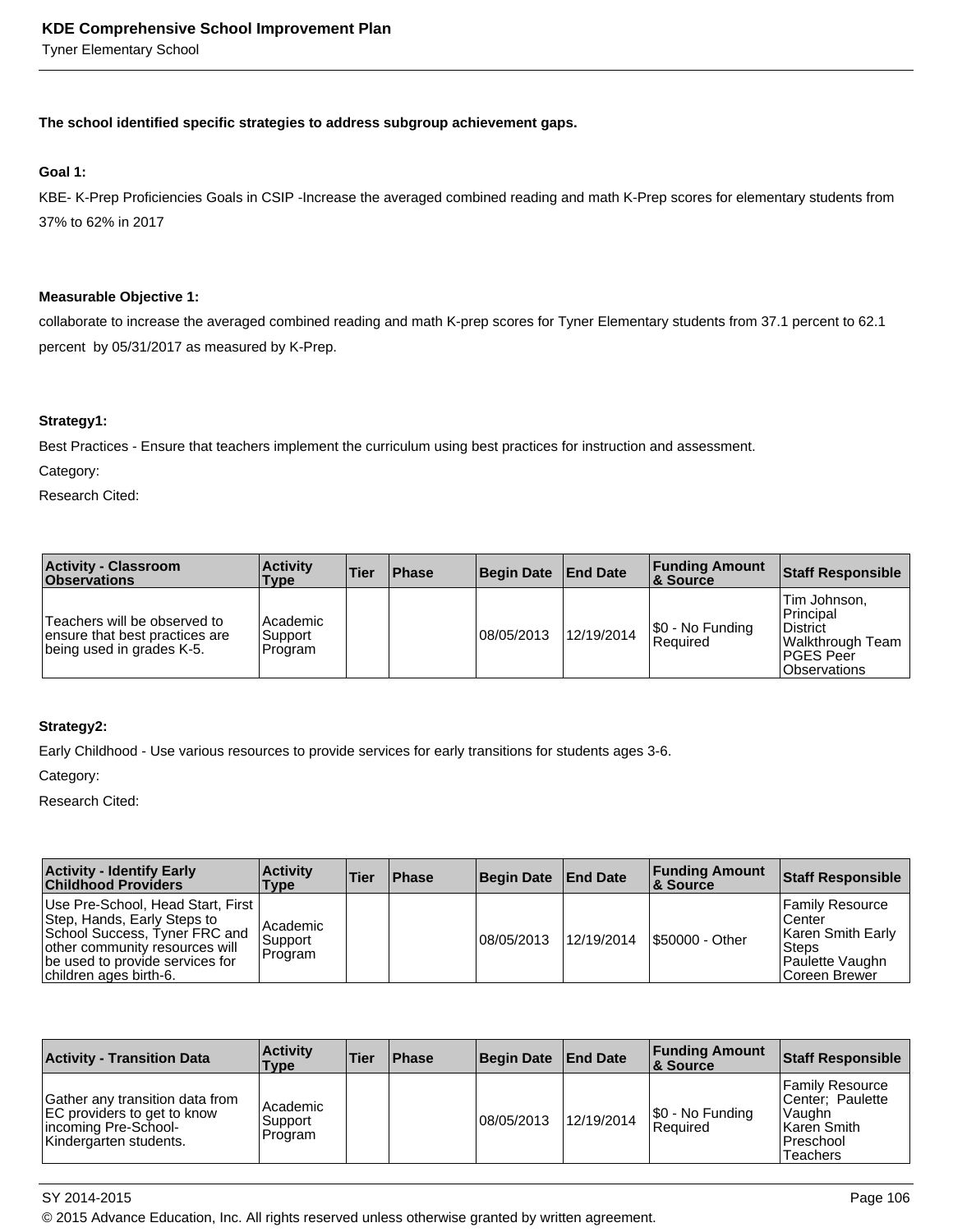Tyner Elementary School

| <b>Activity - Kindergarten</b><br><b>Assessment</b>                                                 | <b>Activity</b><br>Type          | 'Tier | <b>Phase</b> | <b>Begin Date</b> | <b>End Date</b> | <b>Funding Amount</b><br><b>8 Source</b> | <b>Staff Responsible</b>                                              |
|-----------------------------------------------------------------------------------------------------|----------------------------------|-------|--------------|-------------------|-----------------|------------------------------------------|-----------------------------------------------------------------------|
| Assess all Kindergarteners at<br>school entry with (BRIGANCE)<br>screener to establish entry level. | Academic<br>Support<br>l Program |       |              | 08/05/2013        | 09/30/2014      | S5000 - Other                            | Certified Staff:<br>Melony Vickers,<br>l Guidance<br><b>Counselor</b> |

### **Strategy3:**

Professional Development - Professional development will be offered to certified staff based on identified areas of need.

Category:

Research Cited:

| <b>Activity - PD 360</b>                                                                                                         | <b>Activity</b><br>Type         | <b>Tier</b> | <b>Phase</b> | Begin Date End Date |            | <b>Funding Amount</b><br>8 Source | <b>Staff Responsible</b>                                              |
|----------------------------------------------------------------------------------------------------------------------------------|---------------------------------|-------------|--------------|---------------------|------------|-----------------------------------|-----------------------------------------------------------------------|
| <b>PD</b> 360 will be used to provide<br>Professional development of the<br>areas of curriculum, assessment,<br>and instruction. | <b>Professional</b><br>Learning |             |              | 108/05/2013         | 12/19/2014 | S0 - No Funding<br>Required       | Professional<br><b>IDevelopment</b><br>Coordinator.<br>IShanta Madden |

| <b>Activity - Teacher PD Survey</b>                                                             | <b>Activity</b><br><b>Type</b> | 'Tier | 'Phase | Begin Date End Date |            | <b>Funding Amount</b><br><b>8 Source</b> | <b>Staff Responsible</b>                                                 |
|-------------------------------------------------------------------------------------------------|--------------------------------|-------|--------|---------------------|------------|------------------------------------------|--------------------------------------------------------------------------|
| Teachers will take a Professional<br>development survey. PD will be<br>planned based on survey. | Professional<br>Learning       |       |        | 12/16/2013          | 05/30/2014 | S0 - No Funding<br> Reauired             | l Professional<br><b>IDevelopment</b><br>ICoordinator.<br>IShanta Madden |

# **Strategy4:**

Interventions - Various interventions will be used to increase student achievement.

Category:

| <b>Activity - School Intervention</b><br>Team                                                        | <b>Activity</b><br>Type          | <b>Tier</b> | <b>Phase</b> | Begin Date End Date |            | <b>Funding Amount</b><br>∣& Source  | Staff Responsible                                                                 |
|------------------------------------------------------------------------------------------------------|----------------------------------|-------------|--------------|---------------------|------------|-------------------------------------|-----------------------------------------------------------------------------------|
| Establish a school intervention<br>team who looks at academic and<br>behavioral data for the school. | l Academic<br>Support<br>Program |             |              | 08/05/2013          | 12/19/2014 | \$0 - No Funding<br><b>Required</b> | Tim Johnson.<br>Principal<br><b>Angie Carroll</b><br>Melanie Vickers<br>Tina Huff |

| <b>Activity - RTI Resources</b>                                                                                                                                                             | <b>Activity</b><br><b>Type</b>        | <b>Tier</b> | <b>Phase</b> | <b>Begin Date</b> | <b>End Date</b> | <b>Funding Amount</b><br>∣& Source | <b>Staff Responsible</b>                                            |
|---------------------------------------------------------------------------------------------------------------------------------------------------------------------------------------------|---------------------------------------|-------------|--------------|-------------------|-----------------|------------------------------------|---------------------------------------------------------------------|
| Resources at school level will be<br>used to place and schedule<br>Istudents for RTI services.<br>Example: Tier 1/classroom, Tier<br>2/ Save the Children, Tier 3/<br>Small group Classroom | Academic<br><b>Support</b><br>Program |             |              | 08/05/2013        | 12/19/2014      | \$40000 - Other                    | Tim Johnson,<br>Principal; Jennifer<br>Morgan, Ruthie<br>l Sizemore |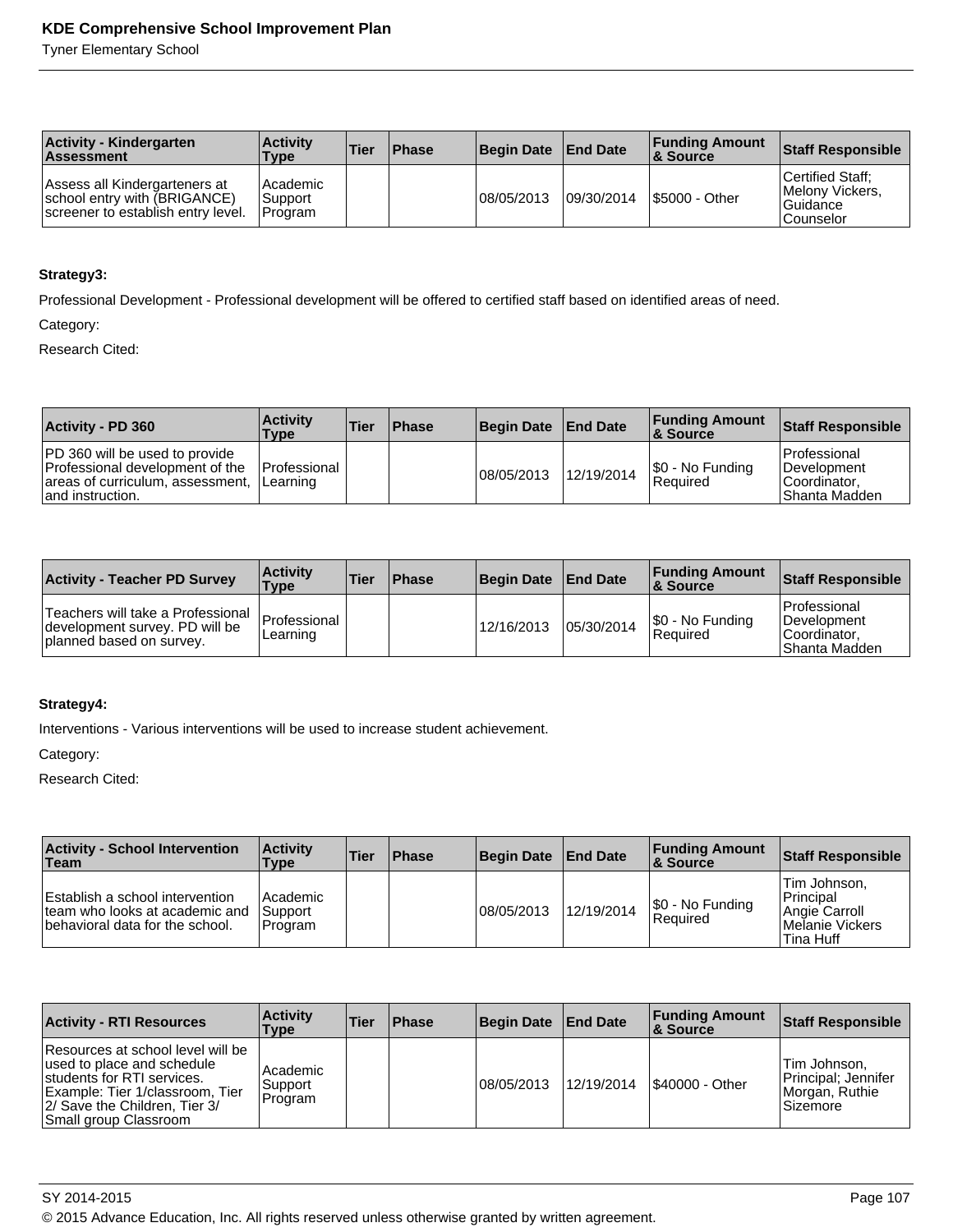Tyner Elementary School

| <b>Activity - PLC</b>                                                                                                                                                             | <b>Activity</b><br><b>Type</b>    | <b>Tier</b> | <b>IPhase</b> | Begin Date End Date |            | <b>Funding Amount</b><br><b>8 Source</b> | <b>Staff Responsible</b>                      |
|-----------------------------------------------------------------------------------------------------------------------------------------------------------------------------------|-----------------------------------|-------------|---------------|---------------------|------------|------------------------------------------|-----------------------------------------------|
| PLC's will develop plans to<br>address gaps in instruction or<br>Hearner needs based on CCST<br>and Thinklink Scores, STAR, and<br>other summative and formative<br>lassessments. | l Academic<br>∣Support<br>Program |             |               | 08/05/2013          | 12/19/2014 | \$0 - No Funding<br><b>Required</b>      | Tim Johnson,<br>Principal: Certified<br>Staff |

| <b>Activity - RTI Placement</b>                                                            | <b>Activity</b><br><b>Type</b>          | Tier | <b>Phase</b> | Begin Date End Date |            | <b>Funding Amount</b><br>8. Source | Staff Responsible                                                                                |
|--------------------------------------------------------------------------------------------|-----------------------------------------|------|--------------|---------------------|------------|------------------------------------|--------------------------------------------------------------------------------------------------|
| Identify and place students in<br>appropriate RTI tiers and revise<br>Tiers 3 times a year | <b>Academic</b><br>Support<br>l Program |      |              | 08/05/2013          | 12/19/2014 | S0 - No Funding<br><b>Required</b> | Tim Johnson.<br><b>Principal: Melony</b><br>Vickers, Guidance<br>Counselor: Certified<br>l Staff |

### **Goal 2:**

KBE K-Prep Proficiency Goal Gaps in CSIP -Increase the average combined reading and math proficiency ratings for all students in the nonduplicated gap group from 37% in 2013 to 62.1 n 2017

#### **Measurable Objective 1:**

collaborate to to increase student achievement performance for all student groups at Tyner Elementary by decreasing the achievement gap from 62% 2012 to 37% by 05/31/2017 as measured by K-Prep..

## **Strategy1:**

Behavior Interventions - Teachers will provide students with a behavior intervention plan when needed.

Category:

Research Cited:

| Activity - Behavior Intervention   Activity<br>Plan                                                              | Type                                    | <b>Tier</b> | <b>Phase</b> | Begin Date | <b>End Date</b> | <b>Funding Amount</b><br><b>8 Source</b> | Staff Responsible                      |
|------------------------------------------------------------------------------------------------------------------|-----------------------------------------|-------------|--------------|------------|-----------------|------------------------------------------|----------------------------------------|
| Teachers will follow KYCID<br>guidelines for behavior<br>management and create<br>lintervention plans as needed. | <b>Behavioral</b><br>Support<br>Program |             |              | 08/05/2013 | 12/19/2014      | \$0 - No Funding<br>l Reauired           | lTim Johnson<br><b>Certified Staff</b> |

## **Strategy2:**

Curriculum and Instruction - Teachers will use differentiated instruction and researched based instructional strategies to deliver instruction to

ALL students.

Category: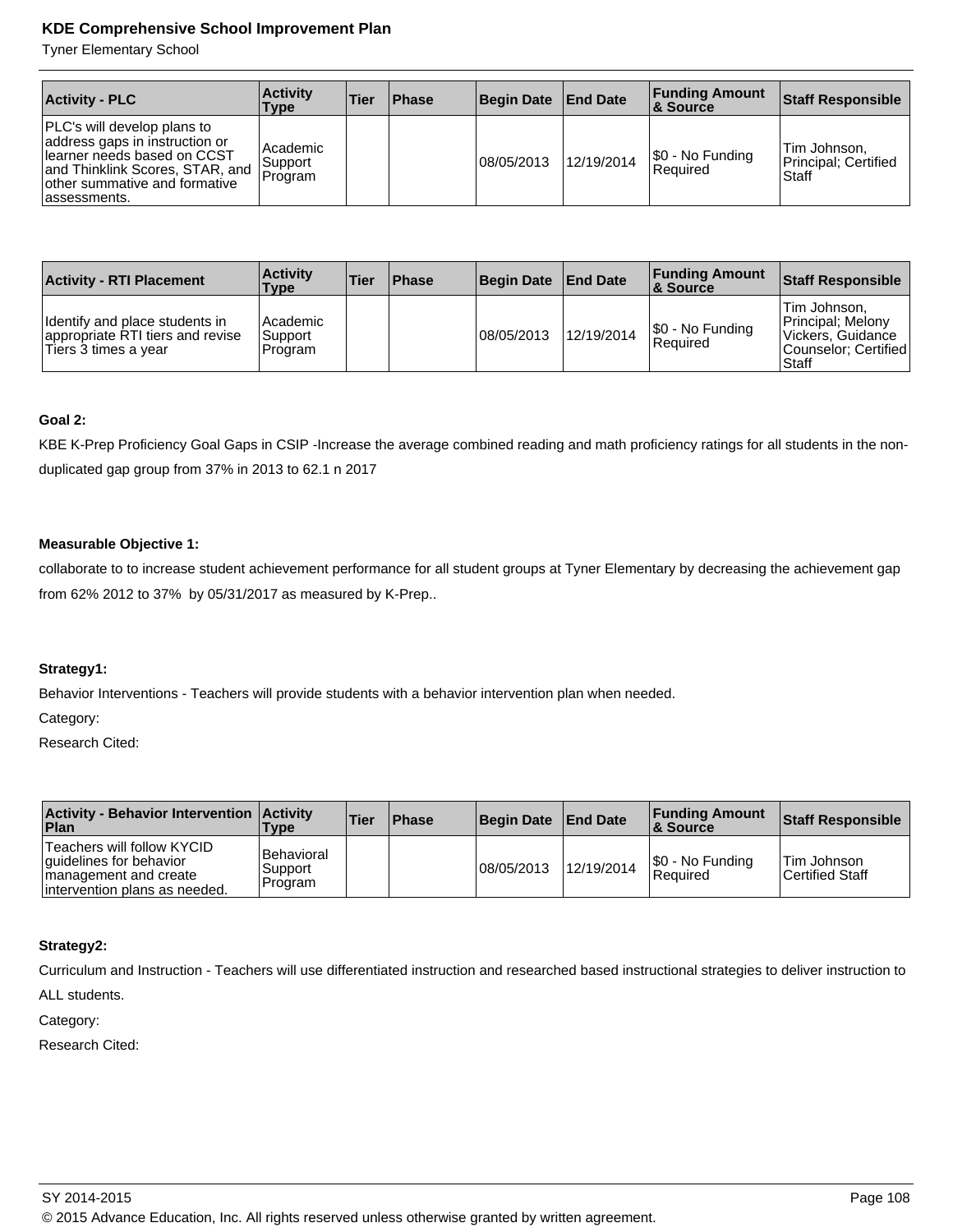Tyner Elementary School

| <b>Activity - Differentiation</b>                                               | <b>Activity</b><br>Type      | <b>Tier</b> | <b>Phase</b> | <b>Begin Date</b> | <b>End Date</b> | <b>Funding Amount</b><br><b>8 Source</b> | <b>Staff Responsible</b>             |
|---------------------------------------------------------------------------------|------------------------------|-------------|--------------|-------------------|-----------------|------------------------------------------|--------------------------------------|
| Teachers will use differentiation<br>to deliver instruction to ALL<br>students. | <b>Direct</b><br>Instruction |             |              | 08/05/2013        | 12/19/2014      | S0 - No Funding<br>l Reauired            | <b>Tim Johnson</b><br>Certifed Staff |

| <b>Activity - Researched Based</b><br><b>Instructional Strategies</b>                                        | <b>Activity</b><br>Type | 'Tier | <b>Phase</b> | <b>Begin Date</b> | <b>End Date</b> | <b>Funding Amount</b><br>∣& Source | <b>Staff Responsible</b>              |
|--------------------------------------------------------------------------------------------------------------|-------------------------|-------|--------------|-------------------|-----------------|------------------------------------|---------------------------------------|
| Teachers will use researched<br>based instructional strategies to<br>deliver instruction to ALL<br>students. | Direct<br>l Instruction |       |              | 08/01/2013        | 12/19/2014      | S0 - No Funding<br>Required        | <b>Tim Johnson</b><br>Certified Staff |

# **Strategy3:**

Parental Involvement - Activities will be planned to increase parental involvement.

Category:

| <b>Activity - Parental Involvement</b>                                                                                                                                                                                                                                                                                                                                                                                                                                                                      | <b>Activity</b><br><b>Type</b> | Tier | <b>Phase</b> | <b>Begin Date</b> | <b>End Date</b> | <b>Funding Amount</b><br>& Source | <b>Staff Responsible</b>                                                                                                                                                                                       |
|-------------------------------------------------------------------------------------------------------------------------------------------------------------------------------------------------------------------------------------------------------------------------------------------------------------------------------------------------------------------------------------------------------------------------------------------------------------------------------------------------------------|--------------------------------|------|--------------|-------------------|-----------------|-----------------------------------|----------------------------------------------------------------------------------------------------------------------------------------------------------------------------------------------------------------|
| Open House, School-wide<br>functions such as Christmas<br>Programs, service learning<br>projects, Backpack clud<br>fundraiser, Early Steps monthly<br>Parent meetings, Save the<br>children activities (Reading<br>Rocks), Home visits through<br><b>Early Steps to School Success,</b><br>Part-time Parent Engagement<br>Specialist, Family Reading Night<br>(4 per year), FAST (families and<br>schools together), Raising a<br>Reader Program (Parents are<br>encouraged to read to children at<br>home) | l Parent<br>Involvement        |      |              | 08/05/2013        | 12/19/2014      | \$0 - No Funding<br>Reauired      | Tim Johnson,<br>Principal<br><b>Family Resource</b><br>Center/Ruthie<br><b>Sizemore</b><br>Karen Smith<br><b>Preschool Staff</b><br>Andea Martin<br>l (Parent<br>Engagement<br>Specialist) /VISTA<br>volunteer |

| <b>Activity - Family Reading</b><br><b>Nights</b>                                                                         | <b>Activity</b><br>Type               | <b>Tier</b> | <b>Phase</b> | Begin Date | <b>End Date</b> | <b>Funding Amount</b><br>∣& Source          | Staff Responsible                    |
|---------------------------------------------------------------------------------------------------------------------------|---------------------------------------|-------------|--------------|------------|-----------------|---------------------------------------------|--------------------------------------|
| <b>Family Resource provided Family</b><br>Reading Night 4 Times a year to<br>promote literacy to students and<br>parents. | <b>IParent</b><br><b>Ilnvolvement</b> |             |              | 08/05/2013 | 12/19/2014      | <b>S1000 - Title I</b><br><b>Schoolwide</b> | Ruthie Sizemore/<br> Family Resource |

| <b>Activity - Early Steps</b>                                                                          | <b>Activity</b><br>Type      | Tier | <b>Phase</b> | <b>Begin Date</b> | <b>End Date</b> | <b>Funding Amount</b><br><b>8</b> Source | Staff Responsible                                                                                             |
|--------------------------------------------------------------------------------------------------------|------------------------------|------|--------------|-------------------|-----------------|------------------------------------------|---------------------------------------------------------------------------------------------------------------|
| Home visits for ages birth to 3 to<br>promote early literacy and to<br>lensure a transition to school. | Parent<br><b>Involvement</b> |      |              | 08/05/2013        | 12/19/2014      | <b>S40000 - FRYSC</b>                    | Ruthie Sizemore/<br><b>Family Resource</b><br><b>ICenter</b><br>Karen Smtih/Early<br><b>Steps Coordinator</b> |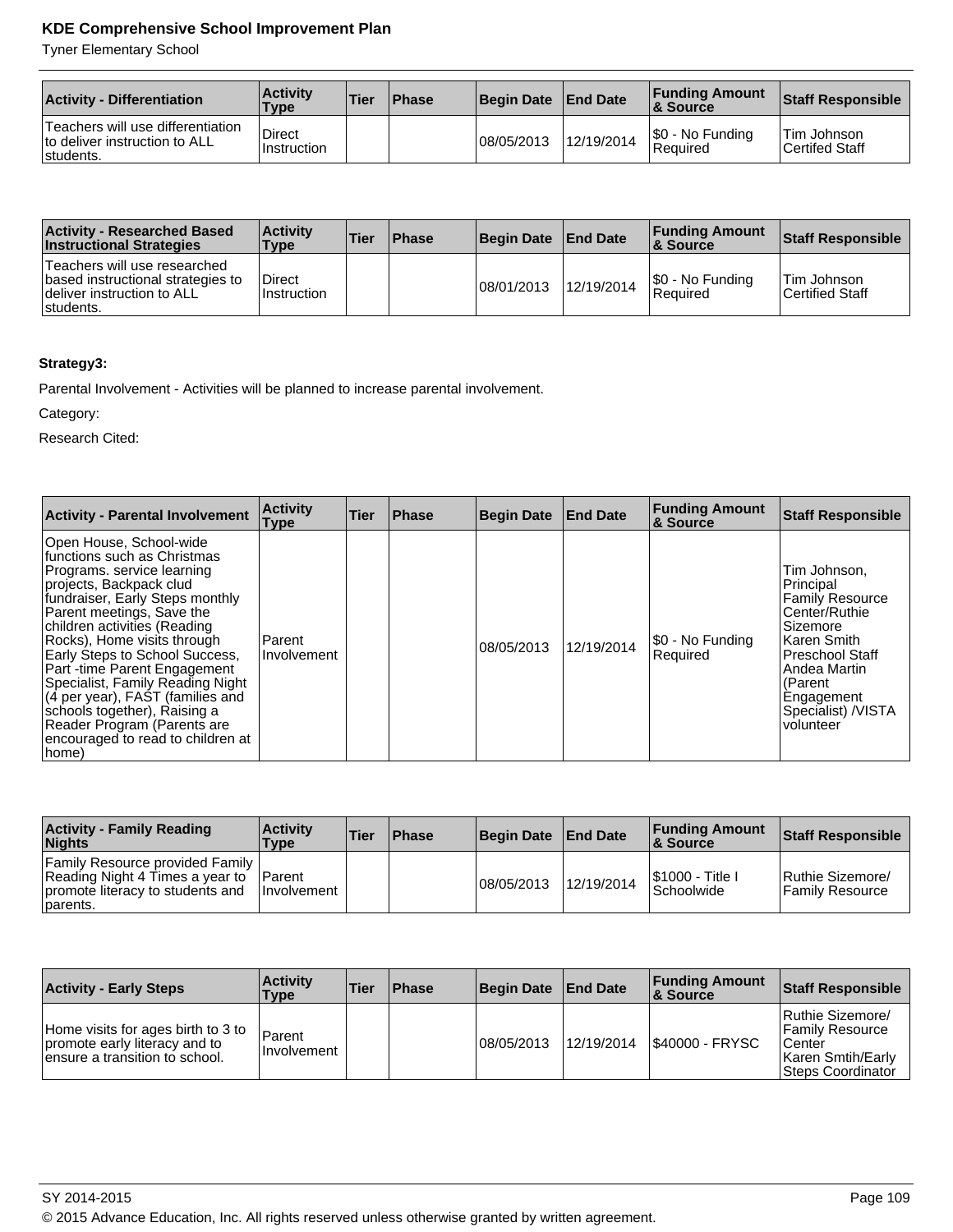Tyner Elementary School

| <b>Activity - FAST (Families and</b><br>Schools together)                                                                                                                | <b>Activity</b><br>Type      | Tier | <b>Phase</b> | Begin Date   End Date |            | <b>Funding Amount</b><br>∣& Source | <b>Staff Responsible</b>                                                                                      |
|--------------------------------------------------------------------------------------------------------------------------------------------------------------------------|------------------------------|------|--------------|-----------------------|------------|------------------------------------|---------------------------------------------------------------------------------------------------------------|
| An eight week comprehenive<br>family involvement program<br>which targets students<br>individually and subsequently<br>support the parents to build the<br> family unit. | Parent<br><b>Involvement</b> |      |              | 08/05/2013            | 12/19/2014 | S10000 - Other                     | l Promise<br>Neighborhood<br>l Ruthie<br>Sizemore/Family<br>Resource Center<br>Mary Ann Keck<br>l Adam Sowder |

**The school identified specific strategies to increase the percentage of distinguished programs in the arts and humanities, PL/CS and writing.**

#### **Goal 1:**

KBE- K-Prep Proficiencies Goals in CSIP -Increase the averaged combined reading and math K-Prep scores for elementary students from 37% to 62% in 2017

#### **Measurable Objective 1:**

collaborate to increase the averaged combined reading and math K-prep scores for Tyner Elementary students from 37.1 percent to 62.1 percent by 05/31/2017 as measured by K-Prep.

### **Strategy1:**

Curriculum, Assessment, & Alignment Teams - Curriculum and Assessment teams will be established to monitor curriculum and assessments

for grades K-5.

Category:

| <b>Activity - Program Review</b><br>∣Team                                                                            | <b>Activity</b><br>Type          | <b>Tier</b> | <b>Phase</b> | <b>Begin Date</b> | <b>End Date</b> | <b>Funding Amount</b><br>8 Source | <b>Staff Responsible</b>                                                 |
|----------------------------------------------------------------------------------------------------------------------|----------------------------------|-------------|--------------|-------------------|-----------------|-----------------------------------|--------------------------------------------------------------------------|
| The school program review team<br>reviews evidence team to inform,<br>review, and monitor program<br>review lessons. | l Academic<br>Support<br>Program |             |              | 108/05/2013       | 12/19/2014      | S0 - No Funding<br>Required       | <b>Tim Johnson.</b><br><b>Principal</b><br><b>Program Revelw</b><br>Team |

| <b>Activity - Review Curriculum</b><br><b>Imaps and CCST</b>                                                    | <b>Activity</b><br>Type            | <b>Tier</b> | <b>Phase</b> | <b>Begin Date</b> | <b>End Date</b> | <b>Funding Amount</b><br>8 Source | <b>Staff Responsible</b>                                                       |
|-----------------------------------------------------------------------------------------------------------------|------------------------------------|-------------|--------------|-------------------|-----------------|-----------------------------------|--------------------------------------------------------------------------------|
| <sup>*</sup> The team will meet with teachers  <br>to review curriculum maps and<br>make necessary adjustments. | l Academic<br> Support <br>Program |             |              | 101/15/2013       | 12/19/2014      | S0 - No Funding<br>l Reauired     | Tim Johnson,<br>Principal<br>Melony Vickers.<br>l Counselor<br><b>Teachers</b> |